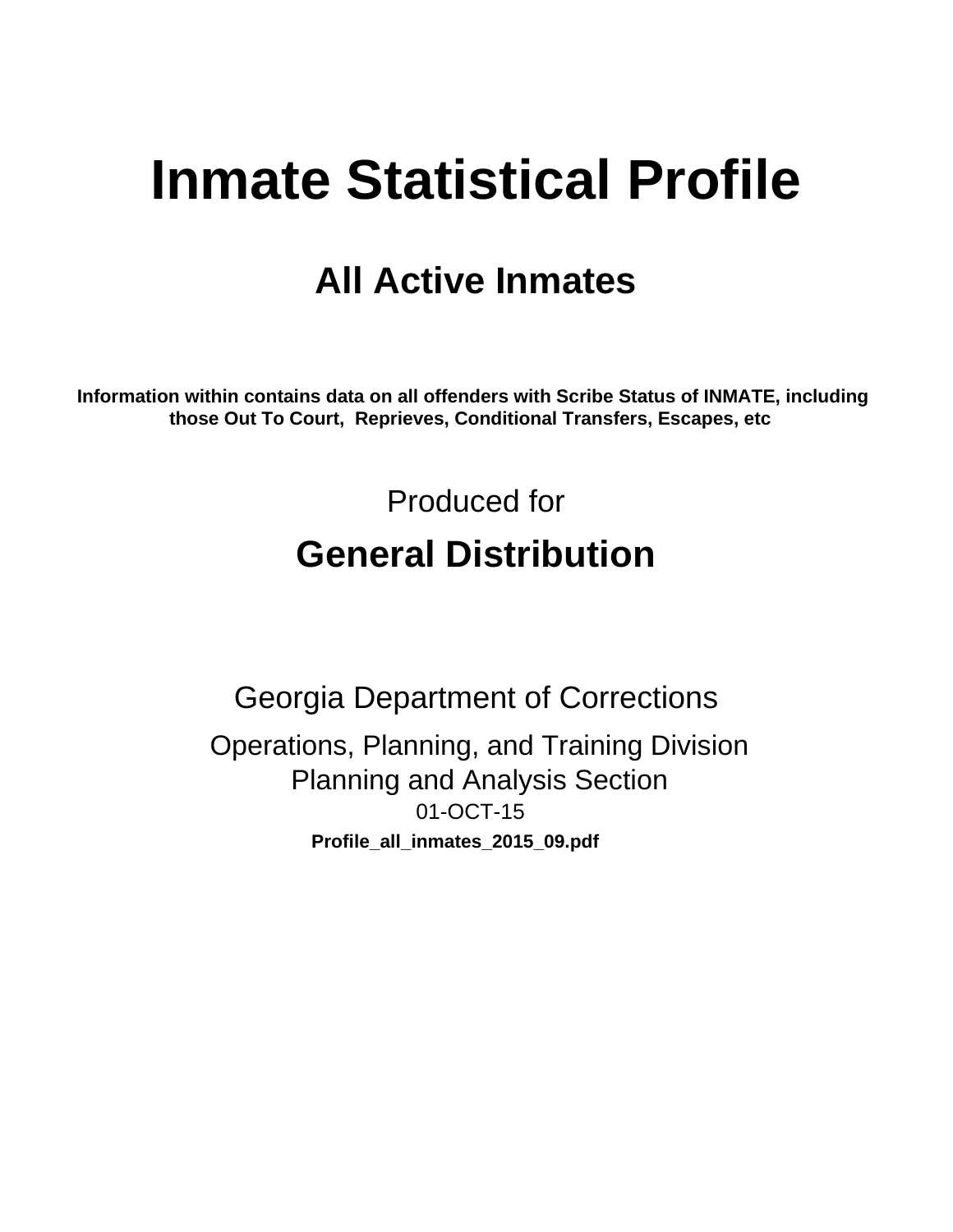#### **Inmate Statistical Profile 01-OCT-15** Contents

**All Active Inmates** 

Produced for General Distribution

# **Table of Contents**

| <b>Demographic information</b>                                       |
|----------------------------------------------------------------------|
| 4 Current age, broken out in ten year age groups                     |
| 5 Race group                                                         |
| 6 Marital status, self-reported at entry to prison                   |
| 7 Number of children, self-reported at entry to prison               |
| 8 Religious affiliation, self-reported at entry to prison            |
| 9 Home county - self-reported at entry to prison                     |
| 14 Employment status before prison, self-reported at entry to prison |
| 15 Age at admission                                                  |
| 17 Height, measured at entry to prison                               |
| 19 Weight, measured at entry to prison                               |
| 20 Military service                                                  |
| <b>Correctional information</b>                                      |
| 21 Type of admission to prison                                       |
| 22 Current / last supervision level                                  |
| 23 Current / last institution type                                   |
| 24 Institution type - transitional centers                           |
| 25 Institution type - county prisons                                 |
| 27 Institution type - state prisons                                  |
| 29 Institution type - private prisons                                |
| 30 Institution type - inmate boot camp                               |
| 31 Number of disciplinary reports                                    |
| 32 Number of transfers                                               |
| 33 Number of escapes                                                 |
| 34 Split sentence - Probation to follow                              |
| 35 Probable future release type of still active inmates              |
| 36 Time served in current (or last) institution                      |
| <b>Educational, psychological and physical information</b>           |
| 37 Highest grade level attained                                      |
| 38 Culture fair IQ scores                                            |
| 39 Wide Range Achievement Test (WRAT) reading score                  |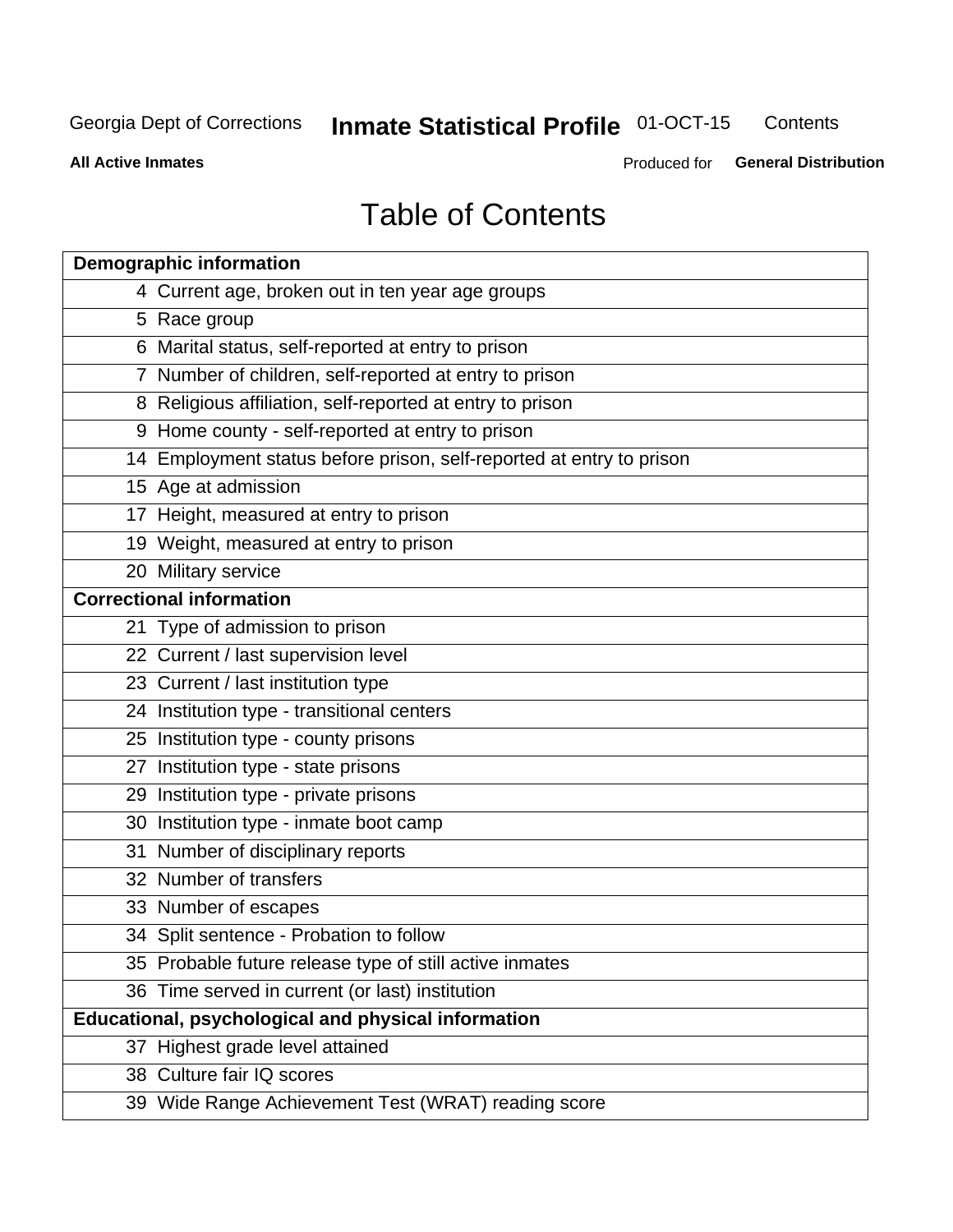#### **Inmate Statistical Profile 01-OCT-15** Contents

**All Active Inmates** 

Produced for General Distribution

# **Table of Contents**

| Educational, psychological and physical information              |
|------------------------------------------------------------------|
| 40 Wide Range Achievement Test (WRAT) math score                 |
| 41 Wide Range Achievement Test (WRAT) spelling score             |
| 42 Current / last mental health treatment level                  |
| 43 PULHESDWIT medical scale - 'P' overall condition ('P'hysical) |
| 44 PULHESDWIT medical scale - 'U' upper body                     |
| 45 PULHESDWIT medical scale - 'L' lower body                     |
| 46 PULHESDWIT medical scale - 'H' hearing                        |
| 47 PULHESDWIT medical scale - 'E' vision                         |
| 48 PULHESDWIT medical scale -'S' psychiatric                     |
| 49 PULHESDWIT medical scale - 'D' dental                         |
| 50 PULHESDWIT medical scale - 'W' work ability                   |
| 51 PULHESDWIT medical scale - 'I' impairment                     |
| 52 PULHESDWIT medical scale - 'T' transportability               |
|                                                                  |
| <b>Crimes and criminal history information</b>                   |
| 53 Number of prior Georgia incarcerations                        |
| 54 Prison sentence in years                                      |
| 55 Primary offense, broken out into felonies vs misdemeanors     |
| 56 Primary offense, broken out into six broad crime categories   |
| 57 Primary offense, detailed offense code                        |
| 65 County of conviction of primary offense                       |
| 70 Circuit of conviction of primary offense                      |
| 72 Years served (jail + prison) in this incarceration            |
| <b>Medical information</b>                                       |
| 73 Results of most recent HIV test                               |
| 74 Results of most recent tuberculosis test                      |
| 75 Results of most recent syphilis test                          |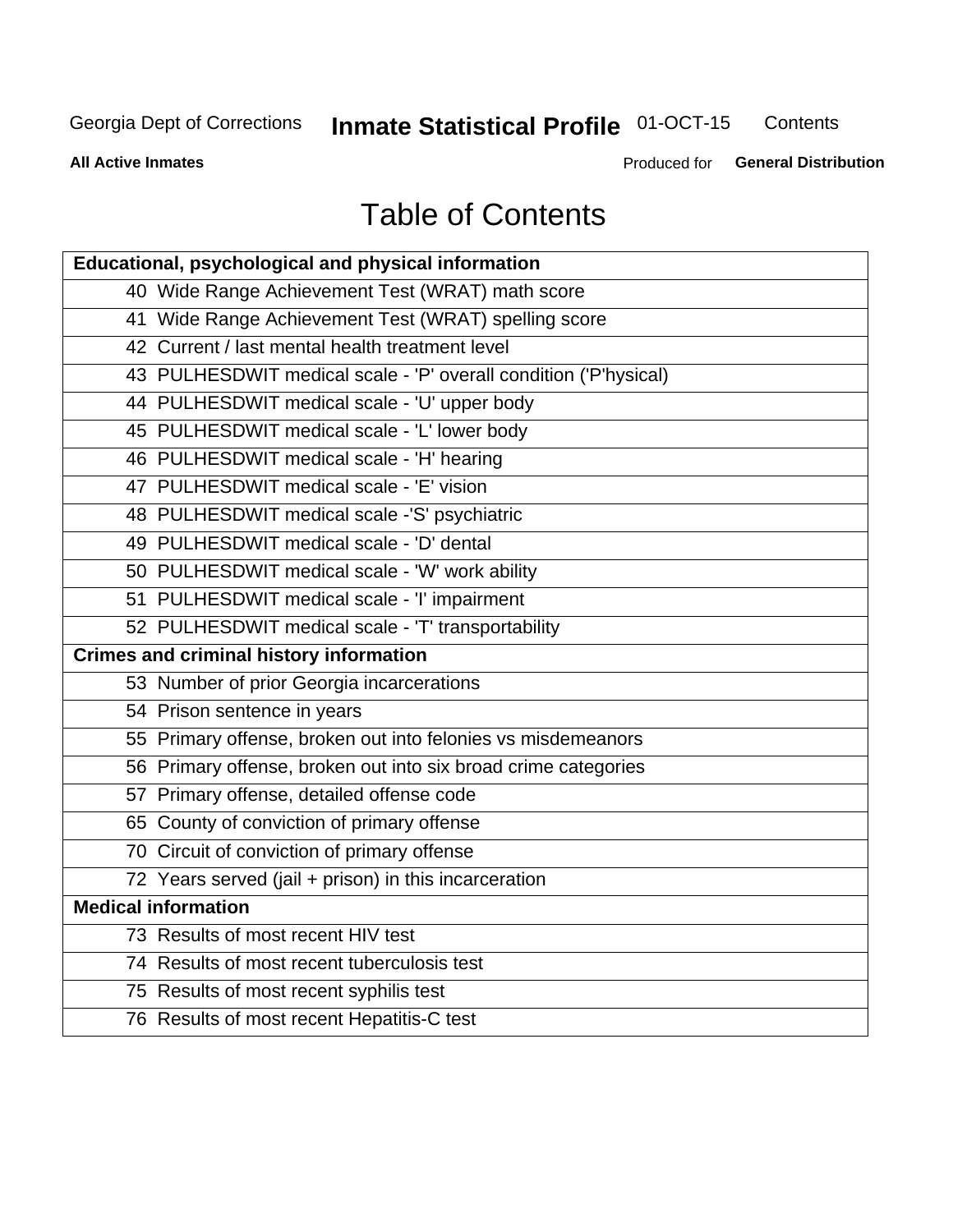#### Inmate Statistical Profile 01-OCT-15 Page 4

### **All Active Inmates**

### Produced for General Distribution

### Current age, broken out in ten-year age groups

COL % - percent each COUNT is of its particular column

|                          |              | <b>Male</b> |        | <b>Female</b>   |        |          | <b>Total</b> |        |
|--------------------------|--------------|-------------|--------|-----------------|--------|----------|--------------|--------|
| <b>Current Age</b>       | <b>Count</b> | Col %       | Row %  | <b>Count</b>    | Col %  | Row %    | <b>Total</b> | Col %  |
| <b>Teens (1-19)</b>      | 705          | 1.42%       | 96.18% | 28 <sub>1</sub> | 0.77%  | 3.82%    | 733          | 1.37%  |
| <b>Twenties (20-29)</b>  | 14,754       | 29.70%      | 93.54% | 1,019           | 27.94% | $6.46\%$ | 15,773       | 29.58% |
| Thirties (30-39)         | 14,821       | 29.84%      | 92.23% | 1,248           | 34.22% | 7.77%    | 16,069       | 30.14% |
| <b>Forties (40-49)</b>   | 10,099       | 20.33%      | 92.57% | 810             | 22.21% | 7.43%    | 10,909       | 20.46% |
| <b>Fifties (50-59)</b>   | 6,697        | 13.48%      | 93.91% | 434             | 11.90% | 6.09%    | 7,131        | 13.37% |
| <b>Sixties (60-69)</b>   | 2,037        | 4.10%       | 95.63% | 93              | 2.55%  | 4.37%    | 2,130        | 4.00%  |
| Seventy + (70 and above) | 556          | 1.12%       | 97.37% | 15              | 0.41%  | $2.63\%$ | 571          | 1.07%  |
| <b>Total Reported</b>    | 49,669       | 100%        | 93.16% | 3,647           | 100%   | 6.84%    | 53,316       | 100%   |

| <b>Not Repo</b><br><b>Exampled</b> | 150          |       | 151    |
|------------------------------------|--------------|-------|--------|
| Total                              | <b>49819</b> | 3,648 | 53,467 |

| <b>Mean</b><br>(average) | 37.63    | 36.98 | 37.59 |
|--------------------------|----------|-------|-------|
| Median (middle)          | つん<br>vu | JJ    | 35    |
| Mode<br>(most frequent)  | 26       |       | 26    |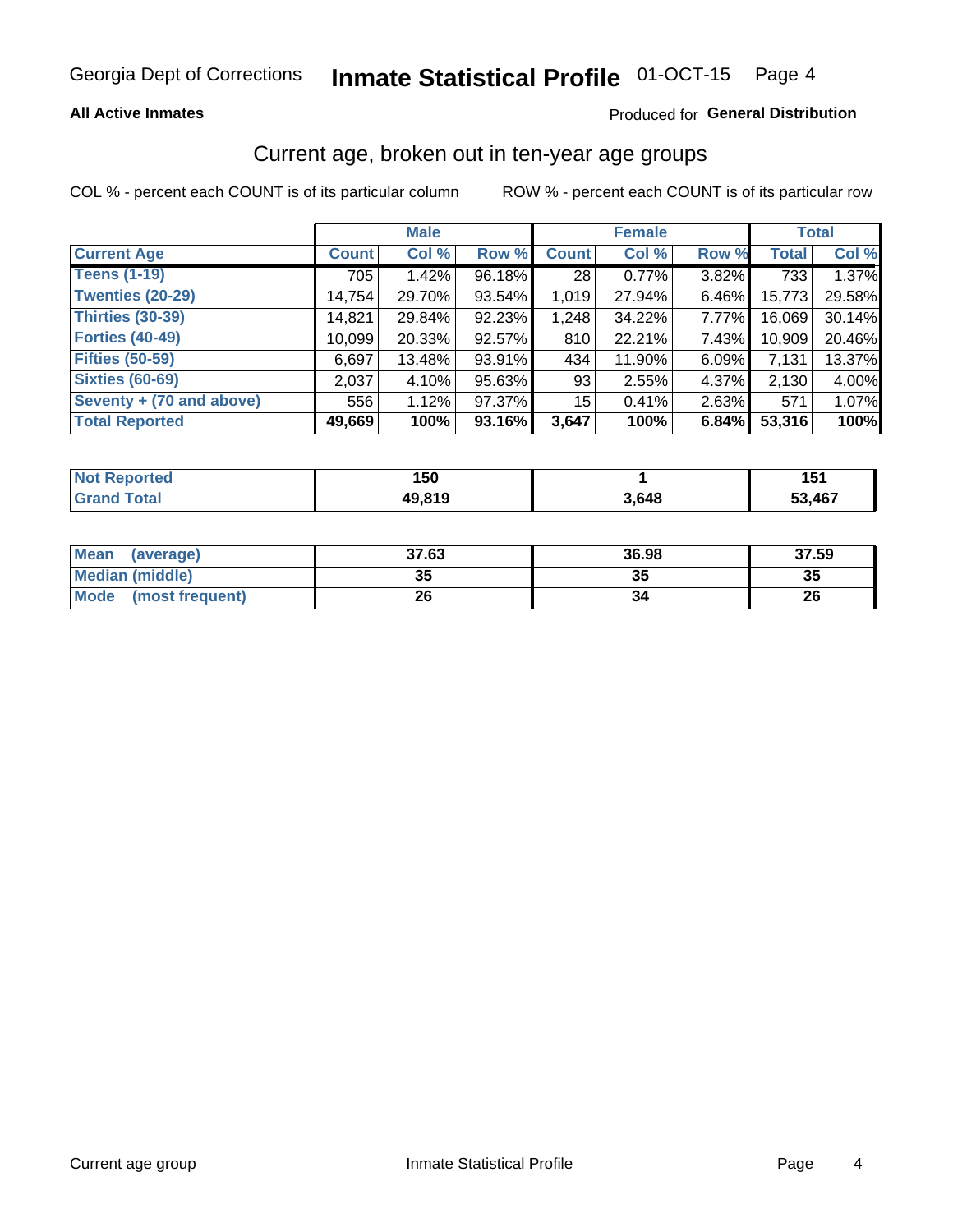#### **Inmate Statistical Profile 01-OCT-15** Page 5

### **All Active Inmates**

### Produced for General Distribution

### Race group

COL % - percent each COUNT is of its particular column

|              |                        |              | <b>Male</b> |         |             | <b>Female</b> |        |              | <b>Total</b> |  |
|--------------|------------------------|--------------|-------------|---------|-------------|---------------|--------|--------------|--------------|--|
|              | <b>Race Group</b>      | <b>Count</b> | Col %       |         | Row % Count | Col %         | Row %  | <b>Total</b> | Col %        |  |
|              | <b>White</b>           | 16,409       | 32.94%      | 88.84%  | 2,062       | 56.52%        | 11.16% | 18,471       | 34.55%       |  |
| $\mathbf{2}$ | <b>Black</b>           | 31,178       | 62.58%      | 95.37%  | 1,513       | 41.47%        | 4.63%  | 32,691       | 61.14%       |  |
| 5.           | <b>Other</b>           | 48           | .10%        | 88.89%  | 6           | .16%          | 11.11% | 54           | .10%         |  |
| 6            | <b>Asian</b>           | 160          | .32%        | 93.02%  | 12          | .33%          | 6.98%  | 172          | .32%         |  |
| 9            | <b>Unknown</b>         |              | $.01\%$     | 87.50%  |             | .03%          | 12.50% | 8            | .01%         |  |
| 10           | <b>Hispanic</b>        | .990         | 3.99%       | 97.41%  | 53          | 1.45%         | 2.59%  | 2,043        | 3.82%        |  |
| $12 \,$      | <b>Native American</b> | 26           | $.05\%$     | 96.30%  |             | $.03\%$       | 3.70%  | 27           | .05%         |  |
| 13           | <b>Native Hawaiian</b> |              | $.01\%$     | 100.00% |             |               |        |              | .01%         |  |
|              | <b>Total Reported</b>  | 49,819       | 100%        | 93.18%  | 3,648       | 100%          | 6.82%  | 53,467       | 100%         |  |

| <b>Not Reported</b>           |        |       |        |
|-------------------------------|--------|-------|--------|
| Total<br>$\cdot$ Gran $\cdot$ | 49,819 | 3,648 | 53,467 |

| <b>Mode</b><br>---<br>most frequent) | Black | White | <b>Black</b> |
|--------------------------------------|-------|-------|--------------|
|                                      |       |       |              |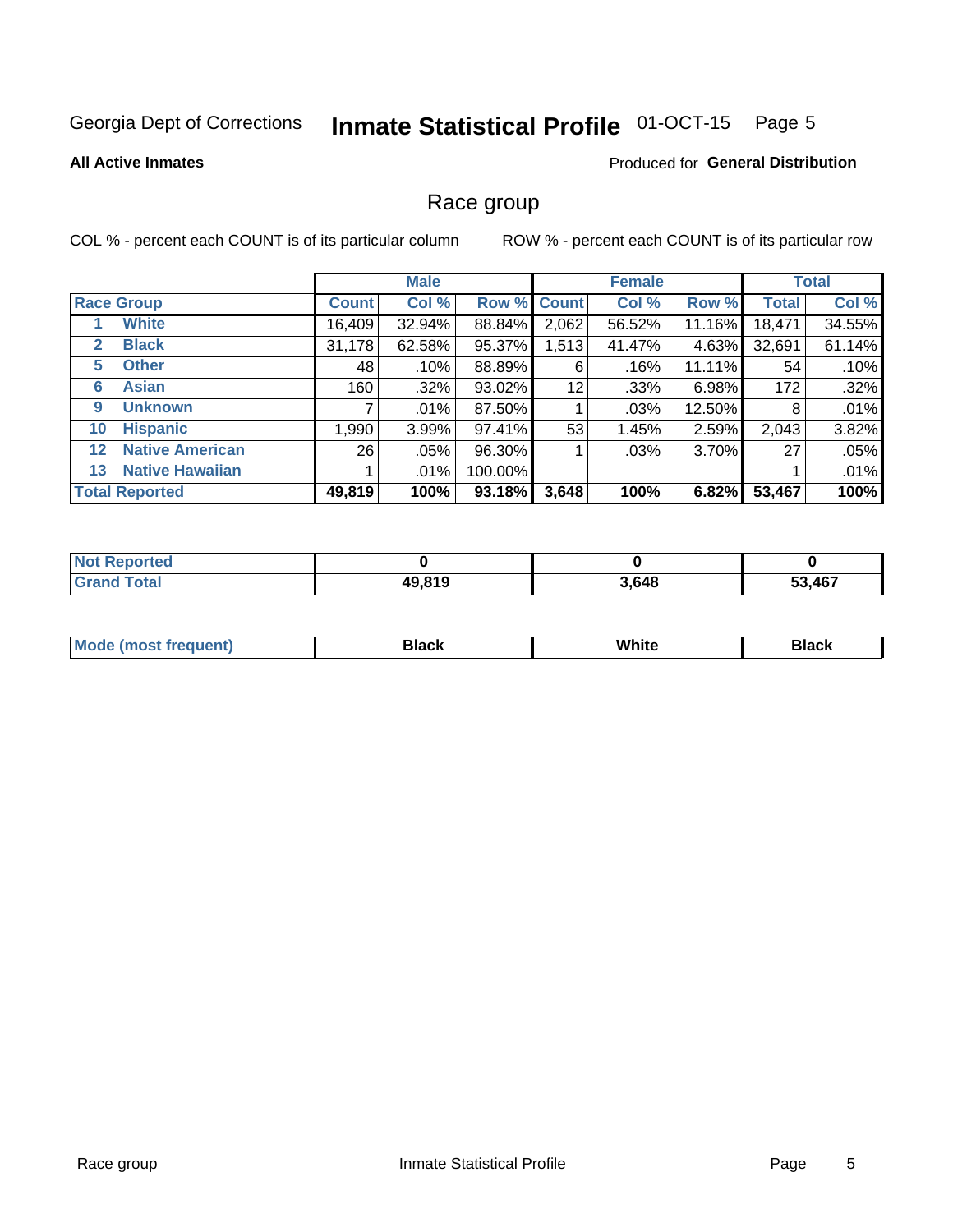#### Inmate Statistical Profile 01-OCT-15 Page 6

**All Active Inmates** 

### Produced for General Distribution

### Marital status, self-reported at entry to prison

COL % - percent each COUNT is of its particular column

|                            | <b>Male</b>  |          |           |              | <b>Female</b> | <b>Total</b> |              |        |
|----------------------------|--------------|----------|-----------|--------------|---------------|--------------|--------------|--------|
| <b>Marital Status</b>      | <b>Count</b> | Col %    | Row %     | <b>Count</b> | Col %         | Row %        | <b>Total</b> | Col %  |
| <b>Unknown</b><br>$\bf{0}$ | 520          | $1.04\%$ | $91.71\%$ | 47           | 1.29%         | 8.29%        | 567          | 1.06%  |
| <b>Divorced</b><br>D       | 4,587        | 9.21%    | 89.54%    | 536          | 14.69%        | 10.46%       | 5,123        | 9.58%  |
| <b>Married</b><br>М        | 6,592        | 13.23%   | 91.53%    | 610          | 16.72%        | 8.47%        | 7,202        | 13.47% |
| <b>Separated</b><br>S.     | 1,755        | 3.52%    | 83.85%    | 338          | 9.27%         | 16.15%       | 2,093        | 3.91%  |
| <b>Unmarried</b><br>U      | 35,885       | 72.03%   | 94.79%    | 1,971        | 54.03%        | 5.21%        | 37,856       | 70.80% |
| <b>Widow</b><br>W          | 480          | .96%     | 76.68%    | 146          | 4.00%         | 23.32%       | 626          | 1.17%  |
| <b>Total Reported</b>      | 49,819       | 100%     | 93.18%    | 3,648        | 100%          | 6.82%        | 53,467       | 100%   |

| <b>Not Reported</b> |       |       |        |
|---------------------|-------|-------|--------|
| Total<br>. Grar     | 49819 | 3,648 | 53,467 |

|--|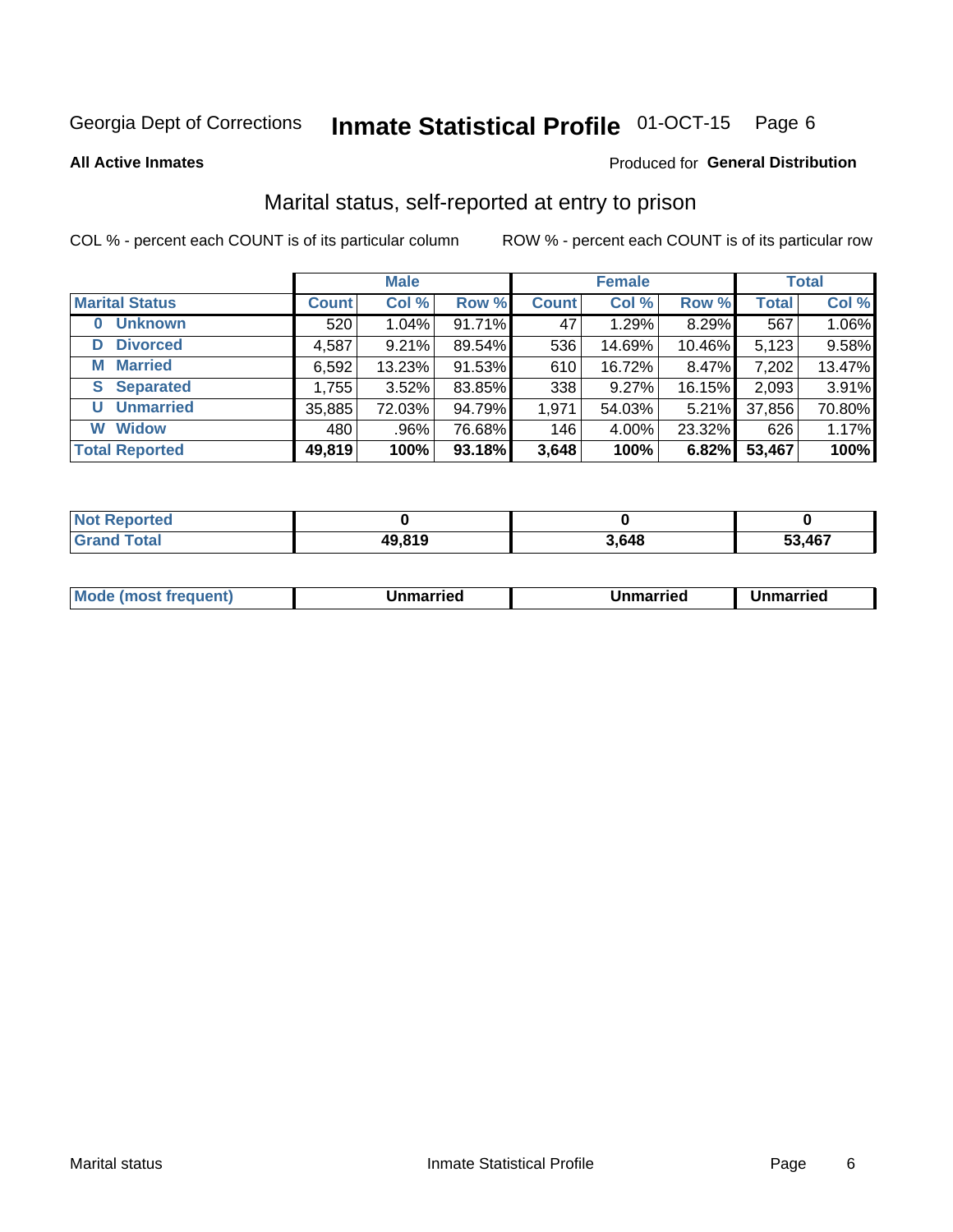#### Inmate Statistical Profile 01-OCT-15 Page 7

### **All Active Inmates**

### Produced for General Distribution

### Number of children, self reported at entry to prison

COL % - percent each COUNT is of its particular column

|                           |              | <b>Male</b> |        |              | <b>Female</b> |       |              | <b>Total</b> |
|---------------------------|--------------|-------------|--------|--------------|---------------|-------|--------------|--------------|
| <b>Number of Children</b> | <b>Count</b> | Col %       | Row %  | <b>Count</b> | Col %         | Row % | <b>Total</b> | Col %        |
| $\overline{\mathbf{0}}$   | 20,032       | 40.63%      | 93.97% | 1,285        | 35.26%        | 6.03% | 21,317       | 40.26%       |
|                           | 11,107       | 22.53%      | 94.08% | 699          | 19.18%        | 5.92% | 11,806       | 22.30%       |
| $\overline{2}$            | 8,038        | 16.30%      | 91.42% | 754          | 20.69%        | 8.58% | 8,792        | 16.60%       |
| $\overline{3}$            | 4,970        | 10.08%      | 90.86% | 500          | 13.72%        | 9.14% | 5,470        | 10.33%       |
| $\overline{\mathbf{4}}$   | 2,511        | 5.09%       | 91.51% | 233          | 6.39%         | 8.49% | 2,744        | 5.18%        |
| 5                         | 1,265        | 2.57%       | 93.29% | 91           | 2.50%         | 6.71% | 1,356        | 2.56%        |
| 6                         | 641          | 1.30%       | 93.44% | 45           | 1.23%         | 6.56% | 686          | 1.30%        |
| 7                         | 308          | 0.62%       | 94.77% | 17           | 0.47%         | 5.23% | 325          | 0.61%        |
| 8                         | 170          | 0.34%       | 93.92% | 11           | 0.30%         | 6.08% | 181          | 0.34%        |
| 9                         | 93           | 0.19%       | 94.90% | 5            | 0.14%         | 5.10% | 98           | 0.19%        |
| 10                        | 78           | 0.16%       | 98.73% |              | 0.03%         | 1.27% | 79           | 0.15%        |
| Over 10                   | 91           | 0.18%       | 96.81% | 3            | 0.08%         | 3.19% | 94           | 0.18%        |
| <b>Total Reported</b>     | 49,304       | 100%        | 93.12% | 3,644        | 100%          | 6.88% | 52,948       | 100%         |

| rteo<br>NO | 54 E<br>JIJ |      | 519    |
|------------|-------------|------|--------|
|            | 49.819      | .648 | 53,467 |

| Mean<br>(average)       | 1.39 | 1.55 | 1.40 |
|-------------------------|------|------|------|
| <b>Median (middle)</b>  |      |      |      |
| Mode<br>(most frequent) |      |      |      |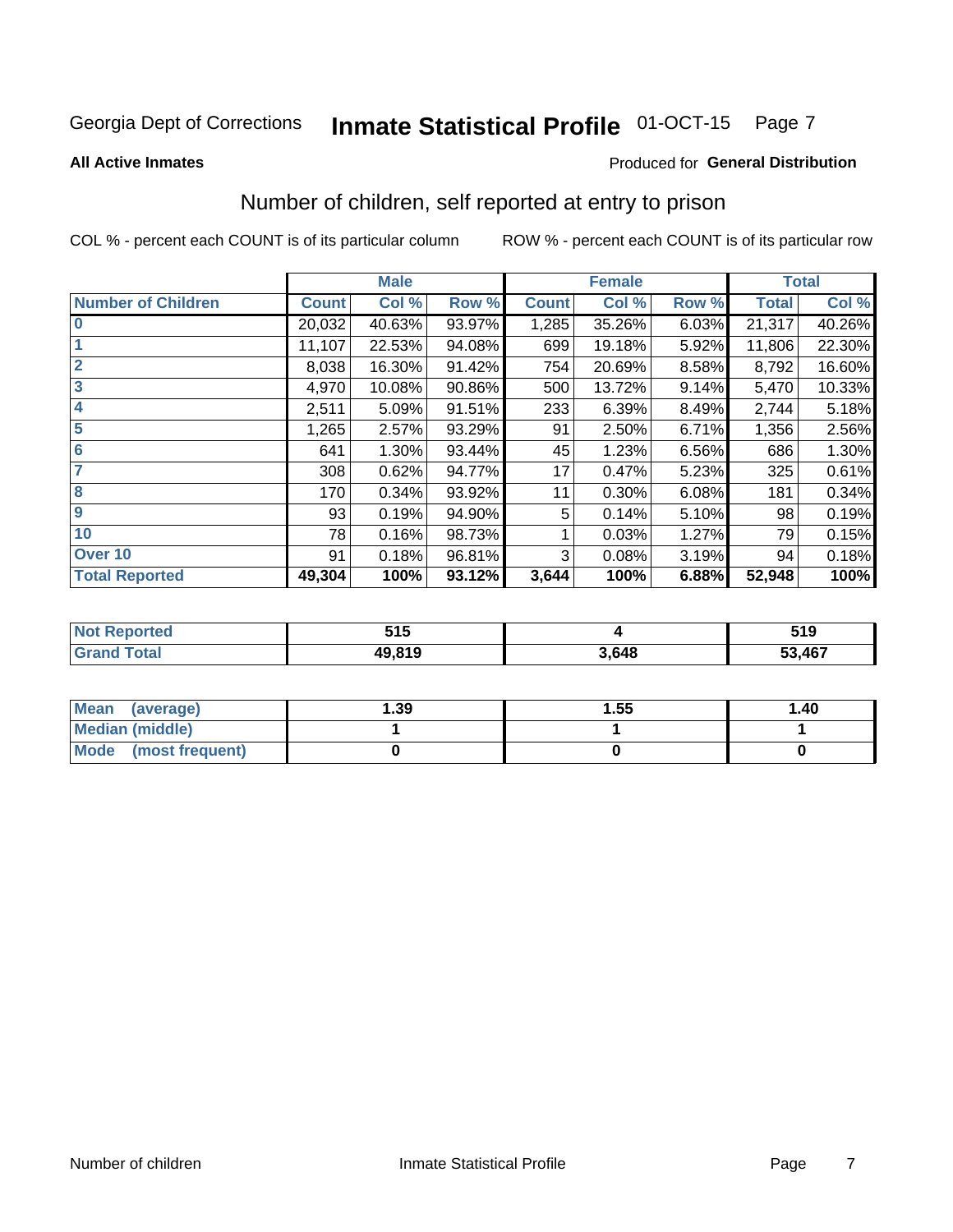#### Inmate Statistical Profile 01-OCT-15 Page 8

#### **All Active Inmates**

### Produced for General Distribution

### Religious affiliation, self-reported at entry to prison

COL % - percent each COUNT is of its particular column

|                |                              |              | <b>Male</b> |         |              | <b>Female</b> |        |                | <b>Total</b> |
|----------------|------------------------------|--------------|-------------|---------|--------------|---------------|--------|----------------|--------------|
|                | <b>Religious Affiliation</b> | <b>Count</b> | Col %       | Row %   | <b>Count</b> | Col %         | Row %  | <b>Total</b>   | Col %        |
| 1              | <b>Islam</b>                 | 1,020        | 4.95%       | 96.68%  | 35           | 1.29%         | 3.32%  | 1,055          | 4.53%        |
| $\overline{2}$ | <b>Catholic</b>              | 1,048        | 5.09%       | 87.12%  | 155          | 5.72%         | 12.88% | 1,203          | 5.16%        |
| 3              | <b>Baptist</b>               | 11,655       | 56.57%      | 85.43%  | 1,987        | 73.29%        | 14.57% | 13,642         | 58.51%       |
| 4              | <b>Methodist</b>             | 407          | 1.98%       | 84.44%  | 75           | 2.77%         | 15.56% | 482            | 2.07%        |
| 5              | <b>EpiscopIn</b>             | 47           | .23%        | 92.16%  | 4            | .15%          | 7.84%  | 51             | .22%         |
| $6\phantom{a}$ | <b>Presbytrn</b>             | 70           | .34%        | 93.33%  | 5            | .18%          | 6.67%  | 75             | .32%         |
| 7              | <b>Chc Of God</b>            | 377          | 1.83%       | 88.08%  | 51           | 1.88%         | 11.92% | 428            | 1.84%        |
| 8              | <b>Holiness</b>              | 643          | 3.12%       | 81.19%  | 149          | 5.50%         | 18.81% | 792            | 3.40%        |
| 9              | <b>Jewish</b>                | 45           | .22%        | 78.95%  | 12           | .44%          | 21.05% | 57             | .24%         |
| 10             | <b>Anglican</b>              | 17           | .08%        | 94.44%  | 1            | .04%          | 5.56%  | 18             | .08%         |
| 11             | <b>Grk Orthdx</b>            | 7            | .03%        | 87.50%  | 1            | .04%          | 12.50% | 8              | .03%         |
| 12             | <b>Hindu</b>                 | 7            | .03%        | 100.00% |              |               |        | 7              | .03%         |
| 13             | <b>Buddhist</b>              | 36           | .17%        | 73.47%  | 13           | .48%          | 26.53% | 49             | .21%         |
| 14             | <b>Taoist</b>                | 2            | .01%        | 100.00% |              |               |        | $\overline{2}$ | .01%         |
| 15             | <b>Shintoist</b>             | 6            | .03%        | 100.00% |              |               |        | 6              | .03%         |
| 16             | <b>Seven D Ad</b>            | 57           | .28%        | 87.69%  | 8            | .30%          | 12.31% | 65             | .28%         |
| 17             | <b>Jehovah Wt</b>            | 266          | 1.29%       | 88.37%  | 35           | 1.29%         | 11.63% | 301            | 1.29%        |
| 18             | <b>Latr Day S</b>            | 21           | .10%        | 87.50%  | 3            | .11%          | 12.50% | 24             | .10%         |
| 19             | Quaker                       |              | .01%        | 100.00% |              |               |        |                | .01%         |
| 20             | <b>Other Prot</b>            | 2,506        | 12.16%      | 94.18%  | 155          | 5.72%         | 5.82%  | 2,661          | 11.41%       |
| 96             | <b>None</b>                  | 2,365        | 11.48%      | 99.08%  | 22           | .81%          | .92%   | 2,387          | 10.24%       |
|                | <b>Total Reported</b>        | 20,603       | 100%        | 88.37%  | 2,711        | 100%          | 11.63% | 23,314         | 100%         |

| <b>nteo</b><br>N6 | 29,216 | 937   | 30,153 |
|-------------------|--------|-------|--------|
|                   | 49,819 | 3,648 | 53,467 |

|  | <b>Mode (most frequent)</b> | ıntist<br>ິ | <b>'a</b> ptist | aptist |
|--|-----------------------------|-------------|-----------------|--------|
|--|-----------------------------|-------------|-----------------|--------|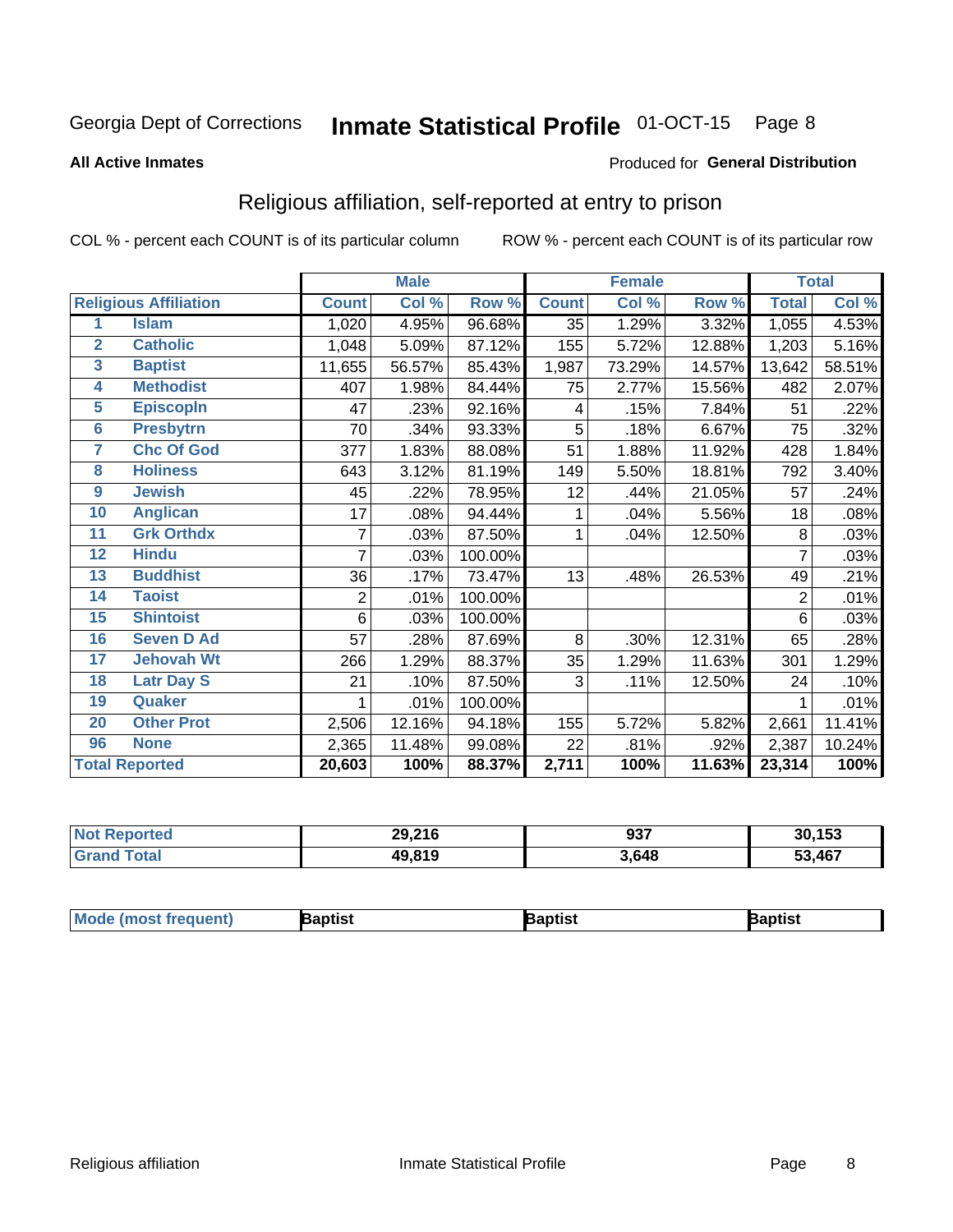#### Inmate Statistical Profile 01-OCT-15 Page 9

#### **All Active Inmates**

### Produced for General Distribution

### Home county, self-reported at entry to prison

COL % - percent each COUNT is of its particular column

|     |                             |              | <b>Male</b> |         |                  | <b>Female</b> |        | <b>Total</b> |        |
|-----|-----------------------------|--------------|-------------|---------|------------------|---------------|--------|--------------|--------|
|     | <b>Home County</b>          | <b>Count</b> | Col %       | Row %   | <b>Count</b>     | Col %         | Row %  | <b>Total</b> | Col %  |
| 000 | <b>Unknown</b>              | 5,648        | 11.34%      | 92.39%  | 465              | 12.75%        | 7.61%  | 6,113        | 11.43% |
| 001 | <b>Appling County</b>       | 115          | .23%        | 95.83%  | 5                | .14%          | 4.17%  | 120          | .22%   |
| 002 | <b>Atkinson County</b>      | 36           | .07%        | 90.00%  | 4                | .11%          | 10.00% | 40           | .07%   |
| 003 | <b>Bacon County</b>         | 79           | .16%        | 94.05%  | 5                | .14%          | 5.95%  | 84           | .16%   |
| 004 | <b>Baker County</b>         | 19           | .04%        | 100.00% |                  |               |        | 19           | .04%   |
| 005 | <b>Baldwin County</b>       | 228          | .46%        | 91.94%  | 20               | .55%          | 8.06%  | 248          | .46%   |
| 006 | <b>Banks County</b>         | 64           | .13%        | 90.14%  | $\overline{7}$   | .19%          | 9.86%  | 71           | .13%   |
| 007 | <b>Barrow County</b>        | 262          | .53%        | 90.97%  | 26               | .71%          | 9.03%  | 288          | .54%   |
| 008 | <b>Bartow County</b>        | 523          | 1.05%       | 86.45%  | 82               | 2.25%         | 13.55% | 605          | 1.13%  |
| 009 | <b>Ben Hill County</b>      | 197          | .40%        | 94.71%  | 11               | .30%          | 5.29%  | 208          | .39%   |
| 010 | <b>Berrien County</b>       | 71           | .14%        | 95.95%  | 3                | .08%          | 4.05%  | 74           | .14%   |
| 011 | <b>Bibb County</b>          | 1,104        | 2.22%       | 95.42%  | 53               | 1.45%         | 4.58%  | 1,157        | 2.16%  |
| 012 | <b>Bleckley County</b>      | 63           | .13%        | 94.03%  | 4                | .11%          | 5.97%  | 67           | .13%   |
| 013 | <b>Brantley County</b>      | 67           | .13%        | 88.16%  | $\boldsymbol{9}$ | .25%          | 11.84% | 76           | .14%   |
| 014 | <b>Brooks County</b>        | 183          | .37%        | 97.86%  | 4                | .11%          | 2.14%  | 187          | .35%   |
| 015 | <b>Bryan County</b>         | 92           | .18%        | 97.87%  | $\overline{2}$   | .05%          | 2.13%  | 94           | .18%   |
| 016 | <b>Bulloch County</b>       | 361          | .72%        | 94.50%  | 21               | .58%          | 5.50%  | 382          | .71%   |
| 017 | <b>Burke County</b>         | 222          | .45%        | 95.69%  | 10               | .27%          | 4.31%  | 232          | .43%   |
| 018 | <b>Butts County</b>         | 117          | .23%        | 93.60%  | $\bf 8$          | .22%          | 6.40%  | 125          | .23%   |
| 019 | <b>Calhoun County</b>       | 67           | .13%        | 97.10%  | $\overline{2}$   | .05%          | 2.90%  | 69           | .13%   |
| 020 | <b>Camden County</b>        | 128          | .26%        | 92.75%  | 10               | .27%          | 7.25%  | 138          | .26%   |
| 021 | <b>Candler County</b>       | 97           | .19%        | 83.62%  | 19               | .52%          | 16.38% | 116          | .22%   |
| 022 | <b>Carroll County</b>       | 516          | 1.04%       | 91.81%  | 46               | 1.26%         | 8.19%  | 562          | 1.05%  |
| 023 | <b>Catoosa County</b>       | 214          | .43%        | 90.68%  | 22               | .60%          | 9.32%  | 236          | .44%   |
| 024 | <b>Charlton County</b>      | 35           | .07%        | 89.74%  | 4                | .11%          | 10.26% | 39           | .07%   |
| 025 | <b>Chatham County</b>       | 1,743        | 3.50%       | 96.51%  | 63               | 1.73%         | 3.49%  | 1,806        | 3.38%  |
| 026 | <b>Chattahoochee County</b> | 31           | .06%        | 100.00% |                  |               |        | 31           | .06%   |
| 027 | <b>Chattooga County</b>     | 229          | .46%        | 88.08%  | 31               | .85%          | 11.92% | 260          | .49%   |
| 028 | <b>Cherokee County</b>      | 408          | .82%        | 90.27%  | 44               | 1.21%         | 9.73%  | 452          | .85%   |
| 029 | <b>Clarke County</b>        | 443          | .89%        | 94.06%  | 28               | .77%          | 5.94%  | 471          | .88%   |
| 030 | <b>Clay County</b>          | 32           | .06%        | 96.97%  | $\mathbf{1}$     | .03%          | 3.03%  | 33           | .06%   |
| 031 | <b>Clayton County</b>       | 1,459        | 2.93%       | 94.25%  | 89               | 2.44%         | 5.75%  | 1,548        | 2.90%  |
| 032 | <b>Clinch County</b>        | 47           | .09%        | 90.38%  | 5                | .14%          | 9.62%  | 52           | .10%   |
| 033 | <b>Cobb County</b>          | 2,029        | 4.07%       | 90.91%  | 203              | 5.56%         | 9.09%  | 2,232        | 4.17%  |
| 034 | <b>Coffee County</b>        | 262          | .53%        | 93.57%  | 18               | .49%          | 6.43%  | 280          | .52%   |
| 035 | <b>Colquitt County</b>      | 219          | .44%        | 95.63%  | 10               | .27%          | 4.37%  | 229          | .43%   |
| 036 | <b>Columbia County</b>      | 296          | .59%        | 90.24%  | 32               | .88%          | 9.76%  | 328          | .61%   |
| 037 | <b>Cook County</b>          | 140          | .28%        | 94.59%  | $\bf 8$          | .22%          | 5.41%  | 148          | .28%   |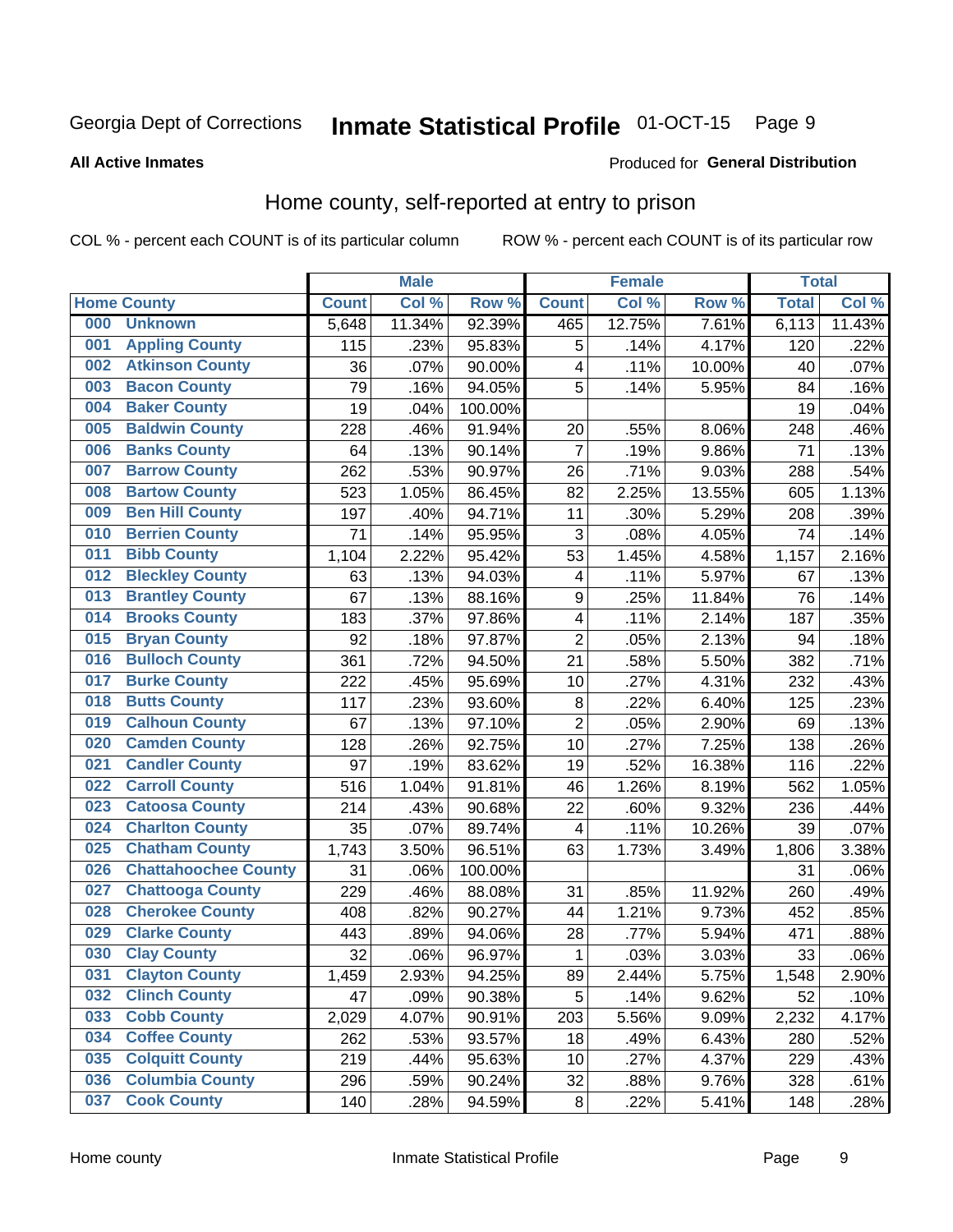#### Inmate Statistical Profile 01-OCT-15 Page 10

### **All Active Inmates**

#### Produced for General Distribution

### Home county, self-reported at entry to prison

COL % - percent each COUNT is of its particular column

|     |                         |              | <b>Male</b> |                  |                | <b>Female</b> |                  | <b>Total</b> |         |
|-----|-------------------------|--------------|-------------|------------------|----------------|---------------|------------------|--------------|---------|
|     | <b>Home County</b>      | <b>Count</b> | Col %       | Row <sup>%</sup> | <b>Count</b>   | Col %         | Row <sup>%</sup> | <b>Total</b> | Col %   |
| 038 | <b>Coweta County</b>    | 437          | .88%        | 94.38%           | 26             | .71%          | 5.62%            | 463          | $.87\%$ |
| 039 | <b>Crawford County</b>  | 39           | .08%        | 92.86%           | 3              | .08%          | 7.14%            | 42           | .08%    |
| 040 | <b>Crisp County</b>     | 228          | .46%        | 95.00%           | 12             | .33%          | 5.00%            | 240          | .45%    |
| 041 | <b>Dade County</b>      | 58           | .12%        | 85.29%           | 10             | .27%          | 14.71%           | 68           | .13%    |
| 042 | <b>Dawson County</b>    | 90           | .18%        | 90.00%           | 10             | .27%          | 10.00%           | 100          | .19%    |
| 043 | <b>Decatur County</b>   | 249          | .50%        | 93.96%           | 16             | .44%          | 6.04%            | 265          | .50%    |
| 044 | <b>Dekalb County</b>    | 3,050        | 6.12%       | 94.66%           | 172            | 4.71%         | 5.34%            | 3,222        | 6.03%   |
| 045 | <b>Dodge County</b>     | 122          | .24%        | 91.73%           | 11             | .30%          | 8.27%            | 133          | .25%    |
| 046 | <b>Dooly County</b>     | 79           | .16%        | 94.05%           | 5              | .14%          | 5.95%            | 84           | .16%    |
| 047 | <b>Dougherty County</b> | 860          | 1.73%       | 93.68%           | 58             | 1.59%         | 6.32%            | 918          | 1.72%   |
| 048 | <b>Douglas County</b>   | 607          | 1.22%       | 93.10%           | 45             | 1.23%         | 6.90%            | 652          | 1.22%   |
| 049 | <b>Early County</b>     | 85           | .17%        | 90.43%           | 9              | .25%          | 9.57%            | 94           | .18%    |
| 050 | <b>Echols County</b>    | 6            | .01%        | 100.00%          |                |               |                  | 6            | .01%    |
| 051 | <b>Effingham County</b> | 191          | .38%        | 91.83%           | 17             | .47%          | 8.17%            | 208          | .39%    |
| 052 | <b>Elbert County</b>    | 123          | .25%        | 92.48%           | 10             | .27%          | 7.52%            | 133          | .25%    |
| 053 | <b>Emanuel County</b>   | 168          | .34%        | 95.45%           | 8              | .22%          | 4.55%            | 176          | .33%    |
| 054 | <b>Evans County</b>     | 75           | .15%        | 91.46%           | $\overline{7}$ | .19%          | 8.54%            | 82           | .15%    |
| 055 | <b>Fannin County</b>    | 84           | .17%        | 86.60%           | 13             | .36%          | 13.40%           | 97           | .18%    |
| 056 | <b>Fayette County</b>   | 172          | .35%        | 86.87%           | 26             | .71%          | 13.13%           | 198          | .37%    |
| 057 | <b>Floyd County</b>     | 767          | 1.54%       | 90.24%           | 83             | 2.28%         | 9.76%            | 850          | 1.59%   |
| 058 | <b>Forsyth County</b>   | 244          | .49%        | 92.08%           | 21             | .58%          | 7.92%            | 265          | .50%    |
| 059 | <b>Franklin County</b>  | 113          | .23%        | 89.68%           | 13             | .36%          | 10.32%           | 126          | .24%    |
| 060 | <b>Fulton County</b>    | 5,036        | 10.11%      | 95.43%           | 241            | 6.61%         | 4.57%            | 5,277        | 9.87%   |
| 061 | <b>Gilmer County</b>    | 98           | .20%        | 93.33%           | 7              | .19%          | 6.67%            | 105          | .20%    |
| 062 | <b>Glascock County</b>  | 12           | .02%        | 92.31%           | $\mathbf{1}$   | .03%          | 7.69%            | 13           | .02%    |
| 063 | <b>Glynn County</b>     | 404          | .81%        | 93.52%           | 28             | .77%          | 6.48%            | 432          | .81%    |
| 064 | <b>Gordon County</b>    | 276          | .55%        | 85.45%           | 47             | 1.29%         | 14.55%           | 323          | .60%    |
| 065 | <b>Grady County</b>     | 140          | .28%        | 93.96%           | 9              | .25%          | 6.04%            | 149          | .28%    |
| 066 | <b>Greene County</b>    | 110          | .22%        | 93.22%           | 8              | .22%          | 6.78%            | 118          | .22%    |
| 067 | <b>Gwinnett County</b>  | 1,672        | 3.36%       | 92.53%           | 135            | 3.70%         | 7.47%            | 1,807        | 3.38%   |
| 068 | <b>Habersham County</b> | 101          | .20%        | 90.18%           | 11             | .30%          | 9.82%            | 112          | .21%    |
| 069 | <b>Hall County</b>      | 610          | 1.22%       | 91.45%           | 57             | 1.56%         | 8.55%            | 667          | 1.25%   |
| 070 | <b>Hancock County</b>   | 56           | .11%        | 91.80%           | 5              | .14%          | 8.20%            | 61           | .11%    |
| 071 | <b>Haralson County</b>  | 171          | .34%        | 94.48%           | 10             | .27%          | 5.52%            | 181          | .34%    |
| 072 | <b>Harris County</b>    | 99           | .20%        | 92.52%           | 8              | .22%          | 7.48%            | 107          | .20%    |
| 073 | <b>Hart County</b>      | 130          | .26%        | 96.30%           | 5              | .14%          | 3.70%            | 135          | .25%    |
| 074 | <b>Heard County</b>     | 49           | .10%        | 94.23%           | 3              | .08%          | 5.77%            | 52           | .10%    |
| 075 | <b>Henry County</b>     | 549          | 1.10%       | 93.05%           | 41             | 1.12%         | 6.95%            | 590          | 1.10%   |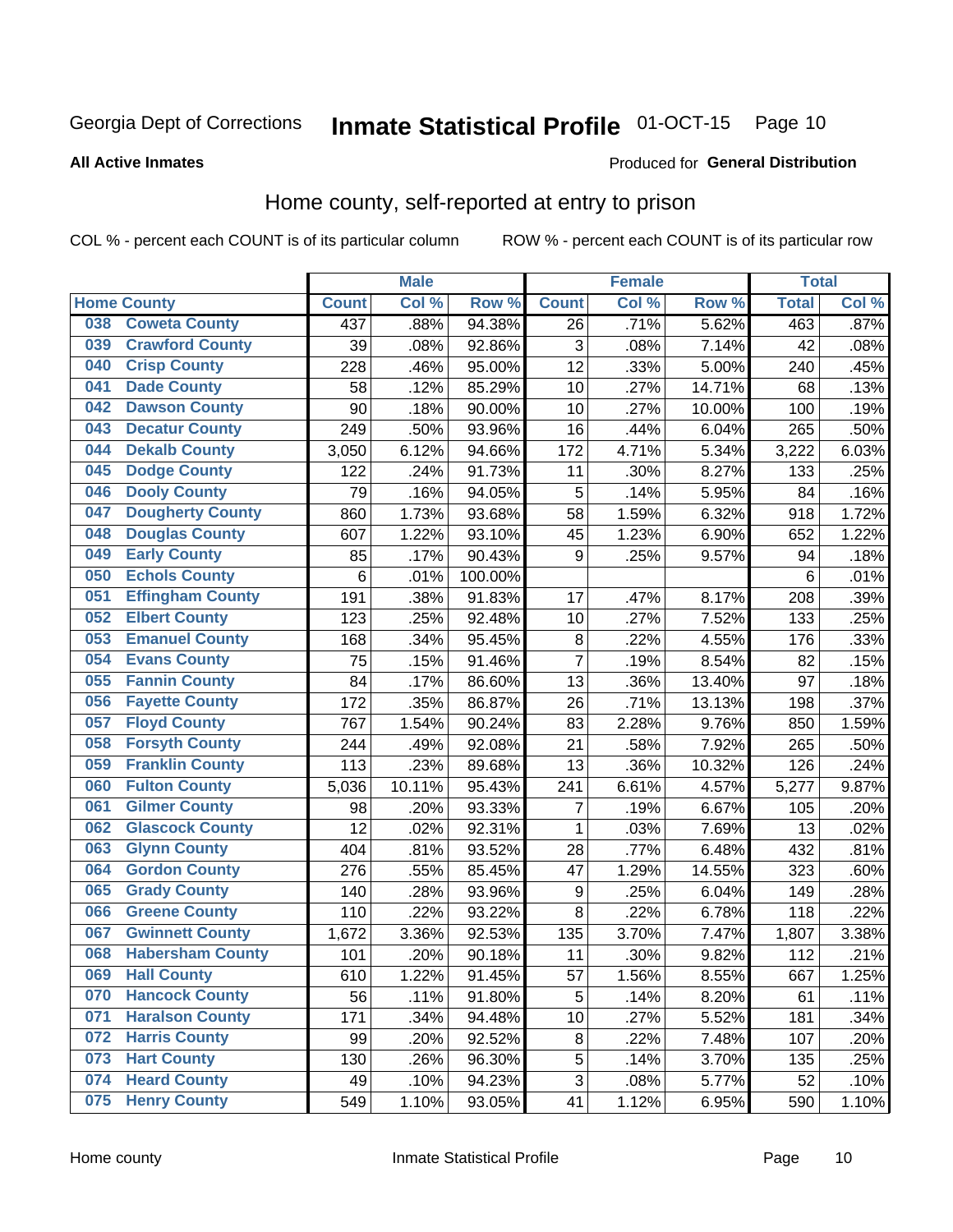#### Inmate Statistical Profile 01-OCT-15 Page 11

**All Active Inmates** 

### **Produced for General Distribution**

### Home county, self-reported at entry to prison

COL % - percent each COUNT is of its particular column

|                  |                          |              | <b>Male</b> |                  |                  | <b>Female</b>      |        | <b>Total</b> |       |
|------------------|--------------------------|--------------|-------------|------------------|------------------|--------------------|--------|--------------|-------|
|                  | <b>Home County</b>       | <b>Count</b> | Col %       | Row <sup>%</sup> | <b>Count</b>     | Col %              | Row %  | <b>Total</b> | Col % |
| 076              | <b>Houston County</b>    | 567          | 1.14%       | 93.26%           | 41               | 1.12%              | 6.74%  | 608          | 1.14% |
| 077              | <b>Irwin County</b>      | 61           | .12%        | 95.31%           | 3                | .08%               | 4.69%  | 64           | .12%  |
| 078              | <b>Jackson County</b>    | 234          | .47%        | 92.13%           | 20               | .55%               | 7.87%  | 254          | .48%  |
| 079              | <b>Jasper County</b>     | 75           | .15%        | 96.15%           | 3                | .08%               | 3.85%  | 78           | .15%  |
| 080              | <b>Jeff Davis County</b> | 89           | .18%        | 97.80%           | $\overline{c}$   | .05%               | 2.20%  | 91           | .17%  |
| 081              | <b>Jefferson County</b>  | 178          | .36%        | 97.27%           | 5                | .14%               | 2.73%  | 183          | .34%  |
| 082              | <b>Jenkins County</b>    | 59           | .12%        | 92.19%           | 5                | .14%               | 7.81%  | 64           | .12%  |
| 083              | <b>Johnson County</b>    | 41           | .08%        | 87.23%           | 6                | .16%               | 12.77% | 47           | .09%  |
| 084              | <b>Jones County</b>      | 112          | .22%        | 91.80%           | 10               | .27%               | 8.20%  | 122          | .23%  |
| 085              | <b>Lamar County</b>      | 64           | .13%        | 92.75%           | 5                | .14%               | 7.25%  | 69           | .13%  |
| 086              | <b>Lanier County</b>     | 37           | .07%        | 92.50%           | 3                | .08%               | 7.50%  | 40           | .07%  |
| 087              | <b>Laurens County</b>    | 282          | .57%        | 95.27%           | 14               | .38%               | 4.73%  | 296          | .55%  |
| 088              | <b>Lee County</b>        | 102          | .20%        | 92.73%           | 8                | $\overline{.}22\%$ | 7.27%  | 110          | .21%  |
| 089              | <b>Liberty County</b>    | 206          | .41%        | 94.93%           | 11               | .30%               | 5.07%  | 217          | .41%  |
| 090              | <b>Lincoln County</b>    | 28           | .06%        | 87.50%           | 4                | .11%               | 12.50% | 32           | .06%  |
| 091              | <b>Long County</b>       | 45           | .09%        | 84.91%           | 8                | .22%               | 15.09% | 53           | .10%  |
| 092              | <b>Lowndes County</b>    | 465          | .93%        | 96.07%           | 19               | .52%               | 3.93%  | 484          | .91%  |
| 093              | <b>Lumpkin County</b>    | 95           | .19%        | 94.06%           | $\,6$            | .16%               | 5.94%  | 101          | .19%  |
| 094              | <b>Macon County</b>      | 78           | .16%        | 96.30%           | 3                | .08%               | 3.70%  | 81           | .15%  |
| 095              | <b>Madison County</b>    | 153          | .31%        | 96.84%           | 5                | .14%               | 3.16%  | 158          | .30%  |
| 096              | <b>Marion County</b>     | 44           | .09%        | 89.80%           | 5                | .14%               | 10.20% | 49           | .09%  |
| 097              | <b>Mcduffie County</b>   | 147          | .30%        | 94.23%           | 9                | .25%               | 5.77%  | 156          | .29%  |
| 098              | <b>Mcintosh County</b>   | 62           | .12%        | 98.41%           | $\mathbf 1$      | .03%               | 1.59%  | 63           | .12%  |
| 099              | <b>Meriwether County</b> | 160          | .32%        | 91.95%           | 14               | .38%               | 8.05%  | 174          | .33%  |
| 100              | <b>Miller County</b>     | 32           | .06%        | 91.43%           | 3                | .08%               | 8.57%  | 35           | .07%  |
| 101              | <b>Mitchell County</b>   | 154          | .31%        | 94.48%           | $\boldsymbol{9}$ | .25%               | 5.52%  | 163          | .30%  |
| 102              | <b>Monroe County</b>     | 111          | .22%        | 94.07%           | $\overline{7}$   | .19%               | 5.93%  | 118          | .22%  |
| 103              | <b>Montgomery County</b> | 60           | .12%        | 85.71%           | 10               | .27%               | 14.29% | 70           | .13%  |
| 104              | <b>Morgan County</b>     | 105          | .21%        | 95.45%           | 5                | .14%               | 4.55%  | 110          | .21%  |
| 105              | <b>Murray County</b>     | 167          | .34%        | 91.26%           | 16               | .44%               | 8.74%  | 183          | .34%  |
| 106              | <b>Muscogee County</b>   | 1,043        | 2.09%       | 95.16%           | 53               | 1.45%              | 4.84%  | 1,096        | 2.05% |
| 107              | <b>Newton County</b>     | 550          | 1.10%       | 91.06%           | 54               | 1.48%              | 8.94%  | 604          | 1.13% |
| 108              | <b>Oconee County</b>     | 42           | .08%        | 89.36%           | 5                | .14%               | 10.64% | 47           | .09%  |
| 109              | <b>Oglethorpe County</b> | 69           | .14%        | 90.79%           | 7                | .19%               | 9.21%  | 76           | .14%  |
| 110              | <b>Paulding County</b>   | 302          | .61%        | 90.96%           | 30               | .82%               | 9.04%  | 332          | .62%  |
| 111              | <b>Peach County</b>      | 115          | .23%        | 97.46%           | 3                | .08%               | 2.54%  | 118          | .22%  |
| $\overline{112}$ | <b>Pickens County</b>    | 99           | .20%        | 88.39%           | 13               | .36%               | 11.61% | 112          | .21%  |
| 113              | <b>Pierce County</b>     | 84           | .17%        | 89.36%           | 10               | .27%               | 10.64% | 94           | .18%  |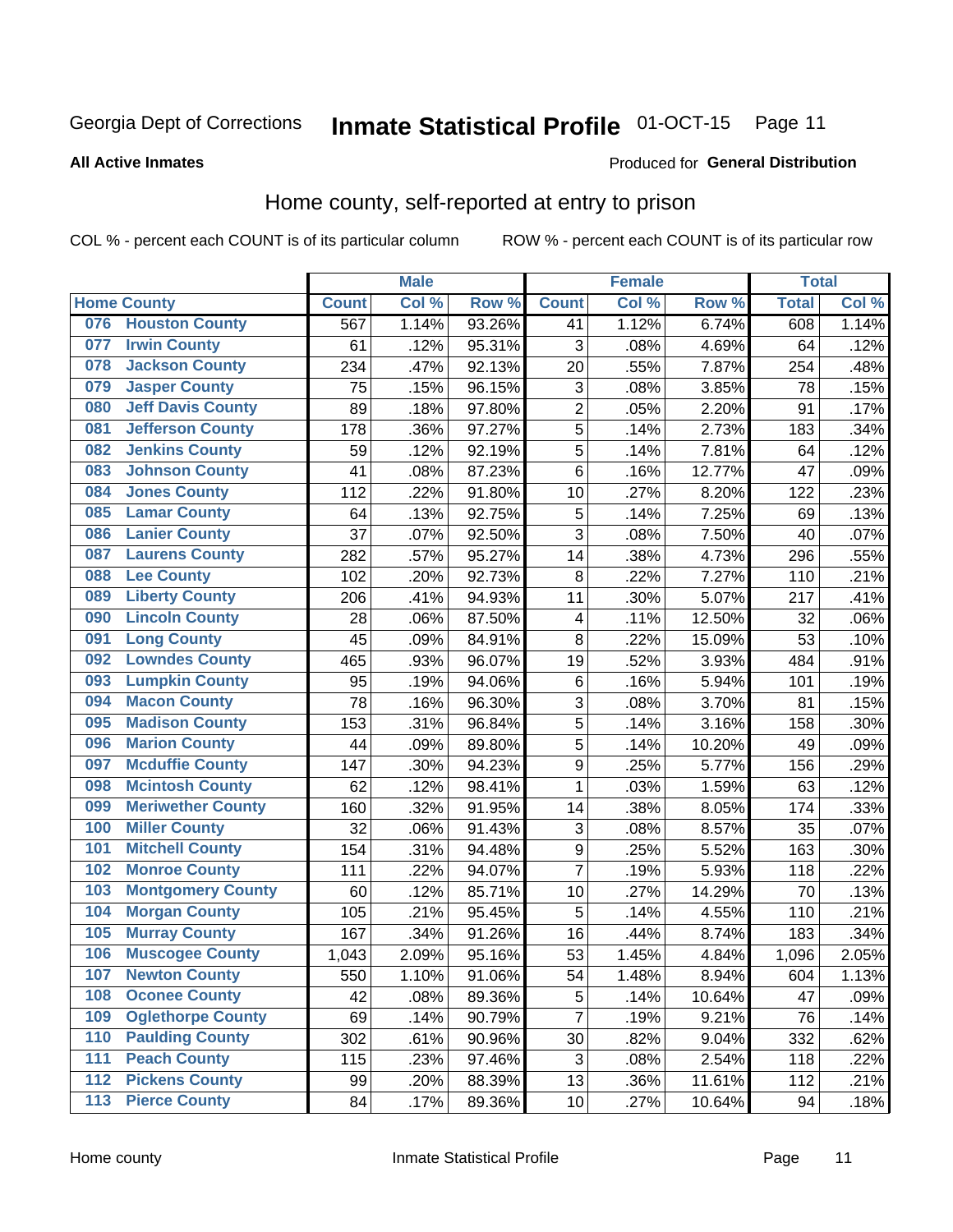# Inmate Statistical Profile 01-OCT-15 Page 12

### **All Active Inmates**

### Produced for General Distribution

### Home county, self-reported at entry to prison

COL % - percent each COUNT is of its particular column

|                                          |              | <b>Male</b> |                  |                | <b>Female</b> |        | <b>Total</b>    |         |
|------------------------------------------|--------------|-------------|------------------|----------------|---------------|--------|-----------------|---------|
| <b>Home County</b>                       | <b>Count</b> | Col %       | Row <sup>%</sup> | <b>Count</b>   | Col %         | Row %  | <b>Total</b>    | Col %   |
| 114<br><b>Pike County</b>                | 51           | .10%        | 94.44%           | 3              | .08%          | 5.56%  | $\overline{54}$ | .10%    |
| <b>Polk County</b><br>115                | 250          | .50%        | 92.59%           | 20             | .55%          | 7.41%  | 270             | .50%    |
| <b>Pulaski County</b><br>116             | 64           | .13%        | 94.12%           | $\overline{4}$ | .11%          | 5.88%  | 68              | .13%    |
| <b>Putnam County</b><br>117              | 138          | .28%        | 93.88%           | 9              | .25%          | 6.12%  | 147             | .27%    |
| 118<br><b>Quitman County</b>             | 14           | .03%        | 100.00%          |                |               |        | 14              | .03%    |
| <b>Rabun County</b><br>119               | 40           | .08%        | 85.11%           | $\overline{7}$ | .19%          | 14.89% | 47              | .09%    |
| <b>Randolph County</b><br>120            | 67           | .13%        | 97.10%           | $\overline{2}$ | .05%          | 2.90%  | 69              | .13%    |
| <b>Richmond County</b><br>121            | 1,667        | 3.35%       | 94.55%           | 96             | 2.63%         | 5.45%  | 1,763           | 3.30%   |
| <b>Rockdale County</b><br>122            | 353          | .71%        | 91.45%           | 33             | .90%          | 8.55%  | 386             | .72%    |
| <b>Schley County</b><br>123              | 17           | .03%        | 94.44%           | 1              | .03%          | 5.56%  | 18              | .03%    |
| <b>Screven County</b><br>124             | 123          | .25%        | 93.89%           | 8              | .22%          | 6.11%  | 131             | .25%    |
| <b>Seminole County</b><br>125            | 63           | .13%        | 90.00%           | $\overline{7}$ | .19%          | 10.00% | 70              | .13%    |
| <b>Spalding County</b><br>126            | 459          | .92%        | 91.98%           | 40             | 1.10%         | 8.02%  | 499             | .93%    |
| <b>Stephens County</b><br>127            | 137          | .27%        | 91.33%           | 13             | .36%          | 8.67%  | 150             | .28%    |
| <b>Stewart County</b><br>128             | 30           | .06%        | 100.00%          |                |               |        | 30              | .06%    |
| <b>Sumter County</b><br>129              | 190          | .38%        | 93.60%           | 13             | .36%          | 6.40%  | 203             | .38%    |
| <b>Talbot County</b><br>130              | 45           | .09%        | 91.84%           | 4              | .11%          | 8.16%  | 49              | .09%    |
| <b>Taliaferro County</b><br>131          | 17           | .03%        | 100.00%          |                |               |        | 17              | .03%    |
| <b>Tattnall County</b><br>132            | 146          | .29%        | 95.42%           | 7              | .19%          | 4.58%  | 153             | .29%    |
| <b>Taylor County</b><br>133              | 55           | .11%        | 93.22%           | 4              | .11%          | 6.78%  | 59              | .11%    |
| <b>Telfair County</b><br>134             | 98           | .20%        | 92.45%           | 8              | .22%          | 7.55%  | 106             | .20%    |
| <b>Terrell County</b><br>135             | 80           | .16%        | 94.12%           | 5              | .14%          | 5.88%  | 85              | .16%    |
| <b>Thomas County</b><br>136              | 206          | .41%        | 92.79%           | 16             | .44%          | 7.21%  | 222             | .42%    |
| <b>Tift County</b><br>137                | 327          | .66%        | 95.61%           | 15             | .41%          | 4.39%  | 342             | .64%    |
| <b>Toombs County</b><br>138              | 309          | .62%        | 91.69%           | 28             | .77%          | 8.31%  | 337             | .63%    |
| <b>Towns County</b><br>139               | 24           | .05%        | 77.42%           | 7              | .19%          | 22.58% | 31              | .06%    |
| <b>Treutlen County</b><br>140            | 65           | .13%        | 91.55%           | $\,6$          | .16%          | 8.45%  | 71              | .13%    |
| <b>Troup County</b><br>141               | 480          | .96%        | 91.95%           | 42             | 1.15%         | 8.05%  | 522             | .98%    |
| <b>Turner County</b><br>$\overline{142}$ | 63           | .13%        | 94.03%           | $\overline{4}$ | .11%          | 5.97%  | 67              | .13%    |
| <b>Twiggs County</b><br>143              | 60           | .12%        | 93.75%           | 4              | .11%          | 6.25%  | 64              | .12%    |
| <b>Union County</b><br>144               | 54           | .11%        | 75.00%           | 18             | .49%          | 25.00% | 72              | .13%    |
| 145<br><b>Upson County</b>               | 139          | .28%        | 92.67%           | 11             | .30%          | 7.33%  | 150             | .28%    |
| <b>Walker County</b><br>146              | 363          | .73%        | 91.44%           | 34             | .93%          | 8.56%  | 397             | .74%    |
| <b>Walton County</b><br>147              | 435          | .87%        | 92.16%           | 37             | 1.01%         | 7.84%  | 472             | .88%    |
| <b>Ware County</b><br>148                | 276          | .55%        | 94.52%           | 16             | .44%          | 5.48%  | 292             | .55%    |
| <b>Warren County</b><br>149              | 31           | .06%        | 93.94%           | $\overline{2}$ | .05%          | 6.06%  | 33              | .06%    |
| <b>Washington County</b><br>150          | 184          | .37%        | 93.88%           | 12             | .33%          | 6.12%  | 196             | .37%    |
| <b>Wayne County</b><br>151               | 182          | .37%        | 93.33%           | 13             | .36%          | 6.67%  | 195             | $.36\%$ |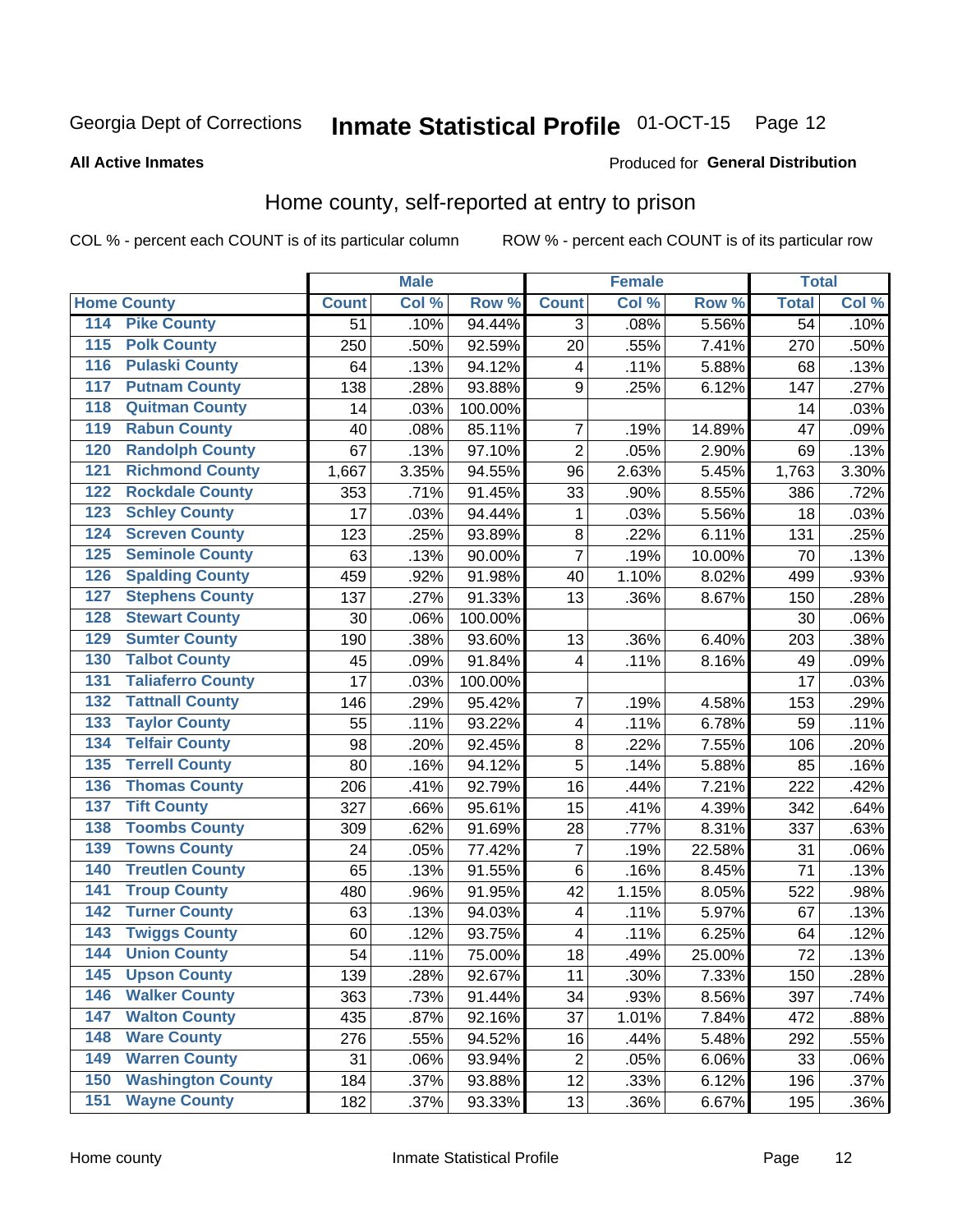#### Inmate Statistical Profile 01-OCT-15 Page 13

**All Active Inmates** 

### Produced for General Distribution

### Home county, self-reported at entry to prison

COL % - percent each COUNT is of its particular column

|     |                             |              | <b>Male</b> |         |                | <b>Female</b> |        | <b>Total</b> |       |
|-----|-----------------------------|--------------|-------------|---------|----------------|---------------|--------|--------------|-------|
|     | <b>Home County</b>          | <b>Count</b> | Col %       | Row %   | <b>Count</b>   | Col %         | Row %  | <b>Total</b> | Col % |
| 152 | <b>Webster County</b>       | 8            | .02%        | 100.00% |                |               |        | 8            | .01%  |
| 153 | <b>Wheeler County</b>       | 24           | .05%        | 96.00%  |                | .03%          | 4.00%  | 25           | .05%  |
| 154 | <b>White County</b>         | 90           | .18%        | 85.71%  | 15             | .41%          | 14.29% | 105          | .20%  |
| 155 | <b>Whitfield County</b>     | 418          | .84%        | 88.94%  | 52             | 1.43%         | 11.06% | 470          | .88%  |
| 156 | <b>Wilcox County</b>        | 58           | .12%        | 95.08%  | 3              | .08%          | 4.92%  | 61           | .11%  |
| 157 | <b>Wilkes County</b>        | 60           | .12%        | 96.77%  | $\overline{2}$ | .05%          | 3.23%  | 62           | .12%  |
| 158 | <b>Wilkinson County</b>     | 55           | .11%        | 94.83%  | 3              | .08%          | 5.17%  | 58           | .11%  |
| 159 | <b>Worth County</b>         | 107          | .21%        | 92.24%  | 9              | .25%          | 7.76%  | 116          | .22%  |
| 999 | <b>Other Custody/Out Of</b> | 174          | .35%        | 92.55%  | 14             | .38%          | 7.45%  | 188          | .35%  |
|     | <b>State</b>                |              |             |         |                |               |        |              |       |
|     | <b>Total Rported</b>        | 49,819       | 100%        | 93.18%  | 3,648          | 100%          | 6.82%  | 53,467       | 100%  |

| <b>Not</b><br>Reported |        |       |        |
|------------------------|--------|-------|--------|
| <sup>-</sup> otal      | 49,819 | 3,648 | 53,467 |

|  | Mode (most frequent) | <b>Fulton County</b> | <b>Fulton County</b> | <b>Fulton County</b> |
|--|----------------------|----------------------|----------------------|----------------------|
|--|----------------------|----------------------|----------------------|----------------------|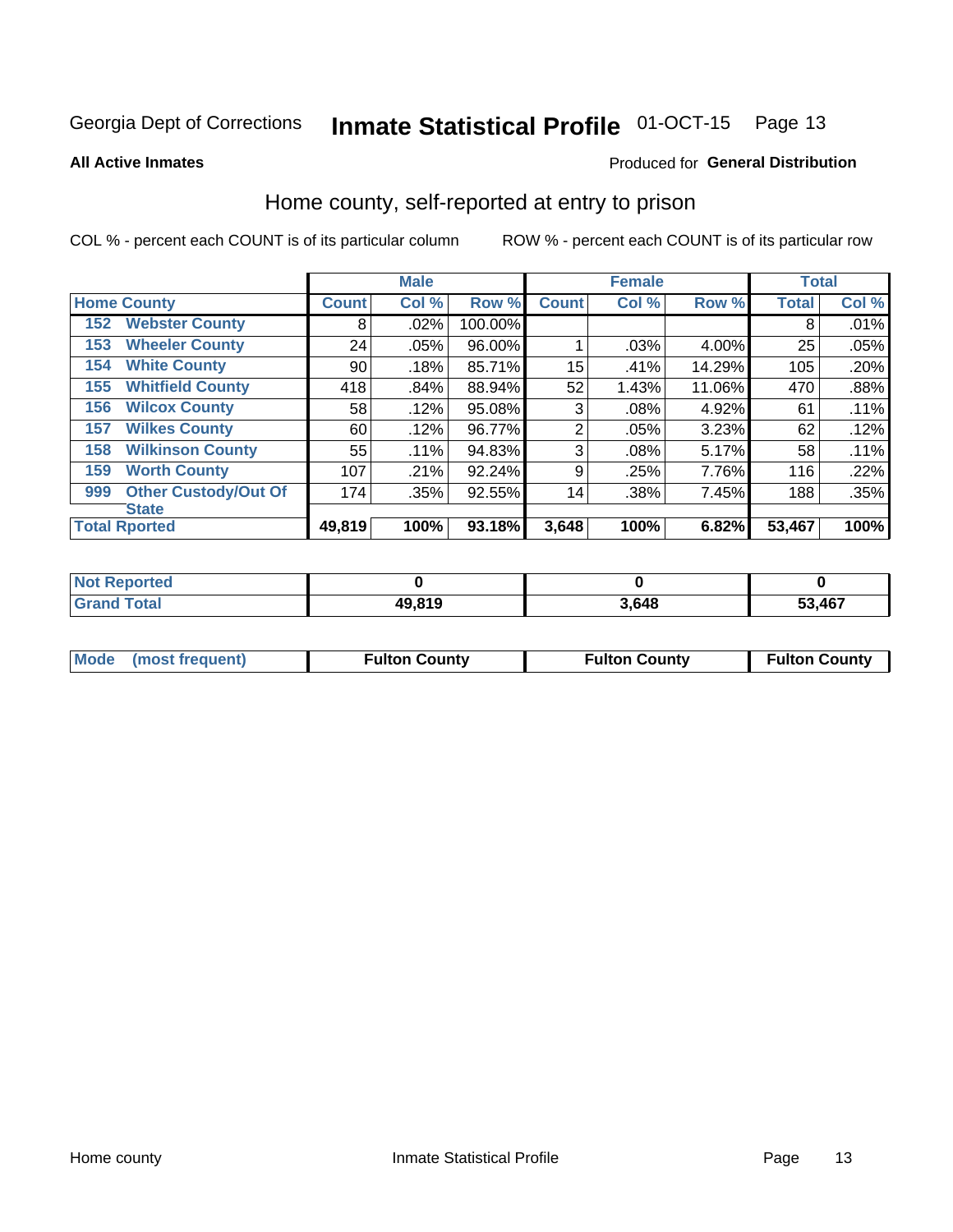#### Inmate Statistical Profile 01-OCT-15 Page 14

### **All Active Inmates**

### Produced for General Distribution

### Employment status before prison, self-reported at entry to prison

COL % - percent each COUNT is of its particular column

|                           |              | <b>Male</b> |         |              | <b>Female</b> |        |              | <b>Total</b> |
|---------------------------|--------------|-------------|---------|--------------|---------------|--------|--------------|--------------|
| <b>Employment Status</b>  | <b>Count</b> | Col %       | Row %   | <b>Count</b> | Col %         | Row %  | <b>Total</b> | Col %        |
| <b>Full Time</b><br>01    | 18,276       | 44.93%      | 94.95%  | 972          | 29.94%        | 5.05%  | 19,248       | 43.82%       |
| <b>Part Time</b><br>02    | 3,225        | 7.93%       | 92.22%  | 272          | 8.38%         | 7.78%  | 3,497        | 7.96%        |
| Unempl $<$ 6M<br>03       | 2,482        | 6.10%       | 97.68%  | 59           | 1.82%         | 2.32%  | 2,541        | 5.79%        |
| Unempl > 6M<br>04         | 9,461        | 23.26%      | 88.40%  | 1,241        | 38.22%        | 11.60% | 10,702       | 24.37%       |
| <b>Never Worked</b><br>05 | 4,233        | 10.41%      | 94.83%  | 231          | 7.11%         | 5.17%  | 4,464        | 10.16%       |
| <b>Student</b><br>06      | 1,172        | 2.88%       | 96.46%  | 43           | 1.32%         | 3.54%  | 1,215        | 2.77%        |
| 07<br><b>Incapable</b>    | 1,824        | 4.48%       | 80.96%  | 429          | 13.21%        | 19.04% | 2,253        | 5.13%        |
| <b>UNKNOWN</b><br>20      | 2            | $.01\%$     | 100.00% |              |               |        | 2            | .01%         |
| <b>Total Reported</b>     | 40,675       | 100%        | 92.61%  | 3,247        | 100%          | 7.39%  | 43,922       | 100%         |

| <b>Not Reported</b> | 9,146  | 401   | 9,547  |
|---------------------|--------|-------|--------|
| <b>Grand Total</b>  | 49,821 | 3,648 | 53,469 |

| <b>Mode (most frequent)</b> | 6M<br><b>Jnempl</b> | <b>Full Time</b> |
|-----------------------------|---------------------|------------------|
|                             |                     |                  |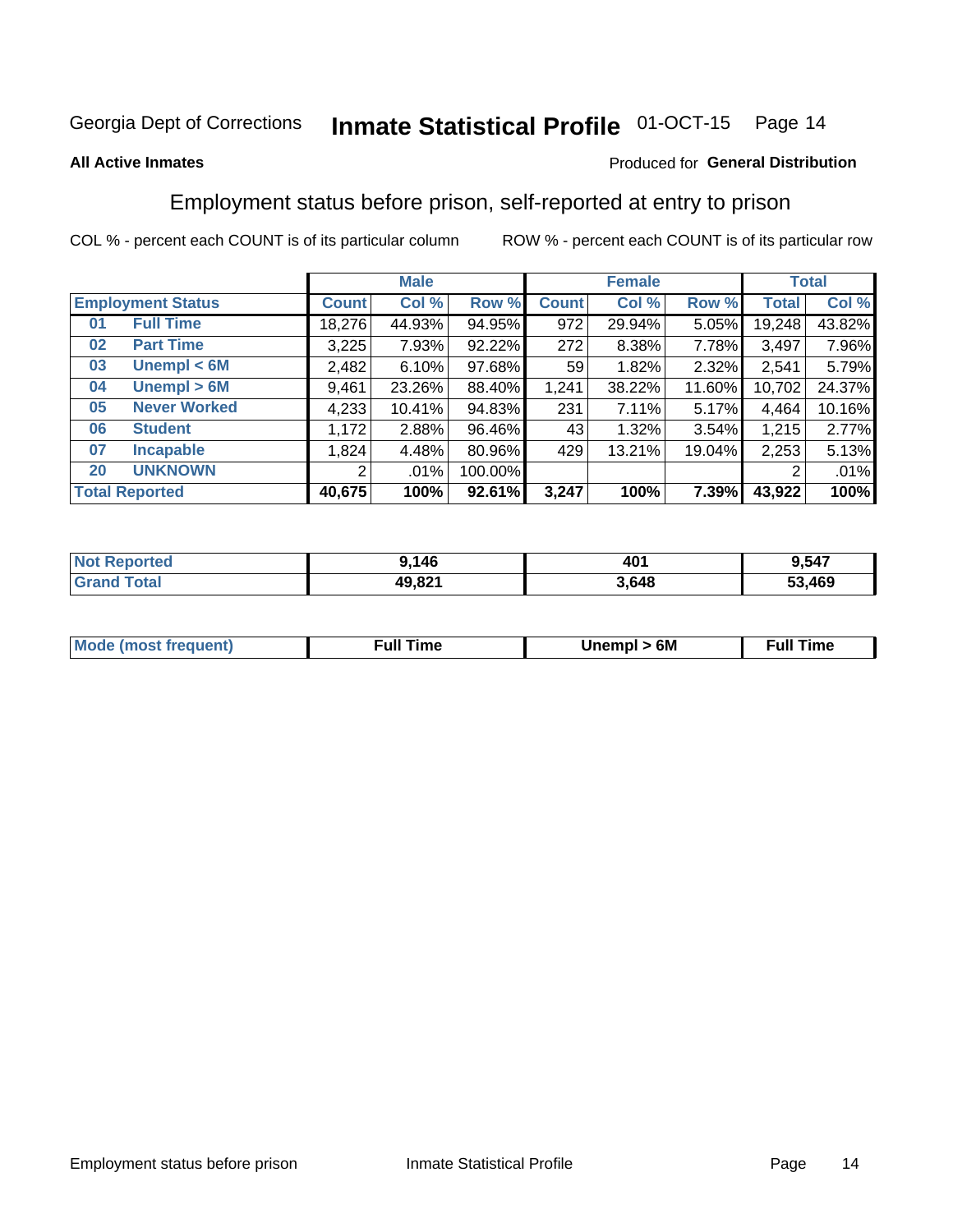# Inmate Statistical Profile 01-OCT-15 Page 15

### **All Active Inmates**

Produced for General Distribution

### Age at admission

COL % - percent each COUNT is of its particular column

|                         |              | <b>Male</b> |        |                | <b>Female</b> |        |                 | <b>Total</b> |
|-------------------------|--------------|-------------|--------|----------------|---------------|--------|-----------------|--------------|
| <b>Age At Admission</b> | <b>Count</b> | Col %       | Row %  | <b>Count</b>   | Col %         | Row %  | <b>Total</b>    | Col %        |
| 14                      | 15           | 0.03%       | 88.24% | $\overline{2}$ | 0.05%         | 11.76% | $\overline{17}$ | 0.03%        |
| 15                      | 53           | 0.11%       | 98.15% | 1              | 0.03%         | 1.85%  | 54              | 0.10%        |
| 16                      | 158          | 0.32%       | 96.93% | 5              | 0.14%         | 3.07%  | 163             | 0.31%        |
| $\overline{17}$         | 683          | 1.37%       | 95.93% | 29             | 0.80%         | 4.07%  | 712             | 1.33%        |
| $\overline{18}$         | 1,238        | 2.49%       | 97.02% | 38             | 1.04%         | 2.98%  | 1,276           | 2.39%        |
| 19                      | 1,915        | 3.85%       | 96.81% | 63             | 1.73%         | 3.19%  | 1,978           | 3.70%        |
| 20                      | 2,169        | 4.36%       | 95.09% | 112            | 3.07%         | 4.91%  | 2,281           | 4.27%        |
| $\overline{21}$         | 2,207        | 4.43%       | 95.33% | 108            | 2.96%         | 4.67%  | 2,315           | 4.33%        |
| $\overline{22}$         | 2,280        | 4.58%       | 95.12% | 117            | 3.21%         | 4.88%  | 2,397           | 4.49%        |
| $\overline{23}$         | 2,090        | 4.20%       | 93.68% | 141            | 3.87%         | 6.32%  | 2,231           | 4.18%        |
| 24                      | 2,081        | 4.18%       | 92.49% | 169            | 4.63%         | 7.51%  | 2,250           | 4.21%        |
| $\overline{25}$         | 1,890        | 3.80%       | 93.61% | 129            | 3.54%         | 6.39%  | 2,019           | 3.78%        |
| $\overline{26}$         | 1,847        | 3.71%       | 93.61% | 126            | 3.45%         | 6.39%  | 1,973           | 3.69%        |
| $\overline{27}$         | 1,797        | 3.61%       | 93.45% | 126            | 3.45%         | 6.55%  | 1,923           | 3.60%        |
| 28                      | 1,727        | 3.47%       | 93.15% | 127            | 3.48%         | 6.85%  | 1,854           | 3.47%        |
| 29                      | 1,692        | 3.40%       | 92.61% | 135            | 3.70%         | 7.39%  | 1,827           | 3.42%        |
| 30                      | 1,686        | 3.39%       | 93.72% | 113            | 3.10%         | 6.28%  | 1,799           | 3.37%        |
| 31                      | 1,539        | 3.09%       | 93.05% | 115            | 3.15%         | 6.95%  | 1,654           | 3.10%        |
| 32                      | 1,469        | 2.95%       | 91.64% | 134            | 3.67%         | 8.36%  | 1,603           | 3.00%        |
| 33                      | 1,444        | 2.90%       | 90.82% | 146            | 4.00%         | 9.18%  | 1,590           | 2.98%        |
| 34                      | 1,395        | 2.80%       | 91.60% | 128            | 3.51%         | 8.40%  | 1,523           | 2.85%        |
| 35                      | 1,340        | 2.69%       | 92.54% | 108            | 2.96%         | 7.46%  | 1,448           | 2.71%        |
| 36                      | 1,259        | 2.53%       | 91.83% | 112            | 3.07%         | 8.17%  | 1,371           | 2.57%        |
| $\overline{37}$         | 1,189        | 2.39%       | 92.10% | 102            | 2.80%         | 7.90%  | 1,291           | 2.42%        |
| 38                      | 1,074        | 2.16%       | 92.35% | 89             | 2.44%         | 7.65%  | 1,163           | 2.18%        |
| 39                      | 1,001        | 2.01%       | 91.42% | 94             | 2.58%         | 8.58%  | 1,095           | 2.05%        |
| 40                      | 991          | 1.99%       | 91.51% | 92             | 2.52%         | 8.49%  | 1,083           | 2.03%        |
| 41                      | 958          | 1.92%       | 93.01% | 72             | 1.97%         | 6.99%  | 1,030           | 1.93%        |
| 42                      | 897          | 1.80%       | 92.47% | 73             | 2.00%         | 7.53%  | 970             | 1.82%        |
| 43                      | 900          | 1.81%       | 91.56% | 83             | 2.28%         | 8.44%  | 983             | 1.84%        |
| 44                      | 827          | 1.66%       | 90.28% | 89             | 2.44%         | 9.72%  | 916             | 1.71%        |
| 45                      | 775          | 1.56%       | 90.43% | 82             | 2.25%         | 9.57%  | 857             | 1.60%        |
| 46                      | 706          | 1.42%       | 90.40% | 75             | 2.06%         | 9.60%  | 781             | 1.46%        |
| 47                      | 676          | 1.36%       | 92.35% | 56             | 1.54%         | 7.65%  | 732             | 1.37%        |
| 48                      | 693          | 1.39%       | 92.65% | 55             | 1.51%         | 7.35%  | 748             | 1.40%        |
| 49                      | 633          | 1.27%       | 92.14% | 54             | 1.48%         | 7.86%  | 687             | 1.29%        |
| 50                      | 558          | 1.12%       | 91.63% | 51             | 1.40%         | 8.37%  | 609             | 1.14%        |
| 51                      | 500          | 1.00%       | 92.08% | 43             | 1.18%         | 7.92%  | 543             | 1.02%        |
| 52                      | 479          | 0.96%       | 90.89% | 48             | 1.32%         | 9.11%  | 527             | 0.99%        |
| 53                      | 438          | 0.88%       | 88.66% | 56             | 1.54%         | 11.34% | 494             | 0.92%        |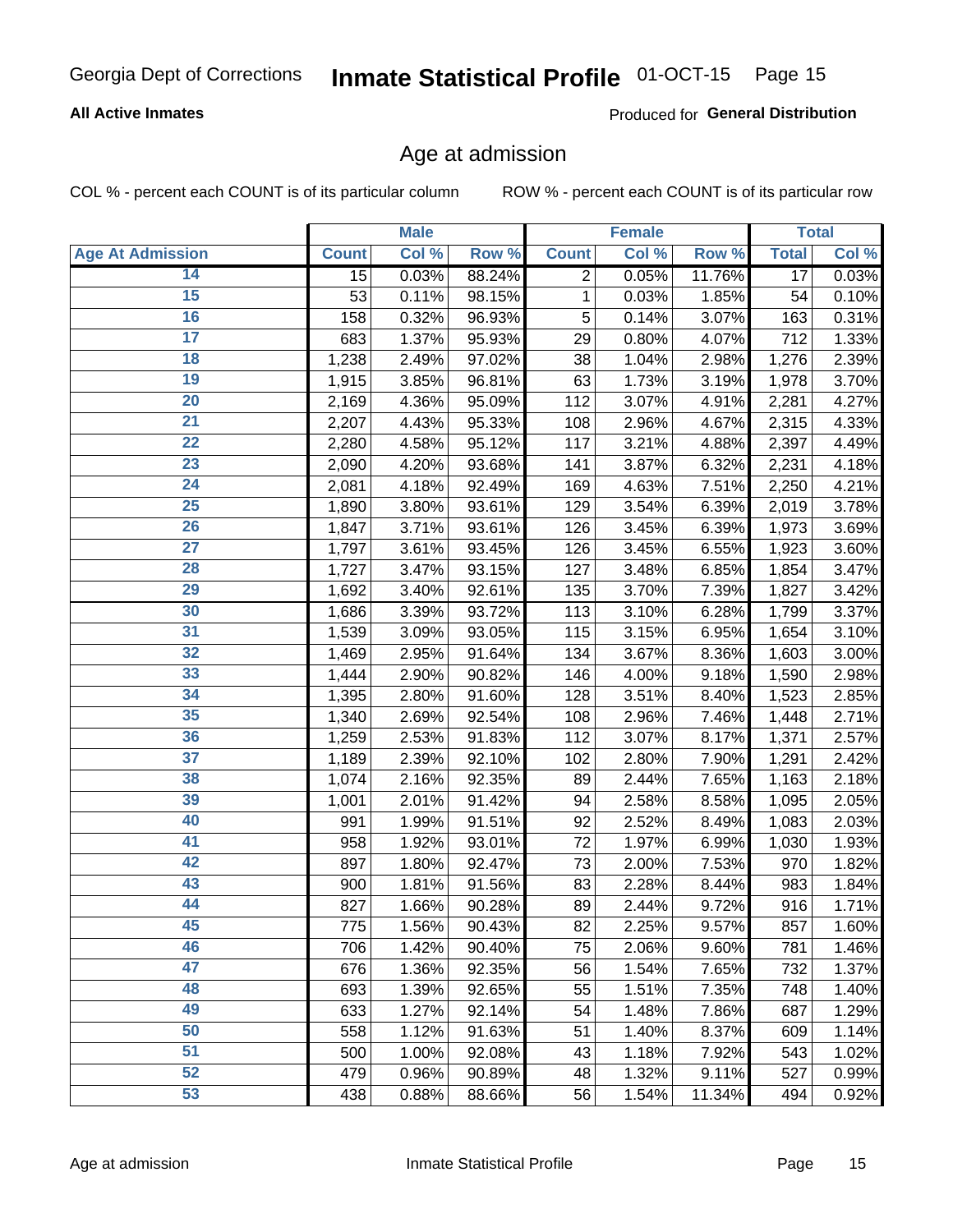#### Inmate Statistical Profile 01-OCT-15 Page 16

### **All Active Inmates**

Produced for General Distribution

### Age at admission

COL % - percent each COUNT is of its particular column

|                         |                         | <b>Male</b> |         |                         | <b>Female</b> |                  |                         | <b>Total</b> |
|-------------------------|-------------------------|-------------|---------|-------------------------|---------------|------------------|-------------------------|--------------|
| <b>Age At Admission</b> | <b>Count</b>            | Col %       | Row %   | <b>Count</b>            | Col %         | Row <sup>%</sup> | <b>Total</b>            | Col %        |
| 54                      | 406                     | 0.82%       | 92.27%  | $\overline{34}$         | 0.93%         | 7.73%            | 440                     | 0.82%        |
| 55                      | 334                     | 0.67%       | 94.89%  | 18                      | 0.49%         | 5.11%            | 352                     | 0.66%        |
| 56                      | 296                     | 0.59%       | 93.38%  | $\overline{21}$         | 0.58%         | 6.62%            | 317                     | 0.59%        |
| $\overline{57}$         | 245                     | 0.49%       | 94.23%  | 15                      | 0.41%         | 5.77%            | 260                     | 0.49%        |
| 58                      | 212                     | 0.43%       | 96.36%  | 8                       | 0.22%         | 3.64%            | 220                     | 0.41%        |
| 59                      | 181                     | 0.36%       | 92.35%  | 15                      | 0.41%         | 7.65%            | 196                     | 0.37%        |
| 60                      | 148                     | 0.30%       | 94.27%  | $\boldsymbol{9}$        | 0.25%         | 5.73%            | 157                     | 0.29%        |
| 61                      | 112                     | 0.22%       | 97.39%  | 3                       | 0.08%         | 2.61%            | 115                     | 0.22%        |
| 62                      | 117                     | 0.23%       | 96.69%  | $\overline{\mathbf{4}}$ | 0.11%         | 3.31%            | 121                     | 0.23%        |
| 63                      | 82                      | 0.16%       | 95.35%  | 4                       | 0.11%         | 4.65%            | 86                      | 0.16%        |
| 64                      | 78                      | 0.16%       | 92.86%  | 6                       | 0.16%         | 7.14%            | 84                      | 0.16%        |
| 65                      | 60                      | 0.12%       | 93.75%  | $\overline{\mathbf{4}}$ | 0.11%         | 6.25%            | 64                      | 0.12%        |
| 66                      | 37                      | 0.07%       | 97.37%  | 1                       | 0.03%         | 2.63%            | 38                      | 0.07%        |
| 67                      | 43                      | 0.09%       | 97.73%  | 1                       | 0.03%         | 2.27%            | 44                      | 0.08%        |
| 68                      | 33                      | 0.07%       | 97.06%  | 1                       | 0.03%         | 2.94%            | 34                      | 0.06%        |
| 69                      | 31                      | 0.06%       | 100.00% |                         |               |                  | 31                      | 0.06%        |
| 70                      | 21                      | 0.04%       | 95.45%  | 1                       | 0.03%         | 4.55%            | 22                      | 0.04%        |
| $\overline{71}$         | 12                      | 0.02%       | 92.31%  | 1                       | 0.03%         | 7.69%            | 13                      | 0.02%        |
| $\overline{72}$         | 16                      | 0.03%       | 94.12%  | 1                       | 0.03%         | 5.88%            | 17                      | 0.03%        |
| $\overline{73}$         | 10                      | 0.02%       | 100.00% |                         |               |                  | 10                      | 0.02%        |
| $\overline{74}$         | 8                       | 0.02%       | 88.89%  | 1                       | 0.03%         | 11.11%           | 9                       | 0.02%        |
| 75                      | 8                       | 0.02%       | 100.00% |                         |               |                  | 8                       | 0.01%        |
| 76                      | $\overline{7}$          | 0.01%       | 100.00% |                         |               |                  | $\overline{7}$          | 0.01%        |
| $\overline{77}$         | $\overline{7}$          | 0.01%       | 87.50%  | 1                       | 0.03%         | 12.50%           | 8                       | 0.01%        |
| 78                      | $\overline{3}$          | 0.01%       | 100.00% |                         |               |                  | $\overline{3}$          | 0.01%        |
| 79                      | $\overline{2}$          | 0.01%       | 100.00% |                         |               |                  | $\overline{2}$          | 0.01%        |
| 80                      | $\overline{2}$          | 0.01%       | 100.00% |                         |               |                  | $\overline{2}$          | 0.01%        |
| $\overline{81}$         | $\overline{2}$          | 0.01%       | 100.00% |                         |               |                  | $\overline{2}$          | 0.01%        |
| $\overline{82}$         | $\overline{\mathbf{4}}$ | 0.01%       | 100.00% |                         |               |                  | $\overline{\mathbf{4}}$ | 0.01%        |
| 83                      | $\mathbf{1}$            | 0.01%       | 100.00% |                         |               |                  | $\mathbf{1}$            | 0.01%        |
| 84                      | $\overline{2}$          | 0.01%       | 100.00% |                         |               |                  | $\overline{2}$          | 0.01%        |
| <b>Total Reported</b>   | 49,789                  | 100%        | 93.18%  | 3,647                   | 100%          | 6.82%            | 53,436                  | 100%         |

| <b>Not</b><br><b>oorted</b> | ას            |       | -<br>ີ |
|-----------------------------|---------------|-------|--------|
| <b>Total</b><br>Gra         | <b>49 810</b> | 3,648 | 53.467 |

| Mean (average)         | 32.42 | 34.11   | 32.54    |
|------------------------|-------|---------|----------|
| <b>Median (middle)</b> | 30    | ົ<br>33 | 30       |
| Mode (most frequent)   | ∸∸    | 24      | ጣጣ<br>LL |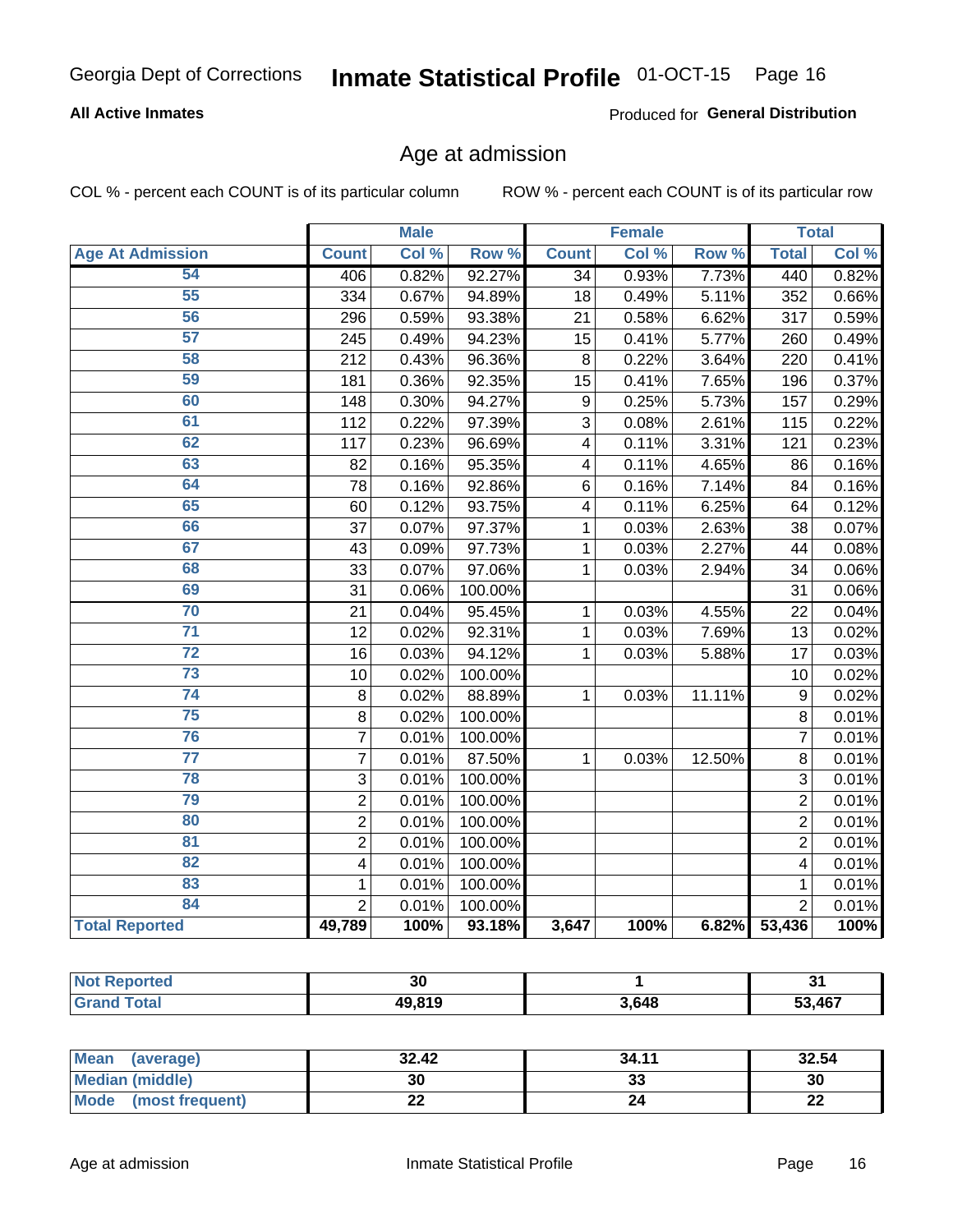#### Inmate Statistical Profile 01-OCT-15 Page 17

### **All Active Inmates**

### Produced for General Distribution

### Height, measured at entry to prison

COL % - percent each COUNT is of its particular column

|                         |                | <b>Male</b> |         |                | <b>Female</b> |        |                     | <b>Total</b> |
|-------------------------|----------------|-------------|---------|----------------|---------------|--------|---------------------|--------------|
| <b>Height</b>           | <b>Count</b>   | Col %       | Row %   | <b>Count</b>   | Col %         | Row %  | <b>Total</b>        | Col %        |
| $\overline{\mathbf{0}}$ | 538            | 1.08%       | 98.35%  | 9              | 0.25%         | 1.65%  | $\overline{547}$    | 1.02%        |
| 4'00"                   | $\overline{2}$ | 0.01%       | 100.00% |                |               |        | 2                   | 0.01%        |
| 4'02''                  | $\mathbf 1$    | 0.01%       | 100.00% |                |               |        | $\mathbf{1}$        | 0.01%        |
| 4'03"                   | $\overline{2}$ | 0.01%       | 100.00% |                |               |        | 2                   | 0.01%        |
| 4'04"                   | 1              | 0.01%       | 100.00% |                |               |        | 1                   | 0.01%        |
| 4'06"                   | $\mathbf{1}$   | 0.01%       | 50.00%  | 1              | 0.03%         | 50.00% | $\overline{2}$      | 0.01%        |
| 4'07"                   | 1              | 0.01%       | 100.00% |                |               |        | 1                   | 0.01%        |
| 4'08"                   | 4              | 0.01%       | 66.67%  | $\overline{c}$ | 0.05%         | 33.33% | $\,6$               | 0.01%        |
| 4'09"                   | $\overline{2}$ | 0.01%       | 18.18%  | 9              | 0.25%         | 81.82% | 11                  | 0.02%        |
| 4'10"                   | $\overline{3}$ | 0.01%       | 14.29%  | 18             | 0.49%         | 85.71% | 21                  | 0.04%        |
| 4'11''                  | 10             | 0.02%       | 15.15%  | 56             | 1.54%         | 84.85% | 66                  | 0.12%        |
| 5'00''                  | 86             | 0.17%       | 38.74%  | 136            | 3.73%         | 61.26% | 222                 | 0.42%        |
| 5'01''                  | 88             | 0.18%       | 30.99%  | 196            | 5.37%         | 69.01% | 284                 | 0.53%        |
| 5'02"                   | 231            | 0.46%       | 37.08%  | 392            | 10.75%        | 62.92% | 623                 | 1.17%        |
| 5'03''                  | 379            | 0.76%       | 48.34%  | 405            | 11.10%        | 51.66% | 784                 | 1.47%        |
| 5'04"                   | 980            | 1.97%       | 62.98%  | 576            | 15.79%        | 37.02% | 1,556               | 2.91%        |
| 5'05"                   | 1,679          | 3.37%       | 80.57%  | 405            | 11.10%        | 19.43% | 2,084               | 3.90%        |
| 5'06''                  | 3,377          | 6.78%       | 87.17%  | 497            | 13.62%        | 12.83% | 3,874               | 7.25%        |
| 5'07''                  | 4,006          | 8.04%       | 90.72%  | 410            | 11.24%        | 9.28%  | 4,416               | 8.26%        |
| 5'08''                  | 4,906          | 9.85%       | 96.23%  | 192            | 5.26%         | 3.77%  | 5,098               | 9.53%        |
| 5'09''                  | 6,309          | 12.66%      | 97.29%  | 176            | 4.82%         | 2.71%  | 6,485               | 12.13%       |
| 5'10''                  | 5,498          | 11.04%      | 98.62%  | 77             | 2.11%         | 1.38%  | 5,575               | 10.43%       |
| 5'11"                   | 5,888          | 11.82%      | 99.16%  | 50             | 1.37%         | 0.84%  | 5,938               | 11.11%       |
| 6'00''                  | 5,576          | 11.19%      | 99.68%  | 18             | 0.49%         | 0.32%  | 5,594               | 10.46%       |
| 6'01''                  | 4,077          | 8.18%       | 99.63%  | 15             | 0.41%         | 0.37%  | 4,092               | 7.65%        |
| 6'02"                   | 3,001          | 6.02%       | 99.90%  | 3              | 0.08%         | 0.10%  | 3,004               | 5.62%        |
| 6'03''                  | 1,618          | 3.25%       | 99.81%  | 3              | 0.08%         | 0.19%  | 1,621               | 3.03%        |
| 6'04"                   | 870            | 1.75%       | 99.77%  | $\overline{2}$ | 0.05%         | 0.23%  | 872                 | 1.63%        |
| 6'05"                   | 384            | 0.77%       | 100.00% |                |               |        | 384                 | 0.72%        |
| 6'06''                  | 163            | 0.33%       | 100.00% |                |               |        | 163                 | 0.30%        |
| 6'07''                  | 47             | 0.09%       | 100.00% |                |               |        | 47                  | 0.09%        |
| 6'08"                   | 37             | 0.07%       | 100.00% |                |               |        | 37                  | 0.07%        |
| 6'09''                  | 34             | 0.07%       | 100.00% |                |               |        | 34                  | 0.06%        |
| 6'10''                  | 6              | 0.01%       | 100.00% |                |               |        | 6                   | 0.01%        |
| 6'11''                  | $\overline{7}$ | 0.01%       | 100.00% |                |               |        | $\overline{7}$      | 0.01%        |
| 7'00"                   | 4              | 0.01%       | 100.00% |                |               |        | 4                   | 0.01%        |
| 7'02"                   | 1              | 0.01%       | 100.00% |                |               |        | 1                   | 0.01%        |
| 7'03''                  | 1              | 0.01%       | 100.00% |                |               |        | 1                   | 0.01%        |
| 7'10''                  | 1              | 0.01%       | 100.00% |                |               |        | 1                   | 0.01%        |
| <b>Total Reported</b>   | 49,819         | 100%        | 93.18%  | 3,648          | 100%          | 6.82%  | $\overline{53,467}$ | 100%         |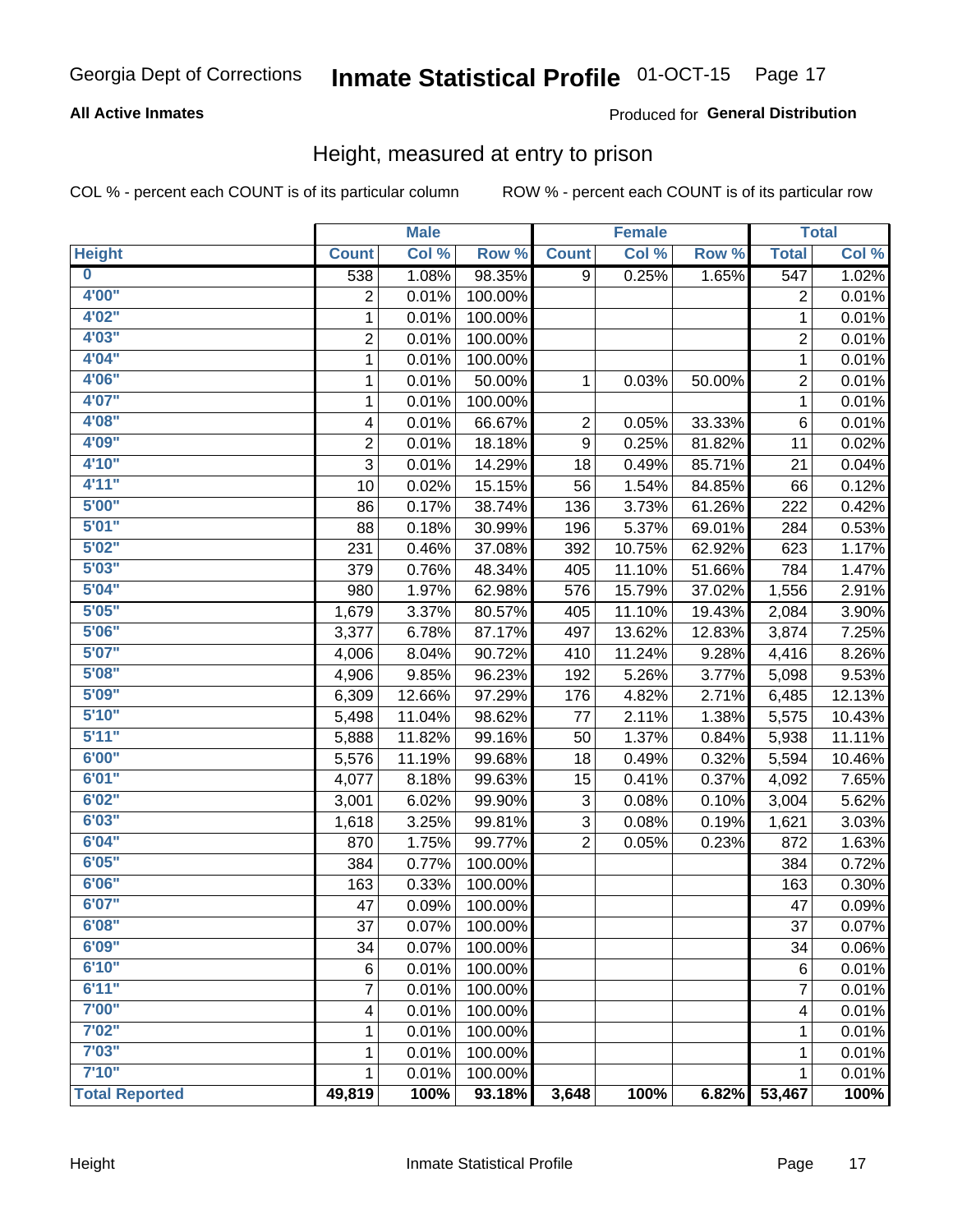# Inmate Statistical Profile 01-OCT-15 Page 18

### **All Active Inmates**

Produced for General Distribution

### Height, measured at entry to prison

COL % - percent each COUNT is of its particular column

|                     | <b>Male</b> | Female | Total  |
|---------------------|-------------|--------|--------|
| <b>Not Reported</b> |             |        |        |
| <b>Grand Total</b>  | 49,819      | 3,648  | 53,467 |

| <b>Mean</b> | erage) | 5'10" | 5'05" | <b>CIA AIL</b><br>. . |
|-------------|--------|-------|-------|-----------------------|
|             |        |       |       |                       |
| <b>Mode</b> |        | 5'09" | 5'04" | 5'09"                 |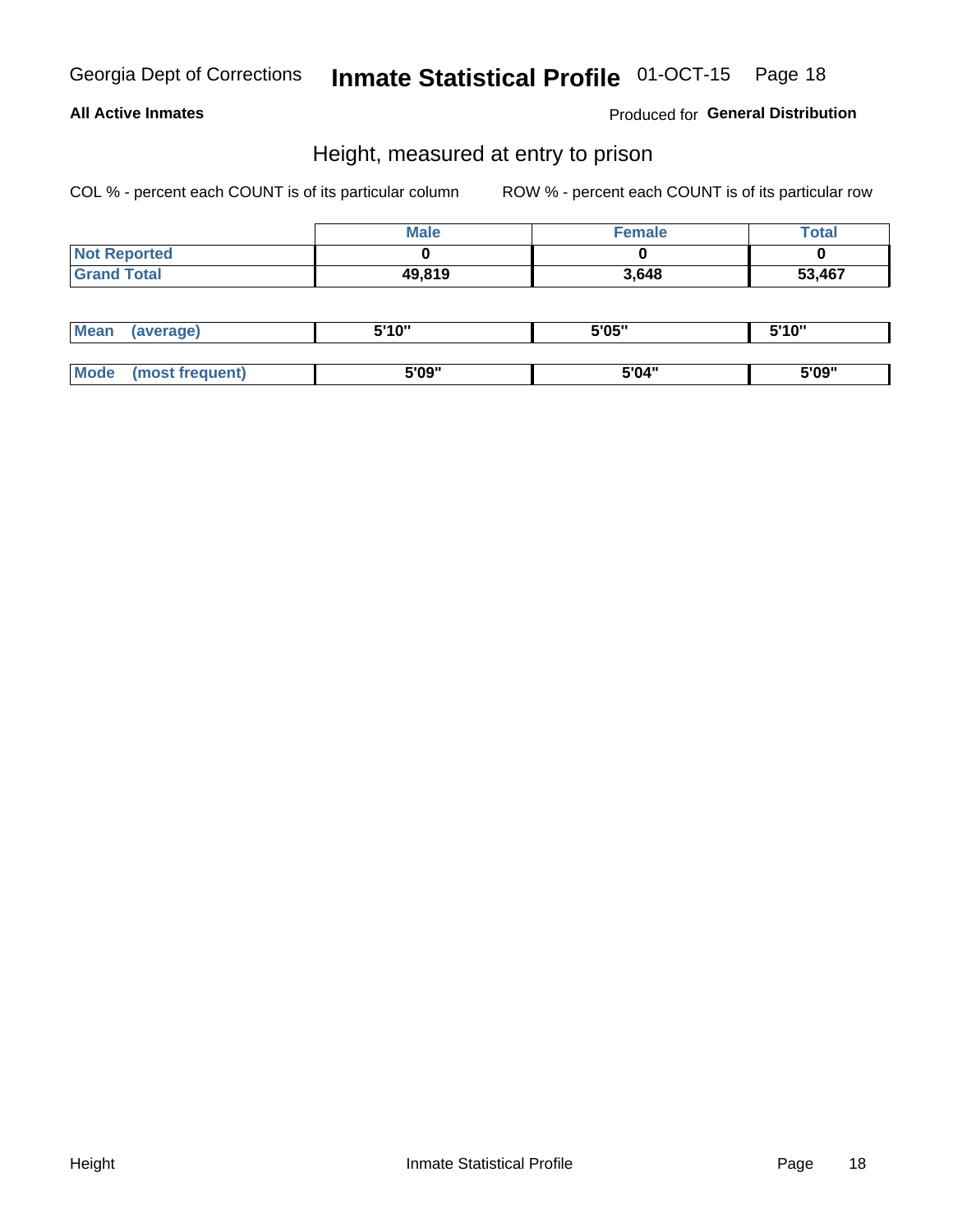#### **Inmate Statistical Profile 01-OCT-15** Page 19

**All Active Inmates** 

Produced for General Distribution

### Weight, measured at entry to prison

COL % - percent each COUNT is of its particular column ROW % - percent each COUNT is of its particular row

|                                                    |              | <b>Male</b> |         |                | <b>Female</b> |                  |              | <b>Total</b> |
|----------------------------------------------------|--------------|-------------|---------|----------------|---------------|------------------|--------------|--------------|
| Weight                                             | <b>Count</b> | Col %       | Row %   | <b>Count</b>   | Col %         | Row <sup>%</sup> | <b>Total</b> | Col %        |
| <b>Under 80 pounds</b>                             | 10           | 0.02%       | 90.91%  | 1              | 0.03%         | 9.09%            | 11           | 0.02%        |
| 80 - 89 pounds                                     | 2            | 0.01%       | 100.00% |                |               |                  | 2            | 0.01%        |
| 90 - 99 pounds                                     | 4            | 0.01%       | 33.33%  | 8              | 0.22%         | 66.67%           | 12           | 0.02%        |
| 100 - 109 pounds                                   | 28           | 0.06%       | 50.00%  | 28             | 0.77%         | 50.00%           | 56           | 0.11%        |
| 110 - 119 pounds                                   | 105          | 0.21%       | 52.24%  | 96             | 2.64%         | 47.76%           | 201          | 0.38%        |
| 120 - 129 pounds                                   | 481          | 0.98%       | 71.79%  | 189            | 5.20%         | 28.21%           | 670          | 1.27%        |
| 130 - 139 pounds                                   | 1,567        | 3.18%       | 81.32%  | 360            | 9.90%         | 18.68%           | 1,927        | 3.64%        |
| 140 - 149 pounds                                   | 3,248        | 6.59%       | 89.21%  | 393            | 10.80%        | 10.79%           | 3,641        | 6.88%        |
| 150 - 159 pounds                                   | 5,043        | 10.23%      | 92.19%  | 427            | 11.74%        | 7.81%            | 5,470        | 10.34%       |
| 160 - 169 pounds                                   | 6,525        | 13.24%      | 93.86%  | 427            | 11.74%        | 6.14%            | 6,952        | 13.14%       |
| 170 - 179 pounds                                   | 6,199        | 12.58%      | 94.32%  | 373            | 10.25%        | 5.68%            | 6,572        | 12.42%       |
| 180 - 189 pounds                                   | 6,549        | 13.29%      | 94.89%  | 353            | 9.70%         | 5.11%            | 6,902        | 13.04%       |
| 190 - 199 pounds                                   | 4,506        | 9.14%       | 95.59%  | 208            | 5.72%         | 4.41%            | 4,714        | 8.91%        |
| 200 - 209 pounds                                   | 3,965        | 8.05%       | 95.45%  | 189            | 5.20%         | 4.55%            | 4,154        | 7.85%        |
| 210 - 219 pounds                                   | 3,000        | 6.09%       | 96.15%  | 120            | 3.30%         | 3.85%            | 3,120        | 5.90%        |
| 220 - 229 pounds                                   | 2,371        | 4.81%       | 95.91%  | 101            | 2.78%         | 4.09%            | 2,472        | 4.67%        |
| 230 - 239 pounds                                   | 1,595        | 3.24%       | 94.55%  | 92             | 2.53%         | 5.45%            | 1,687        | 3.19%        |
| 240 - 249 pounds                                   | 1,190        | 2.41%       | 94.22%  | 73             | 2.01%         | 5.78%            | 1,263        | 2.39%        |
| 250 - 259 pounds                                   | 892          | 1.81%       | 93.70%  | 60             | 1.65%         | 6.30%            | 952          | 1.80%        |
| 260 - 269 pounds                                   | 590          | 1.20%       | 93.21%  | 43             | 1.18%         | 6.79%            | 633          | 1.20%        |
| 270 - 279 pounds                                   | 413          | 0.84%       | 95.82%  | 18             | 0.49%         | 4.18%            | 431          | 0.81%        |
| 280 - 289 pounds                                   | 295          | 0.60%       | 92.77%  | 23             | 0.63%         | 7.23%            | 318          | 0.60%        |
| 290 - 299 pounds                                   | 174          | 0.35%       | 94.05%  | 11             | 0.30%         | 5.95%            | 185          | 0.35%        |
| 300 - 309 pounds                                   | 164          | 0.33%       | 86.32%  | 26             | 0.71%         | 13.68%           | 190          | 0.36%        |
| 310 - 319 pounds                                   | 90           | 0.18%       | 94.74%  | 5              | 0.14%         | 5.26%            | 95           | 0.18%        |
| 320 - 329 pounds                                   | 84           | 0.17%       | 97.67%  | $\overline{2}$ | 0.05%         | 2.33%            | 86           | 0.16%        |
| 330 - 339 pounds                                   | 52           | 0.11%       | 100.00% |                |               |                  | 52           | 0.10%        |
| 340 - 349 pounds                                   | 35           | 0.07%       | 92.11%  | 3              | 0.08%         | 7.89%            | 38           | 0.07%        |
| 350 - 359 pounds                                   | 37           | 0.08%       | 86.05%  | 6              | 0.16%         | 13.95%           | 43           | 0.08%        |
| 360 - 369 pounds                                   | 14           | 0.03%       | 100.00% |                |               |                  | 14           | 0.03%        |
| 370 - 379 pounds                                   | 16           | 0.03%       | 94.12%  | 1              | 0.03%         | 5.88%            | 17           | 0.03%        |
| 380 - 389 pounds                                   | 9            | 0.02%       | 90.00%  | 1              | 0.03%         | 10.00%           | 10           | 0.02%        |
| 390 - 399 pounds                                   | 3            | 0.01%       | 75.00%  | 1              | 0.03%         | 25.00%           | 4            | 0.01%        |
| 400 pounds and over                                | 27           | 0.05%       | 100.00% |                |               |                  | 27           | 0.05%        |
| <b>Total Reported</b>                              | 49,283       | 100%        | 93.13%  | 3,638          | 100%          | 6.87%            | 52,921       | 100.0%       |
|                                                    |              |             |         |                |               |                  |              |              |
| <b>Not Reported</b>                                |              | 536         |         |                | 10            |                  |              | 546          |
| <b>Grand Total</b>                                 |              | 49,819      |         |                | 3,648         |                  |              | 53,467       |
|                                                    |              |             |         |                |               |                  |              |              |
| <b>Mean</b><br>(average)<br><b>Median (middle)</b> |              | 186<br>180  |         |                | 172<br>165    |                  |              | 185<br>180   |
|                                                    |              |             |         |                |               |                  |              |              |
| <b>Mode</b><br>(most frequent)                     |              | 180         |         |                | 150           |                  |              | 180          |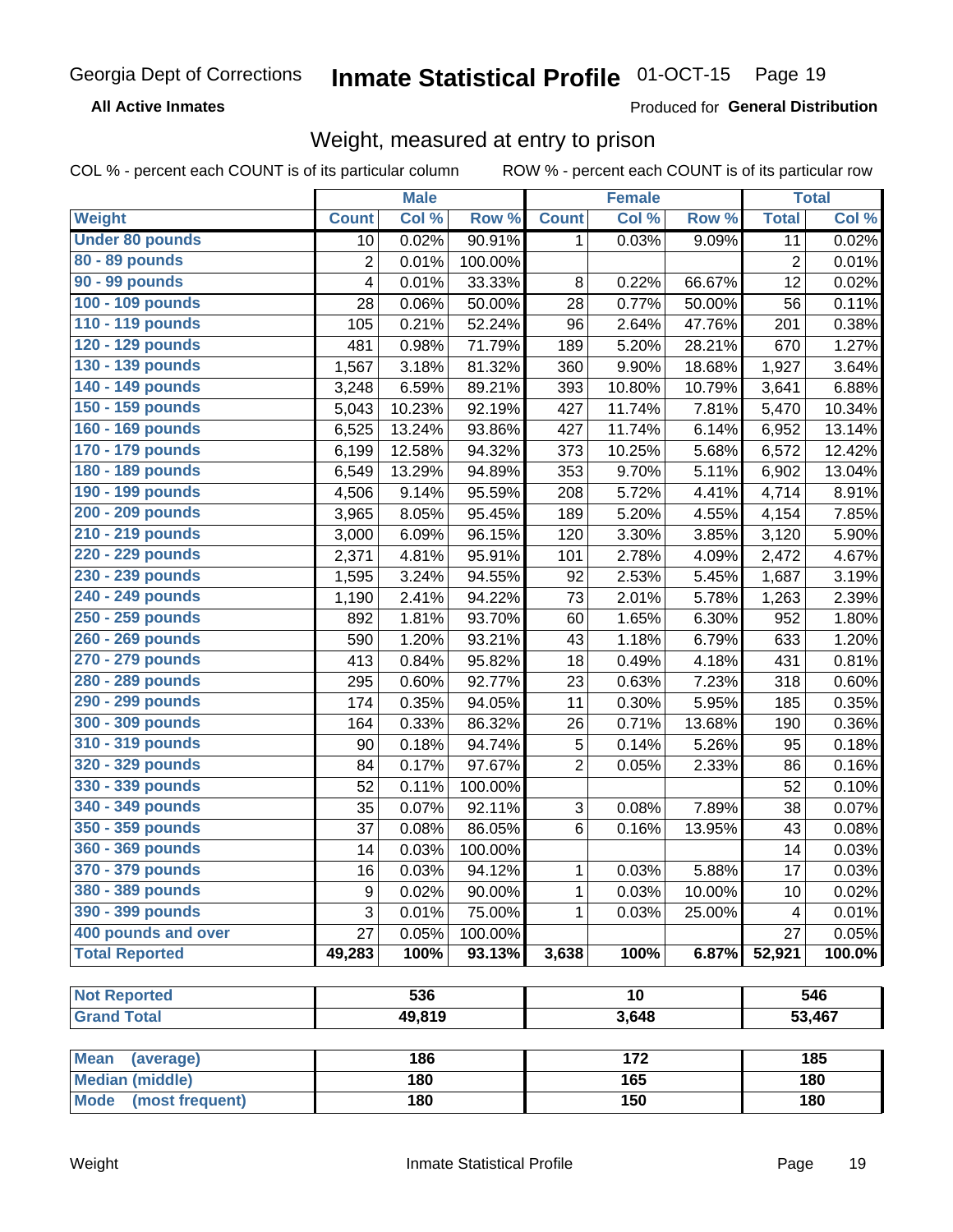#### Inmate Statistical Profile 01-OCT-15 Page 20

**All Active Inmates** 

### Produced for General Distribution

### Veterans validated by Veteran's Administration

COL % - percent each COUNT is of its particular column

|                          |              | <b>Male</b> |             |    | <b>Female</b> |       |              | <b>Total</b> |  |
|--------------------------|--------------|-------------|-------------|----|---------------|-------|--------------|--------------|--|
| <b>Military service</b>  | <b>Count</b> | Col %       | Row % Count |    | Col %         | Row % | <b>Total</b> | Col %        |  |
| <b>Others</b><br>0       | 237          | 32.03%      | 96.73%      | 8  | 44.44%        | 3.27% | 245          | 32.32%       |  |
| <b>Air Force</b>         | 313          | 42.30%      | 97.51%      | 8  | 44.44%        | 2.49% | 321          | 42.35%       |  |
| 2<br>Army                | 42           | 5.68%       | 97.67%      |    | 5.56%         | 2.33% | 43           | 5.67%        |  |
| <b>Navy</b><br>3         | 90           | 12.16%      | 100.00%     |    |               |       | 90           | 11.87%       |  |
| <b>Marines</b><br>4      | 4            | .54%        | 100.00%     |    |               |       | 4            | .53%         |  |
| <b>Coast Guard</b><br>5. | 54           | 7.30%       | 98.18%      |    | 5.56%         | 1.82% | 55           | 7.26%        |  |
| <b>Total Reported</b>    | 740          | 100%        | 97.63%      | 18 | 100%          | 2.37% | 758          | 100%         |  |

| <b>ported</b><br><b>Not</b> | 49,079 | 3,630 | 52,709 |
|-----------------------------|--------|-------|--------|
| <b>otal</b>                 | 49,819 | 3,648 | 53,467 |

|  |  | <b>Mode (most frequent)</b> | <b>Force</b><br>Aır | วthers | orce |
|--|--|-----------------------------|---------------------|--------|------|
|--|--|-----------------------------|---------------------|--------|------|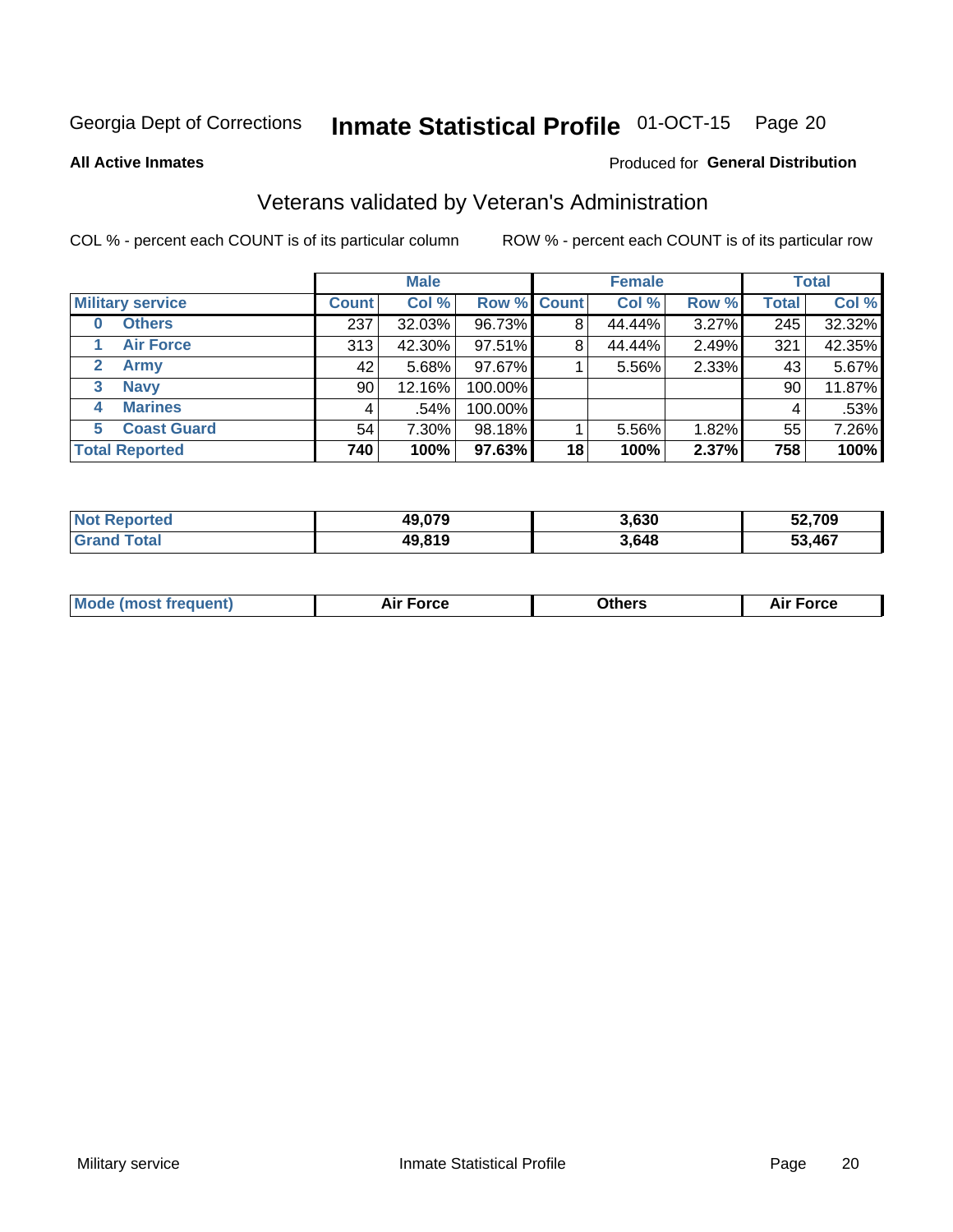#### Inmate Statistical Profile 01-OCT-15 Page 21

#### **All Active Inmates**

### Produced for General Distribution

### Type of admission to prison

COL % - percent each COUNT is of its particular column

|                 |                                          |                | <b>Male</b> |                    |                | <b>Female</b> |       |                | <b>Total</b> |
|-----------------|------------------------------------------|----------------|-------------|--------------------|----------------|---------------|-------|----------------|--------------|
|                 | <b>Type of Admission</b>                 | <b>Count</b>   | Col %       | <b>Row % Count</b> |                | Col %         | Row % | <b>Total</b>   | Col %        |
| 1               | <b>Boot Camp</b>                         | 1.             | .01%        | 100.00%            |                |               |       | 1              | .01%         |
| $\overline{4}$  | <b>Completed Diagnostics</b>             | 32,404         | 72.71%      | 93.80%             | 2,141          | 84.03%        | 6.20% | 34,545         | 73.33%       |
| 15              | <b>Permanent Assignment</b>              | 40             | .09%        | 97.56%             | 1              | .04%          | 2.44% | 41             | .09%         |
| 16              | <b>Population Redistribution</b>         | 468            | 1.05%       | 98.11%             | 9              | .35%          | 1.89% | 477            | 1.01%        |
| $\overline{17}$ | <b>Permanent Assignment</b>              | 1              | .01%        | 100.00%            |                |               |       | 1              | .01%         |
| $\overline{24}$ | <b>Work Release Referral</b>             | 8              | .02%        | 100.00%            |                |               |       | 8              | .02%         |
|                 | (Facility)                               |                |             |                    |                |               |       |                |              |
| $\overline{25}$ | <b>Work Release Referral</b><br>(Parole) | 24             | .05%        | 96.00%             | $\mathbf 1$    | .04%          | 4.00% | 25             | .05%         |
| $\overline{27}$ | <b>Boot Camp Plus</b>                    | 6              | .01%        | 100.00%            |                |               |       | 6              | .01%         |
| 28              | <b>Initial Assignment</b>                | 28             | .06%        | 100.00%            |                |               |       | 28             | .06%         |
| 32              | <b>Ga. Correctional Ind. (Gci)</b>       |                |             |                    |                |               |       |                |              |
|                 |                                          | 6              | .01%        | 100.00%            |                |               |       | 6              | .01%         |
| 37              | <b>Resume Diagnostics</b>                | $\overline{2}$ | .01%        | 100.00%            |                |               |       | $\overline{2}$ | .01%         |
| 52              | <b>New Sentence</b>                      | 10,716         | 24.05%      | 96.61%             | 376            | 14.76%        | 3.39% | 11,092         | 23.54%       |
| 53              | <b>Probation Rev Partial</b>             | 69             | .15%        | 97.18%             | $\overline{2}$ | .08%          | 2.82% | 71             | .15%         |
| 54              | <b>Probation Rev Remainder</b>           | 264            | .59%        | 97.06%             | 8              | .31%          | 2.94% | 272            | .58%         |
| 55              | <b>Parole Rev New Sentence</b>           | 385            | .86%        | 97.72%             | $\mathsf g$    | .35%          | 2.28% | 394            | .84%         |
| 56              | <b>Parole Rev No New</b>                 | 86             | .19%        | 98.85%             | $\mathbf{1}$   | .04%          | 1.15% | 87             | .18%         |
|                 | <b>Sentence</b>                          |                |             |                    |                |               |       |                |              |
| 57              | <b>Released In Error</b>                 | 1              | .01%        | 100.00%            |                |               |       | 1              | .01%         |
| 65              | <b>Return Appeal/Bond</b>                | 1              | .01%        | 100.00%            |                |               |       | 1              | .01%         |
| 66              | <b>Prob Viol/Total Rev</b>               | $\mathbf{1}$   | .01%        | 100.00%            |                |               |       | $\mathbf{1}$   | .01%         |
| 67              | <b>Admit Fm Other Cust</b>               | $\overline{7}$ | .02%        | 100.00%            |                |               |       | $\overline{7}$ | .01%         |
| 69              | <b>New Sent/Par Rev Pnd</b>              | $\overline{5}$ | .01%        | 100.00%            |                |               |       | 5              | .01%         |
| 70              | <b>Life W/O Parole</b>                   | 11             | .02%        | 100.00%            |                |               |       | 11             | .02%         |
| $\overline{72}$ | <b>Par Rev/Rsn Unknown</b>               | 27             | .06%        | 100.00%            |                |               |       | 27             | .06%         |
| 74              | <b>Pb Parole Rescinded</b>               | $\overline{2}$ | .01%        | 100.00%            |                |               |       | $\overline{2}$ | .01%         |
| 76              | <b>Par Rev/Revoc Center</b>              | $\mathbf{1}$   | .01%        | 100.00%            |                |               |       | 1              | .01%         |
|                 | <b>Total Reported</b>                    | 44,564         | 100%        | 94.59% 2,548       |                | 100%          | 5.41% | 47,112         | 100%         |

| <b>Not Reported</b> | 5255   | <b>1100</b> | 6355       |
|---------------------|--------|-------------|------------|
| ้ำfai.              | 40 R10 | 3,648       | ,467<br>гл |

| <b>Mode (most frequent)</b> | <b>Completed Diagnostics</b> | <b>Completed Diagnostics</b> | <b>Completed Diagnos</b> |
|-----------------------------|------------------------------|------------------------------|--------------------------|
|-----------------------------|------------------------------|------------------------------|--------------------------|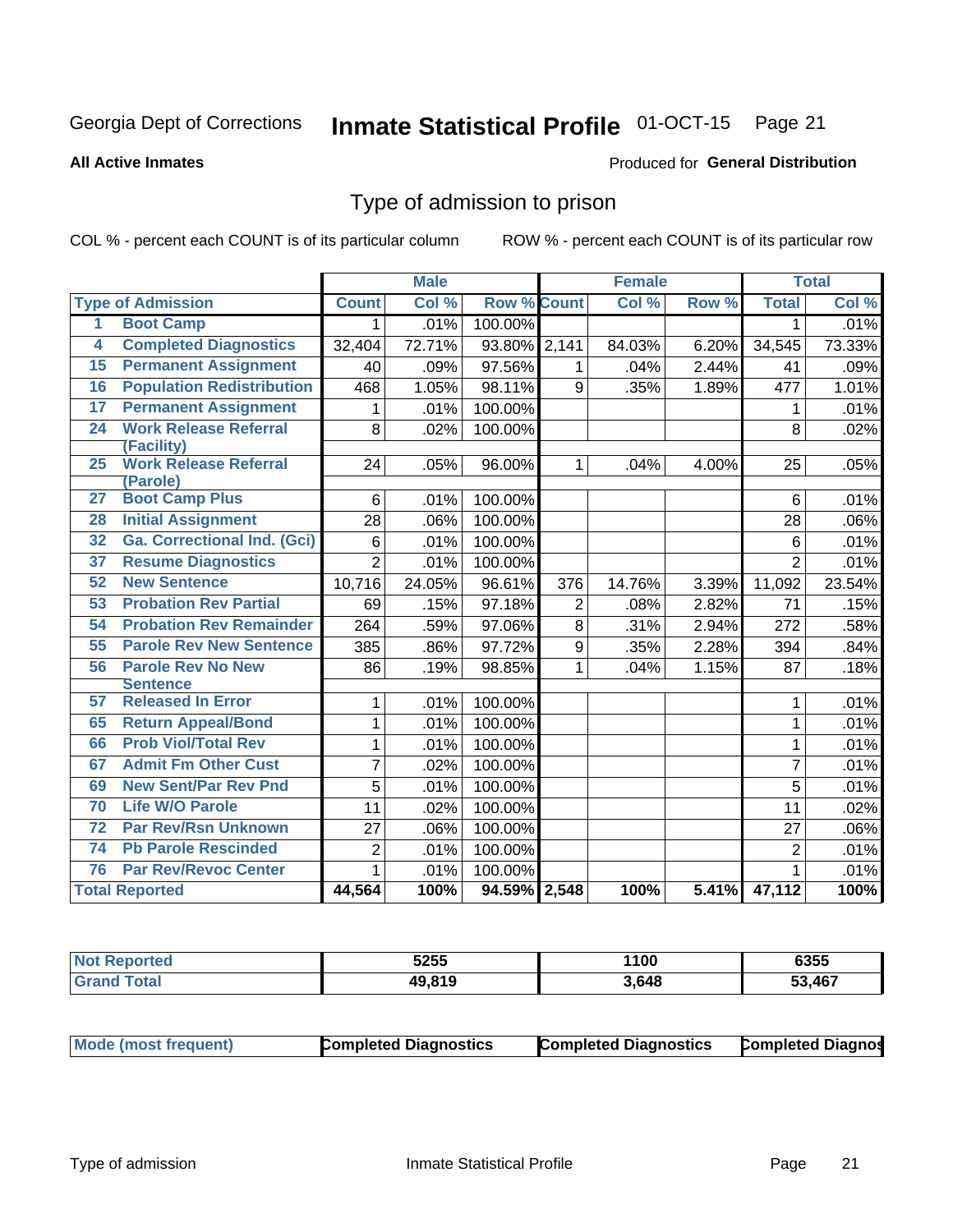# Inmate Statistical Profile 01-OCT-15 Page 22

**All Active Inmates** 

### Produced for General Distribution

### Current / last supervision level

COL % - percent each COUNT is of its particular column

|                        |              | <b>Male</b> |        |                    | <b>Female</b> |          |        | <b>Total</b> |
|------------------------|--------------|-------------|--------|--------------------|---------------|----------|--------|--------------|
| <b>Security Status</b> | <b>Count</b> | Col %       |        | <b>Row % Count</b> | Col %         | Row %    | Total  | Col %        |
| 3 Minimum              | 3,767        | 7.56%       | 72.29% | 1,444              | $39.61\%$     | 27.71%   | 5,211  | $9.75\%$     |
| 4 Medium               | 37,323       | 74.94%      | 94.92% | 1,998              | 54.80%        | $5.08\%$ | 39,321 | 73.57%       |
| 5 Close                | 8.714        | 17.50%      | 97.71% | 204                | 5.60%         | $2.29\%$ | 8,918  | 16.68%       |
| <b>Total Reported</b>  | 49,804       | 100%        | 93.18% | 3,646              | 100%          | 6.82%    | 53,450 | 100%         |

| <b>Still being diagnosed</b> |        |       |        |
|------------------------------|--------|-------|--------|
| <b>Not Reported</b>          |        |       |        |
| <b>Grand Total</b>           | 49,819 | 3,648 | 53,467 |

| M | M | . . |
|---|---|-----|
|   |   |     |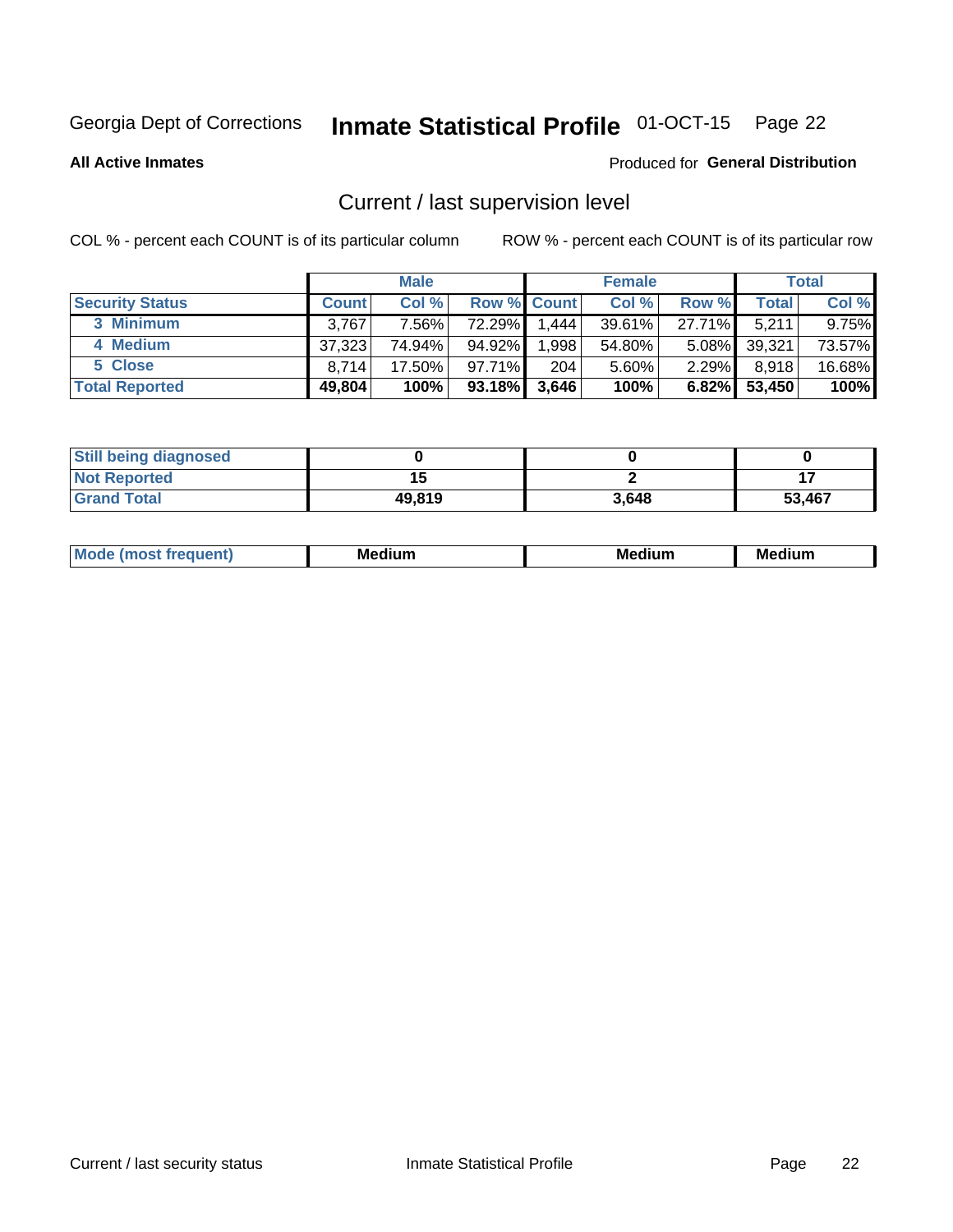# Inmate Statistical Profile 01-OCT-15 Page 23

**All Active Inmates** 

### Produced for General Distribution

### Current / last type of institution

COL % - percent each COUNT is of its particular column

|                            |                 | <b>Male</b> |             |                 | <b>Female</b> |        |              | <b>Total</b> |
|----------------------------|-----------------|-------------|-------------|-----------------|---------------|--------|--------------|--------------|
| <b>Type of Institution</b> | <b>Count</b>    | Col %       | Row % Count |                 | Col %         | Row %  | <b>Total</b> | Col %        |
| <b>County Ci</b>           | 5,046           | 10.17%      | 99.98%      |                 | $.03\%$       | .02%   | 5,047        | 9.48%        |
| <b>State Prison</b>        | 34,387          | 69.34%      | 91.00%      | 3,399           | 93.17%        | 9.00%  | 37,786       | 70.97%       |
| <b>Transitional Center</b> | 2,106           | 4.25%       | $90.00\%$   | 234             | 6.41%         | 10.00% | 2,340        | 4.39%        |
| <b>Private Prison</b>      | 8,040           | 16.21%      | 100.00%     |                 |               |        | 8,040        | 15.10%       |
| <b>County Jail</b>         | 12 <sup>°</sup> | .02%        | 92.31%      |                 | .03%          | 7.69%  | 13           | .02%         |
| <b>Rsat - Center</b>       |                 | .01%        | 7.69%       | 12 <sup>2</sup> | .33%          | 92.31% | 13           | .02%         |
| <b>State Hospital</b>      | 3 <sup>1</sup>  | $.01\%$     | 75.00%      |                 | .03%          | 25.00% | 4            | .01%         |
| <b>Total Reported</b>      | 49,595          | 100%        | 93.15%      | 3,648           | 100%          | 6.85%  | 53,243       | 100%         |

| ported<br>' NOT |        |       |        |
|-----------------|--------|-------|--------|
| otal            | 49,595 | 3.648 | 53,243 |

| <b>Mode (most frequent)</b> | <b>State Prison</b> | <b>State Prison</b> | <b>State Prison</b> |
|-----------------------------|---------------------|---------------------|---------------------|
|                             |                     |                     |                     |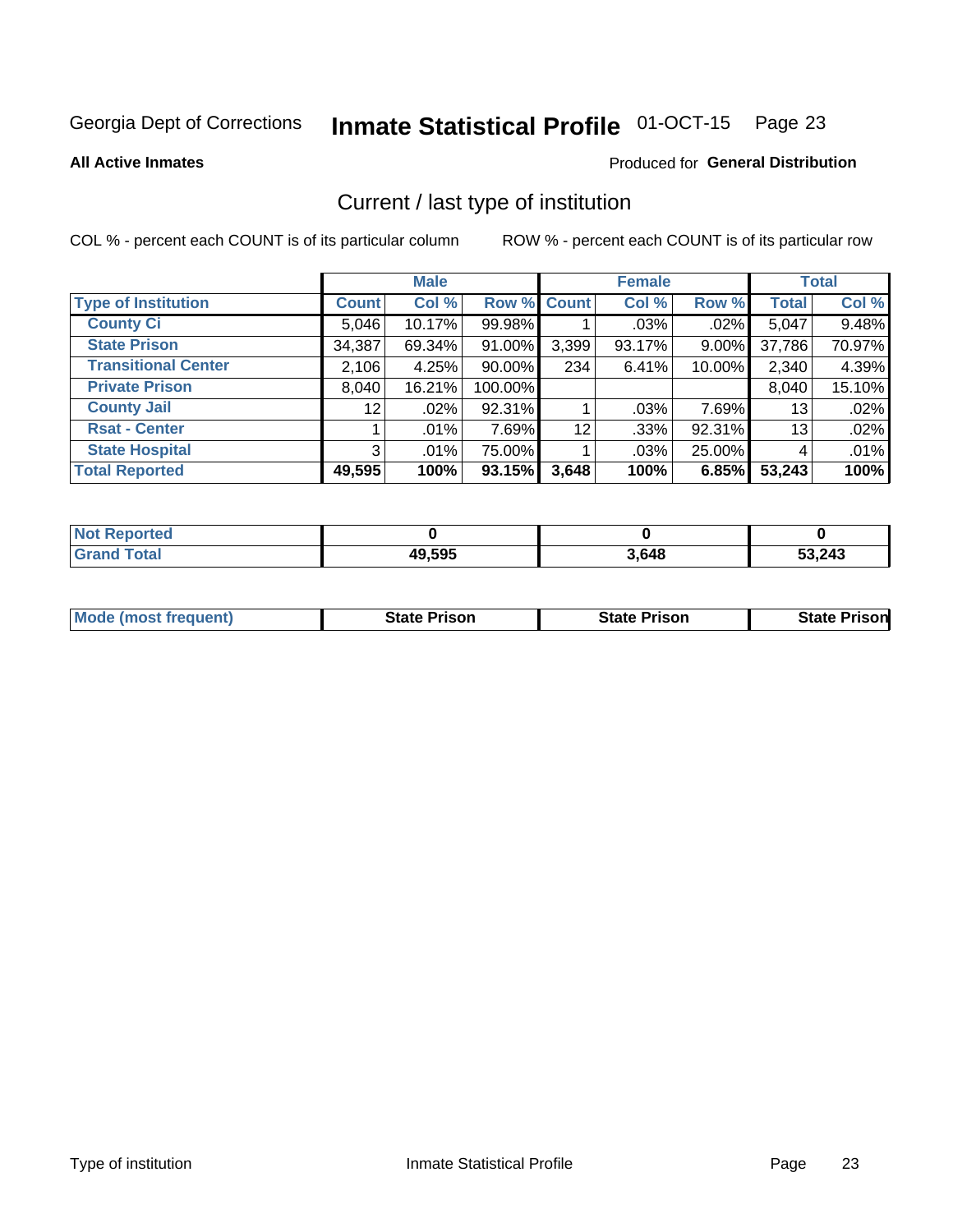# Inmate Statistical Profile 01-OCT-15 Page 24

#### **All Active Inmates**

### **Produced for General Distribution**

### Institution type - transitional centers

COL % - percent each COUNT is of its particular column

|                                          |              | <b>Male</b> |         |              | <b>Female</b> |         |              | <b>Total</b> |
|------------------------------------------|--------------|-------------|---------|--------------|---------------|---------|--------------|--------------|
| <b>Institution Type - Trans. Centers</b> | <b>Count</b> | Col %       | Row %   | <b>Count</b> | Col %         | Row %   | <b>Total</b> | Col %        |
| <b>Albany Tc</b>                         | 151          | 6.59%       | 100.00% |              |               |         | 151          | 5.73%        |
| <b>Arrendale State Prison</b>            |              |             |         | 109          | 31.78%        | 100.00% | 109          | 4.14%        |
| <b>Atlanta Tc</b>                        | 275          | 12.00%      | 100.00% |              |               |         | 275          | 10.44%       |
| <b>Augusta Tc</b>                        | 223          | 9.73%       | 100.00% |              |               |         | 223          | 8.46%        |
| <b>Charles D. Hudson Tc</b>              | 155          | 6.76%       | 100.00% |              |               |         | 155          | 5.88%        |
| <b>Clayton Tc</b>                        | 374          | 16.32%      | 100.00% |              |               |         | 374          | 14.19%       |
| <b>Coastal Tc</b>                        | 265          | 11.56%      | 100.00% |              |               |         | 265          | 10.06%       |
| <b>Columbus Tc</b>                       | 136          | 5.93%       | 100.00% |              |               |         | 136          | 5.16%        |
| <b>Macon Tc</b>                          | 154          | 6.72%       | 100.00% |              |               |         | 154          | 5.84%        |
| <b>Macon Womens Tc</b>                   |              |             |         | 2            | .58%          | 100.00% | 2            | .08%         |
| <b>Metro Tc</b>                          |              |             |         | 232          | 67.64%        | 100.00% | 232          | 8.80%        |
| <b>Phillips State Prison</b>             | 186          | 8.12%       | 100.00% |              |               |         | 186          | 7.06%        |
| <b>Savannah Mens Tc</b>                  | 1            | .04%        | 100.00% |              |               |         |              | .04%         |
| <b>Smith Tc</b>                          | 212          | 9.25%       | 100.00% |              |               |         | 212          | 8.05%        |
| <b>Valdosta Tc</b>                       | 160          | 6.98%       | 100.00% |              |               |         | 160          | 6.07%        |
| <b>Total Reported</b>                    | 2,292        | 100%        | 86.98%  | 343          | 100%          | 13.02%  | 2,635        | 100%         |

| NO<br>portea |       |          |      |
|--------------|-------|----------|------|
| ____         | 2,292 | <b>.</b> | ,635 |

| Mode (most frequent) | <b>Clayton Tc</b> | Metro Tc | <b>Clayton Tc</b> |
|----------------------|-------------------|----------|-------------------|
|                      |                   |          |                   |
|                      |                   |          |                   |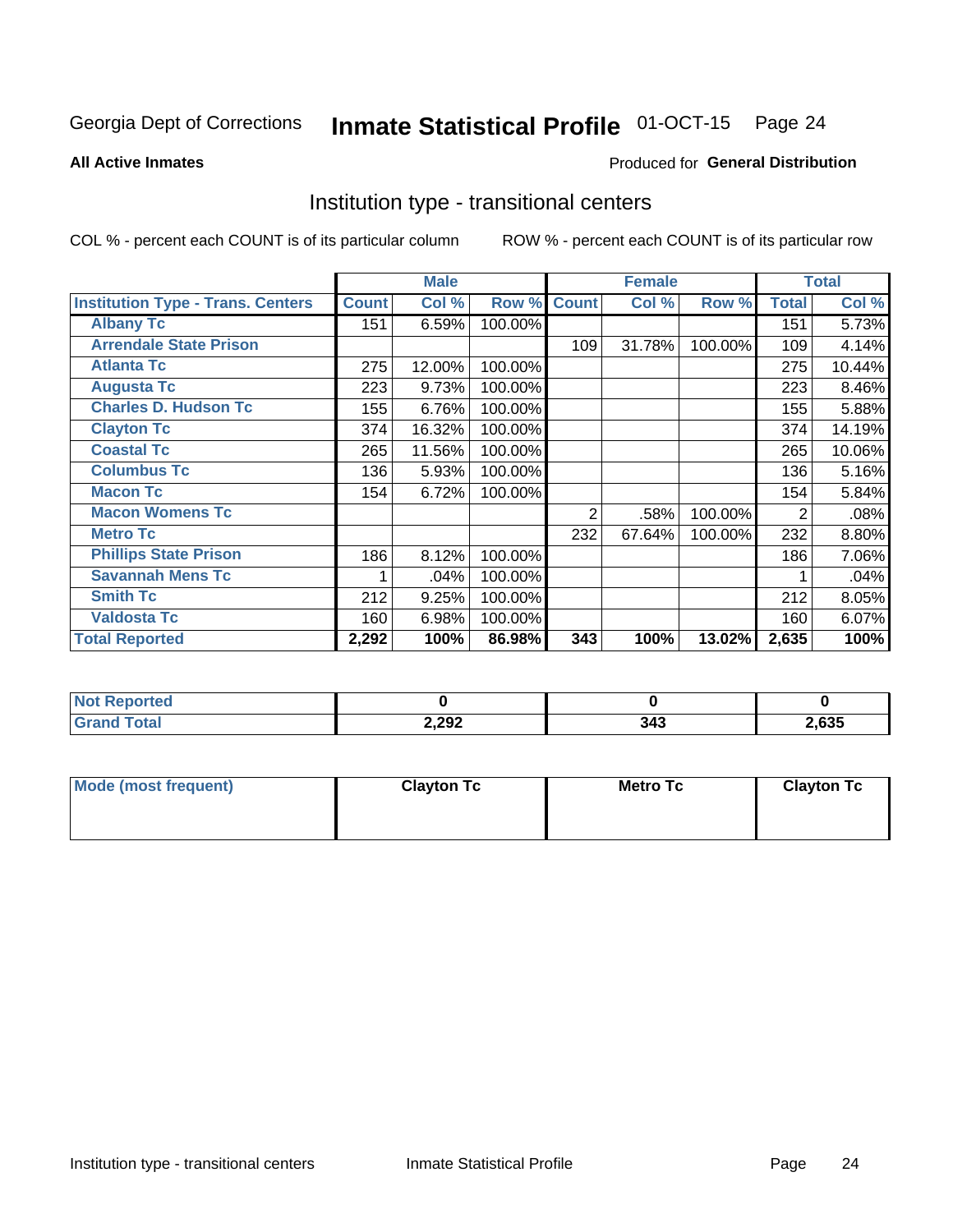# Inmate Statistical Profile 01-OCT-15 Page 25

#### **All Active Inmates**

#### Produced for General Distribution

### Institution type - county prisons

COL % - percent each COUNT is of its particular column

|                                          |                         | <b>Male</b> |         |              | <b>Female</b> |       |                          | <b>Total</b> |
|------------------------------------------|-------------------------|-------------|---------|--------------|---------------|-------|--------------------------|--------------|
| <b>Institution Type - County Prisons</b> | <b>Count</b>            | Col %       | Row %   | <b>Count</b> | Col %         | Row % | <b>Total</b>             | Col %        |
| <b>Baldwin County Ci</b>                 | $\mathbf{1}$            | .02%        | 100.00% |              |               |       | $\mathbf 1$              | .02%         |
| <b>Bulloch County Ci</b>                 | 159                     | 3.15%       | 100.00% |              |               |       | 159                      | 3.15%        |
| <b>Carroll County Ci</b>                 | 245                     | 4.86%       | 100.00% |              |               |       | 245                      | 4.85%        |
| <b>Clarke County Ci</b>                  | 107                     | 2.12%       | 100.00% |              |               |       | 107                      | 2.12%        |
| <b>Clayton County Ci</b>                 | 230                     | 4.56%       | 100.00% |              |               |       | 230                      | 4.56%        |
| <b>Colquitt County Ci</b>                | 184                     | 3.65%       | 100.00% |              |               |       | 184                      | 3.65%        |
| <b>Coweta County Ci</b>                  | 225                     | 4.46%       | 100.00% |              |               |       | 225                      | 4.46%        |
| <b>Decatur County Ci</b>                 | 127                     | 2.52%       | 100.00% |              |               |       | 127                      | 2.52%        |
| <b>Dougherty County Ci</b>               | 1                       | .02%        | 100.00% |              |               |       | 1                        | .02%         |
| <b>Effingham County Ci</b>               | 186                     | 3.69%       | 100.00% |              |               |       | 186                      | 3.69%        |
| <b>Floyd County Ci</b>                   | 429                     | 8.50%       | 100.00% |              |               |       | 429                      | 8.50%        |
| <b>Fulton County Ci</b>                  | 9                       | .18%        | 100.00% |              |               |       | 9                        | .18%         |
| <b>Gilmer County Ci</b>                  | $\overline{\mathbf{4}}$ | .08%        | 100.00% |              |               |       | 4                        | .08%         |
| <b>Grady County Ci</b>                   | $\overline{2}$          | .04%        | 100.00% |              |               |       | $\overline{2}$           | .04%         |
| <b>Gwinnett County Ci</b>                | 120                     | 2.38%       | 100.00% |              |               |       | 120                      | 2.38%        |
| <b>Hall County Ci</b>                    | 215                     | 4.26%       | 100.00% |              |               |       | 215                      | 4.26%        |
| <b>Hancock County Ci</b>                 | 1                       | .02%        | 100.00% |              |               |       | 1                        | .02%         |
| <b>Harris County Ci</b>                  | 146                     | 2.89%       | 100.00% |              |               |       | 146                      | 2.89%        |
| <b>Hart County Ci</b>                    | 5                       | .10%        | 100.00% |              |               |       | 5                        | .10%         |
| <b>Jackson County Ci</b>                 | 148                     | 2.93%       | 100.00% |              |               |       | 148                      | 2.93%        |
| Jefferson County Ci                      | 138                     | 2.73%       | 100.00% |              |               |       | 138                      | 2.73%        |
| <b>Meriwether County Ci</b>              | 3                       | .06%        | 100.00% |              |               |       | 3                        | .06%         |
| <b>Miller County Ci</b>                  | $\overline{2}$          | .04%        | 100.00% |              |               |       | $\overline{2}$           | .04%         |
| <b>Mitchell County Ci</b>                | 129                     | 2.56%       | 100.00% |              |               |       | 129                      | 2.56%        |
| <b>Morgan County Ci</b>                  | 1                       | .02%        | 100.00% |              |               |       | 1                        | .02%         |
| <b>Muscogee County Ci</b>                | 530                     | 10.50%      | 100.00% |              |               |       | 530                      | 10.50%       |
| <b>Richmond County Ci</b>                | 231                     | 4.58%       | 100.00% |              |               |       | 231                      | 4.58%        |
| <b>Screven County Ci</b>                 | 143                     | 2.83%       | 100.00% |              |               |       | 143                      | 2.83%        |
| <b>Spalding County Ci</b>                | 389                     | 7.71%       | 100.00% |              |               |       | 389                      | 7.71%        |
| <b>Stewart County Ci</b>                 | $\overline{2}$          | .04%        | 100.00% |              |               |       | $\overline{2}$           | .04%         |
| <b>Sumter County Ci</b>                  | 351                     | 6.96%       | 100.00% |              |               |       | 351                      | 6.95%        |
| <b>Terrell County Ci</b>                 | 126                     | 2.50%       | 100.00% |              |               |       | 126                      | 2.50%        |
| <b>Thomas County Ci</b>                  | 180                     | 3.57%       | 100.00% |              |               |       | 180                      | 3.57%        |
| <b>Tift County Ci</b>                    | $\overline{2}$          | .04%        | 100.00% |              |               |       | $\overline{2}$           | .04%         |
| <b>Troup County Ci</b>                   | 265                     | 5.25%       | 100.00% |              |               |       | 265                      | 5.25%        |
| <b>Upson County Ci</b>                   | 1                       | .02%        | 100.00% |              |               |       | 1                        | .02%         |
| <b>Walker County Ci</b>                  | $\overline{4}$          | .08%        | 100.00% |              |               |       | $\overline{\mathcal{A}}$ | .08%         |
| <b>Walton County Ci</b>                  | 3                       | .06%        | 100.00% |              |               |       | 3                        | .06%         |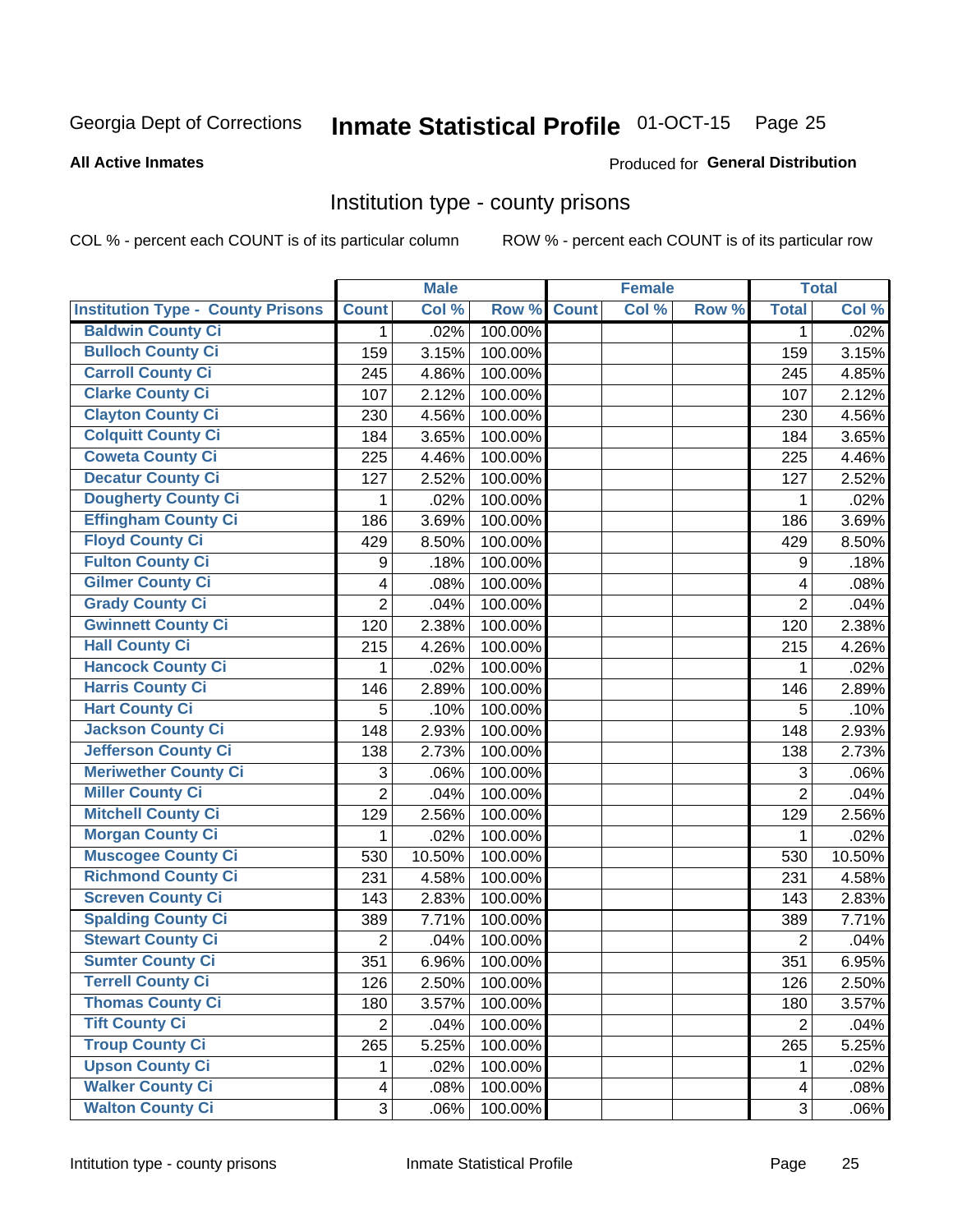# Inmate Statistical Profile 01-OCT-15 Page 26

**All Active Inmates** 

### Produced for General Distribution

### Institution type - county prisons

COL % - percent each COUNT is of its particular column

|                                          | <b>Male</b>      |         |                    | <b>Female</b> |         |         | <b>Total</b> |         |
|------------------------------------------|------------------|---------|--------------------|---------------|---------|---------|--------------|---------|
| <b>Institution Type - County Prisons</b> | <b>I</b> Count I | Col%    | <b>Row % Count</b> |               | Col%    | Row %   | Total        | Col %   |
| <b>Wilkes County Ci</b>                  |                  | .02%    | 100.00%            |               |         |         |              | $.02\%$ |
| <b>Womens Ci</b>                         |                  |         |                    |               | 100.00% | 100.00% |              | .02%    |
| <b>Worth County Ci</b>                   |                  | $.02\%$ | 100.00%            |               |         |         |              | $.02\%$ |
| <b>Total Reported</b>                    | 5,046            | 100%    | $99.98\%$          |               | 100%    | $.02\%$ | 5,047        | 100%    |

| τeα   |       |       |
|-------|-------|-------|
| _____ | 5,046 | 5 በ47 |

| Mode (most frequent) | <b>Muscogee County Ci</b> | <b>Womens Ci</b> Muscogee County |
|----------------------|---------------------------|----------------------------------|
|----------------------|---------------------------|----------------------------------|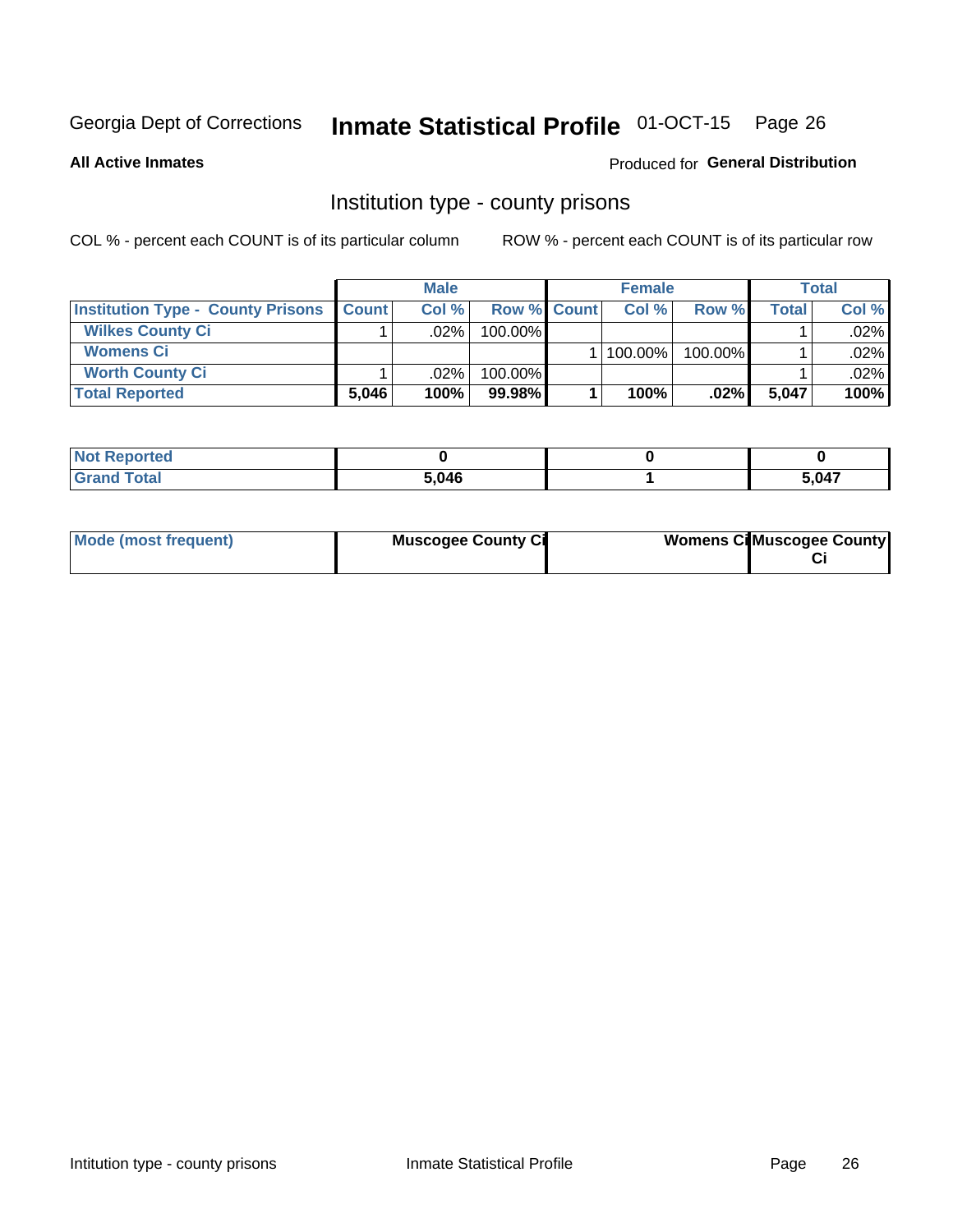# Inmate Statistical Profile 01-OCT-15 Page 27

#### **All Active Inmates**

### Produced for General Distribution

### Institution type - state prisons

COL % - percent each COUNT is of its particular column

|                                         |                | <b>Male</b> |         |              | <b>Female</b> |         | <b>Total</b>   |       |
|-----------------------------------------|----------------|-------------|---------|--------------|---------------|---------|----------------|-------|
| <b>Institution Type - State Prisons</b> | <b>Count</b>   | Col %       | Row %   | <b>Count</b> | Col %         | Row %   | <b>Total</b>   | Col % |
| <b>Arrendale State Prison</b>           |                |             |         | 1,457        | 42.87%        | 100.00% | 1,457          | 3.86% |
| <b>Augusta State Med. Prison</b>        | 1,182          | 3.44%       | 100.00% |              |               |         | 1,182          | 3.13% |
| <b>Autry State Prison</b>               | 1,684          | 4.90%       | 100.00% |              |               |         | 1,684          | 4.46% |
| <b>Baldwin State Prison</b>             | 949            | 2.76%       | 100.00% |              |               |         | 949            | 2.51% |
| <b>Burruss Correctional Training</b>    | 706            | 2.05%       | 100.00% |              |               |         | 706            | 1.87% |
| <b>Ctr</b>                              |                |             |         |              |               |         |                |       |
| <b>Calhoun State Prison</b>             | 1,535          | 4.46%       | 100.00% |              |               |         | 1,535          | 4.06% |
| <b>Central State Prison</b>             | 1,100          | 3.20%       | 100.00% |              |               |         | 1,100          | 2.91% |
| <b>Chatham State Prison</b>             | 6              | .02%        | 100.00% |              |               |         | 6              | .02%  |
| <b>Coastal State Prison</b>             | 1,679          | 4.88%       | 100.00% |              |               |         | 1,679          | 4.44% |
| <b>Dodge State Prison</b>               | 1,226          | 3.57%       | 100.00% |              |               |         | 1,226          | 3.24% |
| <b>Dooly State Prison</b>               | 1,686          | 4.90%       | 100.00% |              |               |         | 1,686          | 4.46% |
| <b>Emanuel - Swainsboro</b>             |                |             |         | 335          | 9.86%         | 100.00% | 335            | .89%  |
| <b>Ga Diag Class Prison</b>             | 2,808          | 8.17%       | 100.00% |              |               |         | 2,808          | 7.43% |
| <b>Ga State Prison</b>                  | 1,497          | 4.35%       | 100.00% |              |               |         | 1,497          | 3.96% |
| <b>Hancock State Prison</b>             | 1,176          | 3.42%       | 100.00% |              |               |         | 1,176          | 3.11% |
| <b>Hays State Prison</b>                | 1,061          | 3.09%       | 100.00% |              |               |         | 1,061          | 2.81% |
| <b>Helms Facility</b>                   | 21             | .06%        | 52.50%  | 19           | .56%          | 47.50%  | 40             | .11%  |
| <b>Johnson State Prison</b>             | 1,557          | 4.53%       | 100.00% |              |               |         | 1,557          | 4.12% |
| <b>Lee State Prison</b>                 | 730            | 2.12%       | 100.00% |              |               |         | 730            | 1.93% |
| Long                                    | 198            | .58%        | 100.00% |              |               |         | 198            | .52%  |
| <b>Lowndes Unit</b>                     | $\overline{7}$ | .02%        | 100.00% |              |               |         | $\overline{7}$ | .02%  |
| <b>Macon State Prison</b>               | 1,702          | 4.95%       | 100.00% |              |               |         | 1,702          | 4.50% |
| <b>Metro State Prison (W)</b>           |                |             |         | $\mathbf 1$  | .03%          | 100.00% | 1              | .01%  |
| <b>Montgomery State Prison</b>          | 401            | 1.17%       | 100.00% |              |               |         | 401            | 1.06% |
| <b>Phillips State Prison</b>            | 1,013          | 2.95%       | 100.00% |              |               |         | 1,013          | 2.68% |
| <b>Pulaski State Prison</b>             |                |             |         | 1,144        | 33.66%        | 100.00% | 1,144          | 3.03% |
| <b>Putnam State Prison</b>              | 2              | .01%        | 100.00% |              |               |         | 2              | .01%  |
| <b>Rivers State Prison</b>              | $\mathbf{1}$   | .01%        | 100.00% |              |               |         | 1              | .01%  |
| <b>Rogers State Prison</b>              | 1,374          | 4.00%       | 100.00% |              |               |         | 1,374          | 3.64% |
| <b>Rutledge State Prison</b>            | 591            | 1.72%       | 100.00% |              |               |         | 591            | 1.56% |
| <b>Smith State Prison</b>               | 1,484          | 4.32%       | 100.00% |              |               |         | 1,484          | 3.93% |
| <b>Telfair State Prison</b>             | 1,295          | 3.77%       | 100.00% |              |               |         | 1,295          | 3.43% |
| <b>Valdosta State Prison</b>            | 955            | 2.78%       | 100.00% |              |               |         | 955            | 2.53% |
| <b>Walker State Prison</b>              | 411            | 1.20%       | 100.00% |              |               |         | 411            | 1.09% |
| <b>Ware State Prison</b>                | 1,290          | 3.75%       | 100.00% |              |               |         | 1,290          | 3.41% |
| <b>Washington State Prison</b>          | 1,242          | 3.61%       | 100.00% |              |               |         | 1,242          | 3.29% |
| <b>Wayne State Prison</b>               | $\overline{2}$ | .01%        | 100.00% |              |               |         | $\overline{2}$ | .01%  |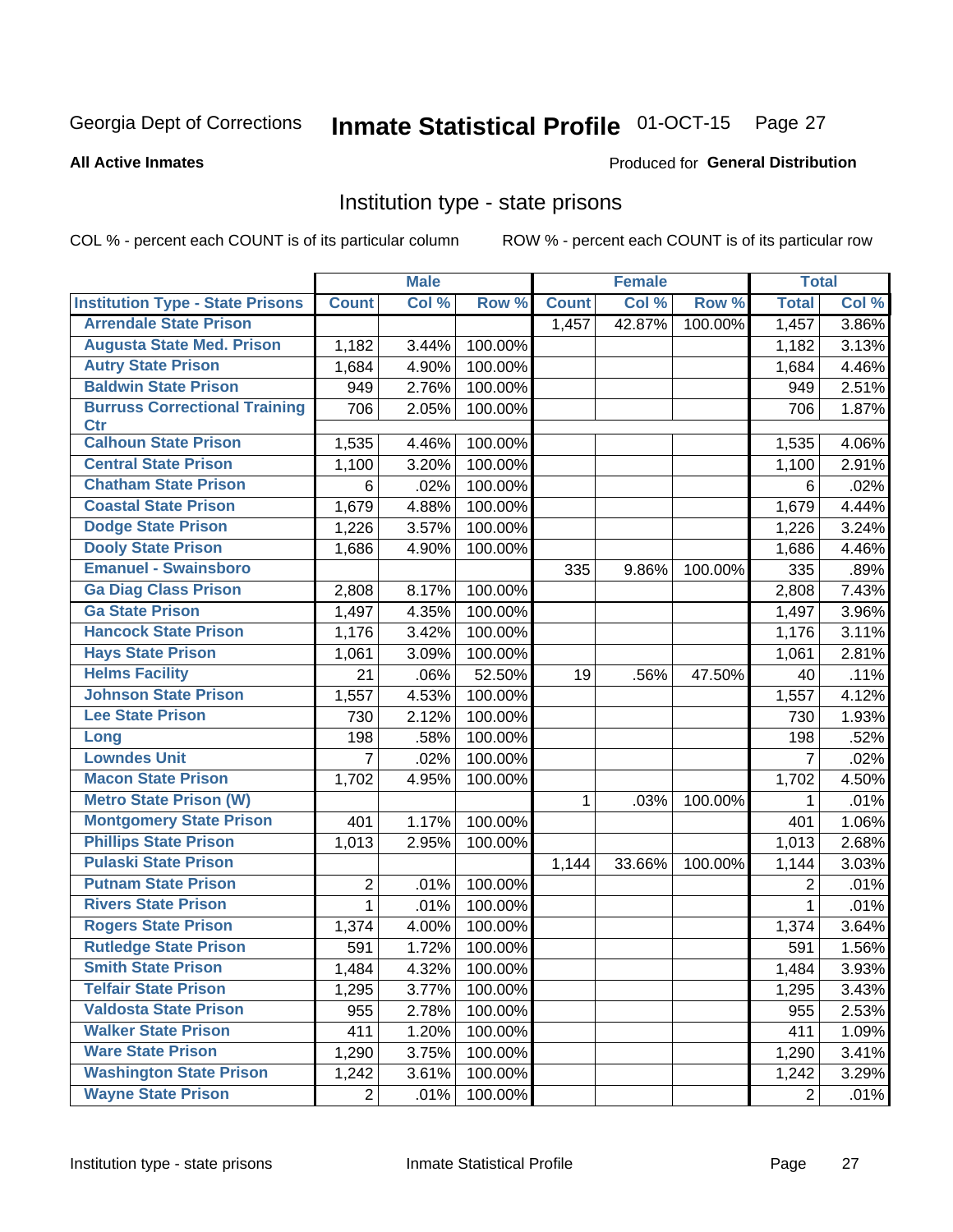# Inmate Statistical Profile 01-OCT-15 Page 28

**All Active Inmates** 

**Produced for General Distribution** 

### Institution type - state prisons

COL % - percent each COUNT is of its particular column

|                                         | <b>Male</b>                 |        |         |                               | <b>Female</b> | <b>Total</b> |                                |       |
|-----------------------------------------|-----------------------------|--------|---------|-------------------------------|---------------|--------------|--------------------------------|-------|
| <b>Institution Type - State Prisons</b> | <b>Count</b>                | Col %  | Row %   | <b>Count</b>                  | Col %         | Row %        | Total                          | Col % |
| <b>Whitworth Facility</b>               |                             |        |         | 443                           | $13.03\%$     | 100.00%      | 443                            | 1.17% |
| <b>Wilcox State Prison</b>              | 1,816                       | 5.28%  | 100.00% |                               |               |              | 1,816                          | 4.81% |
| <b>Total Reported</b>                   | 34,387                      | 100%   | 91%     | 3,399                         | 100%          | 9%           | 37,786                         | 100%  |
|                                         |                             |        |         |                               |               |              |                                |       |
| <b>Not Reported</b>                     |                             | 0      |         |                               | 0             |              | 0                              |       |
| <b>Grand Total</b>                      |                             | 34,387 |         | 3,399                         |               |              | 37,786                         |       |
| <b>Mode (most frequent)</b>             | <b>Ga Diag Class Prison</b> |        |         | <b>Arrendale State Prison</b> |               |              | <b>Ga Diag Class</b><br>Prison |       |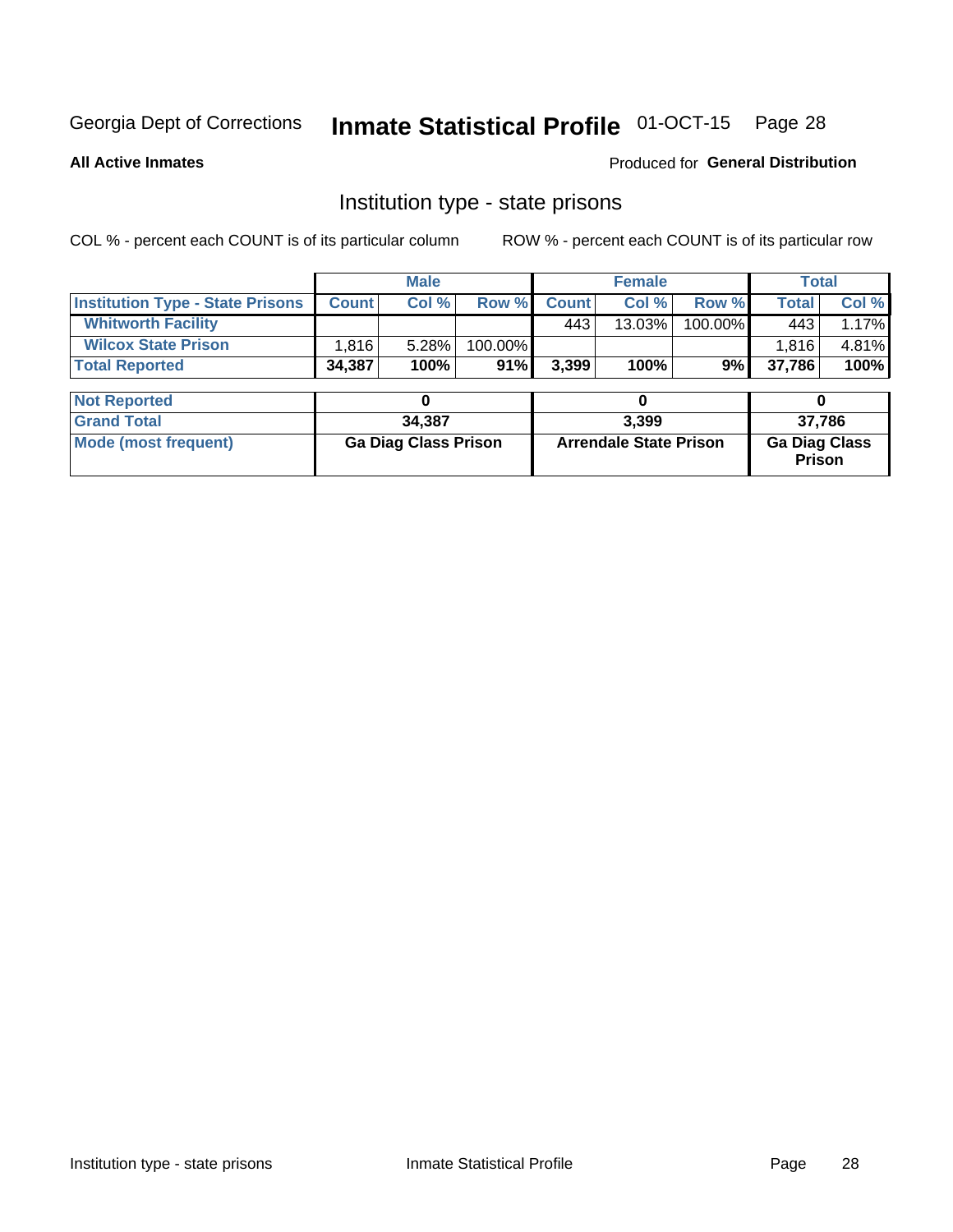# Inmate Statistical Profile 01-OCT-15 Page 29

**All Active Inmates** 

### Produced for General Distribution

### Institution type - private prisons

COL % - percent each COUNT is of its particular column

|                                           | <b>Male</b>  |           |                    | <b>Female</b> |       |       | <b>Total</b> |        |
|-------------------------------------------|--------------|-----------|--------------------|---------------|-------|-------|--------------|--------|
| <b>Institution Type - Private Prisons</b> | <b>Count</b> | Col %     | <b>Row % Count</b> |               | Col % | Row % | <b>Total</b> | Col %  |
| <b>Coffee Corr Facility</b>               | 2.669        | 33.20%    | 100.00%            |               |       |       | 2,669        | 33.20% |
| <b>Jenkins Corr Facility</b>              | 1.175        | $14.61\%$ | 100.00%            |               |       |       | 1.175        | 14.61% |
| <b>Riverbend Corr Facility</b>            | ا 503. ا     | 18.69%    | 100.00%            |               |       |       | 1,503        | 18.69% |
| <b>Wheeler Corr Facility</b>              | 2,693        | 33.50%    | 100.00%            |               |       |       | 2,693        | 33.50% |
| <b>Total Reported</b>                     | 8,040        | 100%      | $100\%$            |               |       | %     | 8,040        | 100%   |

| <b>Not Reported</b> |       |       |
|---------------------|-------|-------|
| <b>Total</b>        | 8,040 | 8,040 |

| <b>Mode (most frequent)</b> | <b>Wheeler Corr Facility</b> | <b>Null</b> | <b>Wheeler Corr</b><br><b>Facility</b> |
|-----------------------------|------------------------------|-------------|----------------------------------------|
|-----------------------------|------------------------------|-------------|----------------------------------------|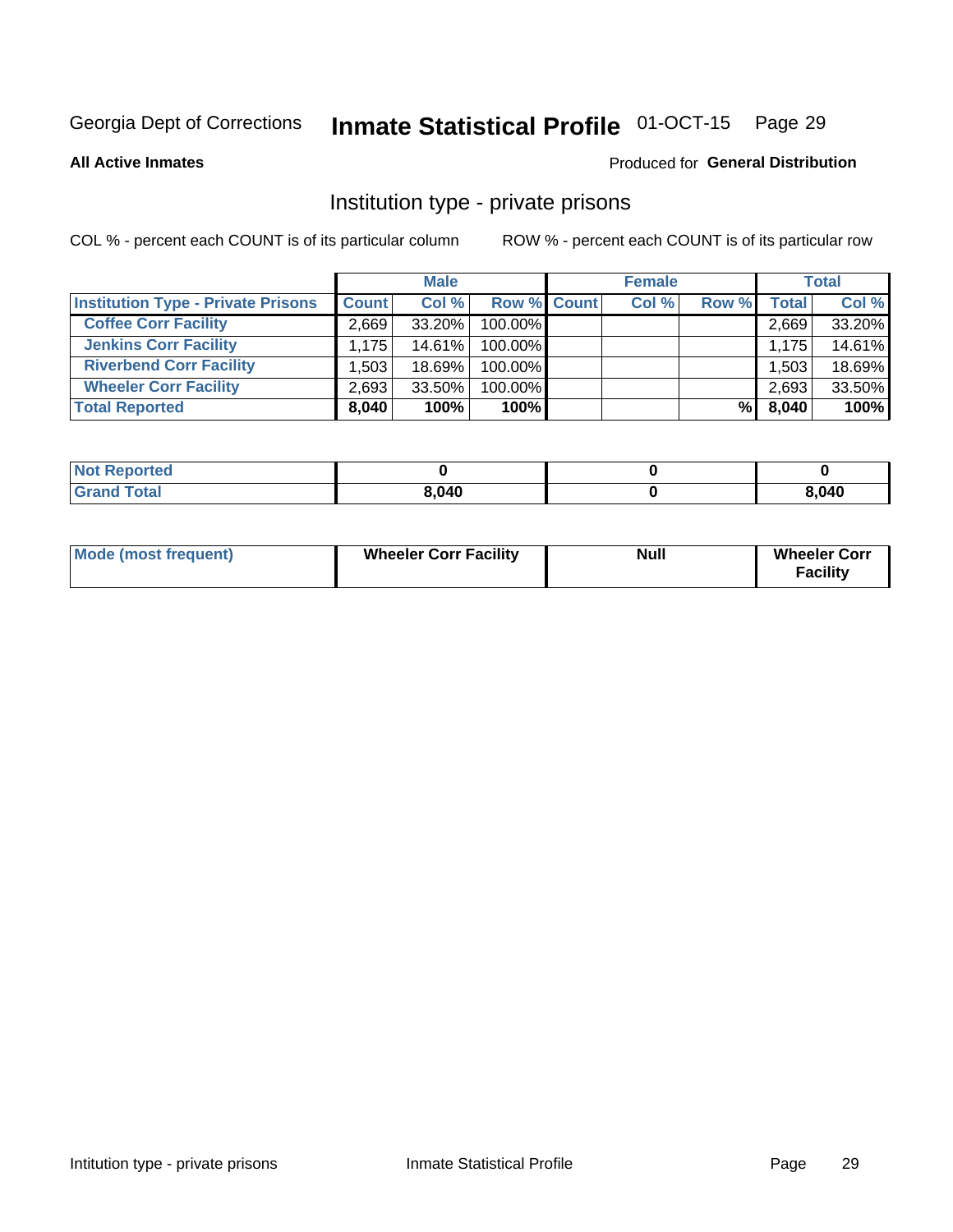#### Inmate Statistical Profile 01-OCT-15 Page 30

**All Active Inmates** 

### Produced for General Distribution

### Institution type - inmate boot camp

COL % - percent each COUNT is of its particular column

|                                      |              | <b>Male</b> |               |              | <b>Female</b> |             | <b>Total</b> |
|--------------------------------------|--------------|-------------|---------------|--------------|---------------|-------------|--------------|
| <b>Institution Type - Boot Camps</b> | <b>Count</b> | Col %       | <b>Row %I</b> | <b>Count</b> | Col %         | Row % Total | Col %        |
| <b>Total Rported</b>                 |              |             |               |              |               |             |              |

| <b>Not Reported</b>            |  |  |
|--------------------------------|--|--|
| <b>Total</b><br>C <sub>r</sub> |  |  |

| Mod<br>uamo | Nul.<br>$- - - - - -$ | <b>Null</b> | <br>uu.<br>------ |
|-------------|-----------------------|-------------|-------------------|
|             |                       |             |                   |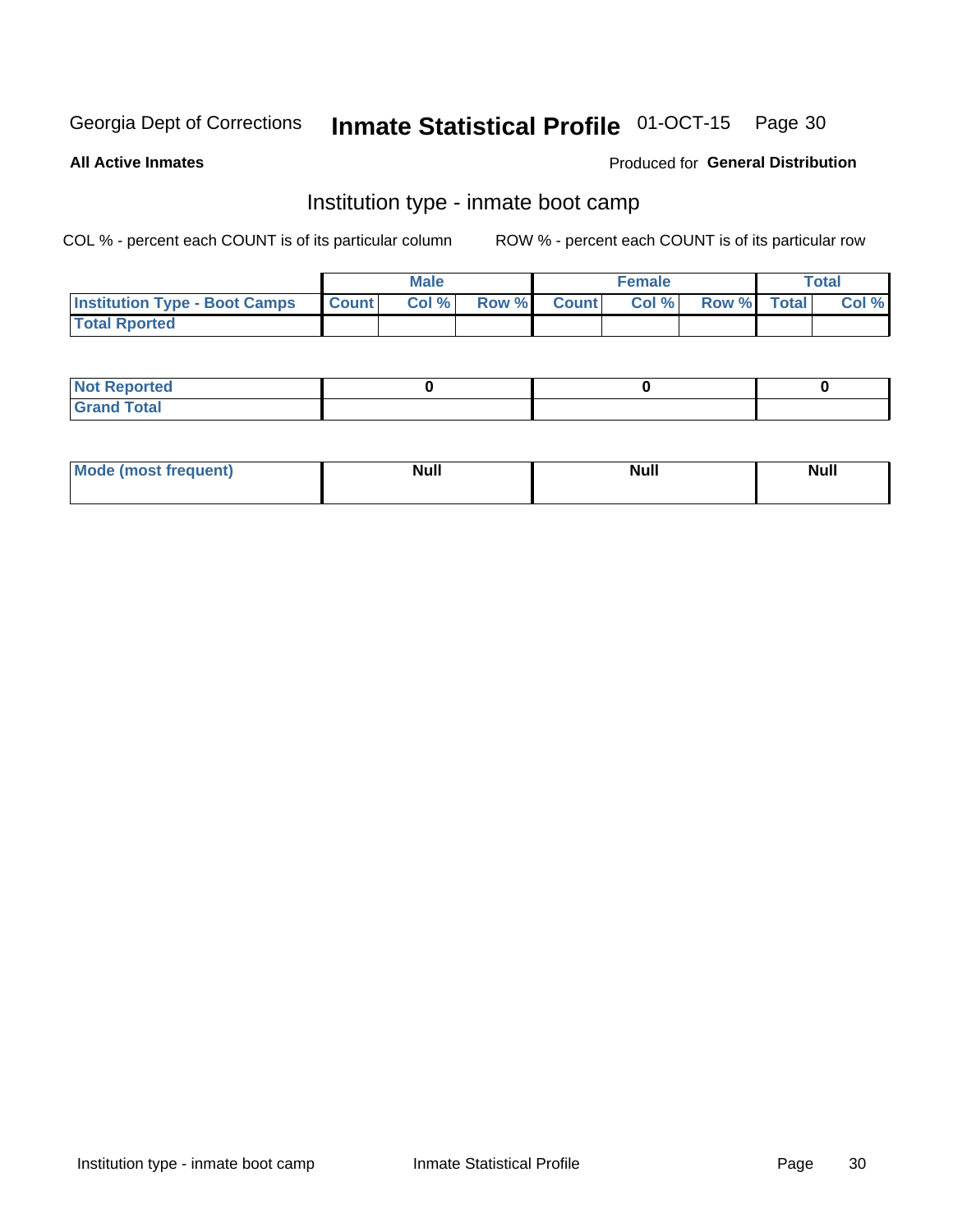# Inmate Statistical Profile 01-OCT-15 Page 31

**All Active Inmates** 

#### Produced for General Distribution

### Number of disciplinary reports

COL % - percent each COUNT is of its particular column

|                                       |              | <b>Male</b> |             |       | <b>Female</b> |       |              | <b>Total</b> |
|---------------------------------------|--------------|-------------|-------------|-------|---------------|-------|--------------|--------------|
| <b>Number of Disciplinary Reports</b> | <b>Count</b> | Col %       | Row % Count |       | Col %         | Row % | <b>Total</b> | Col %        |
|                                       | 20,003       | 40.15%      | 90.50%      | 2,099 | 57.54%        | 9.50% | 22,102       | 41.34%       |
|                                       | 6,644        | 13.34%      | 93.22%      | 483   | 13.24%        | 6.78% | 7,127        | 13.33%       |
|                                       | 4,143        | 8.32%       | 94.57%      | 238   | 6.52%         | 5.43% | 4,381        | 8.19%        |
| 3                                     | 2,895        | 5.81%       | 94.64%      | 164   | 4.50%         | 5.36% | 3,059        | 5.72%        |
|                                       | 2,112        | 4.24%       | 95.18%      | 107   | 2.93%         | 4.82% | 2,219        | 4.15%        |
| 5                                     | 1,706        | 3.42%       | 95.57%      | 79    | 2.17%         | 4.43% | 1,785        | 3.34%        |
| <b>More Than 5</b>                    | 12,316       | 24.72%      | 96.26%      | 478   | 13.10%        | 3.74% | 12,794       | 23.93%       |
| <b>Total Reported</b>                 | 49,819       | 100%        | 93.18%      | 3,648 | 100%          | 6.82% | 53,467       | 100%         |

| <b>Not Reported</b> |        |       |        |
|---------------------|--------|-------|--------|
| <b>Grand Total</b>  | 49.819 | 3,648 | 53,467 |

| Mean (average)       | 5.55 | 3.03 | 5.38 |
|----------------------|------|------|------|
| Median (middle)      |      |      |      |
| Mode (most frequent) |      |      |      |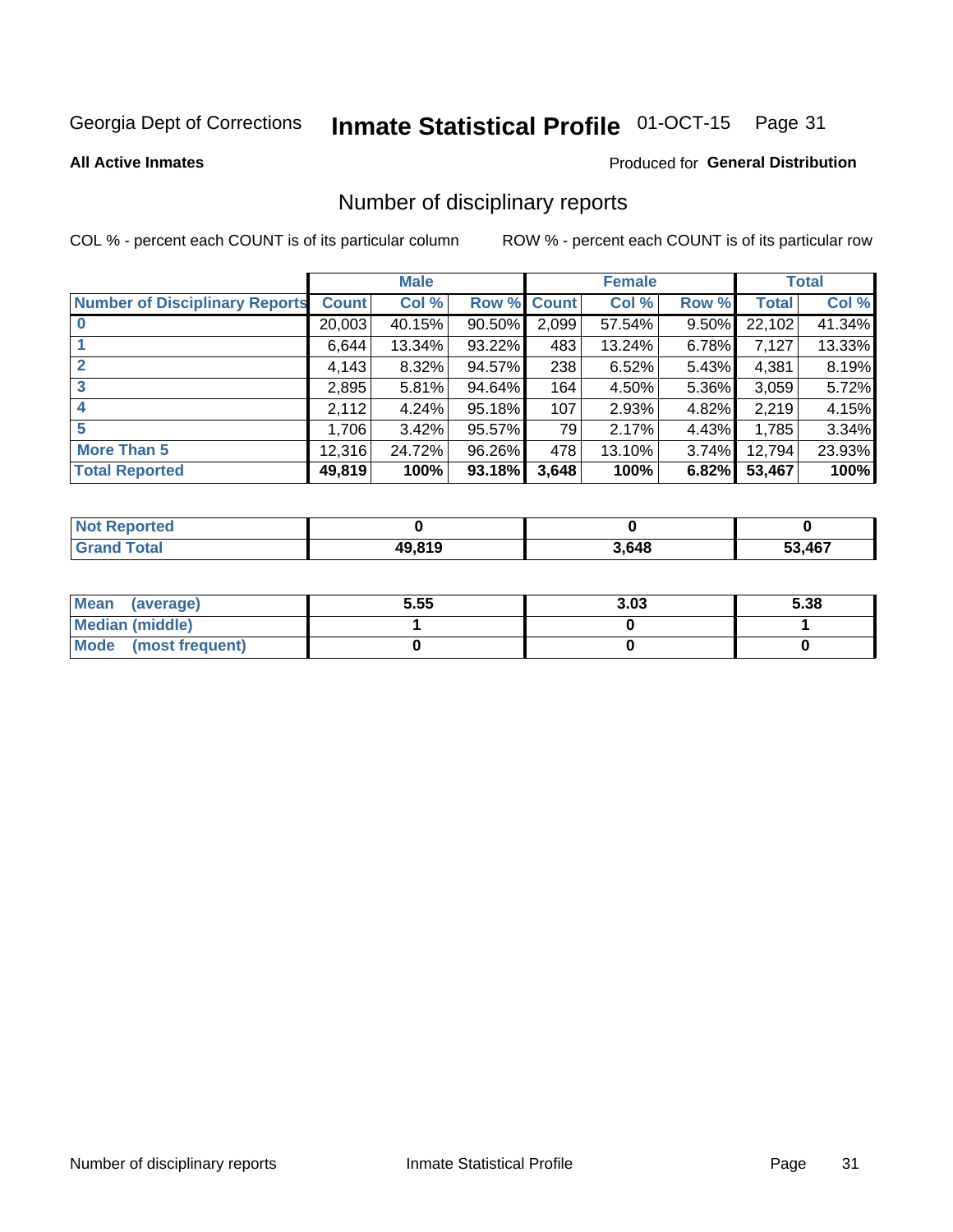# Inmate Statistical Profile 01-OCT-15 Page 32

### **All Active Inmates**

### Produced for General Distribution

### Number of transfers

COL % - percent each COUNT is of its particular column

|                            |         | <b>Male</b> |                    |       | <b>Female</b> |          |              | <b>Total</b> |
|----------------------------|---------|-------------|--------------------|-------|---------------|----------|--------------|--------------|
| <b>Number of Transfers</b> | Count l | Col %       | <b>Row % Count</b> |       | Col %         | Row %    | <b>Total</b> | Col %        |
|                            | 3,917   | 7.86%       | 82.81%             | 813   | 22.29%        | 17.19%   | 4,730        | 8.85%        |
|                            | 15,079  | 30.27%      | 91.24%             | 1,448 | 39.69%        | 8.76%    | 16,527       | 30.91%       |
| $\mathbf{2}$               | 8,302   | 16.66%      | 92.38%             | 685   | 18.78%        | 7.62%    | 8,987        | 16.81%       |
| 3                          | 4,896   | 9.83%       | 95.22%             | 246   | 6.74%         | 4.78%    | 5,142        | 9.62%        |
| 4                          | 3,311   | 6.65%       | 96.11%             | 134   | 3.67%         | 3.89%    | 3,445        | 6.44%        |
| 5                          | 2,369   | 4.76%       | 96.26%             | 92    | 2.52%         | 3.74%    | 2,461        | 4.60%        |
| <b>More Than 5</b>         | 11,945  | 23.98%      | 98.11%             | 230   | 6.30%         | $1.89\%$ | 12,175       | 22.77%       |
| <b>Total Reported</b>      | 49,819  | 100%        | 93.18%             | 3,648 | 100%          | 6.82%    | 53,467       | 100%         |

| <b>Not Reported</b> |        |       |        |
|---------------------|--------|-------|--------|
| <b>Total</b>        | 49.819 | 3,648 | 53,467 |

| Mean (average)         | 4.24 | 1.79 | 4.08 |
|------------------------|------|------|------|
| <b>Median (middle)</b> |      |      |      |
| Mode (most frequent)   |      |      |      |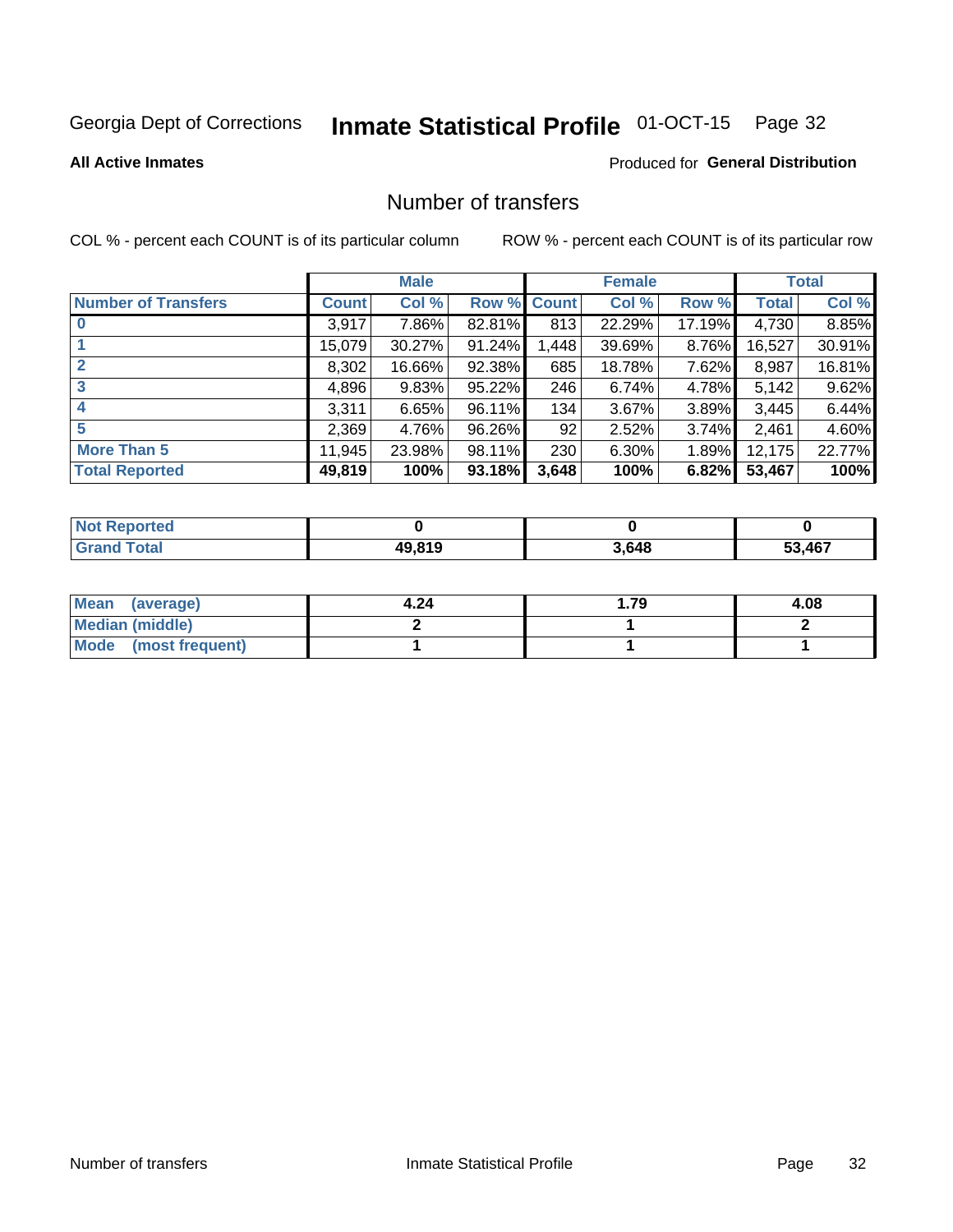# Inmate Statistical Profile 01-OCT-15 Page 33

**All Active Inmates** 

### Produced for General Distribution

### Number of escapes

COL % - percent each COUNT is of its particular column

|                          |              | <b>Male</b> |             |       | <b>Female</b> |       |        | <b>Total</b> |
|--------------------------|--------------|-------------|-------------|-------|---------------|-------|--------|--------------|
| <b>Number of Escapes</b> | <b>Count</b> | Col %       | Row % Count |       | Col %         | Row % | Total  | Col %        |
|                          | 49,265       | 98.89%      | 93.12%      | 3,639 | 99.75%        | 6.88% | 52,904 | 98.95%       |
|                          | 516          | 1.04%       | 98.29%      | 9     | 0.25%         | 1.71% | 525    | 0.98%        |
|                          | 31           | 0.06%       | 100.00%     |       |               |       | 31     | 0.06%        |
|                          | 6            | 0.01%       | 100.00%     |       |               |       | 6      | 0.01%        |
|                          |              | 0.01%       | 100.00%     |       |               |       |        | 0.01%        |
| <b>Total Reported</b>    | 49,819       | 100%        | 93.18%      | 3,648 | 100%          | 6.82% | 53,467 | 100.0%       |

| <b>Not Reported</b> |        |       |        |
|---------------------|--------|-------|--------|
| Total               | 49.819 | 3,648 | 53.467 |

| Mean (average)       |  | .01 |
|----------------------|--|-----|
| Median (middle)      |  |     |
| Mode (most frequent) |  |     |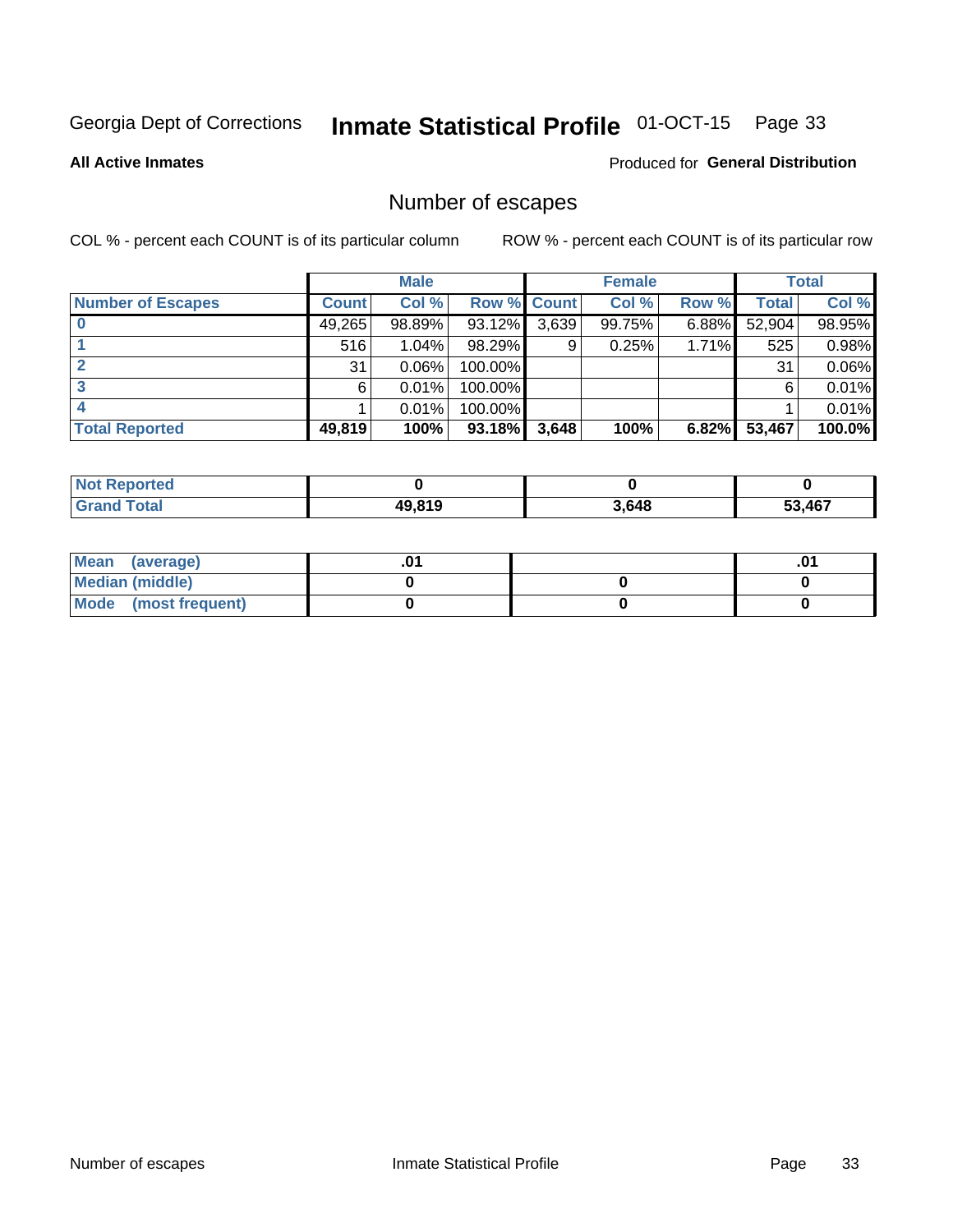# Inmate Statistical Profile 01-OCT-15 Page 34

**All Active Inmates** 

### Produced for General Distribution

### Split sentences - Probation to follow

COL % - percent each COUNT is of its particular column

|                            | <b>Male</b>  |        |                    | <b>Female</b> |        |       | <b>Total</b>    |        |
|----------------------------|--------------|--------|--------------------|---------------|--------|-------|-----------------|--------|
| <b>Probation to follow</b> | <b>Count</b> | Col%   | <b>Row % Count</b> |               | Col %  | Row % | Total           | Col %  |
| <b>Yes</b>                 | 36.195       | 72.65% | $92.76\%$ 2.826    |               | 77.47% |       | 7.24% 39,021    | 72.98% |
| <b>No</b>                  | 13.624       | 27.35% | 94.31%             | 822           | 22.53% |       | $5.69\%$ 14,446 | 27.02% |
| <b>Total Reported</b>      | 49,819       | 100%   | $93.18\%$ 3,648    |               | 100%   |       | 6.82% 53,467    | 100%   |

|  |  | 10.810 | 3.648 | ,467<br>JJ. |
|--|--|--------|-------|-------------|
|--|--|--------|-------|-------------|

| Mode<br>res<br>Yes<br><b>YAC</b><br>. |
|---------------------------------------|
|---------------------------------------|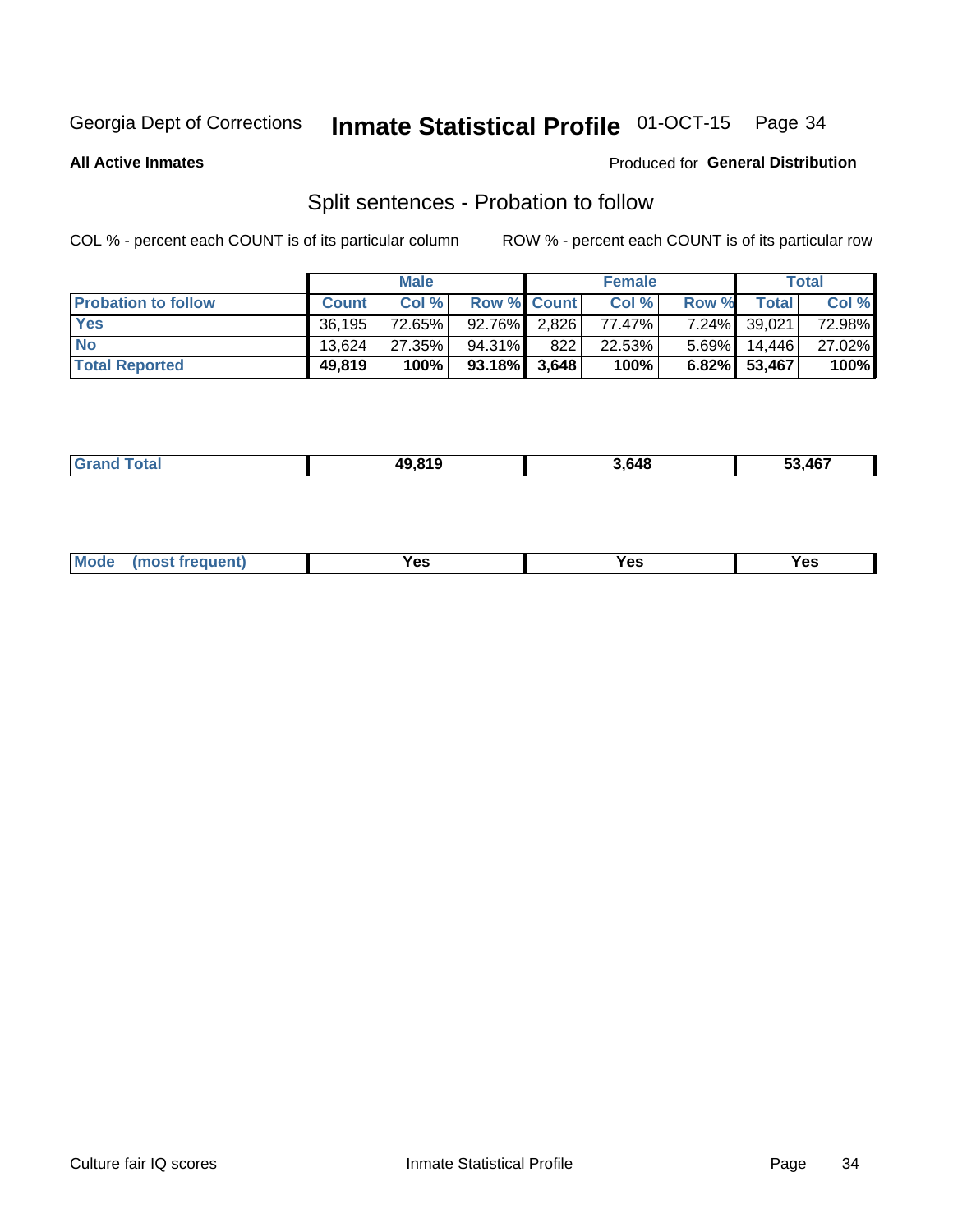#### Inmate Statistical Profile 01-OCT-15 Page 35

**All Active Inmates** 

### Produced for General Distribution

### Probable future release type of still active inmates

COL % - percent each COUNT is of its particular column

|                                         |              | <b>Male</b> |                    |     | <b>Female</b> |       | <b>Total</b> |        |
|-----------------------------------------|--------------|-------------|--------------------|-----|---------------|-------|--------------|--------|
| <b>Probable Future Release Type</b>     | <b>Count</b> | Col %       | <b>Row % Count</b> |     | Col %         | Row % | <b>Total</b> | Col %  |
| <b>Paroled with probation to follow</b> | 21,841       | 45.77%      | $91.56\%$ 2,013    |     | 56.23%        | 8.44% | 23,854       | 46.50% |
| Paroled w/o probation to follow         | 6,920        | 14.50%      | 92.56%             | 556 | 15.53%        | 7.44% | 7,476        | 14.57% |
| <b>Maxout with probation to follow</b>  | 11,644       | 24.40%      | 94.05%             | 737 | 20.59%        | 5.95% | 12,381       | 24.14% |
| <b>Maxout w/o probation to follow</b>   | 2,518        | 5.28%       | 96.22%             | 99  | 2.77%         | 3.78% | 2,617        | 5.10%  |
| Life, LWOP or death sentence            | 4,793        | 10.04%      | 96.48%             | 175 | 4.89%         | 3.52% | 4,968        | 9.68%  |
| <b>Total Reported</b>                   | 47,716       | 100%        | $93.02\%$ 3,580    |     | 100%          | 6.98% | 51,296       | 100%   |

| $C = 4$<br>_____ | 17 74 C | 3.580 | 51,296 |
|------------------|---------|-------|--------|

| <b>Mode (most frequent)</b> | <b>PAR with PROB follow</b> | <b>PAR with PROB follow</b> | <b>PAR with PROB</b> |
|-----------------------------|-----------------------------|-----------------------------|----------------------|
|                             |                             |                             | follow               |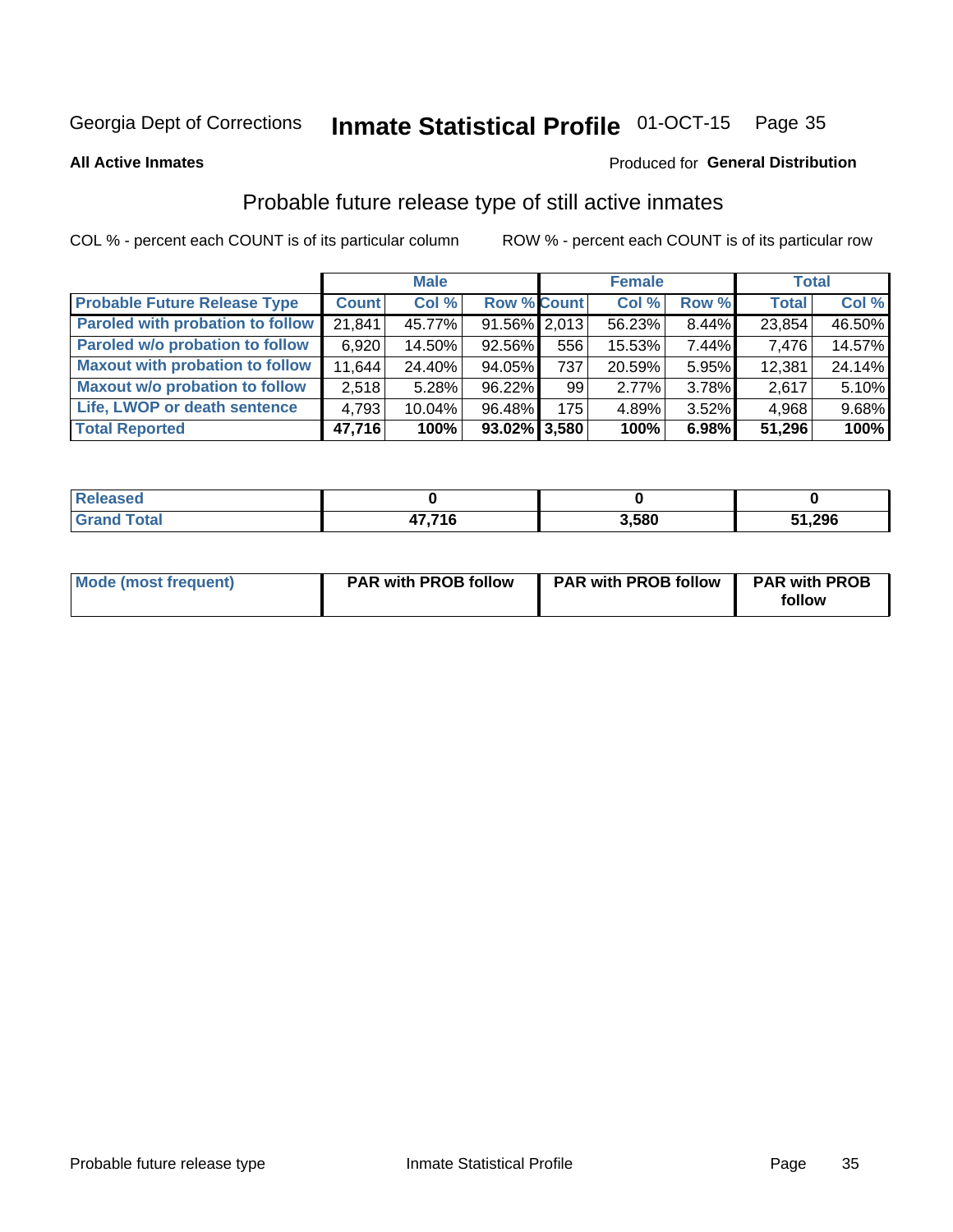# Inmate Statistical Profile 01-OCT-15 Page 36

### **All Active Inmates**

### **Produced for General Distribution**

## Time served in current (or last) institution

COL % - percent each COUNT is of its particular column

|                            |              | <b>Male</b> |        |              | <b>Female</b> |        |              | <b>Total</b> |
|----------------------------|--------------|-------------|--------|--------------|---------------|--------|--------------|--------------|
| <b>Time In Institution</b> | <b>Count</b> | Col %       | Row %  | <b>Count</b> | Col %         | Row %  | <b>Total</b> | Col %        |
| 0 to 3 months              | 12,178       | 24.44%      | 91.81% | 1,086        | 29.77%        | 8.19%  | 13,264       | 24.81%       |
| 3.01 to 6 months           | 7,239        | 14.53%      | 93.00% | 545          | 14.94%        | 7.00%  | 7,784        | 14.56%       |
| 6.01 to 9 months           | 5,403        | 10.85%      | 92.74% | 423          | 11.60%        | 7.26%  | 5,826        | 10.90%       |
| 9.01 to 12 months          | 5,132        | 10.30%      | 95.78% | 226          | 6.20%         | 4.22%  | 5,358        | 10.02%       |
| <b>12.01 to 18 months</b>  | 5,379        | 10.80%      | 93.81% | 355          | 9.73%         | 6.19%  | 5,734        | 10.72%       |
| <b>18.01 to 24 months</b>  | 3,314        | 6.65%       | 94.34% | 199          | 5.46%         | 5.66%  | 3,513        | 6.57%        |
| 2.01 to 3 years            | 4,159        | 8.35%       | 93.73% | 278          | 7.62%         | 6.27%  | 4,437        | 8.30%        |
| 3.01 to 4 years            | 2,510        | 5.04%       | 94.86% | 136          | 3.73%         | 5.14%  | 2,646        | 4.95%        |
| $4.01$ to 5 years          | 1,471        | 2.95%       | 89.37% | 175          | 4.80%         | 10.63% | 1,646        | 3.08%        |
| 5.01 to 6 years            | 930          | 1.87%       | 93.56% | 64           | 1.75%         | 6.44%  | 994          | 1.86%        |
| 6.01 to 7 years            | 609          | 1.22%       | 92.55% | 49           | 1.34%         | 7.45%  | 658          | 1.23%        |
| 7.01 to 8 years            | 373          | 0.75%       | 93.72% | 25           | 0.69%         | 6.28%  | 398          | 0.74%        |
| 8.01 to 9 years            | 174          | 0.35%       | 92.55% | 14           | 0.38%         | 7.45%  | 188          | 0.35%        |
| 9.01 to 10 years           | 134          | 0.27%       | 89.93% | 15           | 0.41%         | 10.07% | 149          | 0.28%        |
| Over 10 years              | 814          | 1.63%       | 93.35% | 58           | 1.59%         | 6.65%  | 872          | 1.63%        |
| <b>Total Reported</b>      | 49,819       | 100%        | 93.18% | 3,648        | 100%          | 6.82%  | 53,467       | 100%         |

| <b>Not</b><br><b>Renorted</b> |        |      |        |
|-------------------------------|--------|------|--------|
| Total                         | 49,819 | .648 | 53.467 |

| <b>Mean</b><br>(average) | 22 months | 18 months | 22 months |
|--------------------------|-----------|-----------|-----------|
| Median (middle)          | 9 months  | 7 months  | 9 months  |
| Mode (most frequent)     | 0 months  | months    | l months  |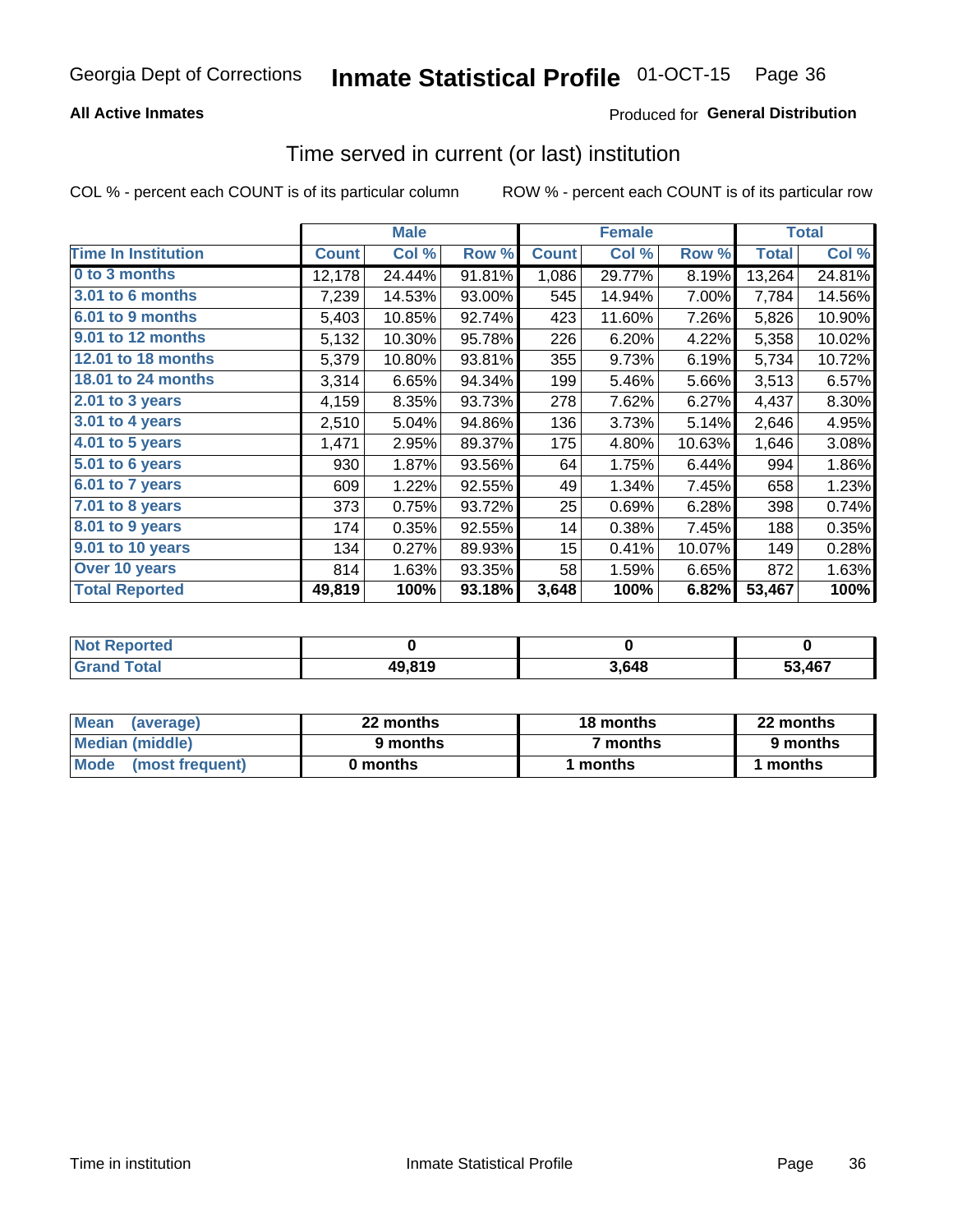#### Inmate Statistical Profile 01-OCT-15 Page 37

### **All Active Inmates**

### Produced for General Distribution

## Highest grade level attained

COL % - percent each COUNT is of its particular column

|                              |              | <b>Male</b> |         |                         | <b>Female</b> |        |              | <b>Total</b> |
|------------------------------|--------------|-------------|---------|-------------------------|---------------|--------|--------------|--------------|
| <b>Grade Level</b>           | <b>Count</b> | Col %       | Row %   | <b>Count</b>            | Col %         | Row %  | <b>Total</b> | Col %        |
| No school at all             | 14           | 0.03%       | 100.00% |                         |               |        | 14           | 0.03%        |
| <b>Grade 1</b>               | 23           | 0.05%       | 95.83%  | 1                       | 0.03%         | 4.17%  | 24           | 0.05%        |
| <b>Grade 2</b>               | 59           | 0.13%       | 96.72%  | $\overline{\mathbf{c}}$ | 0.06%         | 3.28%  | 61           | 0.12%        |
| Grade 3                      | 120          | 0.26%       | 98.36%  | $\overline{c}$          | 0.06%         | 1.64%  | 122          | 0.25%        |
| <b>Grade 4</b>               | 108          | 0.23%       | 98.18%  | $\overline{2}$          | 0.06%         | 1.82%  | 110          | 0.22%        |
| Grade 5                      | 155          | 0.34%       | 95.09%  | 8                       | 0.24%         | 4.91%  | 163          | 0.33%        |
| Grade 6                      | 572          | 1.24%       | 95.65%  | 26                      | 0.79%         | 4.35%  | 598          | 1.21%        |
| <b>Grade 7</b>               | 857          | 1.86%       | 94.38%  | 51                      | 1.54%         | 5.62%  | 908          | 1.84%        |
| Grade 8                      | 3,073        | 6.67%       | 92.76%  | 240                     | 7.27%         | 7.24%  | 3,313        | 6.71%        |
| <b>Grade 9</b>               | 5,754        | 12.49%      | 95.06%  | 299                     | 9.05%         | 4.94%  | 6,053        | 12.26%       |
| Grade 10                     | 7,640        | 16.58%      | 95.02%  | 400                     | 12.11%        | 4.98%  | 8,040        | 16.28%       |
| Grade 11                     | 7,730        | 16.78%      | 95.54%  | 361                     | 10.93%        | 4.46%  | 8,091        | 16.39%       |
| Grade 12 or GED              | 14,908       | 32.36%      | 92.90%  | 1,140                   | 34.51%        | 7.10%  | 16,048       | 32.50%       |
| Some tech school             | 293          | 0.64%       | 75.91%  | 93                      | 2.82%         | 24.09% | 386          | 0.78%        |
| <b>Completed tech school</b> | 334          | 0.73%       | 74.39%  | 115                     | 3.48%         | 25.61% | 449          | 0.91%        |
| College, 1 year              | 1,432        | 3.11%       | 90.29%  | 154                     | 4.66%         | 9.71%  | 1,586        | 3.21%        |
| College, 2 year              | 1,762        | 3.82%       | 88.81%  | 222                     | 6.72%         | 11.19% | 1,984        | 4.02%        |
| College, 3 year              | 470          | 1.02%       | 89.35%  | 56                      | 1.70%         | 10.65% | 526          | 1.07%        |
| <b>Bachelor's degree</b>     | 589          | 1.28%       | 84.87%  | 105                     | 3.18%         | 15.13% | 694          | 1.41%        |
| <b>Master's degree</b>       | 118          | 0.26%       | 87.41%  | 17                      | 0.51%         | 12.59% | 135          | 0.27%        |
| Ph.D. degree                 | 23           | 0.05%       | 85.19%  | 4                       | 0.12%         | 14.81% | 27           | 0.05%        |
| Law degree                   | 19           | 0.04%       | 82.61%  | 4                       | 0.12%         | 17.39% | 23           | 0.05%        |
| <b>Some medical school</b>   | 3            | 0.01%       | 100.00% |                         |               |        | 3            | 0.01%        |
| <b>Medical degree</b>        | 11           | 0.02%       | 91.67%  | 1                       | 0.03%         | 8.33%  | 12           | 0.02%        |
|                              | 1            | 0.01%       | 100.00% |                         |               |        | $\mathbf{1}$ | 0.01%        |
| <b>Total Reported</b>        | 46,068       | 100%        | 93.31%  | 3,303                   | 100%          | 6.69%  | 49,371       | 100%         |

| <b>2 754</b>   | - - -<br>345 | 1,096      |
|----------------|--------------|------------|
| 040<br>$- - -$ | 3,648        | A67<br>- - |

| Mean<br>(average)       | 10.84           | 11.43           | 10.88           |  |
|-------------------------|-----------------|-----------------|-----------------|--|
| Median (middle)         | Grade 11        | Grade 12 or GED | Grade 11        |  |
| Mode<br>(most frequent) | Grade 12 or GED | Grade 12 or GED | Grade 12 or GED |  |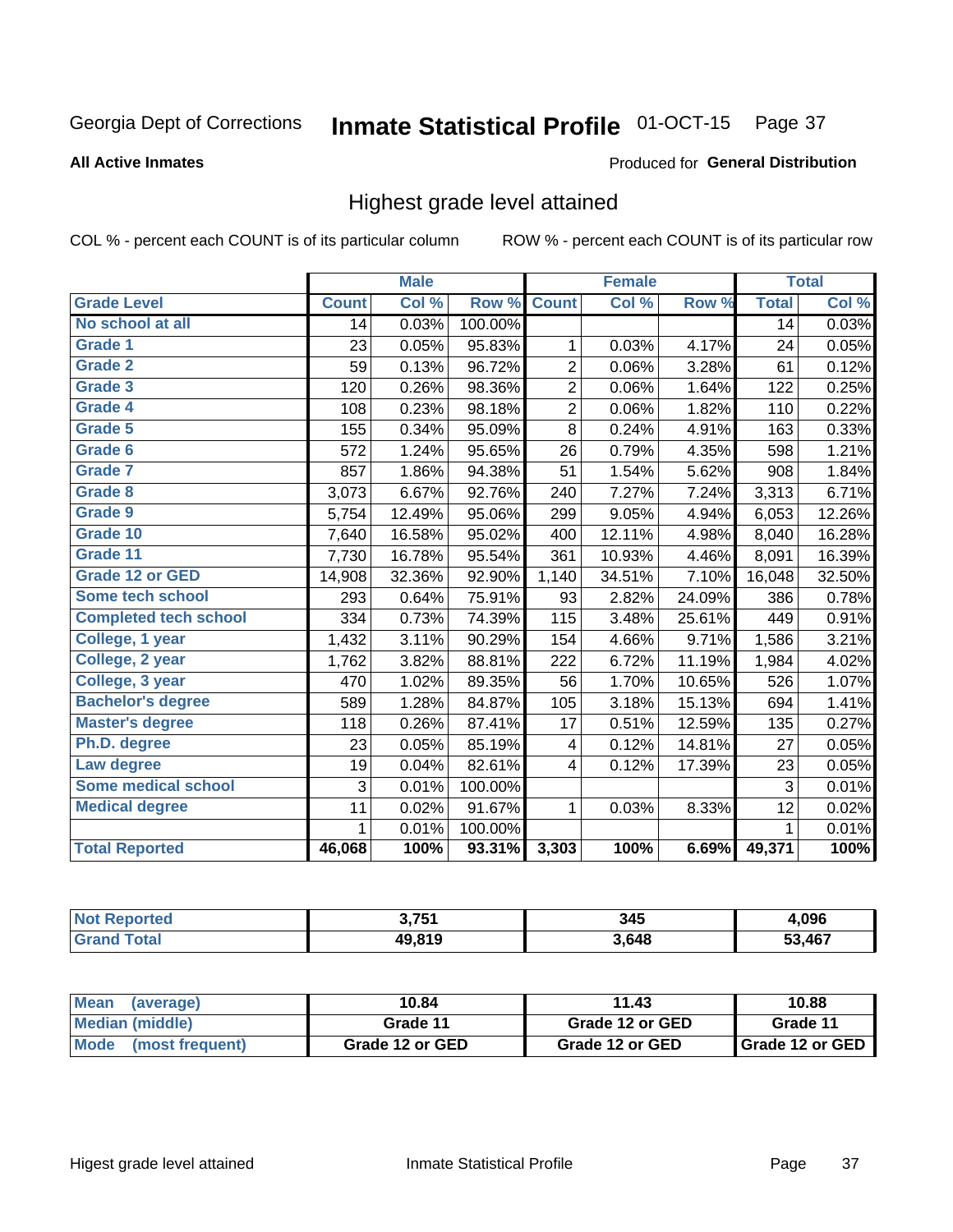# Inmate Statistical Profile 01-OCT-15 Page 38

### **All Active Inmates**

### Produced for General Distribution

## Culture fair IQ scores

COL % - percent each COUNT is of its particular column

|                       |              | <b>Male</b> |                    |       | <b>Female</b> |          |              | <b>Total</b> |
|-----------------------|--------------|-------------|--------------------|-------|---------------|----------|--------------|--------------|
| <b>IQ Scores</b>      | <b>Count</b> | Col %       | <b>Row % Count</b> |       | Col %         | Row %    | <b>Total</b> | Col %        |
| $60 - 69$             | 581          | 2.92%       | 96.67%             | 20    | 1.53%         | $3.33\%$ | 601          | 2.84%        |
| $70 - 79$             | 1,575        | 7.92%       | 94.65%             | 89    | 6.82%         | 5.35%    | 1,664        | 7.85%        |
| $80 - 89$             | 2,921        | 14.69%      | 90.66%             | 301   | 23.07%        | 9.34%    | 3,222        | 15.21%       |
| $90 - 99$             | 5,145        | 25.88%      | 91.45%             | 481   | 36.86%        | 8.55%    | 5,626        | 26.56%       |
| $100 - 109$           | 5,308        | 26.70%      | 96.39%             | 199   | 15.25%        | 3.61%    | 5,507        | 26.00%       |
| $110 - 119$           | 3,531        | 17.76%      | 97.06%             | 107   | 8.20%         | 2.94%    | 3,638        | 17.17%       |
| $120 - 129$           | 772          | 3.88%       | 92.90%             | 59    | 4.52%         | 7.10%    | 831          | 3.92%        |
| $130 - 139$           | 40           | 0.20%       | 54.05%             | 34    | 2.61%         | 45.95%   | 74           | 0.35%        |
| 140 & Up              | 6            | 0.03%       | 28.57%             | 15    | 1.15%         | 71.43%   | 21           | 0.10%        |
| <b>Total Reported</b> | 19,879       | 100%        | 93.84%             | 1,305 | 100.0%        | 6.16%    | 21,184       | 100%         |

| <b>Not Reported</b>         | 29,503 | 2,260 | 31,763 |
|-----------------------------|--------|-------|--------|
| <b>Not Valid (under 60)</b> | 437    | 83    | 520    |
| <b>Grand Total</b>          | 49,819 | 3,648 | 53,467 |

| <b>Mean</b><br>(average)       | 98 |    | 98 |
|--------------------------------|----|----|----|
| Median (middle)                | 99 | 96 | 99 |
| <b>Mode</b><br>(most frequent) | 99 | 99 | 99 |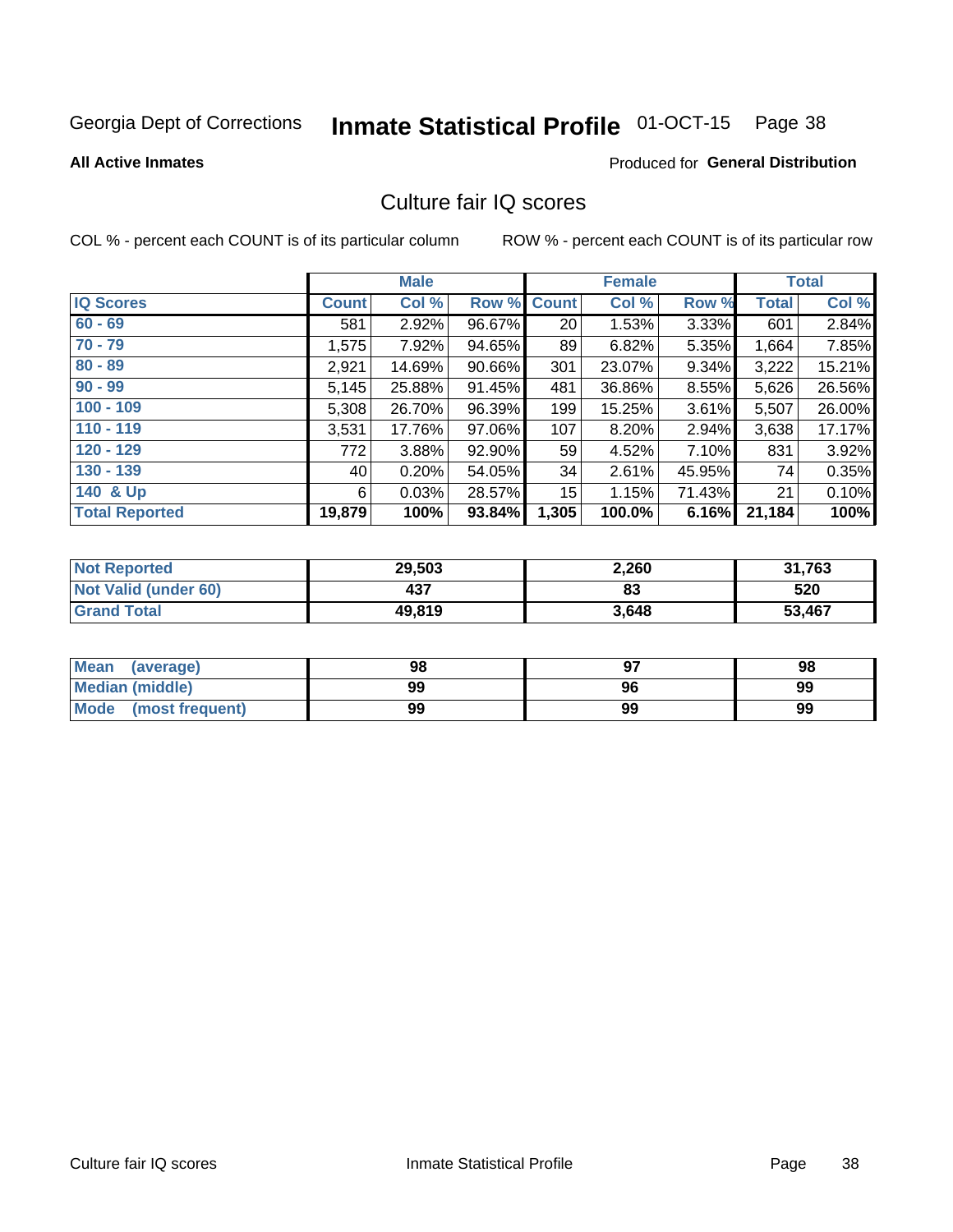#### Inmate Statistical Profile 01-OCT-15 Page 39

**All Active Inmates** 

### Produced for General Distribution

## Wide Range Achievement Test (WRAT) reading score

COL % - percent each COUNT is of its particular column

|                           |              | <b>Male</b> |        |                 | <b>Female</b> |        |              | <b>Total</b> |
|---------------------------|--------------|-------------|--------|-----------------|---------------|--------|--------------|--------------|
| <b>WRAT Reading Score</b> | <b>Count</b> | Col %       | Row %  | <b>Count</b>    | Col %         | Row %  | <b>Total</b> | Col %        |
| $0.1$ to $0.9$            | 372          | 1.87%       | 99.20% | 3               | 0.22%         | 0.80%  | 375          | 1.76%        |
| 1.0 to 1.9                | 438          | 2.20%       | 97.77% | 10 <sup>1</sup> | 0.72%         | 2.23%  | 448          | 2.11%        |
| 2.0 to 2.9                | 853          | 4.29%       | 97.15% | 25              | 1.80%         | 2.85%  | 878          | 4.13%        |
| 3.0 to 3.9                | 1,674        | 8.42%       | 96.60% | 59              | 4.24%         | 3.40%  | 1,733        | 8.15%        |
| 4.0 to 4.9                | 1,870        | 9.41%       | 95.26% | 93              | 6.68%         | 4.74%  | 1,963        | 9.23%        |
| 5.0 to 5.9                | 1,677        | 8.44%       | 95.01% | 88              | 6.32%         | 4.99%  | 1,765        | 8.30%        |
| 6.0 to 6.9                | 1,738        | 8.74%       | 93.44% | 122             | 8.76%         | 6.56%  | 1,860        | 8.75%        |
| 7.0 to 7.9                | 806          | 4.06%       | 93.50% | 56              | 4.02%         | 6.50%  | 862          | 4.05%        |
| 8.0 to 8.9                | 1,625        | 8.18%       | 93.07% | 121             | 8.69%         | 6.93%  | 1,746        | 8.21%        |
| 9.0 to 9.9                | 1,261        | 6.34%       | 94.60% | 72              | 5.17%         | 5.40%  | 1,333        | 6.27%        |
| 10.0 to 10.9              | 1,068        | 5.37%       | 89.90% | 120             | 8.62%         | 10.10% | 1,188        | 5.59%        |
| 11.0 to 11.9              | 1,400        | 7.04%       | 89.23% | 169             | 12.14%        | 10.77% | 1,569        | 7.38%        |
| 12.0 to 12.9              | 4,234        | 21.30%      | 92.30% | 353             | 25.36%        | 7.70%  | 4,587        | 21.57%       |
| 13                        | 860          | 4.33%       | 89.49% | 101             | 7.26%         | 10.51% | 961          | 4.52%        |
| <b>Total Reported</b>     | 19,876       | 100%        | 93.45% | 1,392           | 100%          | 6.55%  | 21,268       | 100.0%       |
|                           |              |             |        |                 |               |        |              |              |
|                           |              |             |        |                 |               |        |              |              |

| <b>Not Reported</b> | 29,943 | 2,256 | 32,199 |
|---------------------|--------|-------|--------|
| Total<br>' Grand    | 49,819 | 3,648 | 53,467 |

| <b>Mean</b><br>(average)       | 011<br>0. I I | 9.42 | 8.20 |
|--------------------------------|---------------|------|------|
| <b>Median (middle)</b>         | י ה<br>0.Z    | 10.2 | o.z  |
| <b>Mode</b><br>(most frequent) | 12.8          | 12.9 | 12.9 |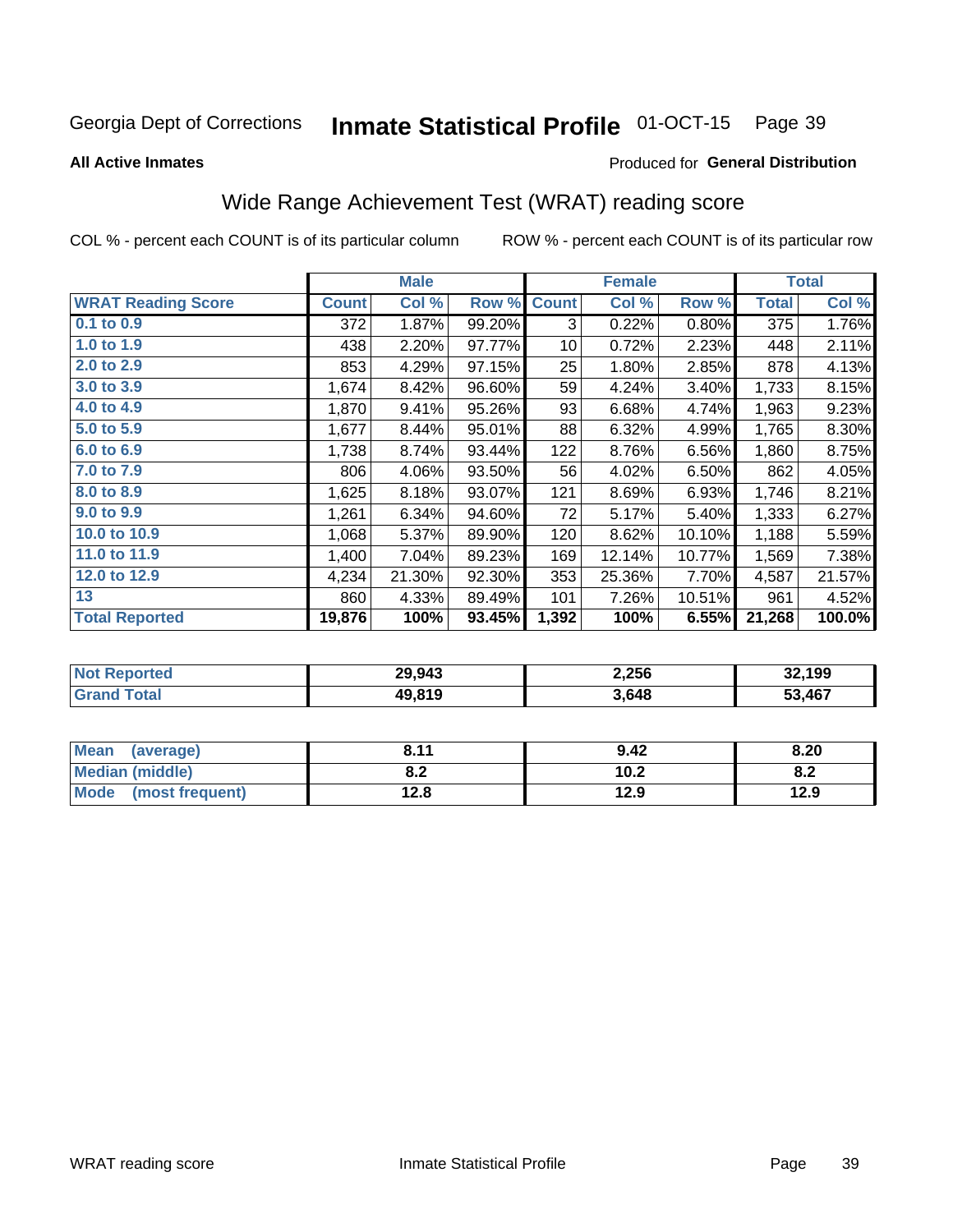#### Inmate Statistical Profile 01-OCT-15 Page 40

**All Active Inmates** 

### Produced for General Distribution

## Wide Range Achievement Test (WRAT) math score

COL % - percent each COUNT is of its particular column

|                              |              | <b>Male</b> |         |              | <b>Female</b> |        |              | <b>Total</b> |
|------------------------------|--------------|-------------|---------|--------------|---------------|--------|--------------|--------------|
| <b>WRAT Mathematic Score</b> | <b>Count</b> | Col %       | Row %   | <b>Count</b> | Col %         | Row %  | <b>Total</b> | Col %        |
| $0.1$ to $0.9$               | 47           | 0.24%       | 100.00% |              |               |        | 47           | 0.22%        |
| 1.0 to 1.9                   | 124          | 0.62%       | 97.64%  | 3            | 0.22%         | 2.36%  | 127          | 0.60%        |
| 2.0 to 2.9                   | 453          | 2.28%       | 95.37%  | 22           | 1.58%         | 4.63%  | 475          | 2.23%        |
| 3.0 to 3.9                   | 1,166        | 5.86%       | 95.65%  | 53           | 3.81%         | 4.35%  | 1,219        | 5.73%        |
| 4.0 to 4.9                   | 2,258        | 11.36%      | 94.44%  | 133          | 9.55%         | 5.56%  | 2,391        | 11.24%       |
| 5.0 to 5.9                   | 2,925        | 14.71%      | 94.20%  | 180          | 12.93%        | 5.80%  | 3,105        | 14.60%       |
| 6.0 to 6.9                   | 4,425        | 22.26%      | 94.47%  | 259          | 18.61%        | 5.53%  | 4,684        | 22.02%       |
| 7.0 to 7.9                   | 2,234        | 11.24%      | 94.50%  | 130          | 9.34%         | 5.50%  | 2,364        | 11.11%       |
| 8.0 to 8.9                   | 1,746        | 8.78%       | 92.23%  | 147          | 10.56%        | 7.77%  | 1,893        | 8.90%        |
| 9.0 to 9.9                   | 1,384        | 6.96%       | 92.39%  | 114          | 8.19%         | 7.61%  | 1,498        | 7.04%        |
| 10.0 to 10.9                 | 614          | 3.09%       | 96.69%  | 21           | 1.51%         | 3.31%  | 635          | 2.98%        |
| 11.0 to 11.9                 | 718          | 3.61%       | 90.31%  | 77           | 5.53%         | 9.69%  | 795          | 3.74%        |
| 12.0 to 12.9                 | 1,678        | 8.44%       | 87.81%  | 233          | 16.74%        | 12.19% | 1,911        | 8.98%        |
| 13                           | 110          | 0.55%       | 84.62%  | 20           | 1.44%         | 15.38% | 130          | 0.61%        |
| <b>Total Reported</b>        | 19,882       | 100%        | 93.46%  | 1,392        | 100.0%        | 6.54%  | 21,274       | 100%         |

| <b>Not Reported</b>   | 29,937 | 2,256 | 32,193 |
|-----------------------|--------|-------|--------|
| $\tau$ otal<br>'Grand | 49,819 | 3,648 | 53,467 |

| <b>Mean</b><br>(average)       | 717 | 8.01 | , nn<br>د  . |
|--------------------------------|-----|------|--------------|
| <b>Median (middle)</b>         | o.c |      | 6.9          |
| <b>Mode</b><br>(most frequent) | 6.9 | 12.9 | 6.9          |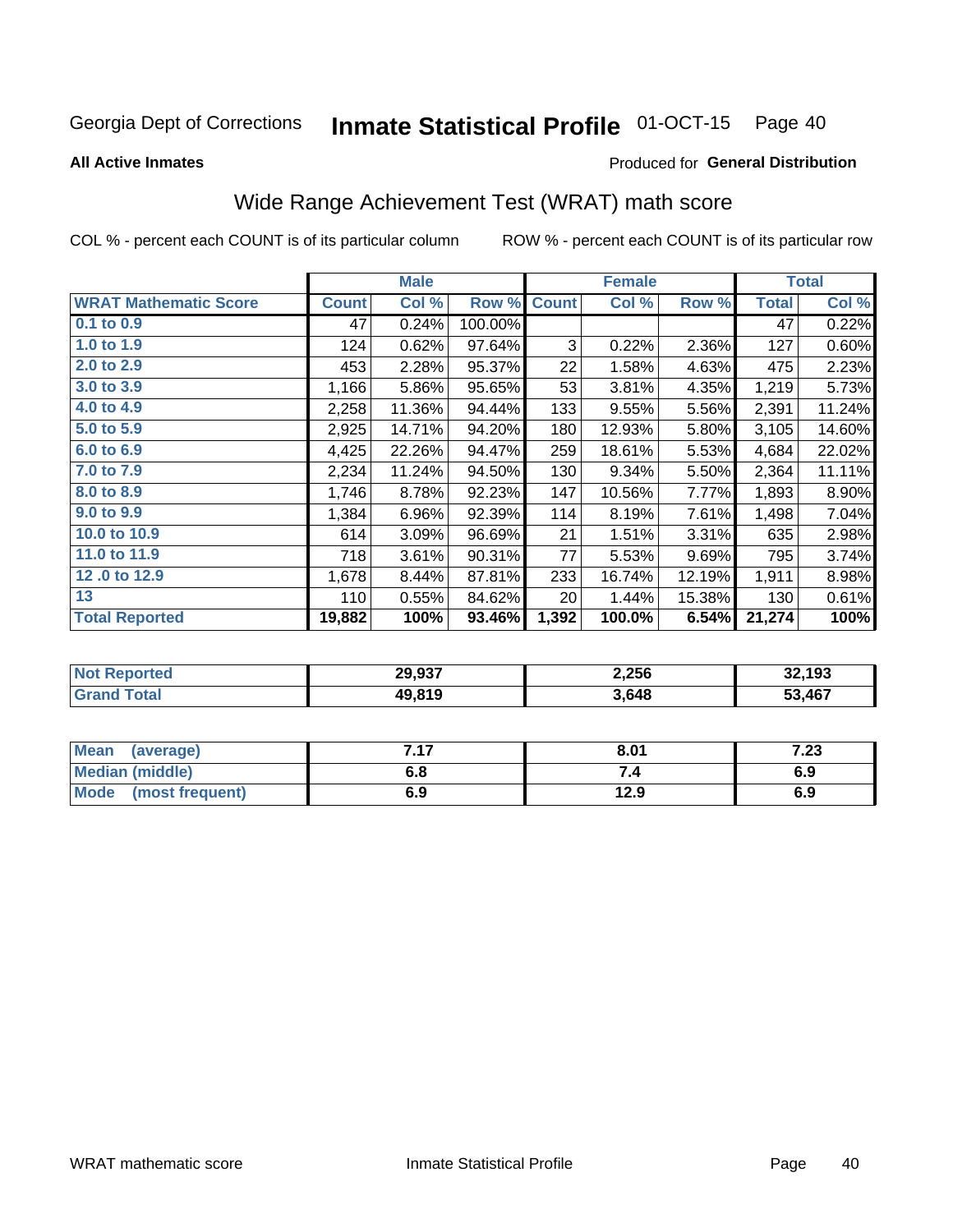#### **Inmate Statistical Profile 01-OCT-15** Page 41

### **All Active Inmates**

## Produced for General Distribution

## Wide Range Achievement Test (WRAT) spelling score

COL % - percent each COUNT is of its particular column

|                            |              | <b>Male</b> |        |              | <b>Female</b> |        |              | <b>Total</b> |
|----------------------------|--------------|-------------|--------|--------------|---------------|--------|--------------|--------------|
| <b>WRAT Spelling Score</b> | <b>Count</b> | Col %       | Row %  | <b>Count</b> | Col %         | Row %  | <b>Total</b> | Col %        |
| $0.1$ to $0.9$             | 385          | 1.94%       | 99.23% | 3            | 0.22%         | 0.77%  | 388          | 1.82%        |
| 1.0 to 1.9                 | 696          | 3.50%       | 98.72% | 9            | 0.65%         | 1.28%  | 705          | 3.31%        |
| 2.0 to 2.9                 | 1,194        | 6.01%       | 97.71% | 28           | 2.01%         | 2.29%  | 1,222        | 5.74%        |
| 3.0 to 3.9                 | 1,632        | 8.21%       | 97.72% | 38           | 2.73%         | 2.28%  | 1,670        | 7.85%        |
| 4.0 to 4.9                 | 1,675        | 8.42%       | 96.93% | 53           | 3.81%         | 3.07%  | 1,728        | 8.12%        |
| 5.0 to 5.9                 | 2,330        | 11.72%      | 95.61% | 107          | 7.69%         | 4.39%  | 2,437        | 11.46%       |
| 6.0 to 6.9                 | 2,132        | 10.72%      | 95.73% | 95           | 6.82%         | 4.27%  | 2,227        | 10.47%       |
| 7.0 to 7.9                 | 1,657        | 8.33%       | 93.35% | 118          | 8.48%         | 6.65%  | 1,775        | 8.34%        |
| 8.0 to 8.9                 | 1,591        | 8.00%       | 92.88% | 122          | 8.76%         | 7.12%  | 1,713        | 8.05%        |
| 9.0 to 9.9                 | 1,173        | 5.90%       | 93.92% | 76           | 5.46%         | 6.08%  | 1,249        | 5.87%        |
| 10.0 to 10.9               | 1,105        | 5.56%       | 93.56% | 76           | 5.46%         | 6.44%  | 1,181        | 5.55%        |
| 11.0 to 11.9               | 1,123        | 5.65%       | 91.08% | 110          | 7.90%         | 8.92%  | 1,233        | 5.80%        |
| 12.0 to 12.9               | 2,773        | 13.95%      | 84.78% | 498          | 35.78%        | 15.22% | 3,271        | 15.38%       |
| 13                         | 416          | 2.09%       | 87.58% | 59           | 4.24%         | 12.42% | 475          | 2.23%        |
| <b>Total Reported</b>      | 19,882       | 100%        | 93.46% | 1,392        | 100.0%        | 6.54%  | 21,274       | 100%         |

| <b>orteg</b><br>$'$ NOT $\cdot$ | 29,937 | 2,256 | 32,193<br>.ءد |
|---------------------------------|--------|-------|---------------|
| $F$ ntal<br>Gr2                 | 49,819 | 3,648 | 53,467        |

| <b>Mean</b><br>(average) | 7.34 | 9.68  | 7.49  |
|--------------------------|------|-------|-------|
| Median (middle)          |      | 10.35 | . . Z |
| Mode<br>(most frequent)  | 12.9 | 12.9  | 12.9  |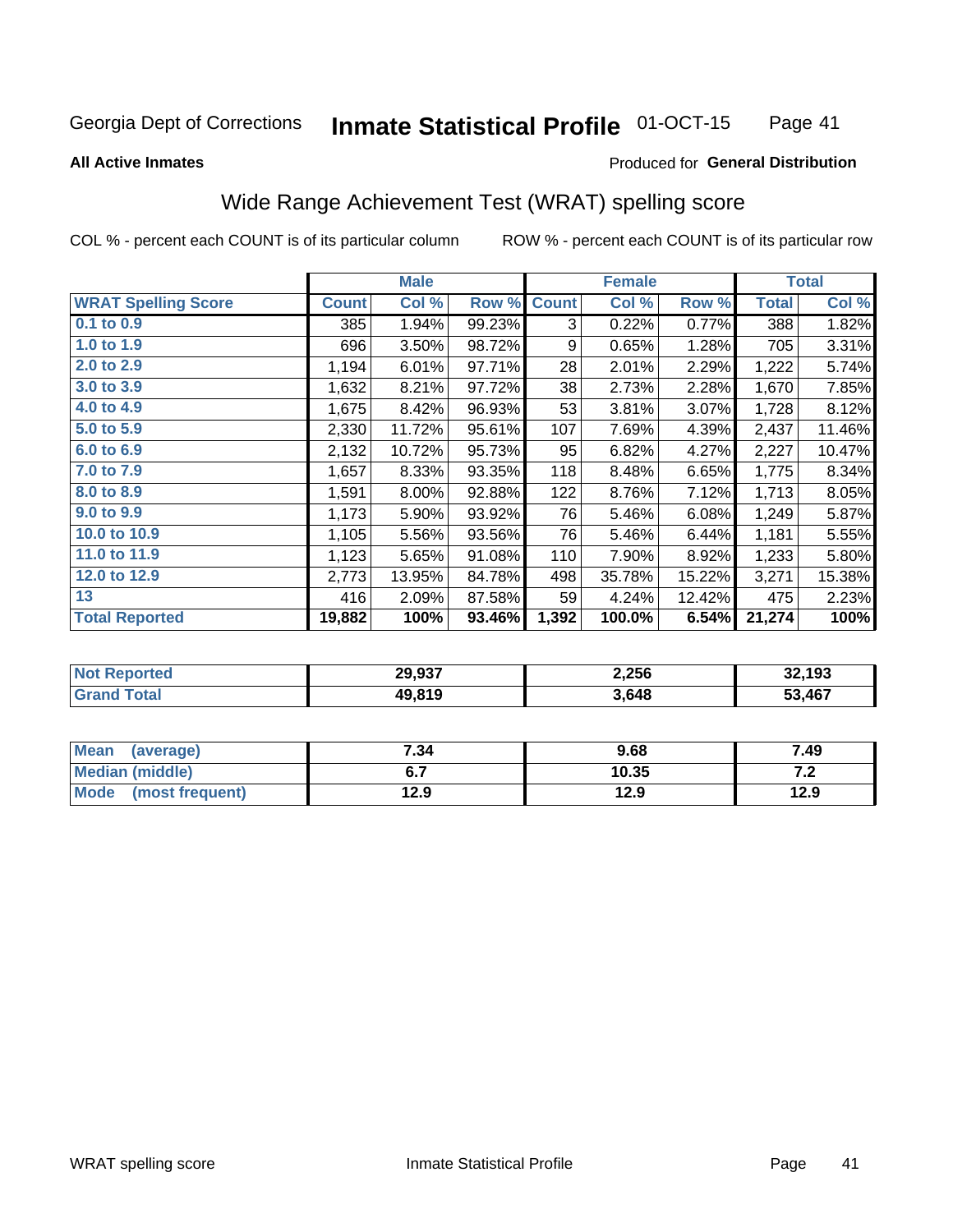# Inmate Statistical Profile 01-OCT-15 Page 42

### **All Active Inmates**

## Produced for General Distribution

## Current / last mental health treatment level

COL % - percent each COUNT is of its particular column

|                                    |              | <b>Male</b> |         |              | <b>Female</b> |        |              | <b>Total</b> |
|------------------------------------|--------------|-------------|---------|--------------|---------------|--------|--------------|--------------|
| <b>Mental Health Treatment Lev</b> | <b>Count</b> | Col %       | Row %   | <b>Count</b> | Col%          | Row %  | <b>Total</b> | Col %        |
| 1 No problem at current time       | 8,342        | 53.36%      | 92.38%  | 688          | 26.89%        | 7.62%  | 9,030        | 49.64%       |
| <b>2 Receiving outpatient</b>      | 5,455        | 34.89%      | 75.13%  | 1,806        | 70.57%        | 24.87% | 7,261        | 39.91%       |
| <b>Treatment</b>                   |              |             |         |              |               |        |              |              |
| 3 Inpatient, moderate              | 1,476        | 9.44%       | 96.72%  | 50           | 1.95%         | 3.28%  | 1,526        | 8.39%        |
| <b>Treatment</b>                   |              |             |         |              |               |        |              |              |
| 4 Inpatient, intensive             | 341          | 2.18%       | 95.79%  | 15           | 0.59%         | 4.21%  | 356          | 1.96%        |
| <b>Treatment</b>                   |              |             |         |              |               |        |              |              |
| <b>5 Undergoing crisis</b>         | 18           | 0.12%       | 100.00% |              |               |        | 18           | 0.10%        |
| <b>stabilization</b>               |              |             |         |              |               |        |              |              |
| <b>6 Hospital for criminally</b>   |              | 0.01%       | 100.00% |              |               |        |              | 0.01%        |
| <b>Tinsane</b>                     |              |             |         |              |               |        |              |              |
| <b>Total Evaluated</b>             | 15,633       | 100%        | 85.93%  | 2,559        | 100%          | 14.07% | 18,192       | 100.0%       |

| Never had MH evaluation | 34,186 | ,089  | 35,275 |
|-------------------------|--------|-------|--------|
| <b>Grand Total</b>      | 49,819 | 3,648 | 53,467 |

| Median (middle) | No problem at current time | <b>Receiving outpatient</b><br>treatment | <b>Receiving</b><br>outpatient<br>treatment |  |  |
|-----------------|----------------------------|------------------------------------------|---------------------------------------------|--|--|
| <b>Mode</b>     | No problem at current time | <b>Receiving outpatient</b>              | No problem at                               |  |  |
| (most frequent) |                            | treatment                                | current time                                |  |  |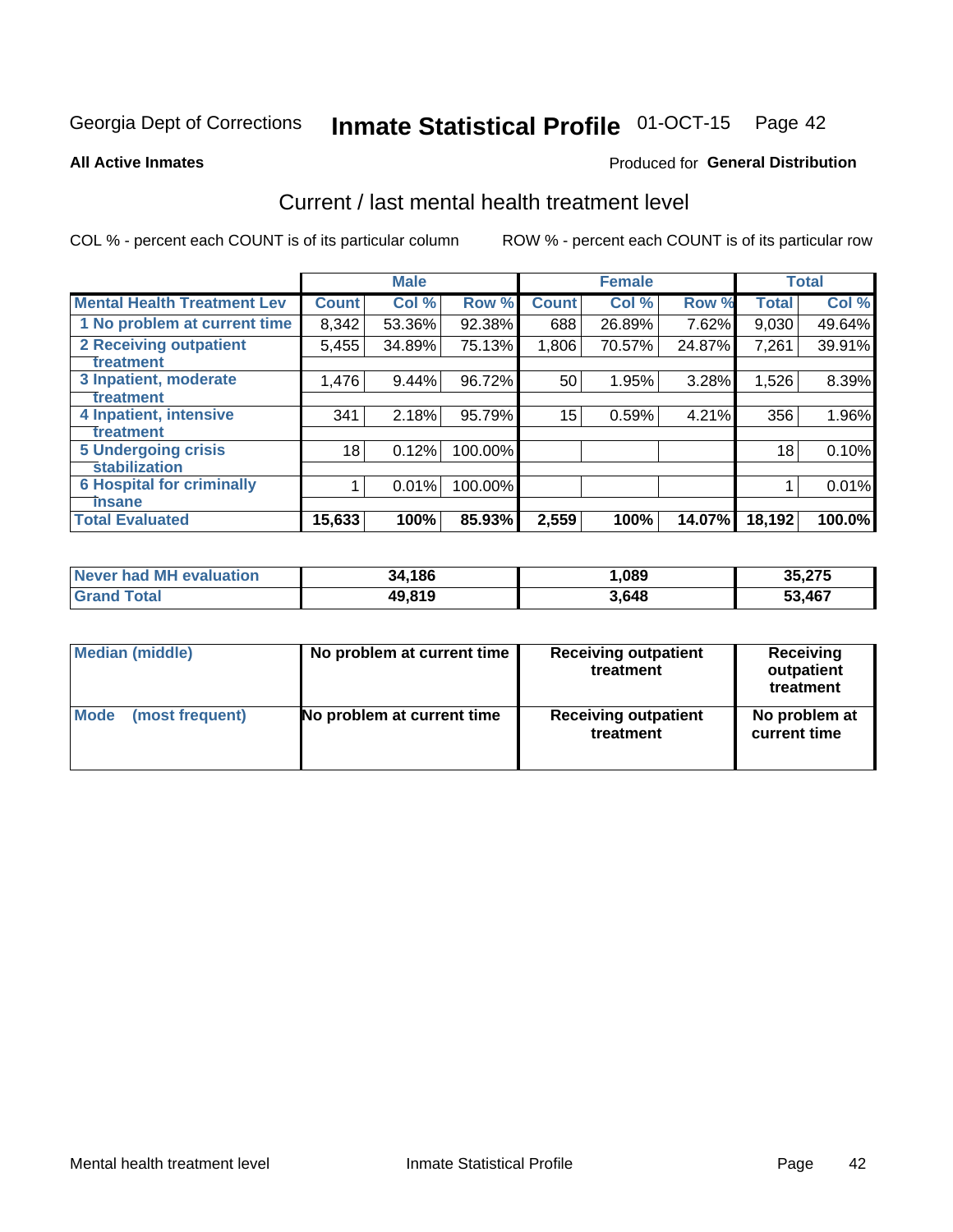## **All Active Inmates**

## Produced for General Distribution

## PULHESDWIT medical scale - 'P' overall condition ('P'hysical)

COL % - percent each COUNT is of its particular column

|                                  |              | <b>Male</b> |         |              | <b>Female</b> |         |              | <b>Total</b> |
|----------------------------------|--------------|-------------|---------|--------------|---------------|---------|--------------|--------------|
| <b>'P' Overall Condition</b>     | <b>Count</b> | Col %       | Row %   | <b>Count</b> | Col %         | Row %   | <b>Total</b> | Col %        |
| 1 No medical illness             | 33,889       | 74.09%      | 94.03%  | 2,150        | 63.46%        | 5.97%   | 36,039       | 73.36%       |
| 2 Well-controlled chronic        | 10,931       | 23.90%      | 90.91%  | 1,093        | 32.26%        | 9.09%   | 12,024       | 24.48%       |
| <b>lillness</b>                  |              |             |         |              |               |         |              |              |
| 3 Poorly-controlled chronic      | 849          | $1.86\%$    | 92.38%  | 70           | 2.07%         | 7.62%   | 919          | 1.87%        |
| <b>illness</b>                   |              |             |         |              |               |         |              |              |
| 4 Significant problems requiring | 65           | 0.14%       | 78.31%  | 18           | 0.53%         | 21.69%  | 83           | 0.17%        |
| special housing                  |              |             |         |              |               |         |              |              |
| 5 Terminal illness, < 6 months   | 5            | 0.01%       | 100.00% |              |               |         | 5            | 0.01%        |
| to live                          |              |             |         |              |               |         |              |              |
| 6 Inmate is pregnant             |              |             |         | 57           | 1.68%         | 100.00% | 57           | 0.12%        |
| <b>Total Reported</b>            | 45,739       | 100%        | 93.10%  | 3,388        | 100%          | 6.90%   | 49,127       | $100.0\%$    |

| тео | .080         | חהר<br>∠UU | ,340 |
|-----|--------------|------------|------|
|     | 10.040<br>ДU | .648       | .467 |

| Mode | (most frequent) | 1 No medical illness | 1 No medical illness | 1 No medical<br>illness |
|------|-----------------|----------------------|----------------------|-------------------------|
|------|-----------------|----------------------|----------------------|-------------------------|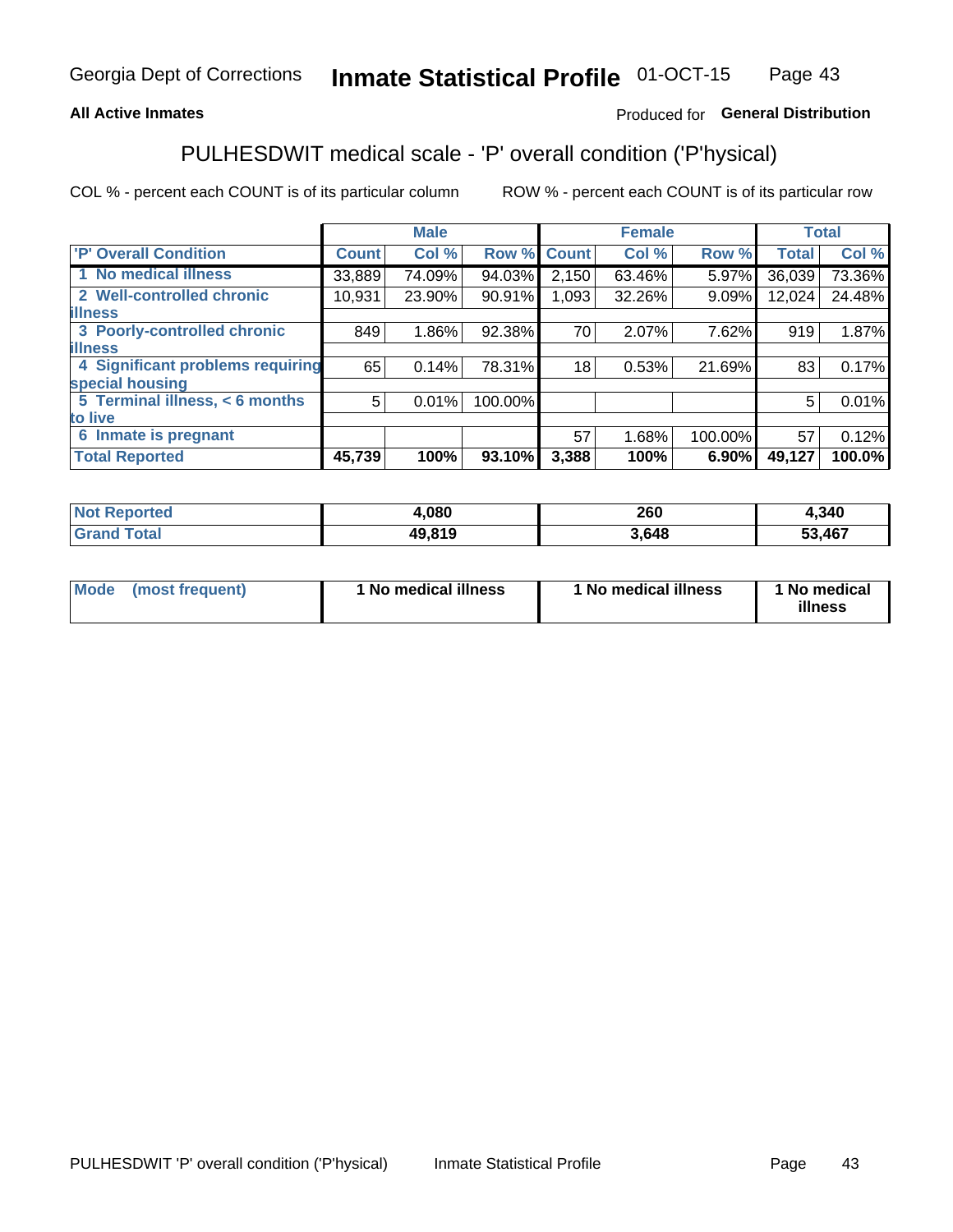## **All Active Inmates**

## Produced for General Distribution

# PULHESDWIT medical scale - 'U' upper body

COL % - percent each COUNT is of its particular column

|                              |              | <b>Male</b> |        |              | <b>Female</b> |        |              | <b>Total</b> |
|------------------------------|--------------|-------------|--------|--------------|---------------|--------|--------------|--------------|
| <b>U' Upper Body</b>         | <b>Count</b> | Col %       | Row %  | <b>Count</b> | Col %         | Row %  | <b>Total</b> | Col %        |
| 1 Upper bones, joints,       | 43,610       | 95.55%      | 93.16% | 3,203        | 94.65%        | 6.84%  | 46,813       | 95.49%       |
| muscles all OK               |              |             |        |              |               |        |              |              |
| 2 One or both arms minimally | 1,758        | 3.85%       | 92.28% | 147          | 4.34%         | 7.72%  | 1,905        | 3.89%        |
| limited                      |              |             |        |              |               |        |              |              |
| 3 One or both arms           | 238          | 0.52%       | 89.81% | 27           | 0.80%         | 10.19% | 265          | 0.54%        |
| moderately limited           |              |             |        |              |               |        |              |              |
| 4 One arm disabled,          | 32           | 0.07%       | 84.21% | 6            | 0.18%         | 15.79% | 38           | 0.08%        |
| paralyzed, or amputated      |              |             |        |              |               |        |              |              |
| 5 Both arms disabled,        | 3            | 0.01%       | 75.00% |              | 0.03%         | 25.00% | 4            | 0.01%        |
| paralyzed, or amputated      |              |             |        |              |               |        |              |              |
| <b>Total Reported</b>        | 45,641       | 100%        | 93.10% | 3,384        | 100%          | 6.90%  | 49,025       | 100.0%       |

| <b>Not Reported</b> | 178.   | 264   | .442   |
|---------------------|--------|-------|--------|
| <b>Grand Total</b>  | 49,819 | 3,648 | 53,467 |

| Mode (most frequent) | 1 Upper bones, joints,<br>muscles all OK | 1 Upper bones, joints,<br>muscles all OK | 1 Upper bones,<br>joints, muscles all<br>ΟK |
|----------------------|------------------------------------------|------------------------------------------|---------------------------------------------|
|----------------------|------------------------------------------|------------------------------------------|---------------------------------------------|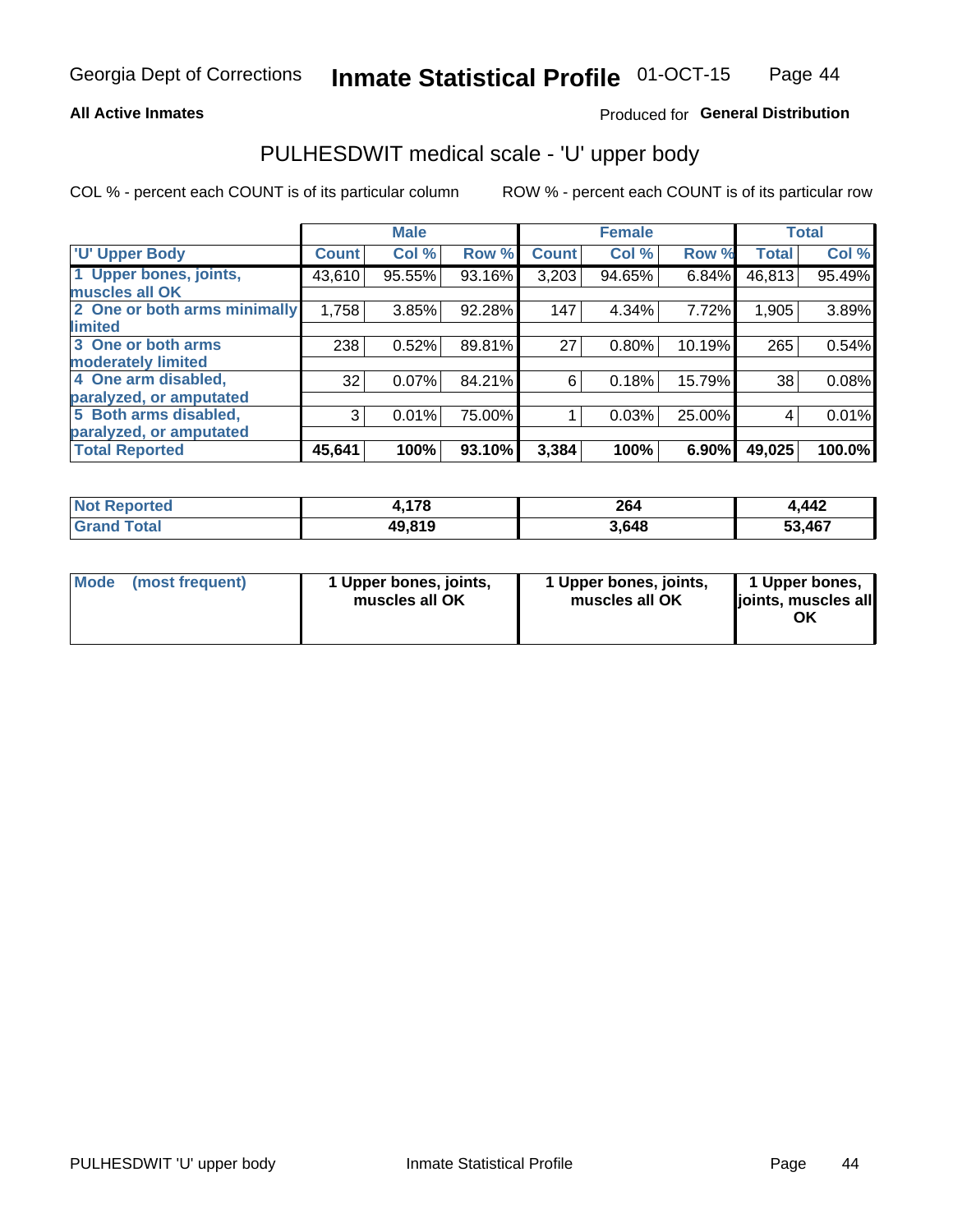## **All Active Inmates**

## Produced for General Distribution

## PULHESDWIT medical scale - 'L' lower body

COL % - percent each COUNT is of its particular column

|                                |              | <b>Male</b> |         |              | <b>Female</b> |       |                   | <b>Total</b> |
|--------------------------------|--------------|-------------|---------|--------------|---------------|-------|-------------------|--------------|
| 'L' Lower Body                 | <b>Count</b> | Col %       | Row %   | <b>Count</b> | Col %         | Row % | <b>Total</b>      | Col %        |
| 1 Lower bones, joints,         | 40,905       | 89.64%      | 92.94%  | 3,108        | 91.84%        | 7.06% | 44,013            | 89.79%       |
| muscles all OK                 |              |             |         |              |               |       |                   |              |
| 2 One or both legs minimally   | 4,034        | 8.84%       | 94.54%  | 233          | 6.89%         | 5.46% | 4,267             | 8.70%        |
| limited                        |              |             |         |              |               |       |                   |              |
| 3 One or both legs             | 586          | 1.28%       | 94.36%  | 35           | 1.03%         | 5.64% | 621               | 1.27%        |
| moderately limited             |              |             |         |              |               |       |                   |              |
| 4 One leg disabled, paralyzed, | 97           | 0.21%       | 92.38%  | 8            | 0.24%         | 7.62% | 105               | 0.21%        |
| or amputated                   |              |             |         |              |               |       |                   |              |
| 5 Both legs disabled,          | 12           | 0.03%       | 100.00% |              |               |       | $12 \overline{ }$ | 0.02%        |
| paralyzed, or amputated        |              |             |         |              |               |       |                   |              |
| <b>Total Reported</b>          | 45,634       | 100%        | 93.10%  | 3,384        | 100%          | 6.90% | 49,018            | 100%         |

| <b>Not Reported</b> | 4,185  | 264   | ,449   |
|---------------------|--------|-------|--------|
| <b>Grand Total</b>  | 49,819 | 3,648 | 53,467 |

|  | Mode (most frequent) | 1 Lower bones, joints,<br>muscles all OK | 1 Lower bones, joints,<br>muscles all OK | 1 Lower bones,<br>joints, muscles all<br>ΟK |
|--|----------------------|------------------------------------------|------------------------------------------|---------------------------------------------|
|--|----------------------|------------------------------------------|------------------------------------------|---------------------------------------------|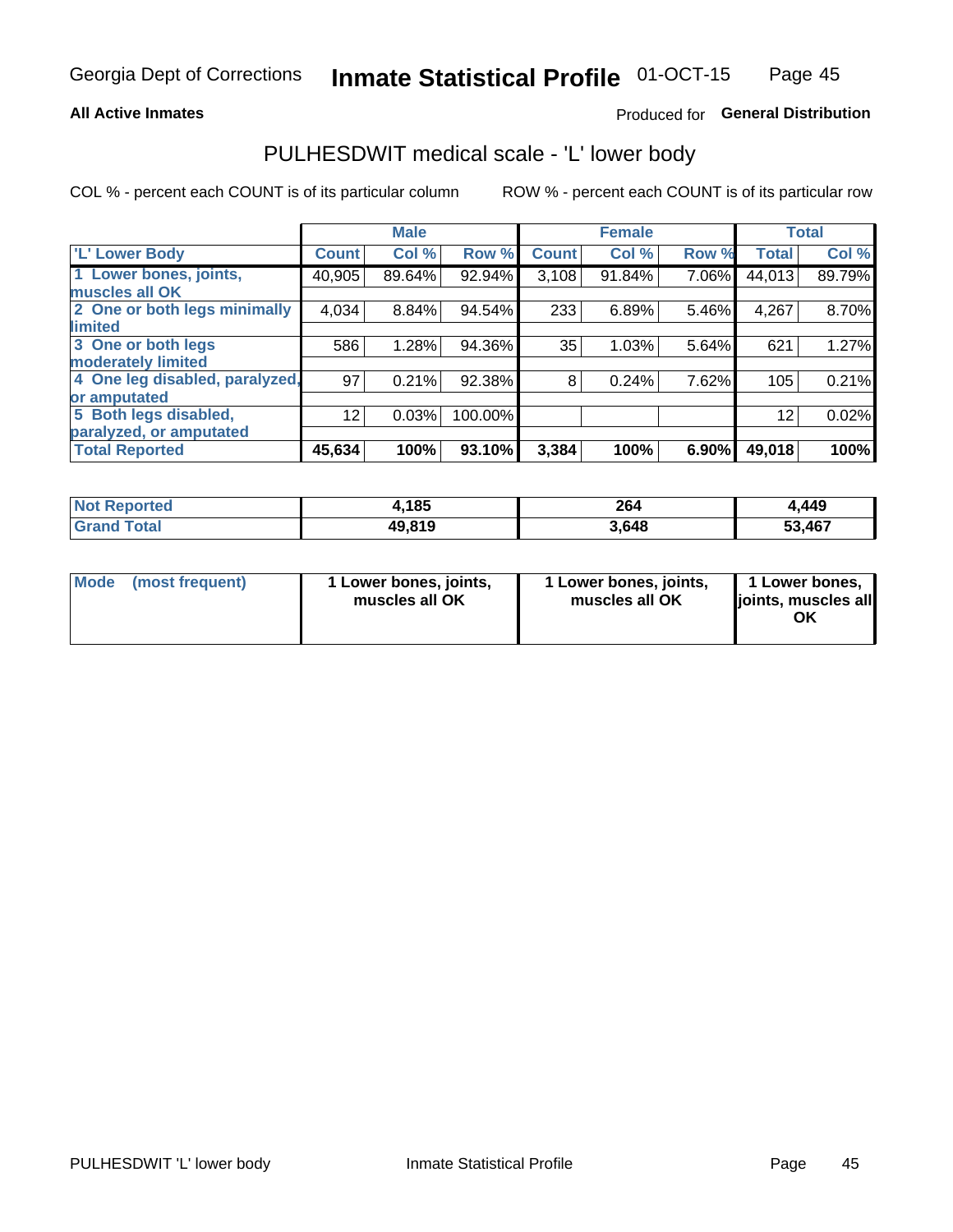## **All Active Inmates**

## Produced for General Distribution

## PULHESDWIT medical scale - 'H' hearing

COL % - percent each COUNT is of its particular column

|                                |                 | <b>Male</b> |                    |       | <b>Female</b> |        | <b>Total</b> |          |
|--------------------------------|-----------------|-------------|--------------------|-------|---------------|--------|--------------|----------|
| <b>H' Hearing</b>              | <b>Count</b>    | Col %       | <b>Row % Count</b> |       | Col %         | Row %  | <b>Total</b> | Col %    |
| 1 Normal hearing both ears     | 45,078          | 98.82%      | 93.08%             | 3,352 | 99.17%        | 6.92%  | 48,430       | 98.84%   |
| 2 Some loss in one ear with    | 420             | 0.92%       | 94.81%             | 23    | 0.68%         | 5.19%  | 443          | 0.90%    |
| other OK, or mild loss in both |                 |             |                    |       |               |        |              |          |
| 3 Total loss in one ear with   | 88              | 0.19%       | 97.78%             | 2     | $0.06\%$      | 2.22%  | 90           | 0.18%    |
| mild loss in other             |                 |             |                    |       |               |        |              |          |
| 4 Severe loss in both ears     | 19 <sup>1</sup> | 0.04%       | 95.00%             |       | 0.03%         | 5.00%  | 20           | $0.04\%$ |
| 5 Total loss in both ears,     | 13 <sub>1</sub> | 0.03%       | 86.67%             | 2     | $0.06\%$      | 13.33% | 15           | 0.03%    |
| requiring special housing      |                 |             |                    |       |               |        |              |          |
| <b>Total Reported</b>          | 45,618          | 100%        | 93.10%             | 3,380 | 100%          | 6.90%  | 48,998       | 100%     |

| <b>Not Reno</b><br><b>roorted</b> | <b>2011</b><br>1.ZU I | 268   | 469،   |
|-----------------------------------|-----------------------|-------|--------|
| Total                             | 49,819                | 3,648 | 53,467 |

| Mode (most frequent) | 1 Normal hearing both ears 11 Normal hearing both ears 1 Normal hearing | both ears |
|----------------------|-------------------------------------------------------------------------|-----------|
|                      |                                                                         |           |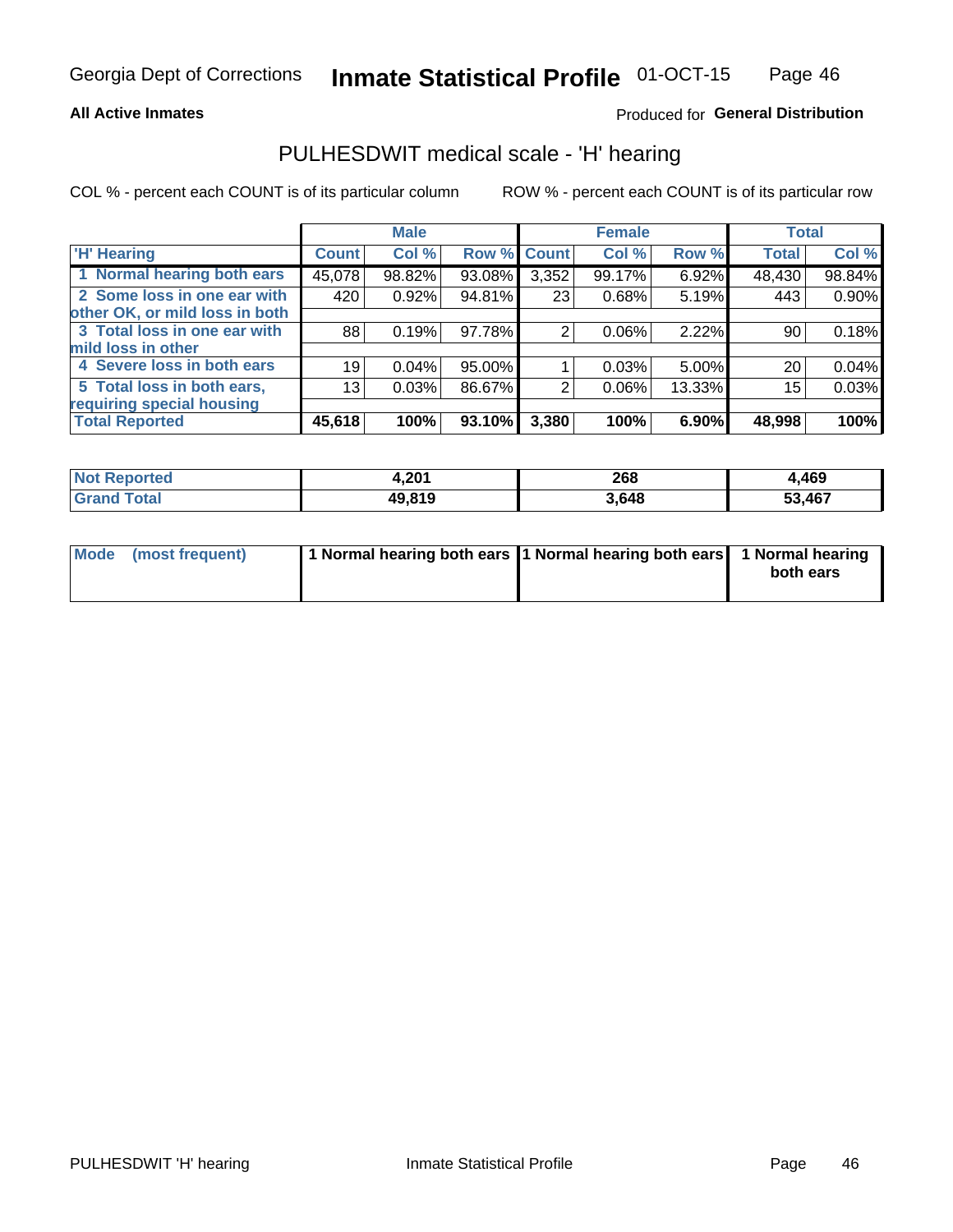## **All Active Inmates**

## Produced for General Distribution

## PULHESDWIT medical scale - 'E' vision

COL % - percent each COUNT is of its particular column

|                                 |              | <b>Male</b> |        |              | <b>Female</b> |        |              | <b>Total</b> |
|---------------------------------|--------------|-------------|--------|--------------|---------------|--------|--------------|--------------|
| 'E' Vision                      | <b>Count</b> | Col %       | Row %  | <b>Count</b> | Col %         | Row %  | <b>Total</b> | Col %        |
| 1 Correctable to 20/40 in both  | 35,162       | 77.97%      | 95.42% | .687         | 50.78%        | 4.58%  | 36,849       | 76.10%       |
| eyes                            |              |             |        |              |               |        |              |              |
| 2 Correctable to 20/70 in one   | 8,989        | 19.93%      | 86.50% | 1,403        | 42.23%        | 13.50% | 10,392       | 21.46%       |
| eye, may be blind in other      |              |             |        |              |               |        |              |              |
| 3 Correctable to 20/200 in one  | 790          | 1.75%       | 81.78% | 176          | 5.30%         | 18.22% | 966          | 2.00%        |
| eye, may be blind in other      |              |             |        |              |               |        |              |              |
| 4 One eye not correctable to    | 141          | 0.31%       | 73.44% | 51           | 1.54%         | 26.56% | 192          | 0.40%        |
| 20/200, other may be blind      |              |             |        |              |               |        |              |              |
| 5 Blind in both eyes, requiring | 16           | 0.04%       | 76.19% | 5            | 0.15%         | 23.81% | 21           | 0.04%        |
| special housing                 |              |             |        |              |               |        |              |              |
| <b>Total Reported</b>           | 45,098       | 100%        | 93.14% | 3,322        | 100%          | 6.86%  | 48,420       | 100%         |

| <b>Not Reported</b> | 704    | 326   | 5,047  |
|---------------------|--------|-------|--------|
| <b>Total</b>        | 49,819 | 3,648 | 53,467 |

| Mode (most frequent) | 1 Correctable to 20/40 in both<br>eves | 1 Correctable to 20/40 in   1 Correctable to  <br>both eves | 20/40 in both eyes |  |
|----------------------|----------------------------------------|-------------------------------------------------------------|--------------------|--|
|                      |                                        |                                                             |                    |  |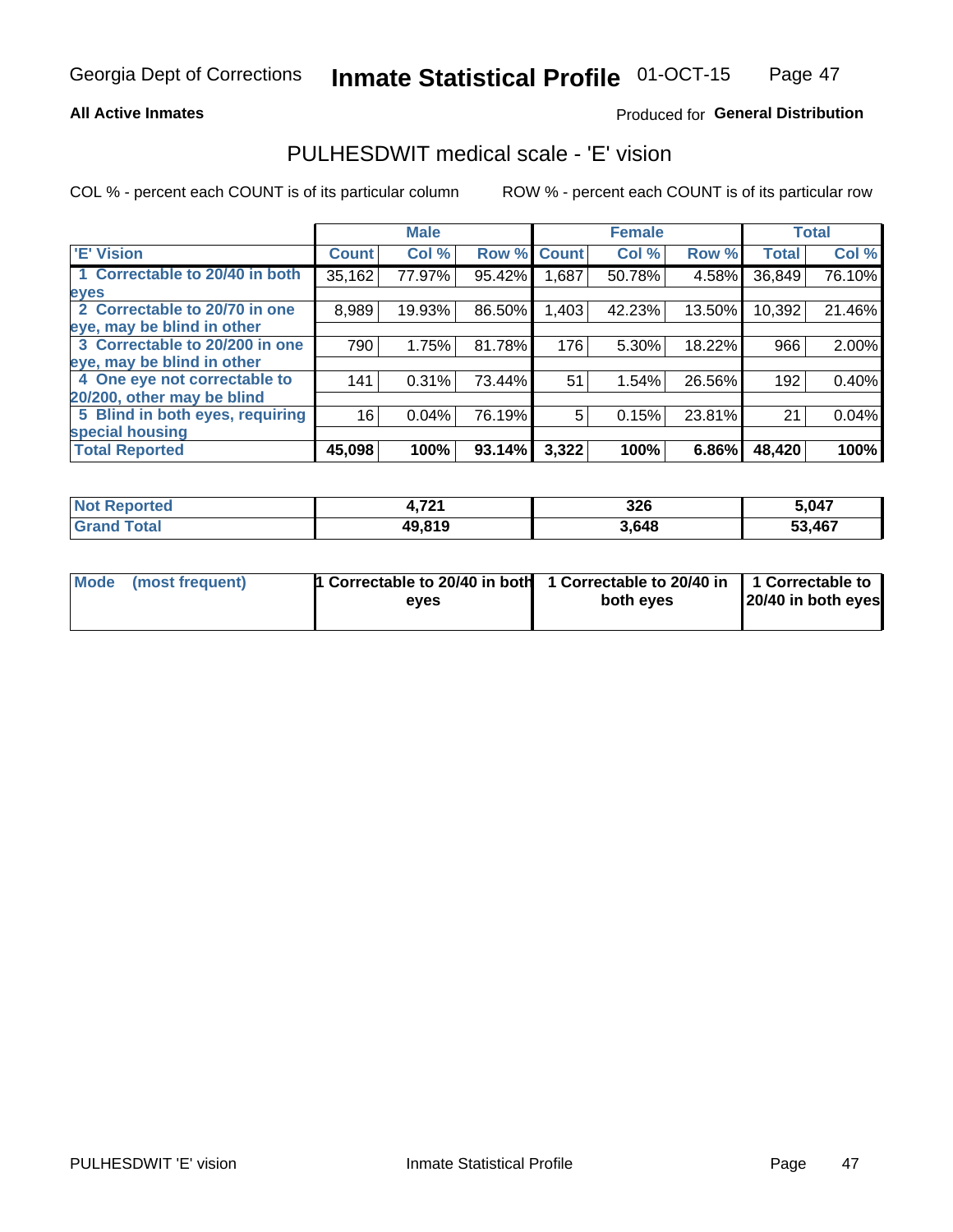## **All Active Inmates**

## Produced for General Distribution

## PULHESDWIT medical scale - 'S' pSychiatric

COL % - percent each COUNT is of its particular column

|                                        |              | <b>Male</b> |         |              | <b>Female</b> |        |              | <b>Total</b> |
|----------------------------------------|--------------|-------------|---------|--------------|---------------|--------|--------------|--------------|
| 'S' pSychiatric                        | <b>Count</b> | Col %       | Row %   | <b>Count</b> | Col %         | Row %  | <b>Total</b> | Col %        |
| 1 No impairment or disorders           | 39,211       | 87.34%      | 96.44%  | 1,447        | 47.77%        | 3.56%  | 40,658       | 84.84%       |
| 2 Stable, or in remission, or          | 4,498        | 10.02%      | 74.32%  | ,554         | 51.30%        | 25.68% | 6,052        | 12.63%       |
| mild impairment or retardation         |              |             |         |              |               |        |              |              |
| 3 Requires moderate inpatient          | 963          | 2.15%       | 97.67%  | 23           | 0.76%         | 2.33%  | 986          | 2.06%        |
| treatment                              |              |             |         |              |               |        |              |              |
| 4 Requires intensive inpatient         | 210          | 0.47%       | 97.67%  | 5            | 0.17%         | 2.33%  | 215          | 0.45%        |
| treatment                              |              |             |         |              |               |        |              |              |
| <b>5 Requires Crisis Stabilization</b> | 11           | 0.02%       | 100.00% |              |               |        | 11           | 0.02%        |
| Unit (CSU) inpatient care              |              |             |         |              |               |        |              |              |
| <b>Total Reported</b>                  | 44,893       | 100%        | 93.68%  | 3,029        | 100%          | 6.32%  | 47,922       | 100%         |

| <b>Not Reported</b>   | 4,926  | 619   | 5,545  |
|-----------------------|--------|-------|--------|
| Total<br><b>Grand</b> | 49,819 | 3,648 | 53,467 |

| Mode (most frequent) | <b>1 No impairment or disorders 2 Stable, or in remission, 1 No impairment or</b> |                       |           |
|----------------------|-----------------------------------------------------------------------------------|-----------------------|-----------|
|                      |                                                                                   | or mild impairment or | disorders |
|                      |                                                                                   | retardation           |           |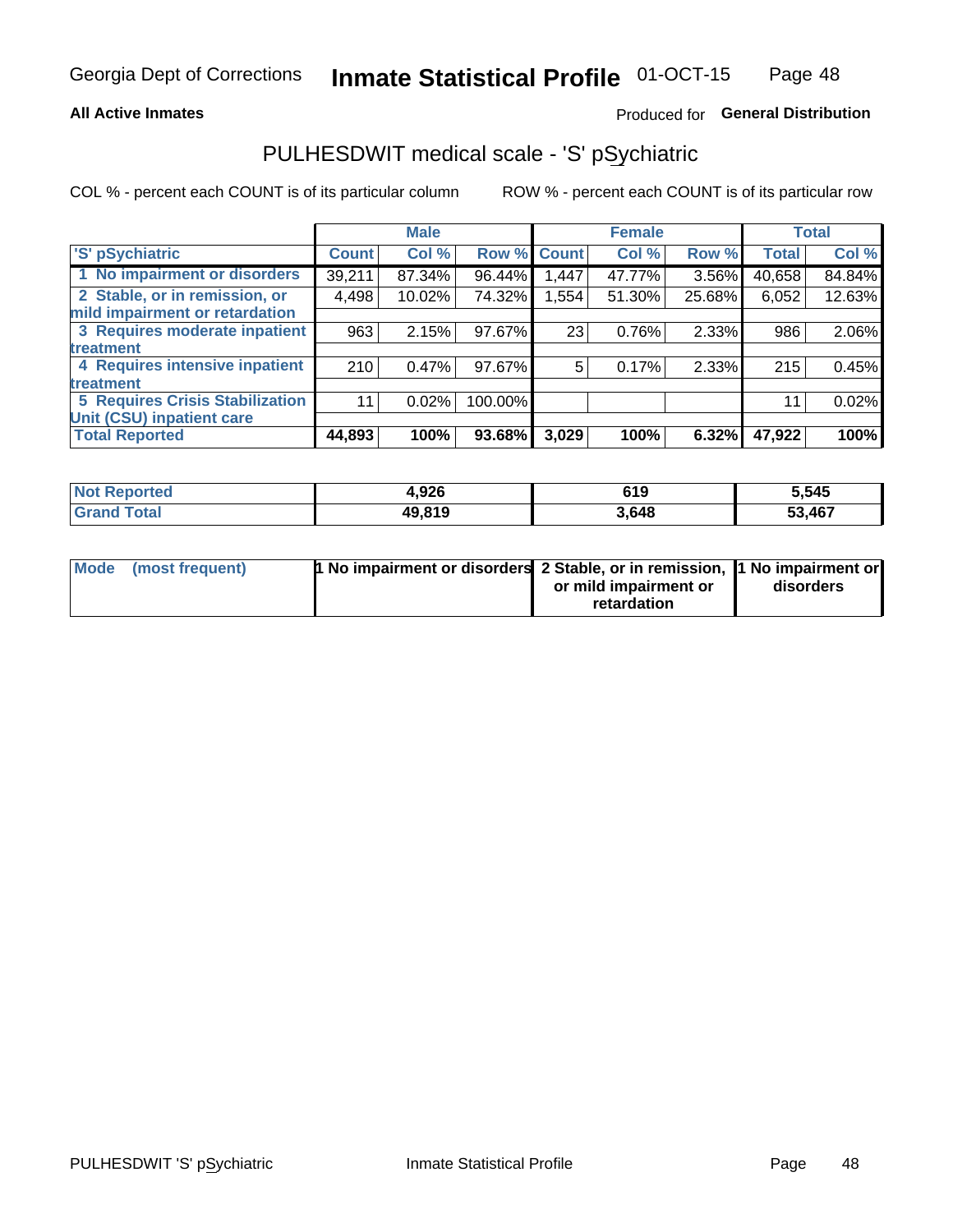## **All Active Inmates**

## Produced for General Distribution

## PULHESDWIT medical scale - 'D' dental

COL % - percent each COUNT is of its particular column

|                                 |              | <b>Male</b> |        |             | <b>Female</b> |        |              | <b>Total</b> |
|---------------------------------|--------------|-------------|--------|-------------|---------------|--------|--------------|--------------|
| <b>D'</b> Dental                | <b>Count</b> | Col %       |        | Row % Count | Col %         | Row %  | <b>Total</b> | Col %        |
| 1 Minimal routine dental health | 25,410       | 59.16%      | 92.83% | .962        | 62.33%        | 7.17%  | 27,372       | 59.37%       |
| <b>needs</b>                    |              |             |        |             |               |        |              |              |
| 2 Moderate cavities and/or gum  | 14,347       | 33.40%      | 94.02% | 913         | 29.00%        | 5.98%  | 15,260       | 33.10%       |
| disease                         |              |             |        |             |               |        |              |              |
| 3 Extensive gum disease         | 3,179        | 7.40%       | 92.17% | 270         | 8.58%         | 7.83%  | 3,449        | 7.48%        |
| and/or widespread decay         |              |             |        |             |               |        |              |              |
| 4 Urgent need for dental        | 18           | 0.04%       | 85.71% | 3           | 0.10%         | 14.29% | 21           | 0.05%        |
| <b>services</b>                 |              |             |        |             |               |        |              |              |
| <b>Total Reported</b>           | 42,954       | 100%        | 93.17% | 3,148       | 100%          | 6.83%  | 46,102       | 100%         |

| <b>Not Reported</b> | 6.865  | 500   | 7,365  |
|---------------------|--------|-------|--------|
| Total<br>Grand      | 49,819 | 3,648 | 53,467 |

| <b>Mode</b> | (most frequent) | <b>Minimal routine dental</b><br>health needs | 1 Minimal routine dental   1 Minimal routine  <br>health needs | dental health<br>needs |
|-------------|-----------------|-----------------------------------------------|----------------------------------------------------------------|------------------------|
|-------------|-----------------|-----------------------------------------------|----------------------------------------------------------------|------------------------|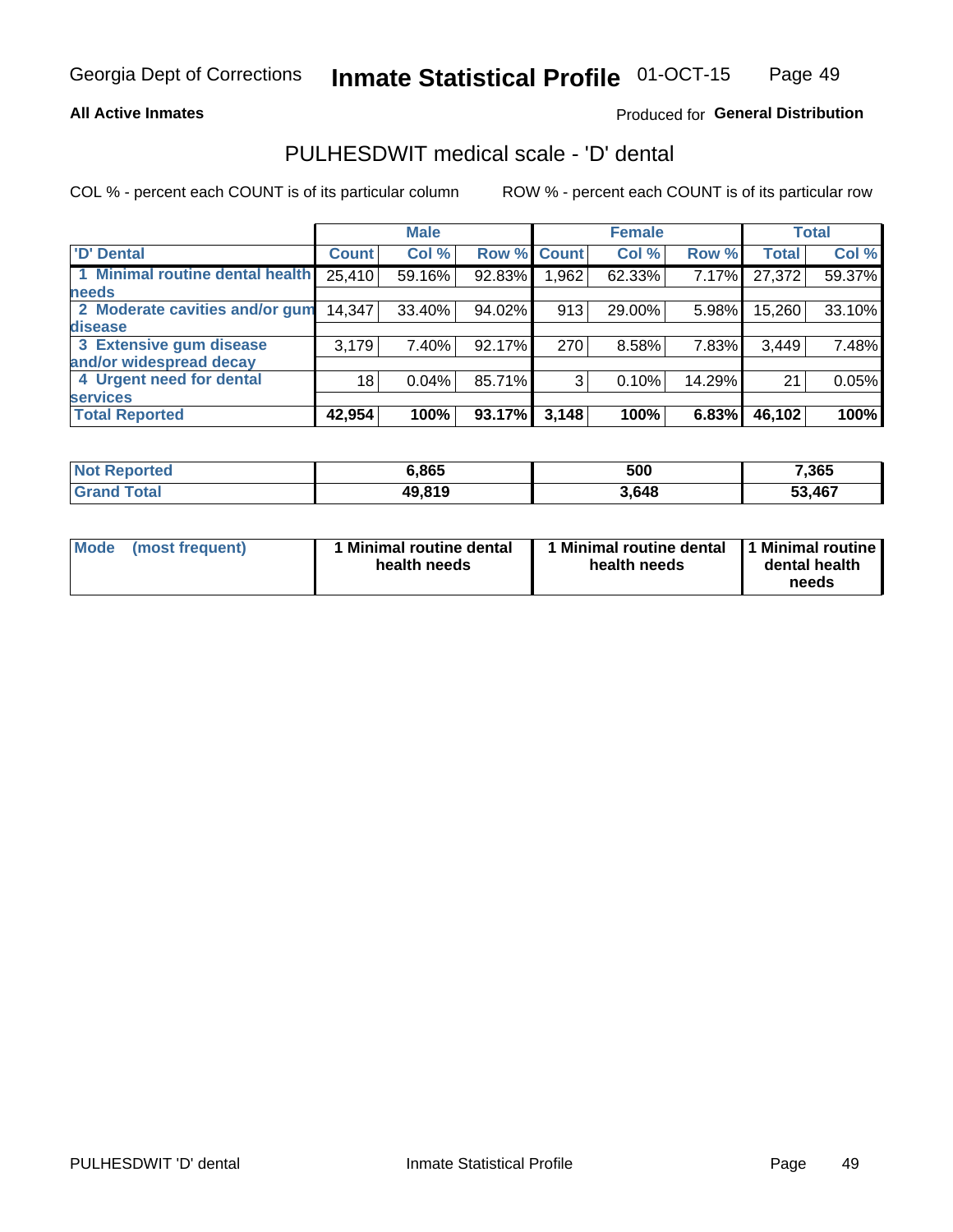## **All Active Inmates**

## Produced for General Distribution

## PULHESDWIT medical scale - 'W' work ability

COL % - percent each COUNT is of its particular column

|                                 |              | <b>Male</b> |        |             | <b>Female</b> |          |              | <b>Total</b> |
|---------------------------------|--------------|-------------|--------|-------------|---------------|----------|--------------|--------------|
| <b>W' work ability</b>          | <b>Count</b> | Col %       |        | Row % Count | Col %         | Row %    | <b>Total</b> | Col %        |
| 1 Unrestricted work or activity | 38,520       | 84.41%      | 93.28% | 2,774       | 81.95%        | 6.72%    | 41,294       | 84.24%       |
| 2 Minor restrictions on type of | 5,632        | 12.34%      | 92.53% | 455         | 13.44%        | 7.47%    | 6,087        | 12.42%       |
| <b>work</b>                     |              |             |        |             |               |          |              |              |
| 3 Moderate restrictions on type | 982          | 2.15%       | 94.33% | 59          | 1.74%         | 5.67%    | 1,041        | 2.12%        |
| lof work                        |              |             |        |             |               |          |              |              |
| 4 Major restrictions on type of | 364          | 0.80%       | 91.00% | 36          | 1.06%         | $9.00\%$ | 400          | 0.82%        |
| <b>work</b>                     |              |             |        |             |               |          |              |              |
| 5 Cannot work under any         | 139          | $0.30\%$    | 69.50% | 61          | 1.80%         | 30.50%   | 200          | 0.41%        |
| <b>circumstances</b>            |              |             |        |             |               |          |              |              |
| <b>Total Reported</b>           | 45,637       | 100%        | 93.09% | 3,385       | 100%          | 6.91%    | 49,022       | 100.0%       |

| <b>Not Reported</b>          | 4,182  | 263   | <b>.445</b> |
|------------------------------|--------|-------|-------------|
| <b>Total</b><br><b>Grand</b> | 49,819 | 3,648 | 53,467      |

| Mode            | 1 Unrestricted work or | 1 Unrestricted work or | 1 Unrestricted   |
|-----------------|------------------------|------------------------|------------------|
| (most frequent) | activity               | activity               | work or activity |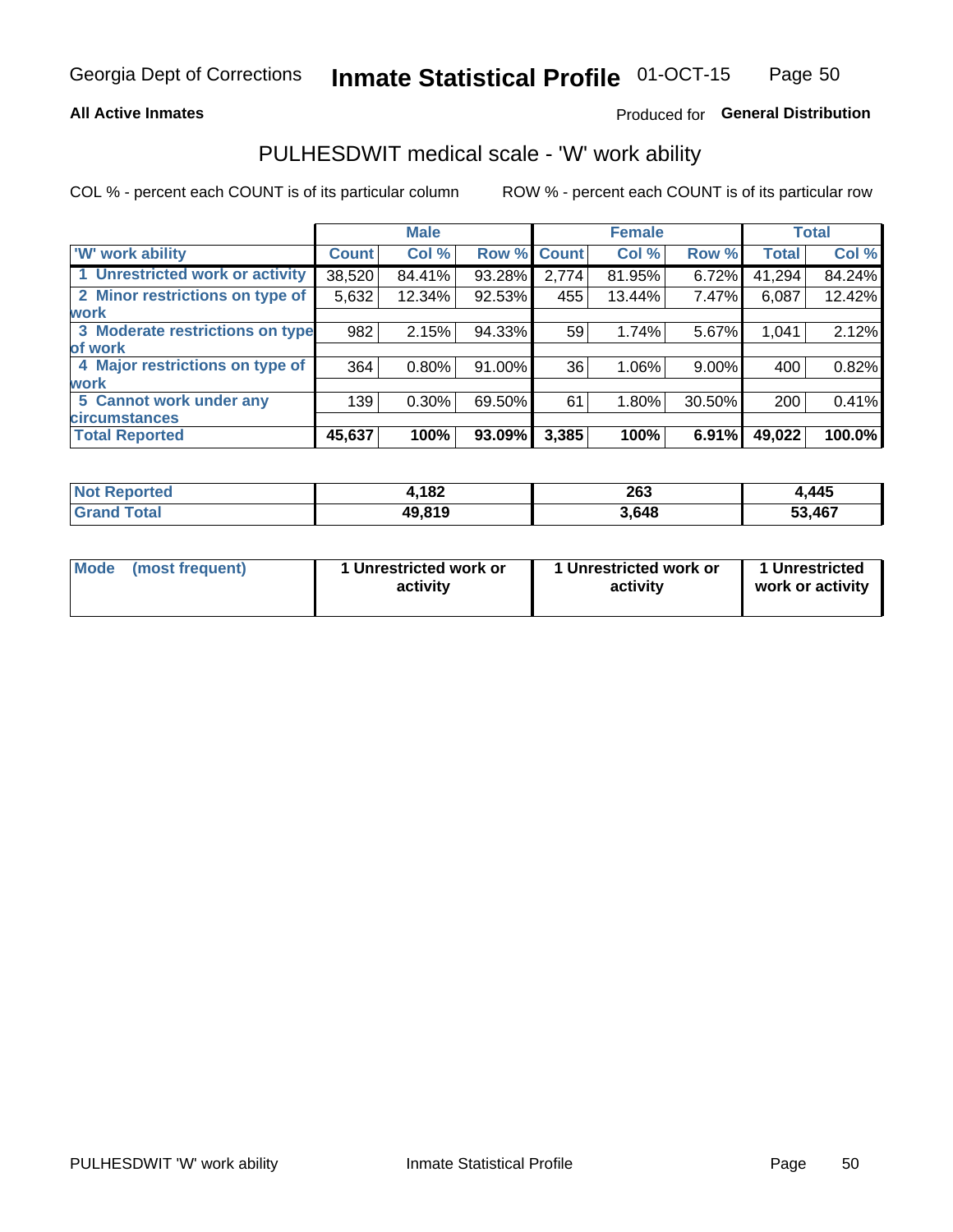## **All Active Inmates**

## Produced for General Distribution

## PULHESDWIT medical scale - 'I' impairment

COL % - percent each COUNT is of its particular column ROW % - percent each COUNT is of its particular row

|                                   |              | <b>Male</b> |           |              | <b>Female</b> |       |              | <b>Total</b> |
|-----------------------------------|--------------|-------------|-----------|--------------|---------------|-------|--------------|--------------|
| 'l' Impairment                    | <b>Count</b> | Col %       | Row %     | <b>Count</b> | Col %         | Row % | <b>Total</b> | Col %        |
| 1 No impairments or               | 45,297       | 99.27%      | 93.10%    | 3,358        | 99.20%        | 6.90% | 48,655       | 99.27%       |
| disabilities                      |              |             |           |              |               |       |              |              |
| 2 Wheelchair-bound but            | 229          | 0.50%       | 91.60%    | 21           | 0.62%         | 8.40% | 250          | 0.51%        |
| otherwise OK                      |              |             |           |              |               |       |              |              |
| <b>3 Needs low-level Assisted</b> | 37           | 0.08%       | $90.24\%$ | 4            | 0.12%         | 9.76% | 41           | 0.08%        |
| iving (level I)                   |              |             |           |              |               |       |              |              |
| 4 Needs moderate Assisted         | 14           | 0.03%       | 93.33%    |              | 0.03%         | 6.67% | 15           | 0.03%        |
| iving (level II)                  |              |             |           |              |               |       |              |              |
| <b>5 Needs maximal Assisted</b>   | 51           | 0.11%       | 98.08%    |              | 0.03%         | 1.92% | 52           | 0.11%        |
| iving (level III)                 |              |             |           |              |               |       |              |              |
| <b>Total Reported</b>             | 45,628       | 100%        | 93.09%    | 3,385        | 100%          | 6.91% | 49,013       | 100%         |

| <b>Not</b><br><b>Reported</b> | 101<br>1. I J I | 263  | 1,454      |
|-------------------------------|-----------------|------|------------|
| <b>Total</b>                  | 49.819          | 648. | ,467<br>-^ |

| <b>Mode</b> | (most frequent) | <b>No impairments or</b><br>disabilities | 1 No impairments or<br>disabilities | 1 No impairments<br>or disabilities |
|-------------|-----------------|------------------------------------------|-------------------------------------|-------------------------------------|
|-------------|-----------------|------------------------------------------|-------------------------------------|-------------------------------------|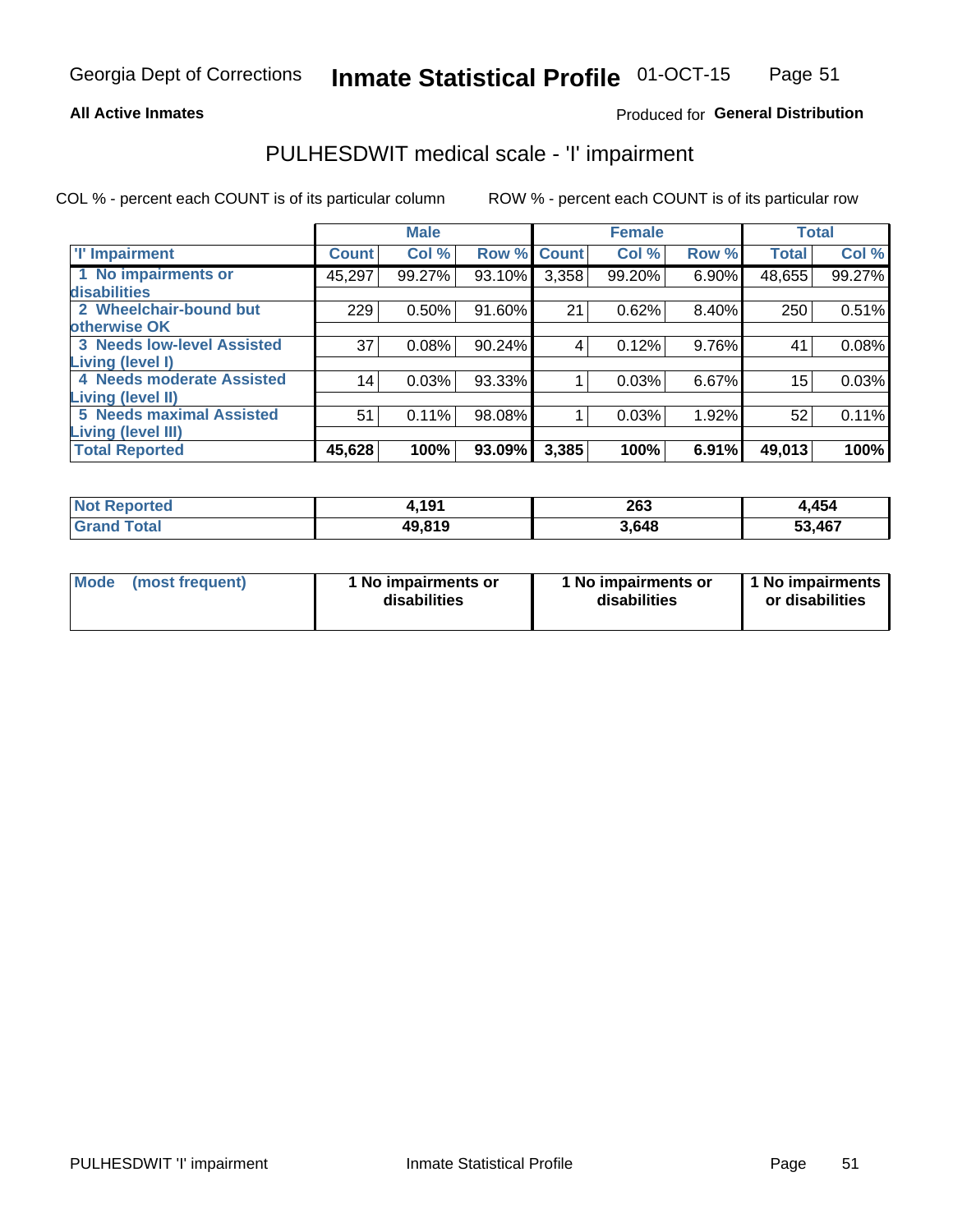## **All Active Inmates**

## Produced fo General Distribution

## PULHESDWIT medical scale - 'T' transportability

COL % - percent each COUNT is of its particular column

|                              |              | <b>Male</b> |         |              | <b>Female</b> |        |              | <b>Total</b> |
|------------------------------|--------------|-------------|---------|--------------|---------------|--------|--------------|--------------|
| <b>T' Transportability</b>   | <b>Count</b> | Col %       | Row %   | <b>Count</b> | Col %         | Row %  | <b>Total</b> | Col %        |
| 1 Can be transported in any  | 45,404       | 99.48%      | 93.12%  | 3,354        | 99.58%        | 6.88%  | 48,758       | 99.49%       |
| ordinary approved vehicle    |              |             |         |              |               |        |              |              |
| 2 Wheelchair-bound, not      | 50           | 0.11%       | 94.34%  | 3            | 0.09%         | 5.66%  | 53           | 0.11%        |
| needing special vehicle      |              |             |         |              |               |        |              |              |
| 3 Wheelchair-bound, requires | 6            | 0.01%       | 100.00% |              |               |        | 6            | 0.01%        |
| special vehicle              |              |             |         |              |               |        |              |              |
| 4 Needs specially-equipped   | 6            | 0.01%       | 85.71%  |              | 0.03%         | 14.29% |              | 0.01%        |
| medical vehicle              |              |             |         |              |               |        |              |              |
| <b>5 Requires ambulance</b>  | 176          | 0.39%       | 94.62%  | 10           | 0.30%         | 5.38%  | 186          | 0.38%        |
| transport                    |              |             |         |              |               |        |              |              |
| <b>Total Reported</b>        | 45,642       | 100%        | 93.13%  | 3,368        | 100%          | 6.87%  | 49,010       | 100%         |

| orted      | $\overline{a}$ | 280   | 4,457 |
|------------|----------------|-------|-------|
| <b>ota</b> | 49.819         | 3.648 | ,467  |

|  | Mode (most frequent) | 1 Can be transported in any 1 Can be transported in any<br>ordinary approved vehicle   ordinary approved vehicle   transported in any |  | 1 Can be<br>  ordinary approved  <br>vehicle |
|--|----------------------|---------------------------------------------------------------------------------------------------------------------------------------|--|----------------------------------------------|
|--|----------------------|---------------------------------------------------------------------------------------------------------------------------------------|--|----------------------------------------------|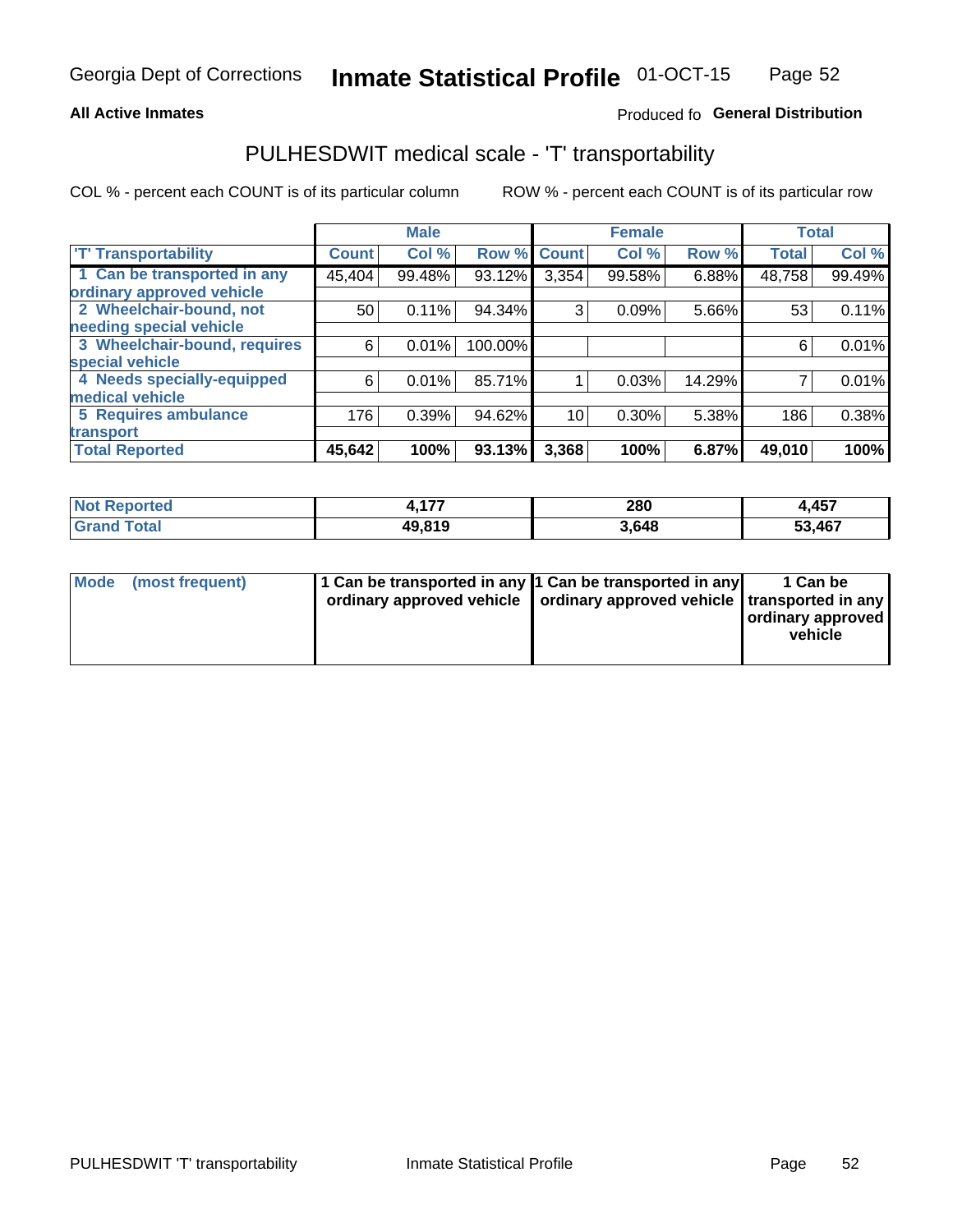#### Inmate Statistical Profile 01-OCT-15 Page 53

### **All Active Inmates**

### Produced for General Distribution

## Number of prior Georgia incarcerations

COL % - percent each COUNT is of its particular column

|                                       |              | <b>Male</b> |             |       | <b>Female</b> |       |        | <b>Total</b> |
|---------------------------------------|--------------|-------------|-------------|-------|---------------|-------|--------|--------------|
| <b>Num of Prior GA Incarcerations</b> | <b>Count</b> | Col %       | Row % Count |       | Col %         | Row % | Total  | Col %        |
|                                       | 27,882       | 55.97%      | 91.41%      | 2,621 | 71.85%        | 8.59% | 30,503 | 57.05%       |
|                                       | 9,273        | 18.61%      | 94.78%      | 511   | 14.01%        | 5.22% | 9,784  | 18.30%       |
| $\overline{2}$                        | 5,247        | 10.53%      | 96.29%      | 202   | 5.54%         | 3.71% | 5,449  | 10.19%       |
| 3                                     | 3,064        | 6.15%       | 96.11%      | 124   | 3.40%         | 3.89% | 3,188  | 5.96%        |
| $\boldsymbol{4}$                      | 1,778        | 3.57%       | 96.11%      | 72    | 1.97%         | 3.89% | 1,850  | 3.46%        |
| 5                                     | 1,102        | 2.21%       | 95.33%      | 54    | 1.48%         | 4.67% | 1,156  | 2.16%        |
| <b>More Than 5</b>                    | 1,473        | 2.96%       | $95.84\%$   | 64    | 1.75%         | 4.16% | 1,537  | 2.87%        |
| <b>Total Reported</b>                 | 49,819       | 100%        | $93.18\%$   | 3.648 | 100%          | 6.82% | 53,467 | 100%         |

| <b>Reported</b><br><b>NOT</b> |        |       |            |
|-------------------------------|--------|-------|------------|
| <b>otal</b><br>Gr             | 49,819 | 3.648 | ,467<br>-0 |

| Mean (average)       | .05 | .ია | 1.02 |
|----------------------|-----|-----|------|
| Median (middle)      |     |     |      |
| Mode (most frequent) |     |     |      |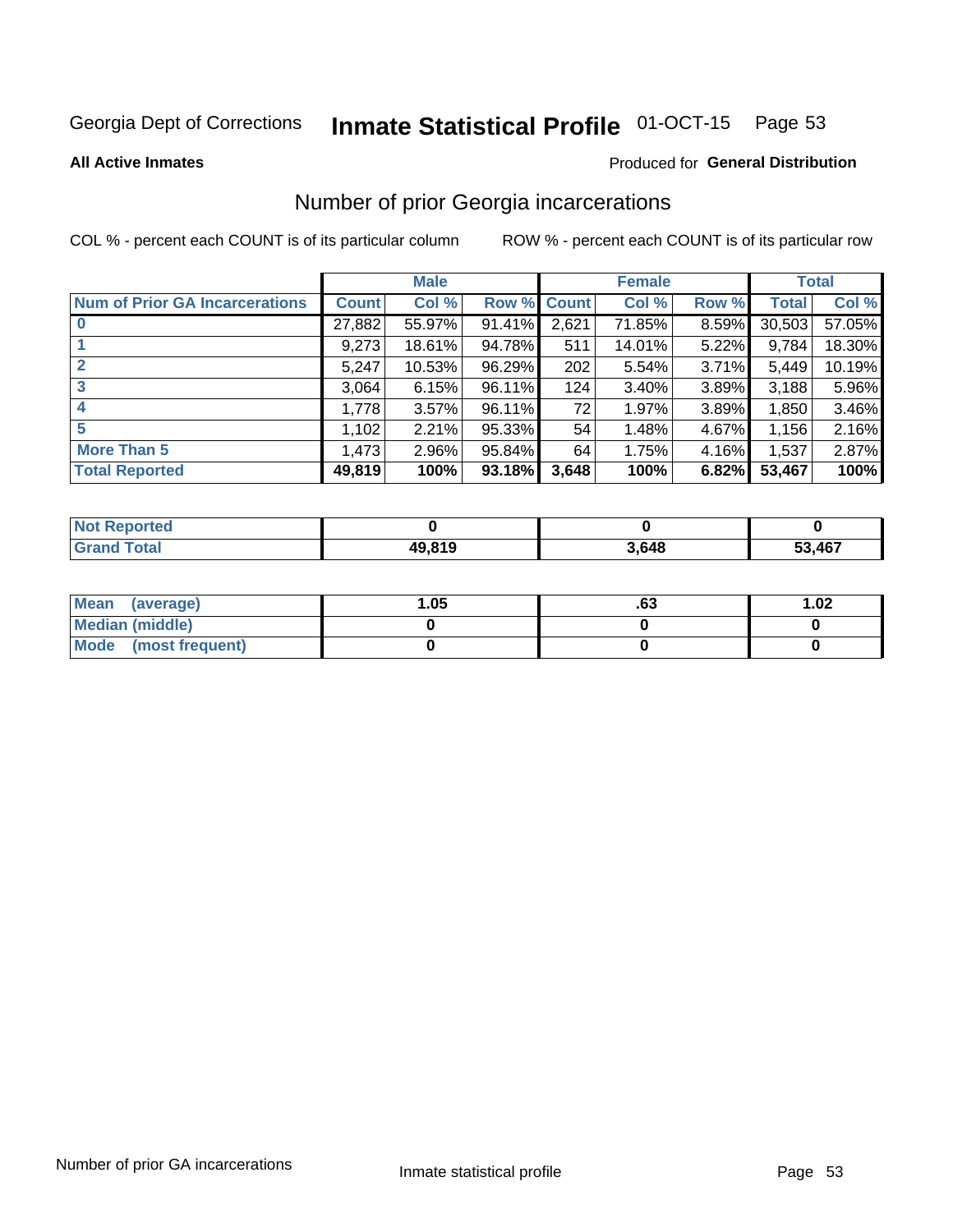#### Inmate Statistical Profile 01-OCT-15 Page 54

### **All Active Inmates**

### Produced for General Distribution

## Prison sentence in years

COL % - percent each COUNT is of its particular column

ROW % - percent each COUNT is of its particular row

|                                 |              | <b>Male</b> |         |              | <b>Female</b> |        |              | <b>Total</b> |
|---------------------------------|--------------|-------------|---------|--------------|---------------|--------|--------------|--------------|
| <b>Prison Sentence In Years</b> | <b>Count</b> | Col %       | Row %   | <b>Count</b> | Col %         | Row %  | <b>Total</b> | Col %        |
| $0 - 1$                         | 2,252        | 4.52%       | 95.02%  | 118          | 3.23%         | 4.98%  | 2,370        | 4.43%        |
| $1.1 - 2$                       | 878          | 1.76%       | 86.67%  | 135          | 3.70%         | 13.33% | 1,013        | 1.89%        |
| $2.1 - 3$                       | 1,193        | 2.39%       | 87.46%  | 171          | 4.69%         | 12.54% | 1,364        | 2.55%        |
| $3.1 - 4$                       | 1,064        | 2.14%       | 89.64%  | 123          | 3.37%         | 10.36% | 1,187        | 2.22%        |
| $4.1 - 5$                       | 1,920        | 3.85%       | 90.95%  | 191          | 5.24%         | 9.05%  | 2,111        | 3.95%        |
| $5.1 - 6$                       | 921          | 1.85%       | 89.24%  | 111          | 3.04%         | 10.76% | 1,032        | 1.93%        |
| $6.1 - 7$                       | 1,080        | 2.17%       | 92.47%  | 88           | 2.41%         | 7.53%  | 1,168        | 2.18%        |
| $7.1 - 8$                       | 1,221        | 2.45%       | 92.43%  | 100          | 2.74%         | 7.57%  | 1,321        | 2.47%        |
| $8.1 - 9$                       | 1,803        | 3.62%       | 93.18%  | 132          | 3.62%         | 6.82%  | 1,935        | 3.62%        |
| $9.1 - 10$                      | 4,272        | 8.58%       | 89.15%  | 520          | 14.25%        | 10.85% | 4,792        | 8.96%        |
| $10.1 - 12$                     | 1,699        | 3.41%       | 92.19%  | 144          | 3.95%         | 7.81%  | 1,843        | 3.45%        |
| $12.1 - 15$                     | 5,031        | 10.10%      | 91.91%  | 443          | 12.14%        | 8.09%  | 5,474        | 10.24%       |
| $15.1 - 20$                     | 9,605        | 19.28%      | 94.42%  | 568          | 15.57%        | 5.58%  | 10,173       | 19.03%       |
| 20.1 - Over                     | 8,418        | 16.90%      | 95.50%  | 397          | 10.88%        | 4.50%  | 8,815        | 16.49%       |
| <b>Life</b>                     | 7,076        | 14.20%      | 95.07%  | 367          | 10.06%        | 4.93%  | 7,443        | 13.92%       |
| <b>Life Without Parole</b>      | 1,107        | 2.22%       | 96.94%  | 35           | 0.96%         | 3.06%  | 1,142        | 2.14%        |
| <b>Death</b>                    | 178          | 0.36%       | 100.00% |              |               |        | 178          | 0.33%        |
| <b>Youthful Offenders</b>       | 101          | 0.20%       | 95.28%  | 5            | 0.14%         | 4.72%  | 106          | 0.20%        |
| <b>Total Reported</b>           | 49,819       | 100%        | 93.18%  | 3,648        | 100%          | 6.82%  | 53,467       | 100%         |

| <b>Not Reported</b> |        |       |        |
|---------------------|--------|-------|--------|
| <b>Total</b>        | 10.910 | 3,648 | 53,467 |

### **Determinate (numeric) sentences only**

| <b>Mean</b> | 14 7N<br>---- | 18.98 | 24.62<br>21.OZ |
|-------------|---------------|-------|----------------|
|             |               |       |                |

All sentences (including determinate), with life, life without parole, and death sentences figured at 45 years

| Mea<br>$\sim$<br>- -<br>- -<br>-24<br>л к<br><br>.<br>___ |  |  |  |
|-----------------------------------------------------------|--|--|--|
|                                                           |  |  |  |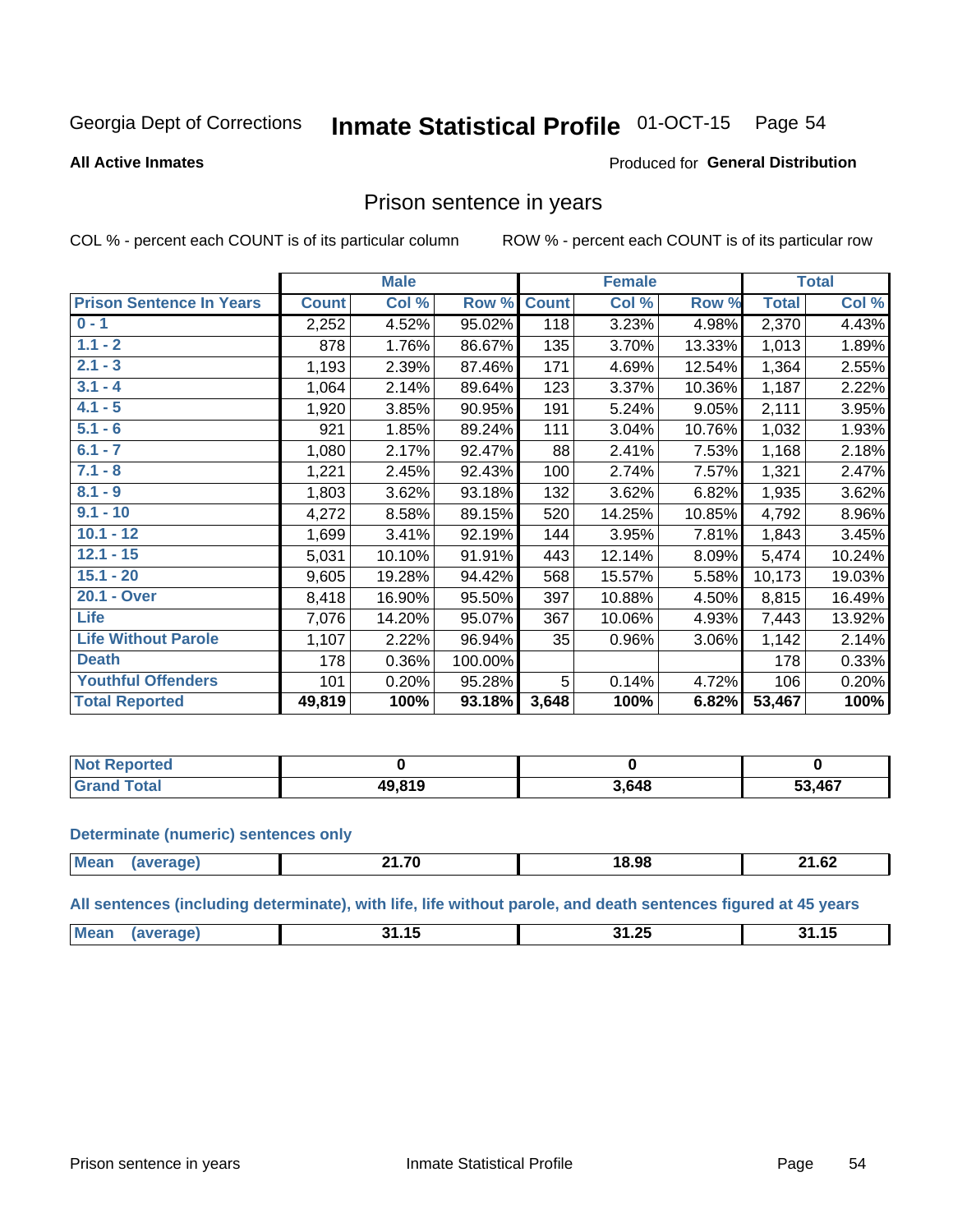#### Inmate Statistical Profile 01-OCT-15 Page 55

## **All Active Inmates**

## Produced for General Distribution

## Primary offense, broken out into felonies vs misdemeanors

COL % - percent each COUNT is of its particular column

|                                  |              | <b>Male</b> |           |                    | <b>Female</b> |       | Total  |        |
|----------------------------------|--------------|-------------|-----------|--------------------|---------------|-------|--------|--------|
| <b>Felonies and Misdemeanors</b> | <b>Count</b> | Col%        |           | <b>Row % Count</b> | Col%          | Row % | Total, | Col %  |
| <b>Felonies</b>                  | 49,604       | 99.81%      | $93.17\%$ | 3,637              | 99.89%        | 6.83% | 53,241 | 99.82% |
| <b>Misdemeanors</b>              | 94           | 19%         | 95.92%    |                    | $.11\%$       | 4.08% | 98     | .18%   |
| <b>Total Reported</b>            | 49,698       | 100%        | 93.17%    | 3,641              | 100%          | 6.83% | 53,339 | 100%   |

| <b>Not</b><br>rted.<br>- | . n.<br>. |        | 128    |
|--------------------------|-----------|--------|--------|
| ™otai<br>Gran            | 10 R 10   | 49,705 | 53,467 |

| M      | .    | nes | onies |
|--------|------|-----|-------|
| nuenti | ____ | .   | .     |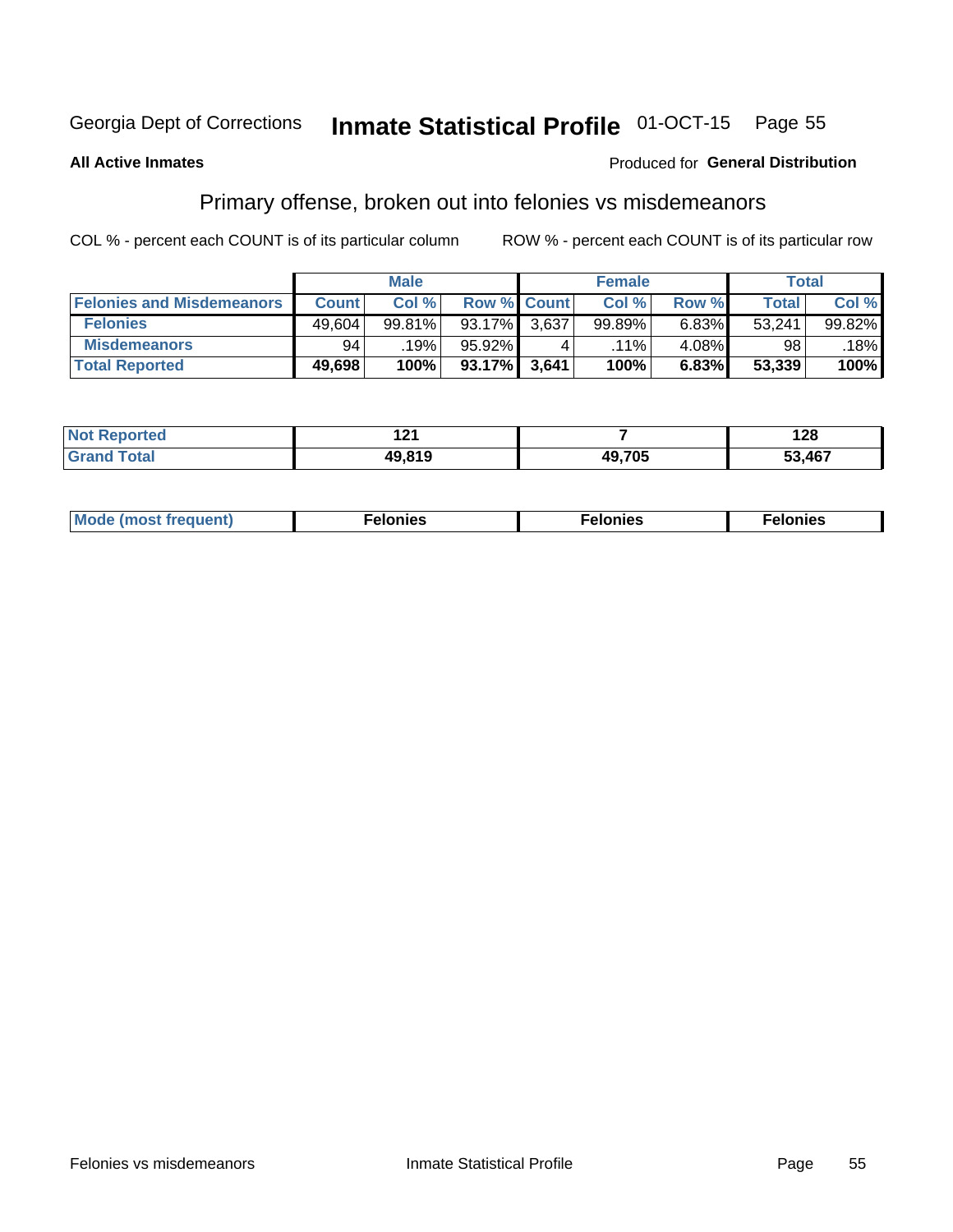#### Inmate Statistical Profile 01-OCT-15 Page 56

### **All Active Inmates**

## **Produced for General Distribution**

## Primary offense, broken out into six broad crime categories

COL % - percent each COUNT is of its particular column

|              |                         |              | <b>Male</b> |        |                 | <b>Female</b> |          |              | <b>Total</b> |
|--------------|-------------------------|--------------|-------------|--------|-----------------|---------------|----------|--------------|--------------|
|              | <b>Crime Categories</b> | <b>Count</b> | Col %       |        | Row % Count     | Col %         | Row %    | <b>Total</b> | Col %        |
|              | <b>Violent</b>          | 25,141       | 50.54%      | 94.08% | 1,582           | 43.37%        | 5.92%    | 26,723       | 50.05%       |
| $\mathbf{2}$ | <b>Sex Crime</b>        | 8,192        | 16.47%      | 98.46% | 128             | 3.51%         | $1.54\%$ | 8,320        | 15.58%       |
| 3            | <b>Property</b>         | 8,612        | 17.31%      | 89.30% | 1,032           | 28.29%        | 10.70%   | 9,644        | 18.06%       |
| 4            | <b>Drug</b>             | 5,622        | 11.30%      | 88.61% | 723             | 19.82%        | 11.39%   | 6,345        | 11.88%       |
| 5            | <b>Habit/DUI</b>        | 95           | .19%        | 87.96% | 13 <sup>1</sup> | $.36\%$       | 12.04%   | 108          | .20%         |
| 6            | <b>Other</b>            | 2,081        | 4.18%       | 92.45% | 170             | 4.66%         | 7.55%    | 2,251        | 4.22%        |
|              | <b>Total Reported</b>   | 49,743       | 100%        | 93.17% | 3,648           | 100%          | 6.83%    | 53,391       | 100%         |

| <b>Not Reported</b>    | - -    |       | -~<br>. U |
|------------------------|--------|-------|-----------|
| <b>Total</b><br>'Grand | 49,819 | 3,648 | 53,467    |

| Mo<br>uent)<br>nos | .<br>/iolent | <br>Violent | - --<br><b>Tiolent</b> |
|--------------------|--------------|-------------|------------------------|
|                    |              |             |                        |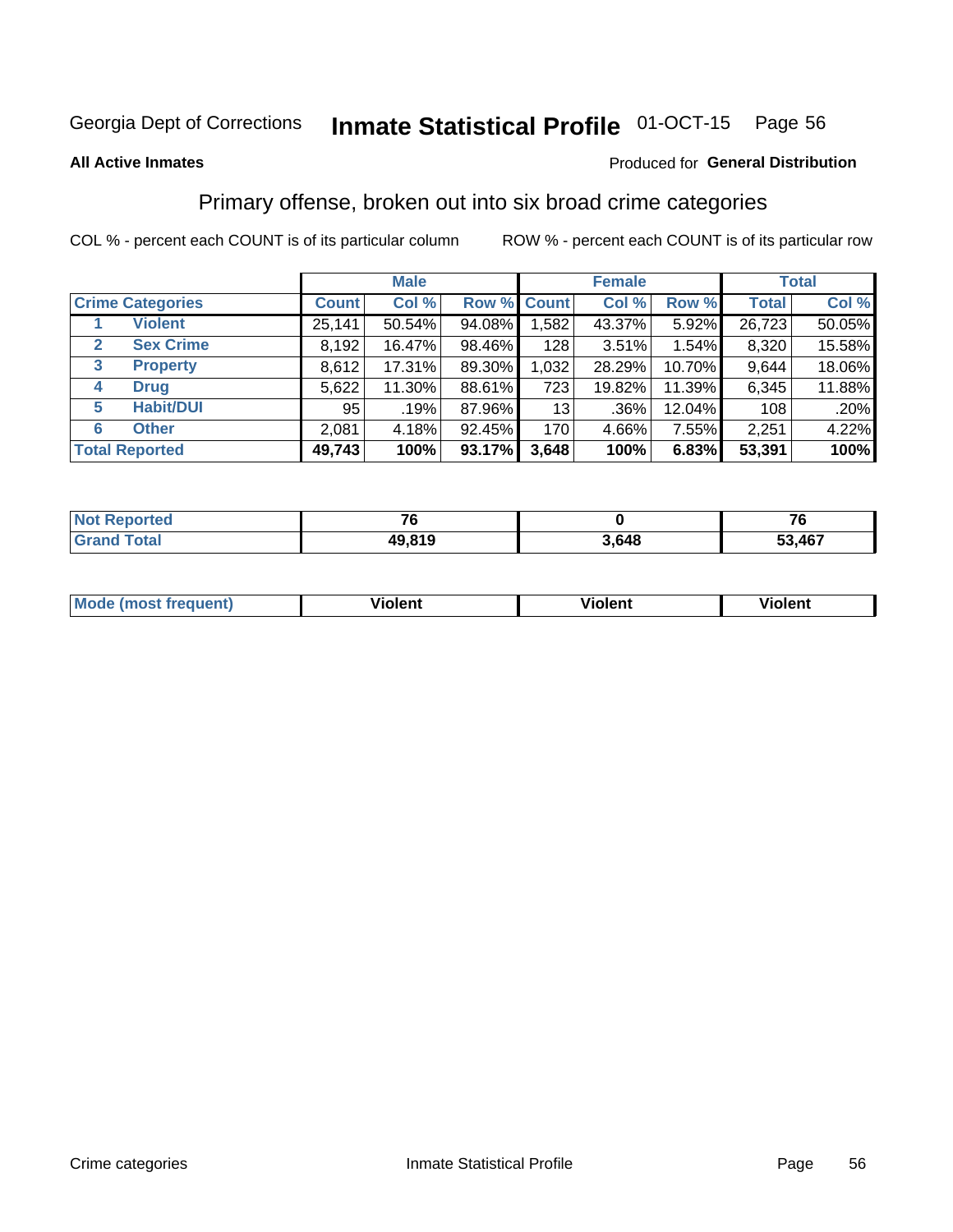# Inmate Statistical Profile 01-OCT-15 Page 57

### **All Active Inmates**

### Produced for General Distribution

## Primary offense, detailed offense code

COL % - percent each COUNT is of its particular column

|                                            |                           | <b>Male</b> |         |                | <b>Female</b> |        |                         | <b>Total</b> |
|--------------------------------------------|---------------------------|-------------|---------|----------------|---------------|--------|-------------------------|--------------|
| <b>Primary Offense</b>                     | <b>Count</b>              | Col %       | Row %   | <b>Count</b>   | Col %         | Row %  | <b>Total</b>            | Col %        |
| <b>Abuse, Neglect Elder/Disab (2812)</b>   | $\overline{27}$           | .05%        | 60.00%  | 18             | .49%          | 40.00% | 45                      | .08%         |
| Agg Aslt W Intnt To Rape (2095)            | 65                        | .13%        | 100.00% |                |               |        | 65                      | .12%         |
| <b>Agg Sex Battery Atmpt (2099)</b>        | 1                         | .01%        | 100.00% |                |               |        | 1                       | .01%         |
| <b>Aggrav Assault (1302)</b>               | 4,846                     | 9.74%       | 94.39%  | 288            | 7.89%         | 5.61%  | 5,134                   | 9.62%        |
| <b>Aggrav Assault Peace Ofcr</b><br>(1314) | 295                       | .59%        | 94.86%  | 16             | .44%          | 5.14%  | 311                     | .58%         |
| <b>Aggrav Battery (1305)</b>               | 1,184                     | 2.38%       | 93.89%  | 77             | 2.11%         | 6.11%  | 1,261                   | 2.36%        |
| <b>Aggrav Battery Peace Ofcr</b><br>(1315) | 22                        | .04%        | 100.00% |                |               |        | 22                      | .04%         |
| <b>Aggrav Ch Molest, Atmpt (2096)</b>      | 1                         | .01%        | 100.00% |                |               |        | 1                       | .01%         |
| <b>Aggrav Child Molestation (2021)</b>     | 1,249                     | 2.51%       | 98.42%  | 20             | .55%          | 1.58%  | 1,269                   | 2.38%        |
| <b>Aggrav Cruelty To Animals</b><br>(2972) | 9                         | .02%        | 100.00% |                |               |        | 9                       | .02%         |
| <b>Aggrav Sexual Battery (2009)</b>        | 200                       | .40%        | 99.50%  | 1              | .03%          | .50%   | 201                     | .38%         |
| <b>Aggrav Sodomy (2003)</b>                | 198                       | .40%        | 99.00%  | $\overline{2}$ | .05%          | 1.00%  | 200                     | .37%         |
| <b>Aggrav Stalking (1321)</b>              | 272                       | .55%        | 97.49%  | $\overline{7}$ | .19%          | 2.51%  | 279                     | .52%         |
| <b>Aggravated Assault On 65+</b><br>(1304) | 4                         | .01%        | 80.00%  | 1              | .03%          | 20.00% | 5                       | .01%         |
| <b>Alter Id (1506)</b>                     | $\overline{2}$            | .01%        | 100.00% |                |               |        | 2                       | .01%         |
| <b>Armed Robbery (1902)</b>                | 5,688                     | 11.43%      | 96.47%  | 208            | 5.70%         | 3.53%  | 5,896                   | 11.04%       |
| Arson 1st Degree (1401)                    | 63                        | .13%        | 87.50%  | 9              | .25%          | 12.50% | 72                      | .13%         |
| <b>Arson 2nd Degree (1402)</b>             | 11                        | .02%        | 78.57%  | 3              | .08%          | 21.43% | 14                      | .03%         |
| <b>Arson 3rd Degree (1403)</b>             | 4                         | .01%        | 100.00% |                |               |        | $\overline{\mathbf{4}}$ | .01%         |
| <b>Arson Misc (1400)</b>                   | 1                         | .01%        | 100.00% |                |               |        | 1                       | .01%         |
| <b>Ass W/ Int Transmit Hiv (1313)</b>      | 1                         | .01%        | 50.00%  | 1              | .03%          | 50.00% | $\overline{2}$          | .01%         |
| <b>Atmpt Aggrav Assault (1303)</b>         | 10                        | .02%        | 90.91%  | 1              | .03%          | 9.09%  | 11                      | .02%         |
| <b>Atmpt Aggrav Sodomy (2093)</b>          | 3                         | .01%        | 100.00% |                |               |        | 3                       | .01%         |
| <b>Atmpt Armed Robbery (1992)</b>          | 94                        | .19%        | 94.95%  | 5              | .14%          | 5.05%  | 99                      | .19%         |
| <b>Atmpt Burglary (1690)</b>               | 30                        | .06%        | 96.77%  | 1              | .03%          | 3.23%  | 31                      | .06%         |
| <b>Atmpt Child Molestation (2094)</b>      | 20                        | .04%        | 100.00% |                |               |        | 20                      | .04%         |
| <b>Atmpt Escape (2590)</b>                 | 1                         | .01%        | 100.00% |                |               |        | 1                       | .01%         |
| <b>Atmpt Kidnap (1390)</b>                 | 3                         | .01%        | 100.00% |                |               |        | 3                       | .01%         |
| <b>Atmpt Murder (1190)</b>                 | $\overline{77}$           | .15%        | 91.67%  | $\overline{7}$ | .19%          | 8.33%  | 84                      | .16%         |
| Atmpt Rape (2091)                          | 42                        | .08%        | 97.67%  | 1              | .03%          | 2.33%  | 43                      | .08%         |
| <b>Atmpt Robbery (1991)</b>                | 38                        | .08%        | 95.00%  | $\overline{2}$ | .05%          | 5.00%  | 40                      | .07%         |
| <b>Atmpt Sodomy (2092)</b>                 | $\ensuremath{\mathsf{3}}$ | .01%        | 100.00% |                |               |        | $\sqrt{3}$              | .01%         |
| <b>Atmpt Theft By Taking (1812)</b>        | 6                         | .01%        | 100.00% |                |               |        | $\,6$                   | .01%         |
| <b>Atmpt Viol Substance Act (4090)</b>     | 27                        | .05%        | 84.38%  | 5              | .14%          | 15.63% | 32                      | .06%         |
| <b>Att/Consprcy Commt C/S/Of</b><br>(4134) | 37                        | .07%        | 90.24%  | $\overline{4}$ | .11%          | 9.76%  | 41                      | .08%         |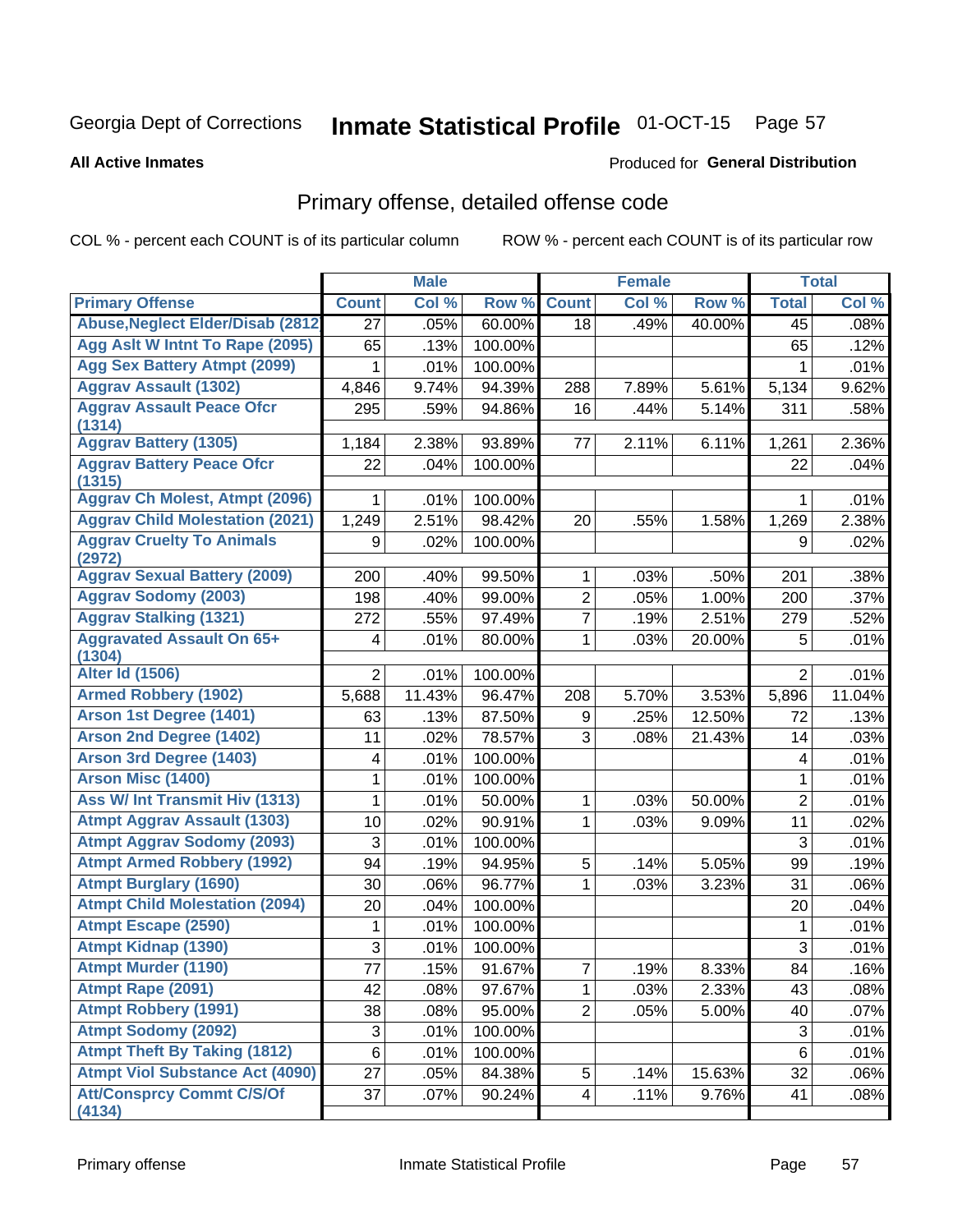# Inmate Statistical Profile 01-OCT-15 Page 58

**All Active Inmates** 

### Produced for General Distribution

## Primary offense, detailed offense code

COL % - percent each COUNT is of its particular column

|                                          |                | <b>Male</b> |         |                         | Female |         |                  | <b>Total</b> |
|------------------------------------------|----------------|-------------|---------|-------------------------|--------|---------|------------------|--------------|
| <b>Primary Offense</b>                   | <b>Count</b>   | Col %       | Row %   | <b>Count</b>            | Col %  | Row %   | <b>Total</b>     | Col %        |
| <b>Bad Checks (1704)</b>                 | $\overline{2}$ | .01%        | 50.00%  | $\overline{2}$          | .05%   | 50.00%  | 4                | .01%         |
| <b>Bail Jumping (2511)</b>               | 1              | .01%        | 100.00% |                         |        |         | 1                | .01%         |
| <b>Bestiality (2004)</b>                 | 1              | .01%        | 100.00% |                         |        |         | 1                | .01%         |
| <b>Bigamy (2007)</b>                     | 1              | .01%        | 100.00% |                         |        |         | 1                | .01%         |
| <b>Bribery Govt Officer (2301)</b>       | 1              | .01%        | 50.00%  | 1                       | .03%   | 50.00%  | $\overline{2}$   | .01%         |
| <b>Bribery Of Contestant (2711)</b>      | 1              | .01%        | 100.00% |                         |        |         | 1                | .01%         |
| Burg 1st Aft 6/30/12 (1611)              | 1,335          | 2.68%       | 92.77%  | 104                     | 2.85%  | 7.23%   | 1,439            | 2.70%        |
| Burg 2nd Aft 6/30/12 (1612)              | 469            | .94%        | 95.13%  | 24                      | .66%   | 4.87%   | 493              | .92%         |
| <b>Burg Bef 7/1/12 (1601)</b>            | 3,764          | 7.57%       | 96.74%  | 127                     | 3.48%  | 3.26%   | 3,891            | 7.29%        |
| <b>Carry Concealed Weapon (2901)</b>     | 2              | .01%        | 100.00% |                         |        |         | 2                | .01%         |
| <b>Carry Weapon At School (2915)</b>     | 3              | .01%        | 100.00% |                         |        |         | $\mathfrak{S}$   | .01%         |
| <b>Child Molestation (2019)</b>          | 2,590          | 5.21%       | 97.92%  | 55                      | 1.51%  | 2.08%   | 2,645            | 4.95%        |
| <b>Chop Shop Violation (5003)</b>        | 1              | .01%        | 100.00% |                         |        |         | 1                | .01%         |
| <b>Cnspire Traffic Cntrl Sub (4130)</b>  | 11             | .02%        | 91.67%  | 1                       | .03%   | 8.33%   | 12               | .02%         |
| <b>Computer Pornography (1760)</b>       | 52             | .10%        | 100.00% |                         |        |         | 52               | .10%         |
| <b>Computer Theft (1761)</b>             | 6              | .01%        | 40.00%  | 9                       | .25%   | 60.00%  | 15               | .03%         |
| <b>Computer Trespass (1762)</b>          | $\overline{c}$ | .01%        | 66.67%  | $\mathbf{1}$            | .03%   | 33.33%  | 3                | .01%         |
| <b>Conceal Death Of Another (1125)</b>   | 13             | .03%        | 72.22%  | 5                       | .14%   | 27.78%  | 18               | .03%         |
| <b>Conspiracy (9901)</b>                 | 37             | .07%        | 88.10%  | 5                       | .14%   | 11.90%  | 42               | .08%         |
| <b>Convsn Paymnts Real Propy</b>         | 1              | .01%        | 100.00% |                         |        |         | $\mathbf{1}$     | .01%         |
| (1811)                                   |                |             |         |                         |        |         |                  |              |
| Crmnl Atmpt (9905)                       | 1              | .01%        | 100.00% |                         |        |         | 1                | .01%         |
| <b>Crmnl Damage 1st Degree (1501)</b>    | 29             | .06%        | 90.63%  | 3                       | .08%   | 9.38%   | 32               | .06%         |
| <b>Crmnl Damage 2nd Degree</b><br>(1502) | 78             | .16%        | 95.12%  | $\overline{\mathbf{4}}$ | .11%   | 4.88%   | 82               | .15%         |
| <b>Crmnl Interfere Govt Prop (2613)</b>  | 17             | .03%        | 94.44%  | $\mathbf{1}$            | .03%   | 5.56%   | 18               | .03%         |
| <b>Crmnl Solicitation (9910)</b>         | 1              | .01%        | 50.00%  | $\mathbf{1}$            | .03%   | 50.00%  | $\overline{2}$   | .01%         |
| <b>Crmnl Trespassing (9912)</b>          | 1              | .01%        | 100.00% |                         |        |         | 1                | .01%         |
| <b>Cruelty To Animals (2971)</b>         | 1              | .01%        | 50.00%  | 1                       | .03%   | 50.00%  | $\overline{2}$   | .01%         |
| <b>Cruelty To Children (2801)</b>        | 288            | .58%        | 76.60%  | 88                      | 2.41%  | 23.40%  | 376              | .70%         |
| <b>Cruelty To Elder Person (2811)</b>    | 16             | .03%        | 61.54%  | 10                      | .27%   | 38.46%  | 26               | .05%         |
| <b>Damage, Destroy Secr Prop</b>         |                |             |         | 1                       | .03%   | 100.00% | 1                | .01%         |
| (1504)                                   |                |             |         |                         |        |         |                  |              |
| <b>Defrauding State (2307)</b>           | 1              | .01%        | 100.00% |                         |        |         | 1                | .01%         |
| <b>Distributing Obscene Mat (2101)</b>   | 2              | .01%        | 100.00% |                         |        |         | $\boldsymbol{2}$ | .01%         |
| <b>Drvng Habtl Violator (5004)</b>       | 7              | .01%        | 100.00% |                         |        |         | $\overline{7}$   | .01%         |
| Eavesdrop & Surveillance (3001)          | $\overline{c}$ | .01%        | 100.00% |                         |        |         | $\overline{2}$   | .01%         |
| <b>Entering Vehicle (1880)</b>           | 90             | .18%        | 95.74%  | 4                       | .11%   | 4.26%   | 94               | .18%         |
| <b>Entice Child, Attempted (2090)</b>    | 8              | .02%        | 100.00% |                         |        |         | 8                | .01%         |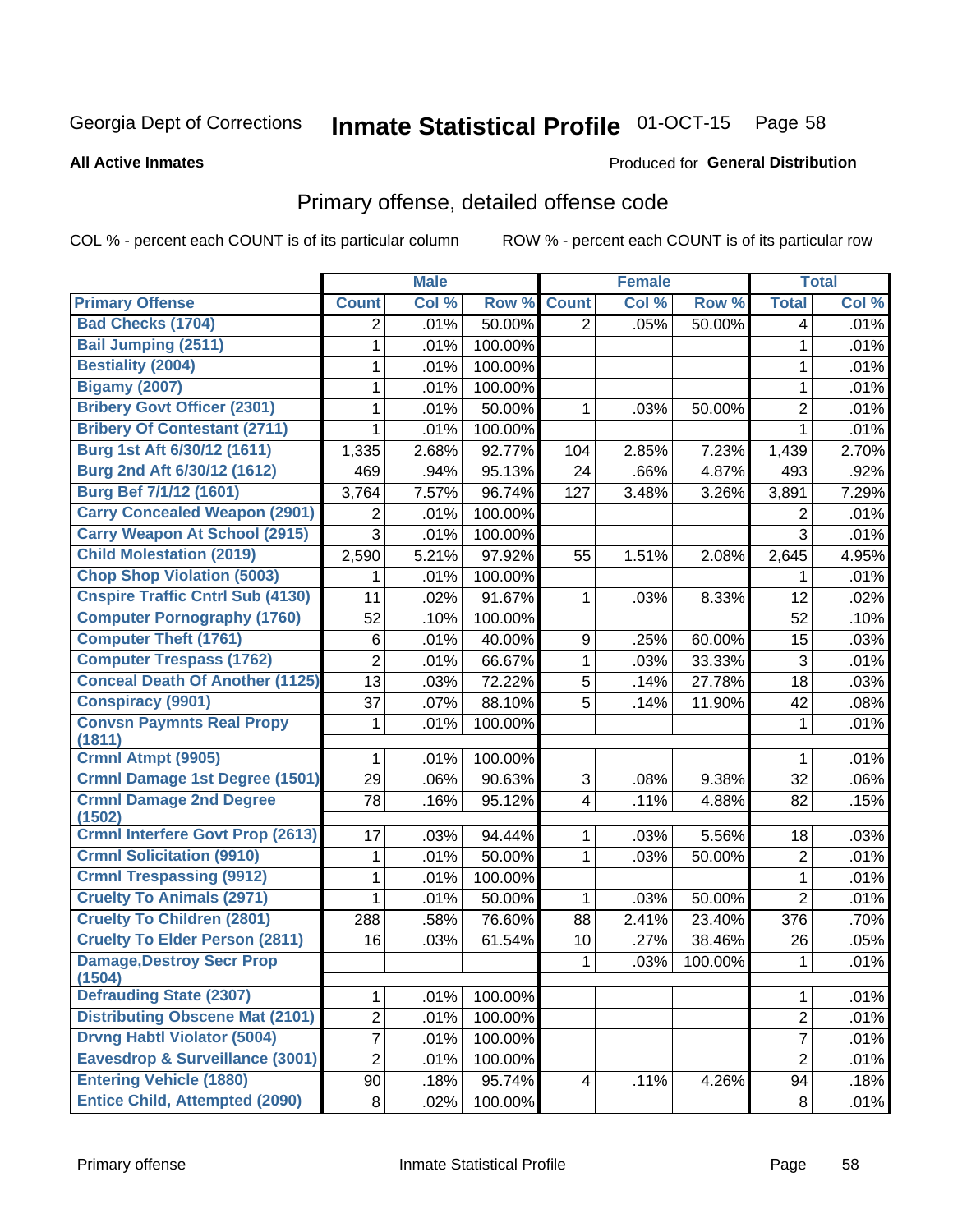#### Inmate Statistical Profile 01-OCT-15 Page 59

### **All Active Inmates**

## **Produced for General Distribution**

## Primary offense, detailed offense code

COL % - percent each COUNT is of its particular column

|                                            |                         | <b>Male</b> |         |                | <b>Female</b> |         |                  | <b>Total</b> |
|--------------------------------------------|-------------------------|-------------|---------|----------------|---------------|---------|------------------|--------------|
| <b>Primary Offense</b>                     | <b>Count</b>            | Col %       | Row %   | <b>Count</b>   | Col %         | Row %   | <b>Total</b>     | Col %        |
| <b>Enticing Child-Indec Purp (2020)</b>    | 79                      | .16%        | 94.05%  | 5              | .14%          | 5.95%   | 84               | .16%         |
| <b>Escape (2501)</b>                       | 26                      | .05%        | 86.67%  | 4              | .11%          | 13.33%  | 30               | .06%         |
| <b>False Certificates (2311)</b>           |                         |             |         | 1              | .03%          | 100.00% | 1                | .01%         |
| <b>False Imprisonment (1308)</b>           | 171                     | .34%        | 95.53%  | 8              | .22%          | 4.47%   | 179              | .34%         |
| <b>False Statements Govt (2408)</b>        | 17                      | .03%        | 65.38%  | 9              | .25%          | 34.62%  | 26               | .05%         |
| <b>False Swearing (2402)</b>               | $\overline{2}$          | .01%        | 100.00% |                |               |         | $\overline{2}$   | .01%         |
| <b>False Swearng Writtn Stmt</b><br>(2205) | 3                       | .01%        | 75.00%  | 1              | .03%          | 25.00%  | $\overline{4}$   | .01%         |
| <b>Family Violence Battery (1301)</b>      | 130                     | .26%        | 95.59%  | 6              | .16%          | 4.41%   | 136              | .25%         |
| Feticide (1121)                            | 1                       | .01%        | 100.00% |                |               |         | 1                | .01%         |
| <b>Feticide By Vehicle (1118)</b>          | 3                       | .01%        | 50.00%  | 3              | .08%          | 50.00%  | 6                | .01%         |
| <b>Financial Identity Fraud (1756)</b>     | 49                      | .10%        | 55.68%  | 39             | 1.07%         | 44.32%  | 88               | .16%         |
| <b>Fleeing/Eluding Police (2316)</b>       | 296                     | .60%        | 94.27%  | 18             | .49%          | 5.73%   | 314              | .59%         |
| Forg 1st Aft 6/30/12 (1711)                | 69                      | .14%        | 69.70%  | 30             | .82%          | 30.30%  | 99               | .19%         |
| Forg 1st Bef 7/1/12 (1701)                 | 463                     | .93%        | 72.34%  | 177            | 4.85%         | 27.66%  | 640              | 1.20%        |
| Forg 2nd Aft 6/30/12 (1712)                | 33                      | .07%        | 84.62%  | 6              | .16%          | 15.38%  | 39               | .07%         |
| Forg 2nd Bef 7/1/12 (1702)                 | 19                      | .04%        | 100.00% |                |               |         | 19               | .04%         |
| Forg 3rd Aft 6/30/12 (1713)                | 27                      | .05%        | 69.23%  | 12             | .33%          | 30.77%  | 39               | .07%         |
| Forg 4th Aft 6/30/12 (1714)                | 6                       | .01%        | 50.00%  | 6              | .16%          | 50.00%  | 12               | .02%         |
| <b>Forgery Credit Card (1752)</b>          | $\overline{\mathbf{c}}$ | .01%        | 100.00% |                |               |         | $\boldsymbol{2}$ | .01%         |
| <b>Fraudulent Access Compute</b><br>(1796) | 4                       | .01%        | 57.14%  | 3              | .08%          | 42.86%  | $\overline{7}$   | .01%         |
| <b>Fraudulent Checks (1750)</b>            | 1                       | .01%        | 100.00% |                |               |         | 1                | .01%         |
| <b>Fraudulent Credit Card (1753)</b>       | 56                      | .11%        | 64.37%  | 31             | .85%          | 35.63%  | 87               | .16%         |
| <b>Gang Participation (9914)</b>           | 28                      | .06%        | 100.00% |                |               |         | 28               | .05%         |
| <b>Guard Line W/Weapon/Drugs</b><br>(2963) | 13                      | .03%        | 76.47%  | 4              | .11%          | 23.53%  | 17               | .03%         |
| <b>Habit Traf Viol/Impaired (5005)</b>     | 15                      | .03%        | 93.75%  | 1              | .03%          | 6.25%   | 16               | .03%         |
| <b>Habit Traf Viol/Other (5006)</b>        | $\overline{7}$          | .01%        | 77.78%  | $\overline{2}$ | .05%          | 22.22%  | 9                | .02%         |
| <b>Hijacking Motor Vehicle (1911)</b>      | 35                      | .07%        | 97.22%  | 1              | .03%          | 2.78%   | 36               | .07%         |
| <b>Hindering Appreh Or Pun (2503)</b>      | $\overline{2}$          | .01%        | 100.00% |                |               |         | $\overline{2}$   | .01%         |
| Hit-Run W/Injury/Fatality (5007)           | 18                      | .04%        | 75.00%  | 6              | .16%          | 25.00%  | 24               | .04%         |
| <b>Homicide By Vessel (1124)</b>           | 37                      | .07%        | 90.24%  | 4              | .11%          | 9.76%   | 41               | .08%         |
| <b>Illegal Attm To Obt Drugs (4011)</b>    |                         | .01%        | 25.00%  | 3              | .08%          | 75.00%  | 4                | .01%         |
| <b>Illegal Use-Credit Card (1705)</b>      | 1                       | .01%        | 100.00% |                |               |         | 1                | .01%         |
| <b>Impersonating Officer (2405)</b>        | 5                       | .01%        | 83.33%  | 1.             | .03%          | 16.67%  | 6                | .01%         |
| <b>Impersonation (2404)</b>                | 3                       | .01%        | 100.00% |                |               |         | 3                | .01%         |
| <b>Incest (2006)</b>                       | 193                     | .39%        | 99.48%  | $\mathbf 1$    | .03%          | .52%    | 194              | $.36\%$      |
| Incest, Atmpt (2098)                       | 1                       | .01%        | 100.00% |                |               |         | 1                | .01%         |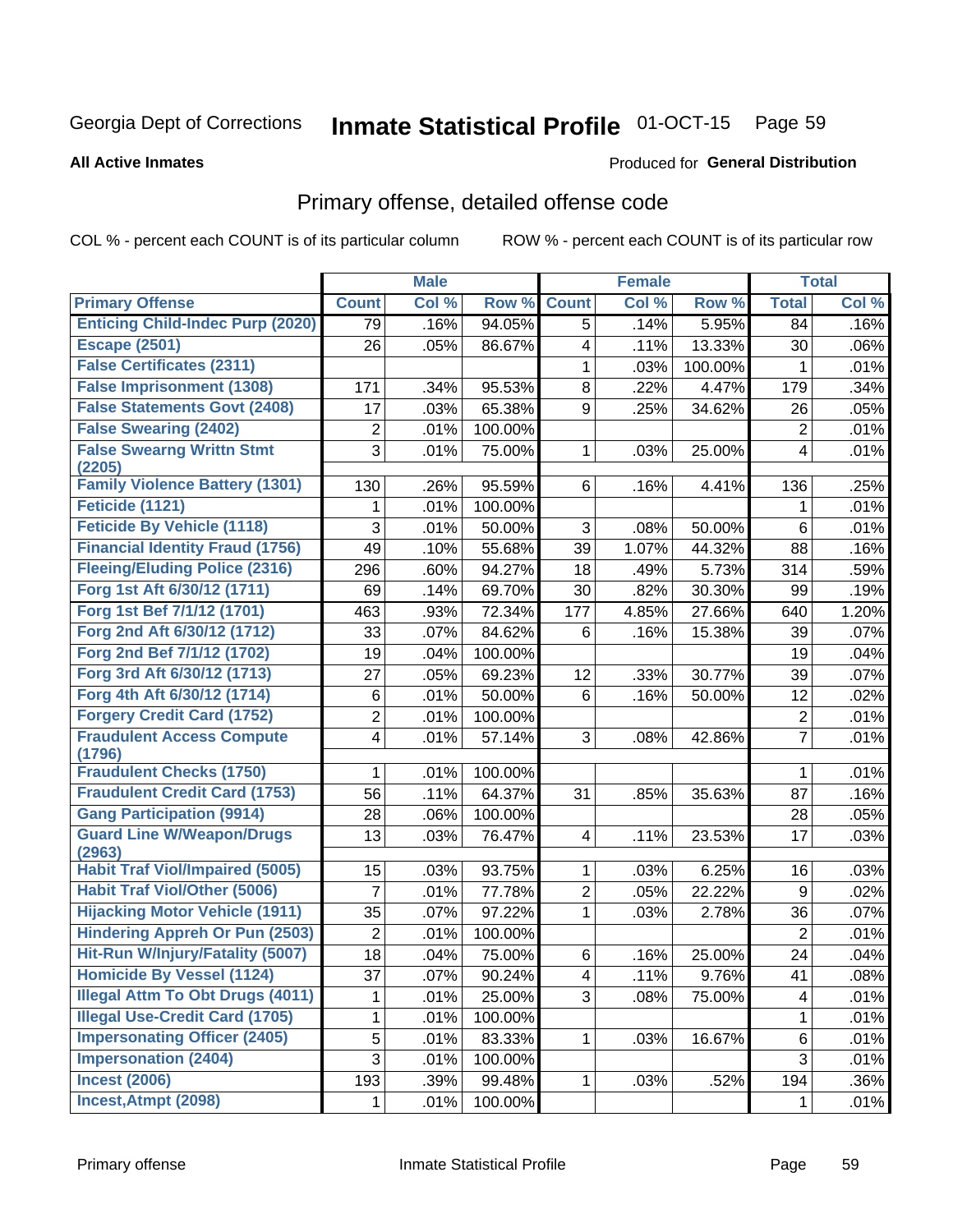#### Inmate Statistical Profile 01-OCT-15 Page 60

**All Active Inmates** 

### Produced for General Distribution

## Primary offense, detailed offense code

COL % - percent each COUNT is of its particular column

| <b>Count</b><br>Col %<br>Row %<br><b>Count</b><br>Col %<br>Row %<br><b>Total</b><br>Col %<br><b>Inciting To Insurrection (2203)</b><br>66.67%<br>.01%<br>.03%<br>33.33%<br>.01%<br>$\overline{2}$<br>1<br>3<br><b>Influencing Witness (2313)</b><br>5<br>.01%<br>83.33%<br>.03%<br>16.67%<br>.01%<br>6<br>1<br><b>Injury By Vehicle (1318)</b><br>85.26%<br>81<br>.16%<br>.38%<br>14.74%<br>.18%<br>14<br>95<br><b>Insurrection (2202)</b><br>.01%<br>100.00%<br>.01%<br>1<br>1<br><b>Interference With Custody (1312)</b><br>11<br>100.00%<br>11<br>.02%<br>.02%<br><b>Involuntary Manslaughter (1103)</b><br>154<br>.31%<br>85.56%<br>.34%<br>26<br>.71%<br>14.44%<br>180<br>Kidnapping (1311)<br>3.03%<br>97.41%<br>1.10%<br>2.90%<br>1,506<br>40<br>2.59%<br>1,546<br><b>Livestock Theft (1817)</b><br>100.00%<br>.01%<br>3<br>.01%<br>3<br><b>Lottery Violation (2730)</b><br>100.00%<br>.01%<br>1<br>.01%<br>1<br><b>Malicious Conf Sane Pers (1310)</b><br>.01%<br>.03%<br>100.00%<br>1<br>1<br>Manf Methamph 200-399 Gm<br>$\mathbf{1}$<br>91.67%<br>8.33%<br>12<br>.02%<br>11<br>.02%<br>.03%<br>(4144)<br>Manf Methamph 28-199 Gm<br>16<br>.03%<br>$\overline{\mathbf{4}}$<br>.11%<br>20<br>.04%<br>80.00%<br>20.00%<br>(4143)<br>Manf Methamph 400+ Gm (4145)<br>100.00%<br>.01%<br>$\mathbf{1}$<br>.01%<br>1<br><b>Manf Methamph Unspec Amt</b><br>145<br>9<br>.29%<br>94.16%<br>.25%<br>5.84%<br>.29%<br>154<br>(4147)<br><b>Manufact Meth Near Child (2803)</b><br>3<br>13<br>81.25%<br>.03%<br>.03%<br>.08%<br>18.75%<br>16<br><b>Misc Assault/Battery (1300)</b><br>11<br>.02%<br>100.00%<br>11<br>.02%<br><b>Misc Correctionl Inst Off (6200)</b><br>$\overline{2}$<br>.01%<br>66.67%<br>.01%<br>4<br>.05%<br>33.33%<br>6<br><b>Misc Drugs Trafficking (4100)</b><br>.01%<br>8<br>.02%<br>100.00%<br>8<br><b>Misc Family Violence (1306)</b><br>1<br>100.00%<br>.01%<br>.01%<br>1<br><b>Misc Forgery (1700)</b><br>3<br>5<br>.01%<br>.01%<br>60.00%<br>2<br>.05%<br>40.00%<br><b>Misc Fraud (1799)</b><br>$\overline{5}$<br>8<br>.02%<br>61.54%<br>.14%<br>38.46%<br>.02%<br>13<br><b>Misc Homicide Offense (1100)</b><br>7<br>.01%<br>.01%<br>87.50%<br>12.50%<br>1<br>.03%<br>8<br><b>Misc Invasion Of Privacy (3000)</b><br>100.00%<br>4<br>.01%<br>.01%<br>$\overline{\mathbf{4}}$<br><b>Misc Mrals/Pblic H/Safty (6000)</b><br>$\overline{2}$<br>.01%<br>100.00%<br>$\overline{2}$<br>.01%<br><b>Misc Sexual Offense (2000)</b><br>17<br>.03%<br>80.95%<br>4<br>.11%<br>.04%<br>19.05%<br>21<br><b>Misc Weapon/Explosive Off</b><br>.01%<br>$\overline{2}$<br>.01%<br>100.00%<br>$\overline{2}$<br>(2900)<br><b>Murder (1101)</b><br>11.50%<br>93.86%<br>10.25%<br>11.41%<br>5,719<br>374<br>6.14%<br>6,093<br><b>Murder, Conspire To Commit</b><br>.02%<br>100.00%<br>.02%<br>9<br>9<br>(1191) |                             |                | <b>Male</b> |         | <b>Female</b> |   | <b>Total</b> |
|-----------------------------------------------------------------------------------------------------------------------------------------------------------------------------------------------------------------------------------------------------------------------------------------------------------------------------------------------------------------------------------------------------------------------------------------------------------------------------------------------------------------------------------------------------------------------------------------------------------------------------------------------------------------------------------------------------------------------------------------------------------------------------------------------------------------------------------------------------------------------------------------------------------------------------------------------------------------------------------------------------------------------------------------------------------------------------------------------------------------------------------------------------------------------------------------------------------------------------------------------------------------------------------------------------------------------------------------------------------------------------------------------------------------------------------------------------------------------------------------------------------------------------------------------------------------------------------------------------------------------------------------------------------------------------------------------------------------------------------------------------------------------------------------------------------------------------------------------------------------------------------------------------------------------------------------------------------------------------------------------------------------------------------------------------------------------------------------------------------------------------------------------------------------------------------------------------------------------------------------------------------------------------------------------------------------------------------------------------------------------------------------------------------------------------------------------------------------------------------------------------------------------------------------------------------------------------------------------------------------------------------------------------------------------------------------------------------------------------------------------------------------------------------------------------------------------|-----------------------------|----------------|-------------|---------|---------------|---|--------------|
|                                                                                                                                                                                                                                                                                                                                                                                                                                                                                                                                                                                                                                                                                                                                                                                                                                                                                                                                                                                                                                                                                                                                                                                                                                                                                                                                                                                                                                                                                                                                                                                                                                                                                                                                                                                                                                                                                                                                                                                                                                                                                                                                                                                                                                                                                                                                                                                                                                                                                                                                                                                                                                                                                                                                                                                                                       | <b>Primary Offense</b>      |                |             |         |               |   |              |
|                                                                                                                                                                                                                                                                                                                                                                                                                                                                                                                                                                                                                                                                                                                                                                                                                                                                                                                                                                                                                                                                                                                                                                                                                                                                                                                                                                                                                                                                                                                                                                                                                                                                                                                                                                                                                                                                                                                                                                                                                                                                                                                                                                                                                                                                                                                                                                                                                                                                                                                                                                                                                                                                                                                                                                                                                       |                             |                |             |         |               |   |              |
|                                                                                                                                                                                                                                                                                                                                                                                                                                                                                                                                                                                                                                                                                                                                                                                                                                                                                                                                                                                                                                                                                                                                                                                                                                                                                                                                                                                                                                                                                                                                                                                                                                                                                                                                                                                                                                                                                                                                                                                                                                                                                                                                                                                                                                                                                                                                                                                                                                                                                                                                                                                                                                                                                                                                                                                                                       |                             |                |             |         |               |   |              |
|                                                                                                                                                                                                                                                                                                                                                                                                                                                                                                                                                                                                                                                                                                                                                                                                                                                                                                                                                                                                                                                                                                                                                                                                                                                                                                                                                                                                                                                                                                                                                                                                                                                                                                                                                                                                                                                                                                                                                                                                                                                                                                                                                                                                                                                                                                                                                                                                                                                                                                                                                                                                                                                                                                                                                                                                                       |                             |                |             |         |               |   |              |
|                                                                                                                                                                                                                                                                                                                                                                                                                                                                                                                                                                                                                                                                                                                                                                                                                                                                                                                                                                                                                                                                                                                                                                                                                                                                                                                                                                                                                                                                                                                                                                                                                                                                                                                                                                                                                                                                                                                                                                                                                                                                                                                                                                                                                                                                                                                                                                                                                                                                                                                                                                                                                                                                                                                                                                                                                       |                             |                |             |         |               |   |              |
|                                                                                                                                                                                                                                                                                                                                                                                                                                                                                                                                                                                                                                                                                                                                                                                                                                                                                                                                                                                                                                                                                                                                                                                                                                                                                                                                                                                                                                                                                                                                                                                                                                                                                                                                                                                                                                                                                                                                                                                                                                                                                                                                                                                                                                                                                                                                                                                                                                                                                                                                                                                                                                                                                                                                                                                                                       |                             |                |             |         |               |   |              |
|                                                                                                                                                                                                                                                                                                                                                                                                                                                                                                                                                                                                                                                                                                                                                                                                                                                                                                                                                                                                                                                                                                                                                                                                                                                                                                                                                                                                                                                                                                                                                                                                                                                                                                                                                                                                                                                                                                                                                                                                                                                                                                                                                                                                                                                                                                                                                                                                                                                                                                                                                                                                                                                                                                                                                                                                                       |                             |                |             |         |               |   |              |
|                                                                                                                                                                                                                                                                                                                                                                                                                                                                                                                                                                                                                                                                                                                                                                                                                                                                                                                                                                                                                                                                                                                                                                                                                                                                                                                                                                                                                                                                                                                                                                                                                                                                                                                                                                                                                                                                                                                                                                                                                                                                                                                                                                                                                                                                                                                                                                                                                                                                                                                                                                                                                                                                                                                                                                                                                       |                             |                |             |         |               |   |              |
|                                                                                                                                                                                                                                                                                                                                                                                                                                                                                                                                                                                                                                                                                                                                                                                                                                                                                                                                                                                                                                                                                                                                                                                                                                                                                                                                                                                                                                                                                                                                                                                                                                                                                                                                                                                                                                                                                                                                                                                                                                                                                                                                                                                                                                                                                                                                                                                                                                                                                                                                                                                                                                                                                                                                                                                                                       |                             |                |             |         |               |   |              |
|                                                                                                                                                                                                                                                                                                                                                                                                                                                                                                                                                                                                                                                                                                                                                                                                                                                                                                                                                                                                                                                                                                                                                                                                                                                                                                                                                                                                                                                                                                                                                                                                                                                                                                                                                                                                                                                                                                                                                                                                                                                                                                                                                                                                                                                                                                                                                                                                                                                                                                                                                                                                                                                                                                                                                                                                                       |                             |                |             |         |               |   |              |
|                                                                                                                                                                                                                                                                                                                                                                                                                                                                                                                                                                                                                                                                                                                                                                                                                                                                                                                                                                                                                                                                                                                                                                                                                                                                                                                                                                                                                                                                                                                                                                                                                                                                                                                                                                                                                                                                                                                                                                                                                                                                                                                                                                                                                                                                                                                                                                                                                                                                                                                                                                                                                                                                                                                                                                                                                       |                             |                |             |         |               |   |              |
|                                                                                                                                                                                                                                                                                                                                                                                                                                                                                                                                                                                                                                                                                                                                                                                                                                                                                                                                                                                                                                                                                                                                                                                                                                                                                                                                                                                                                                                                                                                                                                                                                                                                                                                                                                                                                                                                                                                                                                                                                                                                                                                                                                                                                                                                                                                                                                                                                                                                                                                                                                                                                                                                                                                                                                                                                       |                             |                |             |         |               |   |              |
|                                                                                                                                                                                                                                                                                                                                                                                                                                                                                                                                                                                                                                                                                                                                                                                                                                                                                                                                                                                                                                                                                                                                                                                                                                                                                                                                                                                                                                                                                                                                                                                                                                                                                                                                                                                                                                                                                                                                                                                                                                                                                                                                                                                                                                                                                                                                                                                                                                                                                                                                                                                                                                                                                                                                                                                                                       |                             |                |             |         |               |   |              |
|                                                                                                                                                                                                                                                                                                                                                                                                                                                                                                                                                                                                                                                                                                                                                                                                                                                                                                                                                                                                                                                                                                                                                                                                                                                                                                                                                                                                                                                                                                                                                                                                                                                                                                                                                                                                                                                                                                                                                                                                                                                                                                                                                                                                                                                                                                                                                                                                                                                                                                                                                                                                                                                                                                                                                                                                                       |                             |                |             |         |               |   |              |
|                                                                                                                                                                                                                                                                                                                                                                                                                                                                                                                                                                                                                                                                                                                                                                                                                                                                                                                                                                                                                                                                                                                                                                                                                                                                                                                                                                                                                                                                                                                                                                                                                                                                                                                                                                                                                                                                                                                                                                                                                                                                                                                                                                                                                                                                                                                                                                                                                                                                                                                                                                                                                                                                                                                                                                                                                       |                             |                |             |         |               |   |              |
|                                                                                                                                                                                                                                                                                                                                                                                                                                                                                                                                                                                                                                                                                                                                                                                                                                                                                                                                                                                                                                                                                                                                                                                                                                                                                                                                                                                                                                                                                                                                                                                                                                                                                                                                                                                                                                                                                                                                                                                                                                                                                                                                                                                                                                                                                                                                                                                                                                                                                                                                                                                                                                                                                                                                                                                                                       |                             |                |             |         |               |   |              |
|                                                                                                                                                                                                                                                                                                                                                                                                                                                                                                                                                                                                                                                                                                                                                                                                                                                                                                                                                                                                                                                                                                                                                                                                                                                                                                                                                                                                                                                                                                                                                                                                                                                                                                                                                                                                                                                                                                                                                                                                                                                                                                                                                                                                                                                                                                                                                                                                                                                                                                                                                                                                                                                                                                                                                                                                                       |                             |                |             |         |               |   |              |
|                                                                                                                                                                                                                                                                                                                                                                                                                                                                                                                                                                                                                                                                                                                                                                                                                                                                                                                                                                                                                                                                                                                                                                                                                                                                                                                                                                                                                                                                                                                                                                                                                                                                                                                                                                                                                                                                                                                                                                                                                                                                                                                                                                                                                                                                                                                                                                                                                                                                                                                                                                                                                                                                                                                                                                                                                       |                             |                |             |         |               |   |              |
|                                                                                                                                                                                                                                                                                                                                                                                                                                                                                                                                                                                                                                                                                                                                                                                                                                                                                                                                                                                                                                                                                                                                                                                                                                                                                                                                                                                                                                                                                                                                                                                                                                                                                                                                                                                                                                                                                                                                                                                                                                                                                                                                                                                                                                                                                                                                                                                                                                                                                                                                                                                                                                                                                                                                                                                                                       |                             |                |             |         |               |   |              |
|                                                                                                                                                                                                                                                                                                                                                                                                                                                                                                                                                                                                                                                                                                                                                                                                                                                                                                                                                                                                                                                                                                                                                                                                                                                                                                                                                                                                                                                                                                                                                                                                                                                                                                                                                                                                                                                                                                                                                                                                                                                                                                                                                                                                                                                                                                                                                                                                                                                                                                                                                                                                                                                                                                                                                                                                                       |                             |                |             |         |               |   |              |
|                                                                                                                                                                                                                                                                                                                                                                                                                                                                                                                                                                                                                                                                                                                                                                                                                                                                                                                                                                                                                                                                                                                                                                                                                                                                                                                                                                                                                                                                                                                                                                                                                                                                                                                                                                                                                                                                                                                                                                                                                                                                                                                                                                                                                                                                                                                                                                                                                                                                                                                                                                                                                                                                                                                                                                                                                       |                             |                |             |         |               |   |              |
|                                                                                                                                                                                                                                                                                                                                                                                                                                                                                                                                                                                                                                                                                                                                                                                                                                                                                                                                                                                                                                                                                                                                                                                                                                                                                                                                                                                                                                                                                                                                                                                                                                                                                                                                                                                                                                                                                                                                                                                                                                                                                                                                                                                                                                                                                                                                                                                                                                                                                                                                                                                                                                                                                                                                                                                                                       |                             |                |             |         |               |   |              |
|                                                                                                                                                                                                                                                                                                                                                                                                                                                                                                                                                                                                                                                                                                                                                                                                                                                                                                                                                                                                                                                                                                                                                                                                                                                                                                                                                                                                                                                                                                                                                                                                                                                                                                                                                                                                                                                                                                                                                                                                                                                                                                                                                                                                                                                                                                                                                                                                                                                                                                                                                                                                                                                                                                                                                                                                                       |                             |                |             |         |               |   |              |
|                                                                                                                                                                                                                                                                                                                                                                                                                                                                                                                                                                                                                                                                                                                                                                                                                                                                                                                                                                                                                                                                                                                                                                                                                                                                                                                                                                                                                                                                                                                                                                                                                                                                                                                                                                                                                                                                                                                                                                                                                                                                                                                                                                                                                                                                                                                                                                                                                                                                                                                                                                                                                                                                                                                                                                                                                       |                             |                |             |         |               |   |              |
|                                                                                                                                                                                                                                                                                                                                                                                                                                                                                                                                                                                                                                                                                                                                                                                                                                                                                                                                                                                                                                                                                                                                                                                                                                                                                                                                                                                                                                                                                                                                                                                                                                                                                                                                                                                                                                                                                                                                                                                                                                                                                                                                                                                                                                                                                                                                                                                                                                                                                                                                                                                                                                                                                                                                                                                                                       |                             |                |             |         |               |   |              |
|                                                                                                                                                                                                                                                                                                                                                                                                                                                                                                                                                                                                                                                                                                                                                                                                                                                                                                                                                                                                                                                                                                                                                                                                                                                                                                                                                                                                                                                                                                                                                                                                                                                                                                                                                                                                                                                                                                                                                                                                                                                                                                                                                                                                                                                                                                                                                                                                                                                                                                                                                                                                                                                                                                                                                                                                                       |                             |                |             |         |               |   |              |
|                                                                                                                                                                                                                                                                                                                                                                                                                                                                                                                                                                                                                                                                                                                                                                                                                                                                                                                                                                                                                                                                                                                                                                                                                                                                                                                                                                                                                                                                                                                                                                                                                                                                                                                                                                                                                                                                                                                                                                                                                                                                                                                                                                                                                                                                                                                                                                                                                                                                                                                                                                                                                                                                                                                                                                                                                       |                             |                |             |         |               |   |              |
|                                                                                                                                                                                                                                                                                                                                                                                                                                                                                                                                                                                                                                                                                                                                                                                                                                                                                                                                                                                                                                                                                                                                                                                                                                                                                                                                                                                                                                                                                                                                                                                                                                                                                                                                                                                                                                                                                                                                                                                                                                                                                                                                                                                                                                                                                                                                                                                                                                                                                                                                                                                                                                                                                                                                                                                                                       |                             |                |             |         |               |   |              |
|                                                                                                                                                                                                                                                                                                                                                                                                                                                                                                                                                                                                                                                                                                                                                                                                                                                                                                                                                                                                                                                                                                                                                                                                                                                                                                                                                                                                                                                                                                                                                                                                                                                                                                                                                                                                                                                                                                                                                                                                                                                                                                                                                                                                                                                                                                                                                                                                                                                                                                                                                                                                                                                                                                                                                                                                                       |                             |                |             |         |               |   |              |
|                                                                                                                                                                                                                                                                                                                                                                                                                                                                                                                                                                                                                                                                                                                                                                                                                                                                                                                                                                                                                                                                                                                                                                                                                                                                                                                                                                                                                                                                                                                                                                                                                                                                                                                                                                                                                                                                                                                                                                                                                                                                                                                                                                                                                                                                                                                                                                                                                                                                                                                                                                                                                                                                                                                                                                                                                       |                             |                |             |         |               |   |              |
|                                                                                                                                                                                                                                                                                                                                                                                                                                                                                                                                                                                                                                                                                                                                                                                                                                                                                                                                                                                                                                                                                                                                                                                                                                                                                                                                                                                                                                                                                                                                                                                                                                                                                                                                                                                                                                                                                                                                                                                                                                                                                                                                                                                                                                                                                                                                                                                                                                                                                                                                                                                                                                                                                                                                                                                                                       |                             |                |             |         |               |   |              |
|                                                                                                                                                                                                                                                                                                                                                                                                                                                                                                                                                                                                                                                                                                                                                                                                                                                                                                                                                                                                                                                                                                                                                                                                                                                                                                                                                                                                                                                                                                                                                                                                                                                                                                                                                                                                                                                                                                                                                                                                                                                                                                                                                                                                                                                                                                                                                                                                                                                                                                                                                                                                                                                                                                                                                                                                                       |                             |                |             |         |               |   |              |
|                                                                                                                                                                                                                                                                                                                                                                                                                                                                                                                                                                                                                                                                                                                                                                                                                                                                                                                                                                                                                                                                                                                                                                                                                                                                                                                                                                                                                                                                                                                                                                                                                                                                                                                                                                                                                                                                                                                                                                                                                                                                                                                                                                                                                                                                                                                                                                                                                                                                                                                                                                                                                                                                                                                                                                                                                       | Mutiny In Penal Inst (2507) | 9 <sup>1</sup> | .02%        | 100.00% |               | 9 | .02%         |
| <b>Obstr Of Law Enf Officer (2314)</b><br>401<br>.81%<br>91.55%<br>37<br>1.01%<br>8.45%<br>.82%<br>438                                                                                                                                                                                                                                                                                                                                                                                                                                                                                                                                                                                                                                                                                                                                                                                                                                                                                                                                                                                                                                                                                                                                                                                                                                                                                                                                                                                                                                                                                                                                                                                                                                                                                                                                                                                                                                                                                                                                                                                                                                                                                                                                                                                                                                                                                                                                                                                                                                                                                                                                                                                                                                                                                                                |                             |                |             |         |               |   |              |
| <b>Pandering By Compulsion (2017)</b><br>3<br>100.00%<br>3<br>.01%<br>.01%                                                                                                                                                                                                                                                                                                                                                                                                                                                                                                                                                                                                                                                                                                                                                                                                                                                                                                                                                                                                                                                                                                                                                                                                                                                                                                                                                                                                                                                                                                                                                                                                                                                                                                                                                                                                                                                                                                                                                                                                                                                                                                                                                                                                                                                                                                                                                                                                                                                                                                                                                                                                                                                                                                                                            |                             |                |             |         |               |   |              |
| Peeping Tom (3002)<br>19<br>.04%<br>100.00%<br>19<br>.04%                                                                                                                                                                                                                                                                                                                                                                                                                                                                                                                                                                                                                                                                                                                                                                                                                                                                                                                                                                                                                                                                                                                                                                                                                                                                                                                                                                                                                                                                                                                                                                                                                                                                                                                                                                                                                                                                                                                                                                                                                                                                                                                                                                                                                                                                                                                                                                                                                                                                                                                                                                                                                                                                                                                                                             |                             |                |             |         |               |   |              |
| <b>Perjury (2401)</b><br>100.00%<br>$\overline{\mathbf{4}}$<br>.01%<br>.01%<br>$\overline{\mathbf{4}}$                                                                                                                                                                                                                                                                                                                                                                                                                                                                                                                                                                                                                                                                                                                                                                                                                                                                                                                                                                                                                                                                                                                                                                                                                                                                                                                                                                                                                                                                                                                                                                                                                                                                                                                                                                                                                                                                                                                                                                                                                                                                                                                                                                                                                                                                                                                                                                                                                                                                                                                                                                                                                                                                                                                |                             |                |             |         |               |   |              |
| <b>Pimping A Minor Under 18 (2016)</b><br>9<br>$\overline{2}$<br>.02%<br>81.82%<br>.05%<br>18.18%<br>.02%<br>11                                                                                                                                                                                                                                                                                                                                                                                                                                                                                                                                                                                                                                                                                                                                                                                                                                                                                                                                                                                                                                                                                                                                                                                                                                                                                                                                                                                                                                                                                                                                                                                                                                                                                                                                                                                                                                                                                                                                                                                                                                                                                                                                                                                                                                                                                                                                                                                                                                                                                                                                                                                                                                                                                                       |                             |                |             |         |               |   |              |
| <b>Poss Contraband Articles (5171)</b><br>5<br>100.00%<br>.01%<br>.01%<br>5                                                                                                                                                                                                                                                                                                                                                                                                                                                                                                                                                                                                                                                                                                                                                                                                                                                                                                                                                                                                                                                                                                                                                                                                                                                                                                                                                                                                                                                                                                                                                                                                                                                                                                                                                                                                                                                                                                                                                                                                                                                                                                                                                                                                                                                                                                                                                                                                                                                                                                                                                                                                                                                                                                                                           |                             |                |             |         |               |   |              |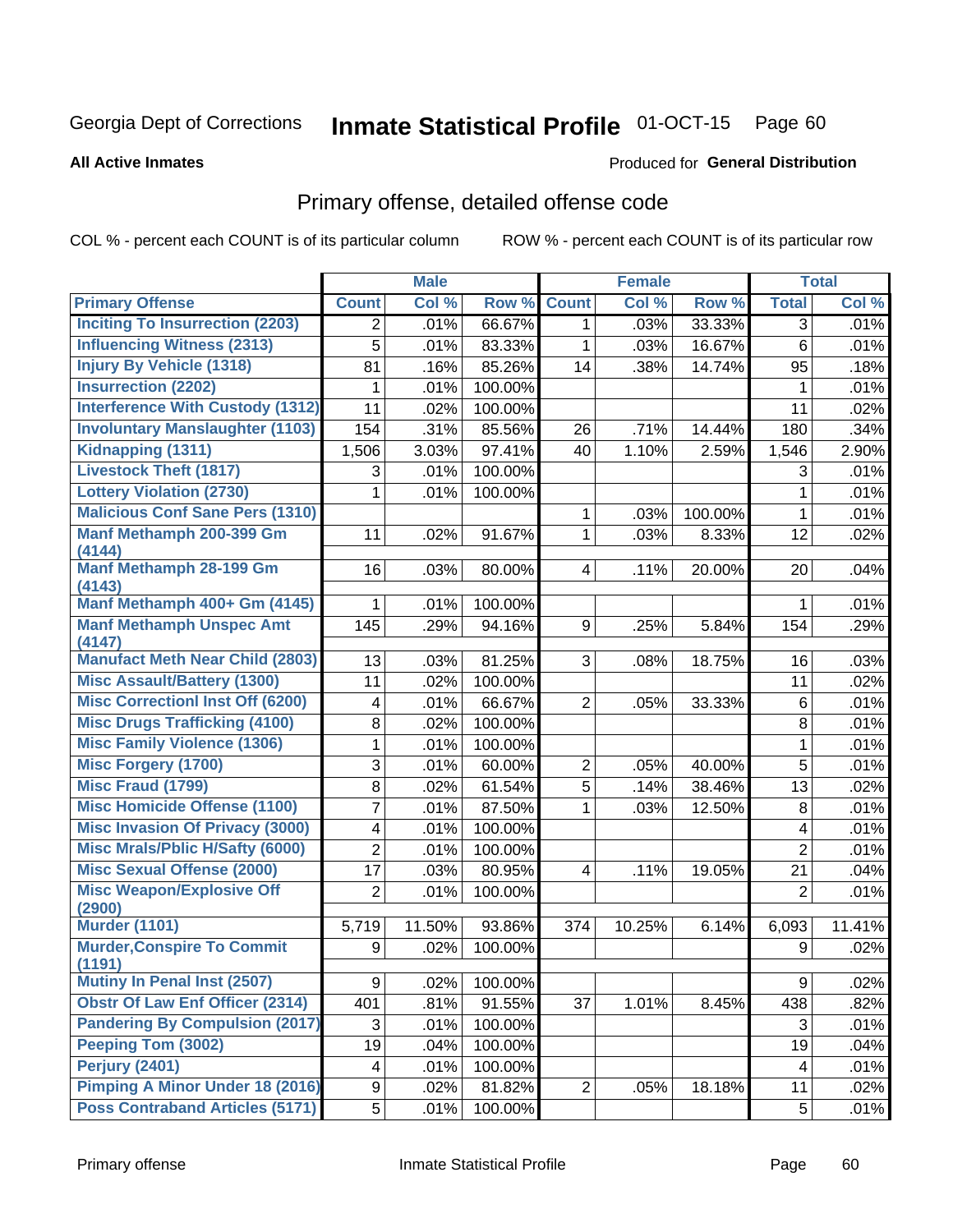#### Inmate Statistical Profile 01-OCT-15 Page 61

### **All Active Inmates**

## Produced for General Distribution

## Primary offense, detailed offense code

COL % - percent each COUNT is of its particular column

|                                                                      |              | <b>Male</b> |         |                | <b>Female</b> |        |                | <b>Total</b> |
|----------------------------------------------------------------------|--------------|-------------|---------|----------------|---------------|--------|----------------|--------------|
| <b>Primary Offense</b>                                               | <b>Count</b> | Col %       | Row %   | <b>Count</b>   | Col %         | Row %  | <b>Total</b>   | Col %        |
| <b>Poss Dep Stim Cntrf Drugs</b>                                     | 72           | .14%        | 71.29%  | 29             | .79%          | 28.71% | 101            | .19%         |
| (4007)<br><b>Poss Drug Related Matri (4016)</b>                      |              |             |         | 5              |               |        |                |              |
| Poss Ephedrine (4030)                                                | 16           | .03%        | 76.19%  |                | .14%          | 23.81% | 21             | .04%         |
|                                                                      | 1            | .01%        | 50.00%  | $\mathbf{1}$   | .03%          | 50.00% | $\overline{2}$ | .01%         |
| Poss Firearm 1st Offender (2913)<br><b>Poss Firearm Convct Felon</b> | 77           | .15%        | 96.25%  | 3              | .08%          | 3.75%  | 80             | .15%         |
| (2914)                                                               | 932          | 1.87%       | 96.28%  | 36             | .99%          | 3.72%  | 968            | 1.81%        |
| <b>Poss Knife During Crime (2911)</b>                                | 2            | .01%        | 100.00% |                |               |        | 2              | .01%         |
| Poss Mda/Extsy (4033)                                                | 4            | .01%        | 100.00% |                |               |        | 4              | .01%         |
| Poss Methamphetamine (4031)                                          | 453          | .91%        | 77.17%  | 134            | 3.67%         | 22.83% | 587            | 1.10%        |
| <b>Poss Narcotics Opiates (4006)</b>                                 | 76           | .15%        | 78.35%  | 21             | .58%          | 21.65% | 97             | .18%         |
| <b>Poss Of Certain Weapons (2912)</b>                                | 20           | .04%        | 86.96%  | 3              | .08%          | 13.04% | 23             | .04%         |
| Poss Of Cocaine (4022)                                               | 547          | 1.10%       | 87.80%  | 76             | 2.08%         | 12.20% | 623            | 1.17%        |
| <b>Poss Of Firearm Dur Crime</b>                                     | 569          | 1.14%       | 96.11%  | 23             | .63%          | 3.89%  | 592            | 1.11%        |
| (2910)<br><b>Poss Of Lsd (4008)</b>                                  |              | .01%        | 100.00% |                |               |        | 1              | .01%         |
| Poss Of Marijuana (4009)                                             | 72           | .14%        | 94.74%  | 4              | .11%          | 5.26%  | 76             | .14%         |
| Poss Tools Commit Crime (1602)                                       | 26           | .05%        | 92.86%  | $\overline{2}$ | .05%          | 7.14%  | 28             | .05%         |
| Poss W Int Dis Other Drug (4053)                                     | 119          | .24%        | 86.23%  | 19             | .52%          | 13.77% | 138            | .26%         |
| Poss W Int Dist Cocaine (4050)                                       | 395          | .79%        | 95.18%  | 20             | .55%          | 4.82%  | 415            | .78%         |
| Poss W Int Dist Marijuana (4051)                                     | 689          | 1.39%       | 95.56%  | 32             | .88%          | 4.44%  | 721            | 1.35%        |
| Poss W Int Dist Meth (4052)                                          | 357          | .72%        | 78.98%  | 95             | 2.60%         | 21.02% | 452            | .85%         |
| <b>Poss Wpn, Drugs By Prisnr</b>                                     | 46           |             | 85.19%  | 8              | .22%          | 14.81% | 54             | .10%         |
| (2965)                                                               |              | .09%        |         |                |               |        |                |              |
| <b>Prov Sex Mater To Minors (2110)</b>                               |              | .01%        | 100.00% |                |               |        | 1              | .01%         |
| <b>Racketeering (3404)</b>                                           | 86           | .17%        | 69.92%  | 37             | 1.01%         | 30.08% | 123            | .23%         |
| Rape (2001)                                                          | 1,765        | 3.55%       | 99.49%  | 9              | .25%          | .51%   | 1,774          | 3.32%        |
| <b>Reck Cond Infected Person</b>                                     | 11           | .02%        | 84.62%  | $\overline{2}$ | .05%          | 15.38% | 13             | .02%         |
| (1317)<br><b>Reckless Abandonment (1120)</b>                         |              | .01%        | 100.00% |                |               |        | 1              | .01%         |
| <b>Robbery (1901)</b>                                                | 1,444        | 2.90%       | 93.22%  | 105            | 2.88%         | 6.78%  | 1,549          | 2.90%        |
| <b>Robbery By Force (1903)</b>                                       | 230          | .46%        | 92.74%  | 18             | .49%          | 7.26%  | 248            | .46%         |
| <b>Robbery By Intimidation (1904)</b>                                | 255          | .51%        | 92.39%  | 21             | .58%          | 7.61%  | 276            | .52%         |
| <b>Robbery By Sudden Snatch</b>                                      | 131          | .26%        | 94.24%  | 8              | .22%          | 5.76%  |                | .26%         |
| (1905)                                                               |              |             |         |                |               |        | 139            |              |
| S/D Cocaine (4021)                                                   | 578          | 1.16%       | 95.22%  | 29             | .79%          | 4.78%  | 607            | 1.14%        |
| S/D Cont Sub Public (4017)                                           | 44           | .09%        | 95.65%  | $\overline{c}$ | .05%          | 4.35%  | 46             | .09%         |
| S/D Cont Sub School (4018)                                           | 45           | .09%        | 97.83%  | 1              | .03%          | 2.17%  | 46             | .09%         |
| S/D Dep Stim Cntrf Drugs (4002)                                      | 52           | .10%        | 80.00%  | 13             | .36%          | 20.00% | 65             | .12%         |
| <b>S/D Narcotics Opiates (4001)</b>                                  | 14           | .03%        | 87.50%  | $\overline{2}$ | .05%          | 12.50% | 16             | .03%         |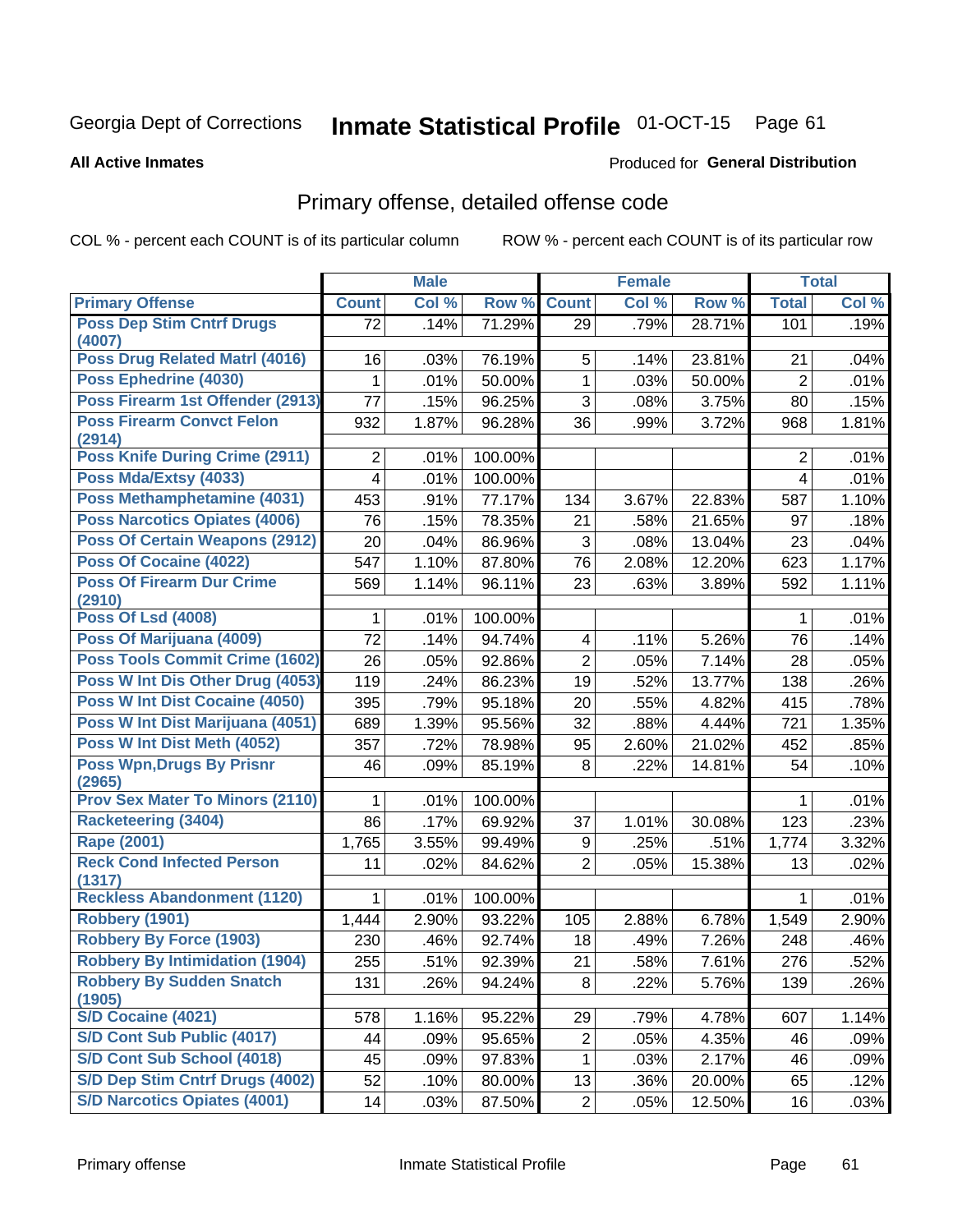# Inmate Statistical Profile 01-OCT-15 Page 62

### **All Active Inmates**

### Produced for General Distribution

## Primary offense, detailed offense code

COL % - percent each COUNT is of its particular column

|                                                 |                | <b>Male</b>   |                   |                | <b>Female</b> |                 |                | <b>Total</b>  |
|-------------------------------------------------|----------------|---------------|-------------------|----------------|---------------|-----------------|----------------|---------------|
| <b>Primary Offense</b>                          | <b>Count</b>   | Col %         | Row %             | <b>Count</b>   | Col %         | Row %           | <b>Total</b>   | Col %         |
| S/D Of Marijuana (4004)                         | 280            | .56%          | 95.56%            | 13             | .36%          | 4.44%           | 293            | .55%          |
| Sale Mda/Extsy (4034)                           | 1              | .01%          | 100.00%           |                |               |                 | 1              | .01%          |
| Sale Methamphetamine (4032)                     | 176            | .35%          | 78.57%            | 48             | 1.32%         | 21.43%          | 224            | .42%          |
| <b>Sex Exploitation Child (2843)</b>            | 175            | .35%          | 98.87%            | $\overline{2}$ | .05%          | 1.13%           | 177            | .33%          |
| <b>Sex Offender Fail Registr (2026)</b>         | 486            | .98%          | 99.39%            | 3              | .08%          | .61%            | 489            | .92%          |
| <b>Sex Offender Fail To Move (2028)</b>         | 5              | .01%          | 100.00%           |                |               |                 | 5              | .01%          |
| Sexl/Asslt/Agn/Pers/Cstdy (2023)                | 13             | .03%          | 92.86%            | 1              | .03%          | 7.14%           | 14             | .03%          |
| <b>Sexual Aslt By Therapist (2024)</b>          |                |               |                   | 1              | .03%          | 100.00%         | 1              | .01%          |
| <b>Sexual Battery (2011)</b>                    | 183            | .37%          | 98.92%            | $\overline{2}$ | .05%          | 1.08%           | 185            | .35%          |
| <b>Simple Battery (1316)</b>                    | 16             | .03%          | 94.12%            | 1              | .03%          | 5.88%           | 17             | .03%          |
| <b>Sodomy (2002)</b>                            | 16             | .03%          | 94.12%            | 1              | .03%          | 5.88%           | 17             | .03%          |
| <b>Solicit Sodomy From Minor</b>                | 5              | .01%          | 100.00%           |                |               |                 | 5              | .01%          |
| (2025)<br><b>Solicit/Accepting Bribe (2712)</b> |                |               |                   |                |               |                 |                |               |
| <b>Stalking (1320)</b>                          | 1              | .01%          | 100.00%           |                |               |                 | 1<br>6         | .01%          |
| <b>Statutory Rape (2018)</b>                    | 6              | .01%<br>1.58% | 100.00%           | 17             |               | 2.12%           |                | .01%          |
| <b>Statutory Rape, Atmpt (2097)</b>             | 784            | .01%          | 97.88%<br>100.00% |                | .47%          |                 | 801            | 1.50%<br>.01% |
| <b>Tampering With Evidence (2315)</b>           | 1<br>7         |               | 63.64%            |                | .11%          |                 | 1<br>11        |               |
| <b>Terrorist Threats &amp; Acts (1307)</b>      | 371            | .01%<br>.75%  | 94.64%            | 4<br>21        | .58%          | 36.36%<br>5.36% | 392            | .02%<br>.73%  |
| <b>Theft Bring Prop In State (1815)</b>         | 8              | .02%          | 80.00%            | $\overline{2}$ | .05%          | 20.00%          | 10             | .02%          |
| <b>Theft By Conversion (1808)</b>               | 18             | .04%          | 78.26%            | 5              | .14%          | 21.74%          | 23             | .04%          |
| <b>Theft By Deception (1803)</b>                | 36             | .07%          | 87.80%            | 5              | .14%          | 12.20%          | 41             | .08%          |
| <b>Theft By Extortion (1804)</b>                | $\overline{2}$ | .01%          | 100.00%           |                |               |                 | $\overline{2}$ | .01%          |
| <b>Theft By Rec Stolen Prop (1806)</b>          | 538            | 1.08%         | 90.73%            | 55             | 1.51%         | 9.27%           | 593            | 1.11%         |
| <b>Theft By Shoplifting (1821)</b>              | 377            | .76%          | 69.17%            | 168            | 4.61%         | 30.83%          | 545            | 1.02%         |
| <b>Theft By Taking (1802)</b>                   | 772            | 1.55%         | 84.19%            | 145            | 3.97%         | 15.81%          | 917            | 1.72%         |
| <b>Theft Credit Card (1751)</b>                 | 16             | .03%          | 72.73%            | 6              | .16%          | 27.27%          | 22             | .04%          |
| <b>Theft Motorveh Or Part (1813)</b>            | 43             | .09%          | 97.73%            | 1              | .03%          | 2.27%           | 44             | .08%          |
| <b>Theft Of Lost Property (1805)</b>            | 1              | .01%          | 100.00%           |                |               |                 | 1              | .01%          |
| <b>Theft Of Services (1807)</b>                 | $\overline{c}$ | .01%          | 100.00%           |                |               |                 | $\overline{c}$ | .01%          |
| <b>Theft Recv Prop Out State (1816)</b>         | $\overline{2}$ | .01%          | 100.00%           |                |               |                 | 2              | .01%          |
| <b>Traf Amphtmine 200-399 Gm</b>                | $\overline{2}$ | .01%          | 100.00%           |                |               |                 | $\overline{2}$ | .01%          |
| (4127)                                          |                |               |                   |                |               |                 |                |               |
| <b>Traf Amphtmine 28-199 Gm</b><br>(4126)       | $\overline{2}$ | .01%          | 100.00%           |                |               |                 | $\overline{2}$ | .01%          |
| Traf Amphtmine 400+ Gm (4128)                   | 6              | .01%          | 100.00%           |                |               |                 | 6              | .01%          |
| <b>Traf Cocaine 201-400 Gm (4102)</b>           | 131            | .26%          | 98.50%            | $\overline{2}$ | .05%          | 1.50%           | 133            | .25%          |
| <b>Traf Cocaine 401+ Gm (4103)</b>              | 118            | .24%          | 95.16%            | 6              | .16%          | 4.84%           | 124            | .23%          |
| Traf Cocaine Less 200 Gm (4101)                 | 304            | .61%          | 96.20%            | 12             | .33%          | 3.80%           | 316            | .59%          |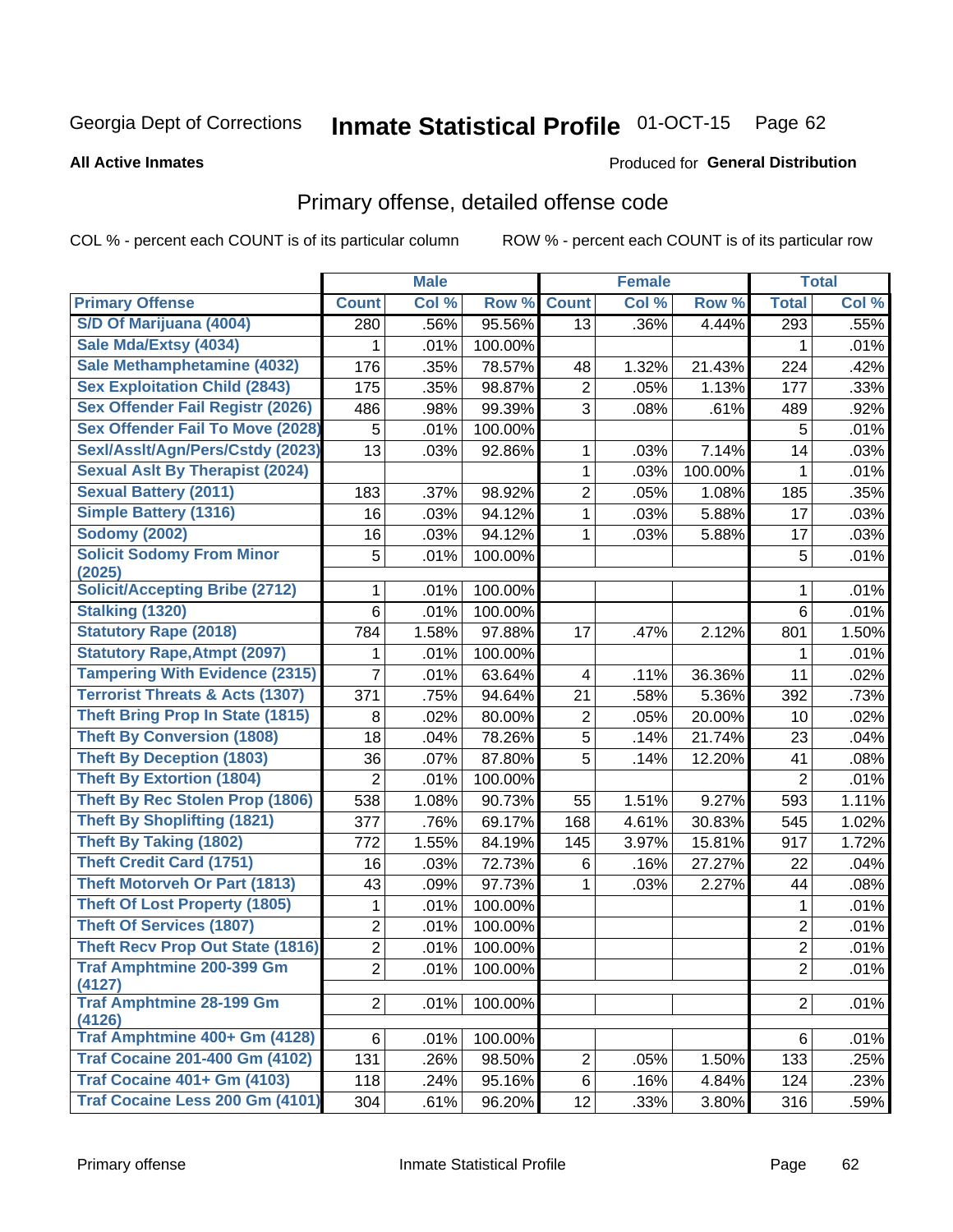# Inmate Statistical Profile 01-OCT-15 Page 63

### **All Active Inmates**

### Produced for General Distribution

## Primary offense, detailed offense code

COL % - percent each COUNT is of its particular column

|                                                                             |                | <b>Male</b> |         |                | <b>Female</b> |        |                         | <b>Total</b> |
|-----------------------------------------------------------------------------|----------------|-------------|---------|----------------|---------------|--------|-------------------------|--------------|
| <b>Primary Offense</b>                                                      | <b>Count</b>   | Col %       | Row %   | <b>Count</b>   | Col %         | Row %  | <b>Total</b>            | Col %        |
| <b>Traf Marijna 10-2000 Lb (4121)</b>                                       | 71             | .14%        | 89.87%  | 8              | .22%          | 10.13% | 79                      | .15%         |
| <b>Traf Marijna 10001+ Lb (4123)</b>                                        | 1              | .01%        | 100.00% |                |               |        | 1                       | .01%         |
| Traf Mda/Extsy 200-399gm<br>(4151)                                          | 4              | .01%        | 100.00% |                |               |        | 4                       | .01%         |
| <b>Traf Mda/Extsy 28-199gm (4150)</b>                                       | 14             | .03%        | 87.50%  | $\overline{2}$ | .05%          | 12.50% | 16                      | .03%         |
| Traf Mda/Extsy 400+Gm (4152)                                                | 1              | .01%        | 100.00% |                |               |        | 1                       | .01%         |
| Traf Methamph 200-399 Gm                                                    | 79             | .16%        | 89.77%  | 9              | .25%          | 10.23% | 88                      | .16%         |
| (4141)                                                                      |                |             |         |                |               |        |                         |              |
| <b>Traf Methamph 28-199 Gm</b><br>(4140)                                    | 225            | .45%        | 83.64%  | 44             | 1.21%         | 16.36% | 269                     | .50%         |
| Traf Methamph 400+ Gm (4142)                                                | 52             | .10%        | 89.66%  | 6              | .16%          | 10.34% | 58                      | .11%         |
| <b>Traf Methamph Unspec Amt</b>                                             | 72             | .14%        | 81.82%  | 16             | .44%          | 18.18% | 88                      | .16%         |
| (4146)                                                                      |                |             |         |                |               |        |                         |              |
| <b>Traf Methaqualone&lt; 400 Gm</b><br>(4124)                               | 1              | .01%        | 100.00% |                |               |        | $\mathbf 1$             | .01%         |
| <b>Traf Narcotic 15-28 Gm (4112)</b>                                        | 10             | .02%        | 90.91%  | 1              | .03%          | 9.09%  | 11                      | .02%         |
| Traf Narcotic 29+ Gm (4113)                                                 | 17             | .03%        | 100.00% |                |               |        | 17                      | .03%         |
| <b>Traf Narcotic Less 14 Gm (4111)</b>                                      | 16             | .03%        | 94.12%  | 1              | .03%          | 5.88%  | 17                      | .03%         |
| <b>Unauth Dist Contrild Sub (4135)</b>                                      | 1              | .01%        | 100.00% |                |               |        | 1                       | .01%         |
| <b>Unauth Dist Recrd Devices</b>                                            | 1              | .01%        | 100.00% |                |               |        | $\mathbf 1$             | .01%         |
| (9907)                                                                      |                |             |         |                |               |        |                         |              |
| <b>Unknown Offense (9999)</b>                                               | 19             | .04%        | 86.36%  | 3              | .08%          | 13.64% | 22                      | .04%         |
| Uniwfl Mfg/Del/Dist N-C S (4014)                                            | 14             | .03%        | 87.50%  | $\overline{2}$ | .05%          | 12.50% | 16                      | .03%         |
| <b>Use Comm Facity Vio C Sub</b>                                            | $\overline{2}$ | .01%        | 66.67%  | $\mathbf 1$    | .03%          | 33.33% | 3                       | .01%         |
| (4133)<br><b>Vehicular Homicide (1123)</b>                                  |                |             |         |                |               |        |                         |              |
|                                                                             | 272            | .55%        | 82.93%  | 56             | 1.54%         | 17.07% | 328                     | .61%         |
| <b>Viol Dngrous Drgs Act (4013)</b><br><b>Viol Ga Cntrl Sbst Act (4012)</b> | 195            | .39%        | 84.78%  | 35             | .96%          | 15.22% | 230                     | .43%         |
| <b>Viol Motor Vehicle Laws (5001)</b>                                       | 21             | .04%        | 84.00%  | 4              | .11%          | 16.00% | 25                      | .05%         |
| <b>Viol Oath Public Offcr (2302)</b>                                        | 40             | .08%        | 90.91%  | 4              | .11%          | 9.09%  | 44                      | .08%         |
| <b>Violatn Othr States Law (8001)</b>                                       | $\mathbf{3}$   | .01%        | 75.00%  | 1              | .03%          | 25.00% | $\overline{\mathbf{4}}$ | .01%         |
| <b>Vol Manslaughter Of Fetus</b>                                            | 20             | .04%        | 71.43%  | 8              | .22%          | 28.57% | 28                      | .05%         |
| (1119)                                                                      | $\mathfrak{S}$ | .01%        | 100.00% |                |               |        | 3                       | .01%         |
| <b>Voluntary Manslaughter (1102)</b>                                        | 1,079          | 2.17%       | 89.10%  | 132            | 3.62%         | 10.90% | 1,211                   | 2.27%        |
| <b>Abandonment Of Dep Child (11)</b>                                        | 4              | .01%        | 100.00% |                |               |        | 4                       | .01%         |
| <b>Agg Assault With Knife (26)</b>                                          | 1              | .01%        | 100.00% |                |               |        | 1                       | .01%         |
| <b>Assault &amp; Battery (21)</b>                                           | 6              | .01%        | 100.00% |                |               |        | 6                       | .01%         |
| <b>Bad Checks (52)</b>                                                      | 2              | .01%        | 66.67%  | 1              | .03%          | 33.33% | 3                       | .01%         |
| <b>Burglary (45)</b>                                                        | 7              | .01%        | 100.00% |                |               |        | $\overline{7}$          | .01%         |
| <b>Cheating &amp; Swindling (51)</b>                                        | 1              | .01%        | 100.00% |                |               |        | 1                       | .01%         |
| <b>Cpwl &amp; Concealed Weapon (93)</b>                                     | 5              | .01%        | 100.00% |                |               |        | 5                       | .01%         |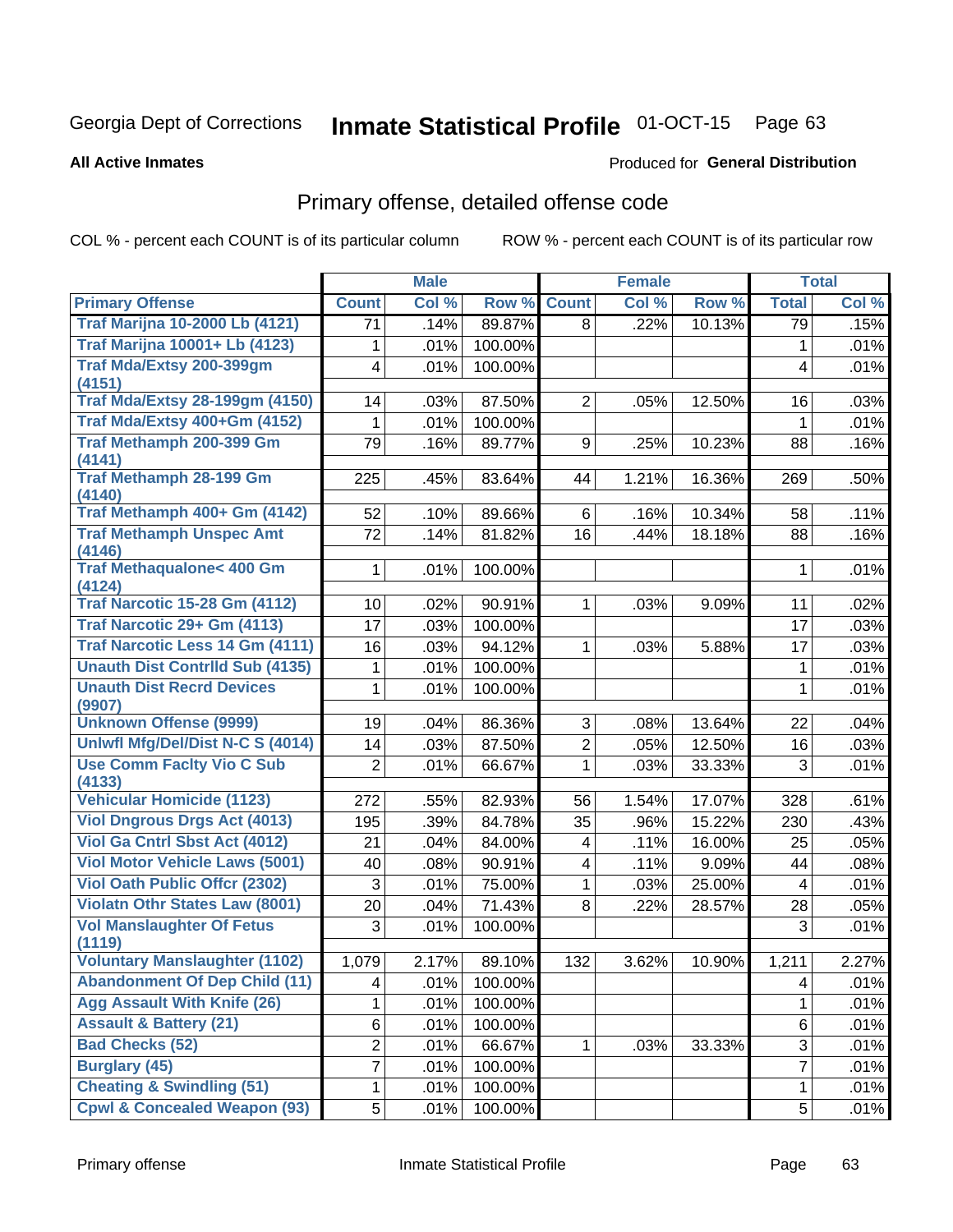# Inmate Statistical Profile 01-OCT-15 Page 64

**All Active Inmates** 

## **Produced for General Distribution**

## Primary offense, detailed offense code

COL % - percent each COUNT is of its particular column

|                                        |                | <b>Male</b> |         |              | <b>Female</b> |         |                | <b>Total</b> |
|----------------------------------------|----------------|-------------|---------|--------------|---------------|---------|----------------|--------------|
| <b>Primary Offense</b>                 | <b>Count</b>   | Col %       | Row %   | <b>Count</b> | Col %         | Row %   | <b>Total</b>   | Col %        |
| <b>Crmnl Attempt (98)</b>              | 2              | .01%        | 100.00% |              |               |         | $\overline{2}$ | .01%         |
| <b>Dui (72)</b>                        | 8              | .02%        | 100.00% |              |               |         | 8              | .01%         |
| Escape (92)                            | 3              | .01%        | 100.00% |              |               |         | 3              | .01%         |
| Forgery (55)                           | 3              | .01%        | 100.00% |              |               |         | 3              | .01%         |
| <b>Misc Misdemeanor (500)</b>          | 3              | .01%        | 100.00% |              |               |         | 3              | .01%         |
| <b>Obstr Of Law Enf Officer (73)</b>   |                | .01%        | 100.00% |              |               |         |                | .01%         |
| <b>Obtn/Attmpt Drugs Illegly (165)</b> |                | .01%        | 100.00% |              |               |         | 1              | .01%         |
| <b>Other Misdemeanor (99)</b>          | 9              | .02%        | 100.00% |              |               |         | 9              | .02%         |
| <b>Pointing Gun At Another (96)</b>    |                | .01%        | 100.00% |              |               |         | 1              | .01%         |
| <b>Poss Ntp Whiskey (64)</b>           |                | .01%        | 100.00% |              |               |         | 1              | .01%         |
| <b>Prostitution (81)</b>               |                |             |         | 1            | .03%          | 100.00% | 1              | .01%         |
| <b>Public Drunkenness (61)</b>         | 3              | .01%        | 100.00% |              |               |         | 3              | .01%         |
| <b>Public Indecency (83)</b>           | $\overline{2}$ | .01%        | 100.00% |              |               |         | $\overline{2}$ | .01%         |
| <b>Shoplifting (94)</b>                |                |             |         | 1            | .03%          | 100.00% | 1              | .01%         |
| <b>Simple Assault (24)</b>             |                | .01%        | 100.00% |              |               |         |                | .01%         |
| Simple Battery (25)                    |                | .01%        | 100.00% |              |               |         | 1              | .01%         |
| <b>Theft By Taking (43)</b>            |                | .01%        | 100.00% |              |               |         |                | .01%         |
| <b>Theft By Taking - Larceny (41)</b>  | 23             | .05%        | 100.00% |              |               |         | 23             | .04%         |
| Viol Motor Veh Law (71)                | $\overline{2}$ | .01%        | 100.00% |              |               |         | 2              | .01%         |
| <b>Wife Beating (28)</b>               | 3              | .01%        | 100.00% |              |               |         | 3              | .01%         |
| <b>Worthless Checks (56)</b>           |                | .01%        | 100.00% |              |               |         |                | .01%         |
| <b>Total Rported</b>                   | 49,743         | 101%        | 93.17%  | 3,648        | 100%          | 6.83%   | 53,391         | 101%         |

| $\cdots$ | $\rightarrow$       |      | 76     |
|----------|---------------------|------|--------|
|          | $\overline{10.010}$ | 3648 | 53 167 |

| Mode (most frequent)<br>1101 Murder | 1101 Murder | 1101 Murder |
|-------------------------------------|-------------|-------------|
|-------------------------------------|-------------|-------------|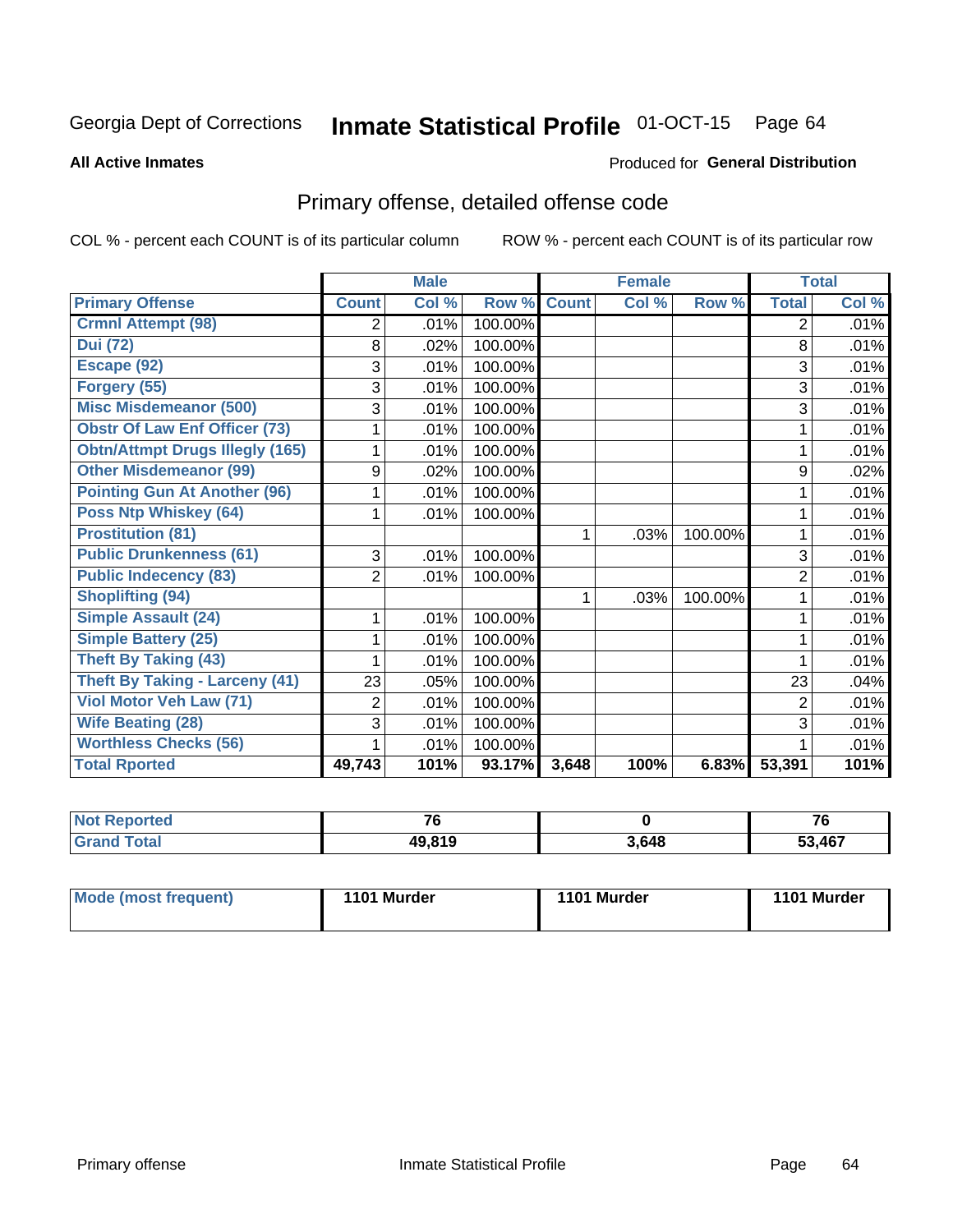# Inmate Statistical Profile 01-OCT-15 Page 65

### **All Active Inmates**

### Produced for General Distribution

## County of conviction of primary offense

COL % - percent each COUNT is of its particular column

|     |                             |              | <b>Male</b> |         |                          | <b>Female</b> |        |              | <b>Total</b> |
|-----|-----------------------------|--------------|-------------|---------|--------------------------|---------------|--------|--------------|--------------|
|     | <b>County of Conviction</b> | <b>Count</b> | Col %       | Row %   | <b>Count</b>             | Col %         | Row %  | <b>Total</b> | Col %        |
| 000 | <b>Unknown</b>              | 166          | .33%        | 93.79%  | 11                       | .30%          | 6.21%  | 177          | .33%         |
| 001 | <b>Appling County</b>       | 89           | .18%        | 92.71%  | $\overline{7}$           | .19%          | 7.29%  | 96           | .18%         |
| 002 | <b>Atkinson County</b>      | 51           | .10%        | 91.07%  | $\mathbf 5$              | .14%          | 8.93%  | 56           | .10%         |
| 003 | <b>Bacon County</b>         | 82           | .16%        | 93.18%  | 6                        | .16%          | 6.82%  | 88           | .16%         |
| 004 | <b>Baker County</b>         | 8            | .02%        | 80.00%  | $\overline{2}$           | .05%          | 20.00% | 10           | .02%         |
| 005 | <b>Baldwin County</b>       | 297          | .60%        | 92.24%  | 25                       | .69%          | 7.76%  | 322          | .60%         |
| 006 | <b>Banks County</b>         | 65           | .13%        | 94.20%  | $\overline{4}$           | .11%          | 5.80%  | 69           | .13%         |
| 007 | <b>Barrow County</b>        | 264          | .53%        | 90.72%  | 27                       | .74%          | 9.28%  | 291          | .54%         |
| 008 | <b>Bartow County</b>        | 612          | 1.23%       | 87.43%  | 88                       | 2.41%         | 12.57% | 700          | 1.31%        |
| 009 | <b>Ben Hill County</b>      | 235          | .47%        | 92.52%  | 19                       | .52%          | 7.48%  | 254          | .48%         |
| 010 | <b>Berrien County</b>       | 85           | .17%        | 95.51%  | $\overline{\mathbf{4}}$  | .11%          | 4.49%  | 89           | .17%         |
| 011 | <b>Bibb County</b>          | 1,108        | 2.22%       | 94.22%  | 68                       | 1.86%         | 5.78%  | 1,176        | 2.20%        |
| 012 | <b>Bleckley County</b>      | 59           | .12%        | 93.65%  | 4                        | .11%          | 6.35%  | 63           | .12%         |
| 013 | <b>Brantley County</b>      | 65           | .13%        | 90.28%  | $\overline{7}$           | .19%          | 9.72%  | 72           | .13%         |
| 014 | <b>Brooks County</b>        | 74           | .15%        | 94.87%  | $\overline{\mathbf{4}}$  | .11%          | 5.13%  | 78           | .15%         |
| 015 | <b>Bryan County</b>         | 88           | .18%        | 98.88%  | 1                        | .03%          | 1.12%  | 89           | .17%         |
| 016 | <b>Bulloch County</b>       | 500          | 1.00%       | 93.46%  | 35                       | .96%          | 6.54%  | 535          | 1.00%        |
| 017 | <b>Burke County</b>         | 214          | .43%        | 96.40%  | 8                        | .22%          | 3.60%  | 222          | .42%         |
| 018 | <b>Butts County</b>         | 121          | .24%        | 96.03%  | $\sqrt{5}$               | .14%          | 3.97%  | 126          | .24%         |
| 019 | <b>Calhoun County</b>       | 32           | .06%        | 94.12%  | $\overline{2}$           | .05%          | 5.88%  | 34           | .06%         |
| 020 | <b>Camden County</b>        | 193          | .39%        | 96.02%  | 8                        | .22%          | 3.98%  | 201          | .38%         |
| 021 | <b>Candler County</b>       | 116          | .23%        | 91.34%  | 11                       | .30%          | 8.66%  | 127          | .24%         |
| 022 | <b>Carroll County</b>       | 544          | 1.09%       | 90.37%  | 58                       | 1.59%         | 9.63%  | 602          | 1.13%        |
| 023 | <b>Catoosa County</b>       | 329          | .66%        | 90.88%  | 33                       | .90%          | 9.12%  | 362          | .68%         |
| 024 | <b>Charlton County</b>      | 50           | .10%        | 96.15%  | $\overline{2}$           | .05%          | 3.85%  | 52           | .10%         |
| 025 | <b>Chatham County</b>       | 1,996        | 4.01%       | 96.24%  | 78                       | 2.14%         | 3.76%  | 2,074        | 3.88%        |
| 026 | <b>Chattahoochee County</b> | 29           | .06%        | 100.00% |                          |               |        | 29           | .05%         |
| 027 | <b>Chattooga County</b>     | 250          | .50%        | 88.97%  | 31                       | .85%          | 11.03% | 281          | .53%         |
| 028 | <b>Cherokee County</b>      | 546          | 1.10%       | 90.40%  | 58                       | 1.59%         | 9.60%  | 604          | 1.13%        |
| 029 | <b>Clarke County</b>        | 460          | .92%        | 93.69%  | 31                       | .85%          | 6.31%  | 491          | .92%         |
| 030 | <b>Clay County</b>          | 25           | .05%        | 86.21%  | $\overline{\mathcal{A}}$ | .11%          | 13.79% | 29           | .05%         |
| 031 | <b>Clayton County</b>       | 1,486        | 2.98%       | 92.93%  | 113                      | 3.10%         | 7.07%  | 1,599        | 2.99%        |
| 032 | <b>Clinch County</b>        | 49           | .10%        | 94.23%  | 3                        | .08%          | 5.77%  | 52           | .10%         |
| 033 | <b>Cobb County</b>          | 2,628        | 5.28%       | 91.28%  | 251                      | 6.88%         | 8.72%  | 2,879        | 5.38%        |
| 034 | <b>Coffee County</b>        | 244          | .49%        | 94.57%  | 14                       | .38%          | 5.43%  | 258          | .48%         |
| 035 | <b>Colquitt County</b>      | 223          | .45%        | 95.71%  | 10                       | .27%          | 4.29%  | 233          | .44%         |
| 036 | <b>Columbia County</b>      | 408          | .82%        | 90.07%  | 45                       | 1.23%         | 9.93%  | 453          | .85%         |
| 037 | <b>Cook County</b>          | 127          | .25%        | 95.49%  | 6                        | .16%          | 4.51%  | 133          | .25%         |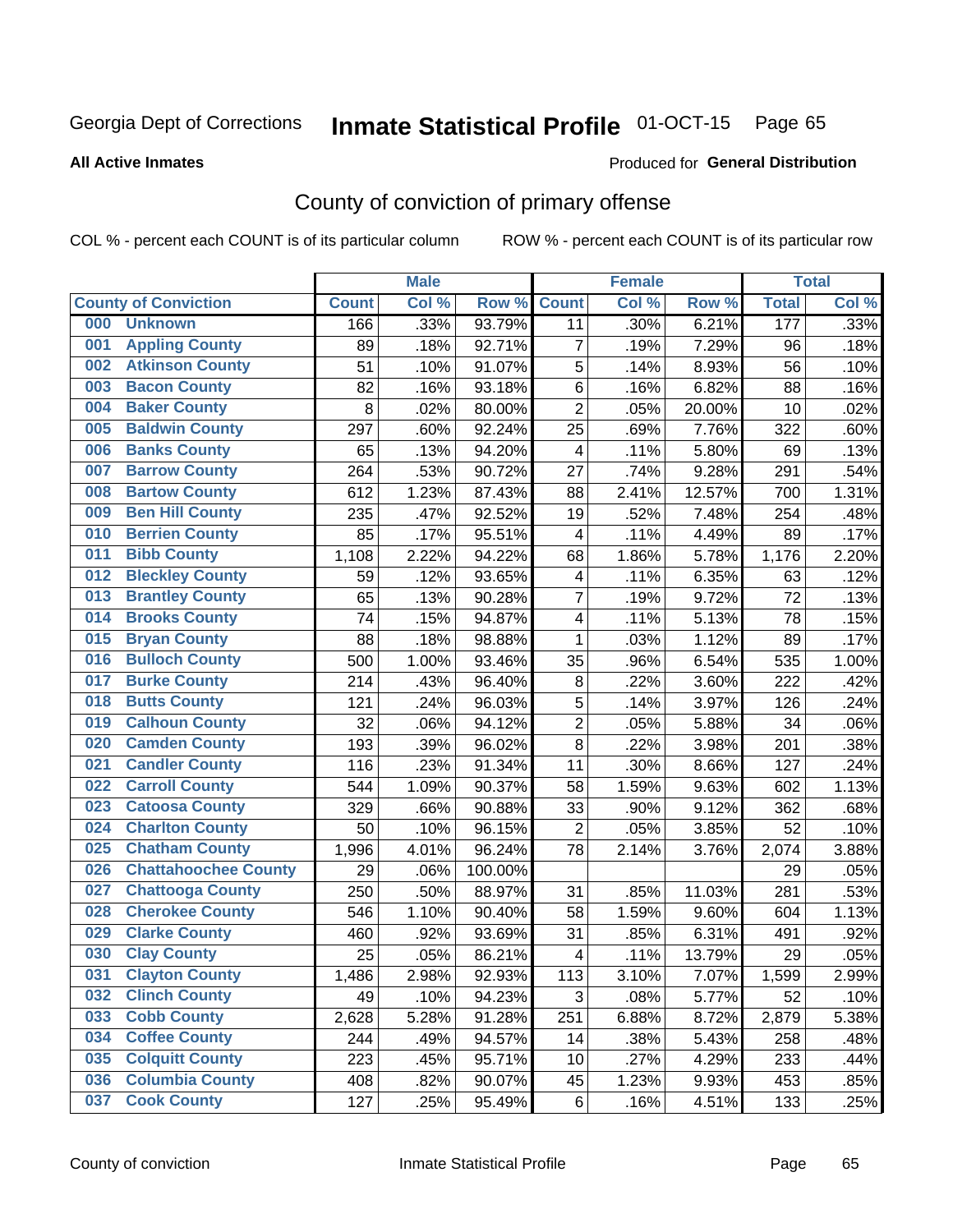# Inmate Statistical Profile 01-OCT-15 Page 66

### **All Active Inmates**

## **Produced for General Distribution**

## County of conviction of primary offense

COL % - percent each COUNT is of its particular column

|                                |              | <b>Male</b> |         |                | <b>Female</b> |        |              | <b>Total</b> |
|--------------------------------|--------------|-------------|---------|----------------|---------------|--------|--------------|--------------|
| <b>County of Conviction</b>    | <b>Count</b> | Col %       | Row %   | <b>Count</b>   | Col %         | Row %  | <b>Total</b> | Col %        |
| <b>Coweta County</b><br>038    | 557          | 1.12%       | 93.77%  | 37             | 1.01%         | 6.23%  | 594          | 1.11%        |
| <b>Crawford County</b><br>039  | 25           | .05%        | 100.00% |                |               |        | 25           | .05%         |
| <b>Crisp County</b><br>040     | 282          | .57%        | 93.07%  | 21             | .58%          | 6.93%  | 303          | .57%         |
| <b>Dade County</b><br>041      | 96           | .19%        | 93.20%  | $\overline{7}$ | .19%          | 6.80%  | 103          | .19%         |
| <b>Dawson County</b><br>042    | 93           | .19%        | 88.57%  | 12             | .33%          | 11.43% | 105          | .20%         |
| 043<br><b>Decatur County</b>   | 263          | .53%        | 94.95%  | 14             | .38%          | 5.05%  | 277          | .52%         |
| <b>Dekalb County</b><br>044    | 3,153        | 6.33%       | 95.08%  | 163            | 4.47%         | 4.92%  | 3,316        | 6.20%        |
| <b>Dodge County</b><br>045     | 148          | .30%        | 94.27%  | 9              | .25%          | 5.73%  | 157          | .29%         |
| <b>Dooly County</b><br>046     | 92           | .18%        | 96.84%  | 3              | .08%          | 3.16%  | 95           | .18%         |
| <b>Dougherty County</b><br>047 | 969          | 1.95%       | 94.35%  | 58             | 1.59%         | 5.65%  | 1,027        | 1.92%        |
| <b>Douglas County</b><br>048   | 1,159        | 2.33%       | 89.98%  | 129            | 3.54%         | 10.02% | 1,288        | 2.41%        |
| <b>Early County</b><br>049     | 101          | .20%        | 95.28%  | 5              | .14%          | 4.72%  | 106          | .20%         |
| <b>Echols County</b><br>050    | 8            | .02%        | 100.00% |                |               |        | 8            | .01%         |
| <b>Effingham County</b><br>051 | 199          | .40%        | 93.43%  | 14             | .38%          | 6.57%  | 213          | .40%         |
| <b>Elbert County</b><br>052    | 127          | .25%        | 91.37%  | 12             | .33%          | 8.63%  | 139          | .26%         |
| <b>Emanuel County</b><br>053   | 185          | .37%        | 93.43%  | 13             | .36%          | 6.57%  | 198          | .37%         |
| <b>Evans County</b><br>054     | 103          | .21%        | 95.37%  | 5              | .14%          | 4.63%  | 108          | .20%         |
| <b>Fannin County</b><br>055    | 88           | .18%        | 86.27%  | 14             | .38%          | 13.73% | 102          | .19%         |
| <b>Fayette County</b><br>056   | 344          | .69%        | 86.43%  | 54             | 1.48%         | 13.57% | 398          | .74%         |
| <b>Floyd County</b><br>057     | 901          | 1.81%       | 89.56%  | 105            | 2.88%         | 10.44% | 1,006        | 1.88%        |
| <b>Forsyth County</b><br>058   | 376          | .75%        | 91.71%  | 34             | .93%          | 8.29%  | 410          | .77%         |
| <b>Franklin County</b><br>059  | 134          | .27%        | 92.41%  | 11             | .30%          | 7.59%  | 145          | .27%         |
| <b>Fulton County</b><br>060    | 4,964        | 9.96%       | 96.22%  | 195            | 5.35%         | 3.78%  | 5,159        | 9.65%        |
| <b>Gilmer County</b><br>061    | 89           | .18%        | 92.71%  | $\overline{7}$ | .19%          | 7.29%  | 96           | .18%         |
| <b>Glascock County</b><br>062  | 3            | .01%        | 75.00%  | 1              | .03%          | 25.00% | 4            | .01%         |
| 063<br><b>Glynn County</b>     | 516          | 1.04%       | 92.47%  | 42             | 1.15%         | 7.53%  | 558          | 1.04%        |
| <b>Gordon County</b><br>064    | 370          | .74%        | 86.25%  | 59             | 1.62%         | 13.75% | 429          | .80%         |
| 065<br><b>Grady County</b>     | 173          | .35%        | 95.05%  | 9              | .25%          | 4.95%  | 182          | .34%         |
| <b>Greene County</b><br>066    | 112          | .22%        | 93.33%  | 8              | .22%          | 6.67%  | 120          | .22%         |
| <b>Gwinnett County</b><br>067  | 2,356        | 4.73%       | 92.79%  | 183            | 5.02%         | 7.21%  | 2,539        | 4.75%        |
| <b>Habersham County</b><br>068 | 105          | .21%        | 94.59%  | 6              | .16%          | 5.41%  | 111          | .21%         |
| 069<br><b>Hall County</b>      | 687          | 1.38%       | 91.24%  | 66             | 1.81%         | 8.76%  | 753          | 1.41%        |
| <b>Hancock County</b><br>070   | 34           | .07%        | 91.89%  | 3              | .08%          | 8.11%  | 37           | .07%         |
| <b>Haralson County</b><br>071  | 158          | .32%        | 92.94%  | 12             | .33%          | 7.06%  | 170          | .32%         |
| <b>Harris County</b><br>072    | 99           | .20%        | 91.67%  | 9              | .25%          | 8.33%  | 108          | .20%         |
| <b>Hart County</b><br>073      | 158          | .32%        | 96.93%  | 5              | .14%          | 3.07%  | 163          | .30%         |
| <b>Heard County</b><br>074     | 44           | .09%        | 91.67%  | 4              | .11%          | 8.33%  | 48           | .09%         |
| <b>Henry County</b><br>075     | 536          | 1.08%       | 90.24%  | 58             | 1.59%         | 9.76%  | 594          | 1.11%        |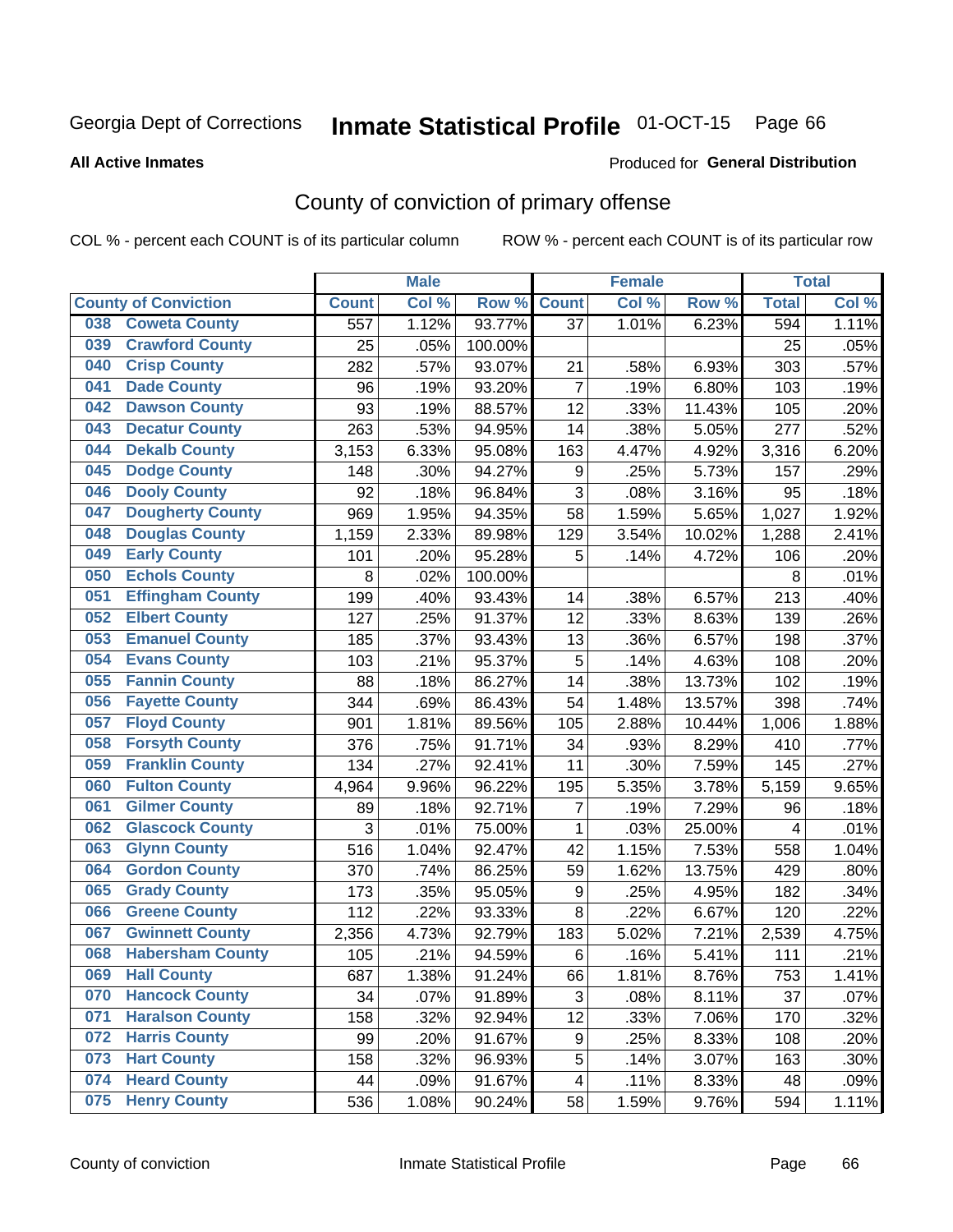# Inmate Statistical Profile 01-OCT-15 Page 67

### **All Active Inmates**

### Produced for General Distribution

## County of conviction of primary offense

COL % - percent each COUNT is of its particular column

|                  |                             |              | <b>Male</b> |         |                | <b>Female</b> |        |              | <b>Total</b> |
|------------------|-----------------------------|--------------|-------------|---------|----------------|---------------|--------|--------------|--------------|
|                  | <b>County of Conviction</b> | <b>Count</b> | Col %       | Row %   | <b>Count</b>   | Col %         | Row %  | <b>Total</b> | Col %        |
|                  | 076 Houston County          | 720          | 1.45%       | 94.74%  | 40             | 1.10%         | 5.26%  | 760          | 1.42%        |
| 077              | <b>Irwin County</b>         | 72           | .14%        | 97.30%  | $\overline{2}$ | .05%          | 2.70%  | 74           | .14%         |
| 078              | <b>Jackson County</b>       | 263          | .53%        | 93.59%  | 18             | .49%          | 6.41%  | 281          | .53%         |
| 079              | <b>Jasper County</b>        | 63           | .13%        | 96.92%  | $\overline{c}$ | .05%          | 3.08%  | 65           | .12%         |
| 080              | <b>Jeff Davis County</b>    | 93           | .19%        | 95.88%  | 4              | .11%          | 4.12%  | 97           | .18%         |
| 081              | <b>Jefferson County</b>     | 156          | .31%        | 96.89%  | 5              | .14%          | 3.11%  | 161          | .30%         |
| 082              | <b>Jenkins County</b>       | 80           | .16%        | 96.39%  | 3              | .08%          | 3.61%  | 83           | .16%         |
| 083              | <b>Johnson County</b>       | 38           | .08%        | 97.44%  | $\mathbf{1}$   | .03%          | 2.56%  | 39           | .07%         |
| 084              | <b>Jones County</b>         | 194          | .39%        | 90.23%  | 21             | .58%          | 9.77%  | 215          | .40%         |
| 085              | <b>Lamar County</b>         | 75           | .15%        | 91.46%  | $\overline{7}$ | .19%          | 8.54%  | 82           | .15%         |
| 086              | <b>Lanier County</b>        | 50           | .10%        | 98.04%  | 1              | .03%          | 1.96%  | 51           | .10%         |
| 087              | <b>Laurens County</b>       | 286          | .57%        | 95.02%  | 15             | .41%          | 4.98%  | 301          | .56%         |
| 088              | <b>Lee County</b>           | 63           | .13%        | 94.03%  | 4              | .11%          | 5.97%  | 67           | .13%         |
| 089              | <b>Liberty County</b>       | 254          | .51%        | 93.04%  | 19             | .52%          | 6.96%  | 273          | .51%         |
| 090              | <b>Lincoln County</b>       | 30           | .06%        | 96.77%  | 1              | .03%          | 3.23%  | 31           | .06%         |
| 091              | <b>Long County</b>          | 80           | .16%        | 87.91%  | 11             | .30%          | 12.09% | 91           | .17%         |
| 092              | <b>Lowndes County</b>       | 522          | 1.05%       | 96.31%  | 20             | .55%          | 3.69%  | 542          | 1.01%        |
| 093              | <b>Lumpkin County</b>       | 87           | .17%        | 95.60%  | 4              | .11%          | 4.40%  | 91           | .17%         |
| 094              | <b>Macon County</b>         | 70           | .14%        | 100.00% |                |               |        | 70           | .13%         |
| 095              | <b>Madison County</b>       | 132          | .26%        | 92.96%  | 10             | .27%          | 7.04%  | 142          | .27%         |
| 096              | <b>Marion County</b>        | 22           | .04%        | 91.67%  | $\overline{2}$ | .05%          | 8.33%  | 24           | .04%         |
| 097              | <b>Mcduffie County</b>      | 186          | .37%        | 93.47%  | 13             | .36%          | 6.53%  | 199          | .37%         |
| 098              | <b>Mcintosh County</b>      | 59           | .12%        | 98.33%  | 1              | .03%          | 1.67%  | 60           | .11%         |
| 099              | <b>Meriwether County</b>    | 188          | .38%        | 94.47%  | 11             | .30%          | 5.53%  | 199          | .37%         |
| 100              | <b>Miller County</b>        | 32           | .06%        | 100.00% |                |               |        | 32           | .06%         |
| 101              | <b>Mitchell County</b>      | 168          | .34%        | 92.82%  | 13             | .36%          | 7.18%  | 181          | .34%         |
| 102              | <b>Monroe County</b>        | 128          | .26%        | 85.91%  | 21             | .58%          | 14.09% | 149          | .28%         |
| 103              | <b>Montgomery County</b>    | 31           | .06%        | 96.88%  | $\mathbf{1}$   | .03%          | 3.13%  | 32           | .06%         |
| 104              | <b>Morgan County</b>        | 148          | .30%        | 90.24%  | 16             | .44%          | 9.76%  | 164          | .31%         |
| 105              | <b>Murray County</b>        | 142          | .29%        | 91.03%  | 14             | .38%          | 8.97%  | 156          | .29%         |
| 106              | <b>Muscogee County</b>      | 1,233        | 2.47%       | 95.14%  | 63             | 1.73%         | 4.86%  | 1,296        | 2.42%        |
| 107              | <b>Newton County</b>        | 668          | 1.34%       | 91.51%  | 62             | 1.70%         | 8.49%  | 730          | 1.37%        |
| 108              | <b>Oconee County</b>        | 59           | .12%        | 98.33%  | 1              | .03%          | 1.67%  | 60           | .11%         |
| 109              | <b>Oglethorpe County</b>    | 65           | .13%        | 98.48%  | 1              | .03%          | 1.52%  | 66           | .12%         |
| 110              | <b>Paulding County</b>      | 231          | .46%        | 92.77%  | 18             | .49%          | 7.23%  | 249          | .47%         |
| 111              | <b>Peach County</b>         | 90           | .18%        | 96.77%  | 3              | .08%          | 3.23%  | 93           | .17%         |
| $\overline{112}$ | <b>Pickens County</b>       | 80           | .16%        | 89.89%  | 9              | .25%          | 10.11% | 89           | .17%         |
| 113              | <b>Pierce County</b>        | 91           | .18%        | 96.81%  | 3              | .08%          | 3.19%  | 94           | .18%         |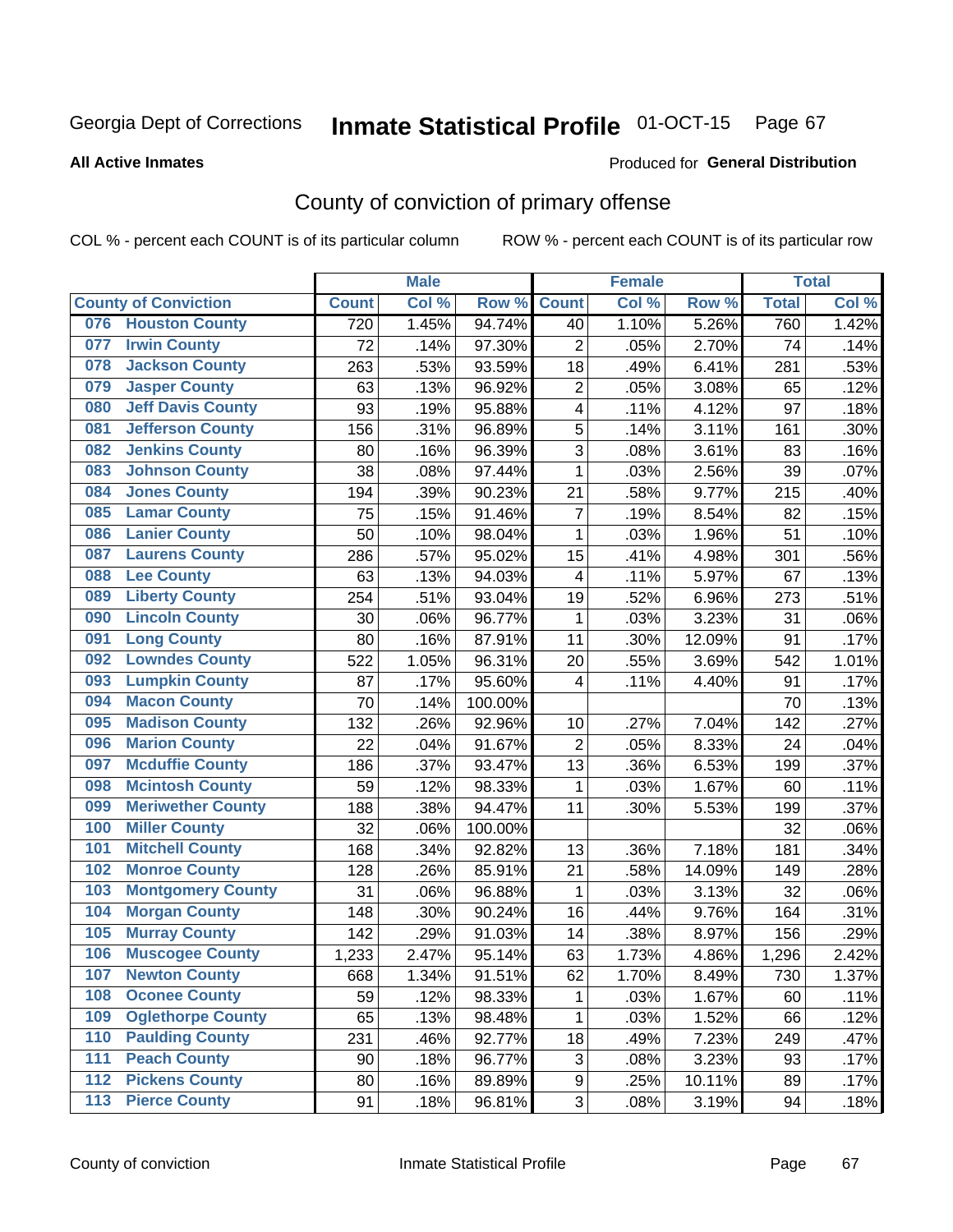# Inmate Statistical Profile 01-OCT-15 Page 68

### **All Active Inmates**

### Produced for General Distribution

## County of conviction of primary offense

COL % - percent each COUNT is of its particular column

|                                        |              | <b>Male</b> |         |                           | <b>Female</b> |        |                 | <b>Total</b> |
|----------------------------------------|--------------|-------------|---------|---------------------------|---------------|--------|-----------------|--------------|
| <b>County of Conviction</b>            | <b>Count</b> | Col %       | Row %   | <b>Count</b>              | Col %         | Row %  | <b>Total</b>    | Col %        |
| <b>Pike County</b><br>114              | 40           | .08%        | 88.89%  | 5                         | .14%          | 11.11% | $\overline{45}$ | .08%         |
| <b>Polk County</b><br>$\overline{115}$ | 181          | .36%        | 94.27%  | 11                        | .30%          | 5.73%  | 192             | .36%         |
| <b>Pulaski County</b><br>116           | 57           | .11%        | 96.61%  | $\overline{2}$            | .05%          | 3.39%  | 59              | .11%         |
| <b>Putnam County</b><br>117            | 148          | .30%        | 95.48%  | $\overline{7}$            | .19%          | 4.52%  | 155             | .29%         |
| 118<br><b>Quitman County</b>           | 15           | .03%        | 100.00% |                           |               |        | 15              | .03%         |
| <b>Rabun County</b><br>119             | 47           | .09%        | 88.68%  | $\,6$                     | .16%          | 11.32% | 53              | .10%         |
| <b>Randolph County</b><br>120          | 63           | .13%        | 95.45%  | 3                         | .08%          | 4.55%  | 66              | .12%         |
| <b>Richmond County</b><br>121          | 1,902        | 3.82%       | 94.49%  | 111                       | 3.04%         | 5.51%  | 2,013           | 3.76%        |
| <b>Rockdale County</b><br>122          | 456          | .92%        | 91.75%  | 41                        | 1.12%         | 8.25%  | 497             | .93%         |
| <b>Schley County</b><br>123            | 17           | .03%        | 100.00% |                           |               |        | 17              | .03%         |
| <b>Screven County</b><br>124           | 134          | .27%        | 93.06%  | 10                        | .27%          | 6.94%  | 144             | .27%         |
| <b>Seminole County</b><br>125          | 69           | .14%        | 88.46%  | $9\,$                     | .25%          | 11.54% | 78              | .15%         |
| 126<br><b>Spalding County</b>          | 526          | 1.06%       | 92.28%  | 44                        | 1.21%         | 7.72%  | 570             | 1.07%        |
| 127<br><b>Stephens County</b>          | 149          | .30%        | 91.41%  | 14                        | .38%          | 8.59%  | 163             | .30%         |
| <b>Stewart County</b><br>128           | 33           | .07%        | 97.06%  | 1                         | .03%          | 2.94%  | 34              | .06%         |
| <b>Sumter County</b><br>129            | 206          | .41%        | 93.21%  | 15                        | .41%          | 6.79%  | 221             | .41%         |
| <b>Talbot County</b><br>130            | 41           | .08%        | 93.18%  | 3                         | .08%          | 6.82%  | 44              | .08%         |
| <b>Taliaferro County</b><br>131        | 20           | .04%        | 95.24%  | $\mathbf{1}$              | .03%          | 4.76%  | 21              | .04%         |
| <b>Tattnall County</b><br>132          | 177          | .36%        | 90.77%  | 18                        | .49%          | 9.23%  | 195             | .36%         |
| <b>Taylor County</b><br>133            | 63           | .13%        | 95.45%  | $\ensuremath{\mathsf{3}}$ | .08%          | 4.55%  | 66              | .12%         |
| <b>Telfair County</b><br>134           | 88           | .18%        | 90.72%  | $\mathsf g$               | .25%          | 9.28%  | 97              | .18%         |
| <b>Terrell County</b><br>135           | 91           | .18%        | 95.79%  | $\overline{\mathbf{4}}$   | .11%          | 4.21%  | 95              | .18%         |
| <b>Thomas County</b><br>136            | 226          | .45%        | 92.62%  | 18                        | .49%          | 7.38%  | 244             | .46%         |
| <b>Tift County</b><br>137              | 364          | .73%        | 95.54%  | 17                        | .47%          | 4.46%  | 381             | .71%         |
| <b>Toombs County</b><br>138            | 347          | .70%        | 92.78%  | 27                        | .74%          | 7.22%  | 374             | .70%         |
| <b>Towns County</b><br>139             | 30           | .06%        | 73.17%  | 11                        | .30%          | 26.83% | 41              | .08%         |
| <b>Treutlen County</b><br>140          | 80           | .16%        | 94.12%  | 5                         | .14%          | 5.88%  | 85              | .16%         |
| <b>Troup County</b><br>141             | 559          | 1.12%       | 91.49%  | 52                        | 1.43%         | 8.51%  | 611             | 1.14%        |
| <b>Turner County</b><br>142            | 66           | .13%        | 95.65%  | 3                         | .08%          | 4.35%  | 69              | .13%         |
| <b>Twiggs County</b><br>143            | 59           | .12%        | 93.65%  | $\overline{\mathbf{4}}$   | .11%          | 6.35%  | 63              | .12%         |
| <b>Union County</b><br>144             | 73           | .15%        | 84.88%  | 13                        | .36%          | 15.12% | 86              | .16%         |
| 145<br><b>Upson County</b>             | 162          | .33%        | 94.19%  | 10                        | .27%          | 5.81%  | 172             | .32%         |
| <b>Walker County</b><br>146            | 411          | .82%        | 90.13%  | 45                        | 1.23%         | 9.87%  | 456             | .85%         |
| <b>Walton County</b><br>147            | 530          | 1.06%       | 90.75%  | 54                        | 1.48%         | 9.25%  | 584             | 1.09%        |
| <b>Ware County</b><br>148              | 343          | .69%        | 92.45%  | 28                        | .77%          | 7.55%  | 371             | .69%         |
| <b>Warren County</b><br>149            | 39           | .08%        | 97.50%  | 1                         | .03%          | 2.50%  | 40              | .07%         |
| <b>Washington County</b><br>150        | 179          | .36%        | 92.75%  | 14                        | .38%          | 7.25%  | 193             | .36%         |
| <b>Wayne County</b><br>151             | 166          | .33%        | 92.22%  | 14                        | .38%          | 7.78%  | 180             | .34%         |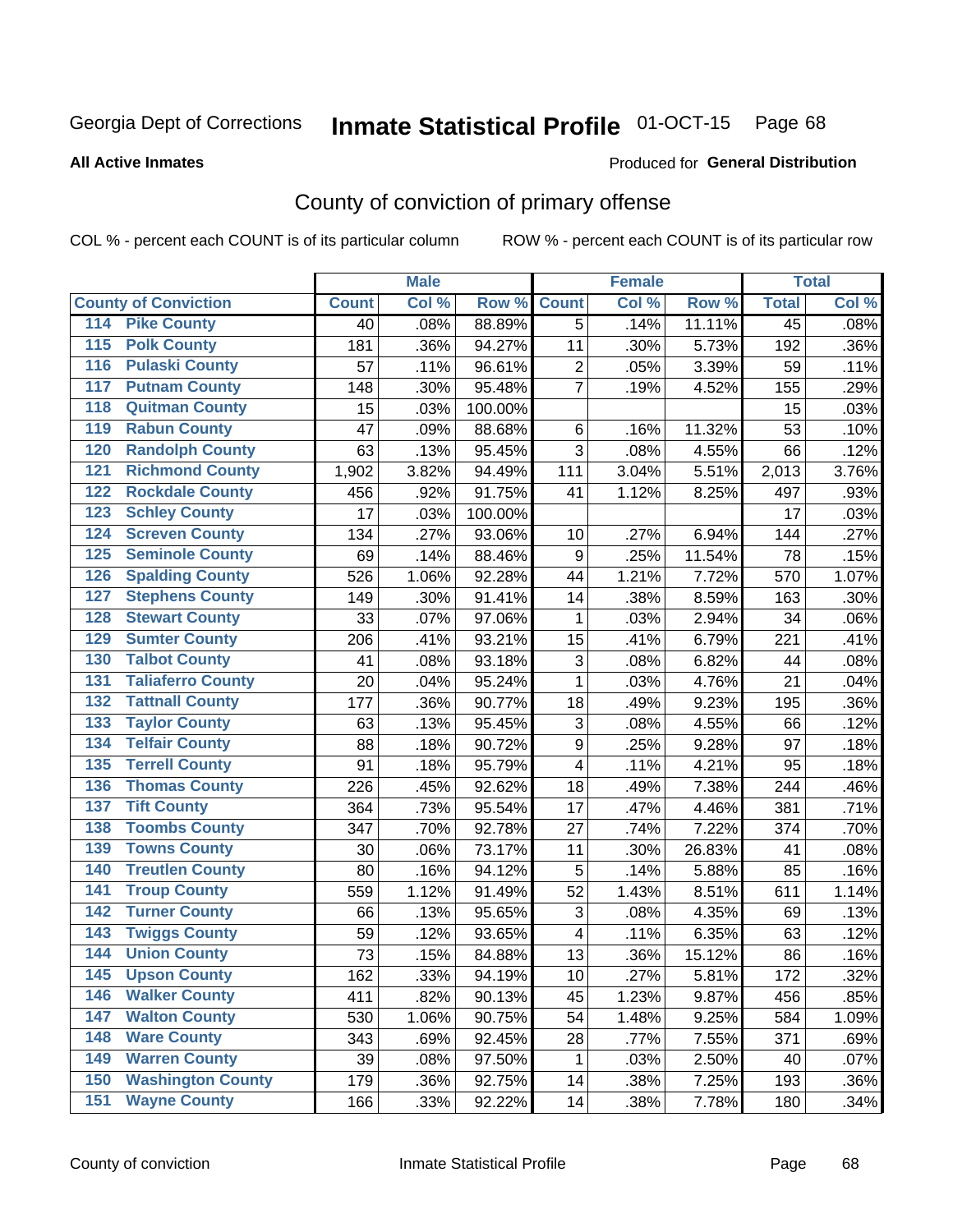# Inmate Statistical Profile 01-OCT-15 Page 69

**All Active Inmates** 

### Produced for General Distribution

## County of conviction of primary offense

COL % - percent each COUNT is of its particular column

|                                |                    | <b>Male</b> |             |       | <b>Female</b> |        |              | <b>Total</b> |
|--------------------------------|--------------------|-------------|-------------|-------|---------------|--------|--------------|--------------|
| <b>County of Conviction</b>    | Count <sup>1</sup> | Col %       | Row % Count |       | Col %         | Row %  | <b>Total</b> | Col %        |
| <b>Webster County</b><br>152   | 6                  | .01%        | 85.71%      |       | $.03\%$       | 14.29% |              | .01%         |
| <b>Wheeler County</b><br>153   | 21                 | .04%        | 95.45%      |       | .03%          | 4.55%  | 22           | .04%         |
| <b>White County</b><br>154     | 99                 | .20%        | 86.09%      | 16    | .44%          | 13.91% | 115          | .22%         |
| <b>Whitfield County</b><br>155 | 563                | 1.13%       | 89.37%      | 67    | 1.84%         | 10.63% | 630          | 1.18%        |
| <b>Wilcox County</b><br>156    | 43                 | .09%        | 93.48%      | 3     | .08%          | 6.52%  | 46           | .09%         |
| <b>Wilkes County</b><br>157    | 76                 | .15%        | 98.70%      |       | .03%          | 1.30%  | 77           | .14%         |
| <b>Wilkinson County</b><br>158 | 50                 | .10%        | 96.15%      | 2     | $.05\%$       | 3.85%  | 52           | .10%         |
| <b>Worth County</b><br>159     | 130                | .26%        | 93.53%      | 9     | .25%          | 6.47%  | 139          | .26%         |
| <b>Total Rported</b>           | 49,819             | 100%        | 93.18%      | 3,648 | 100%          | 6.82%  | 53,467       | 100%         |

| <b>Not Reported</b> |        |       |        |
|---------------------|--------|-------|--------|
| <b>Grand Total</b>  | 49,819 | 3,648 | 53,467 |

| <b>Mode (most frequent)</b> | <b>Fulton County</b> | <b>ICobb County</b> | <b>Fulton County</b> |
|-----------------------------|----------------------|---------------------|----------------------|
|                             |                      |                     |                      |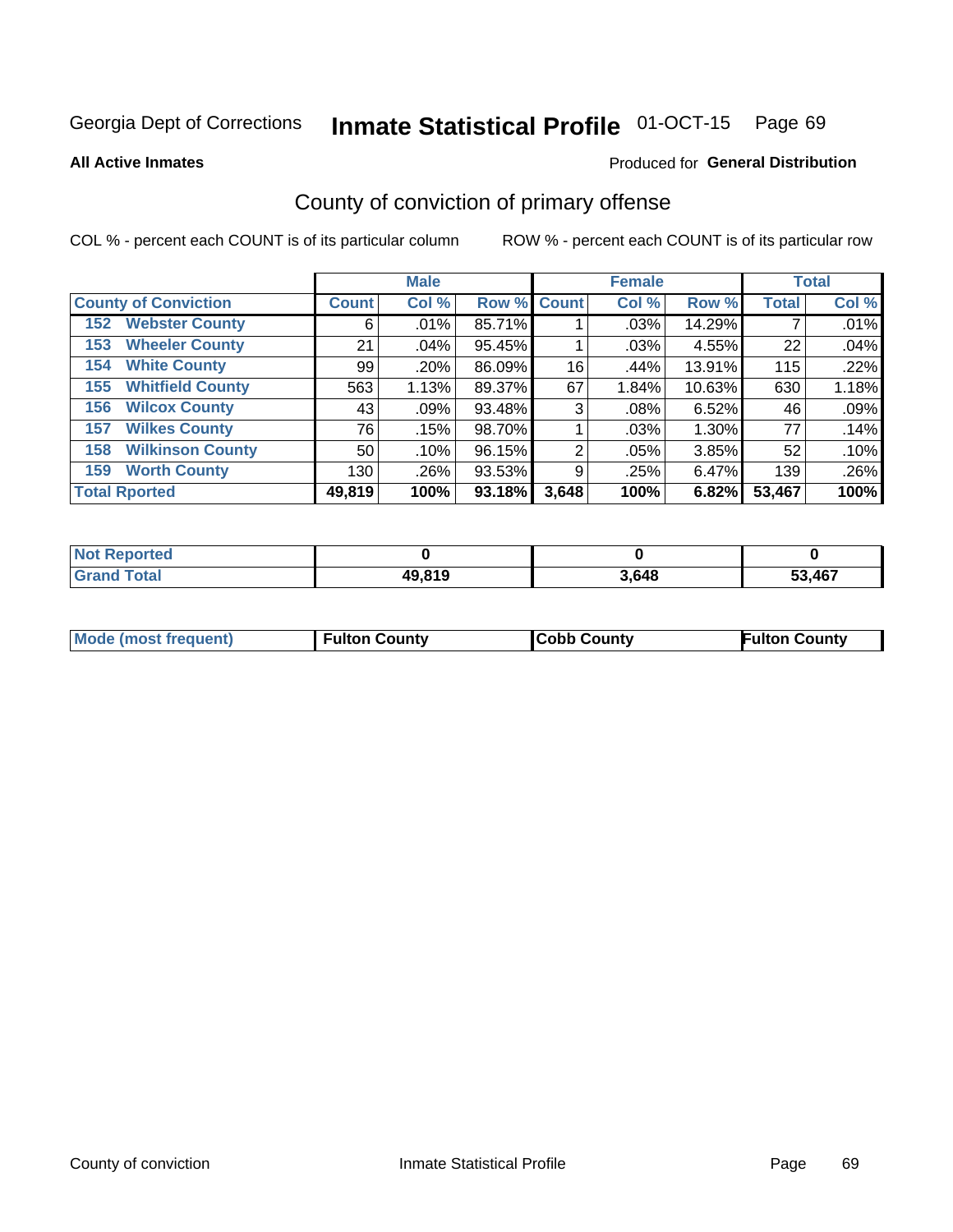## Georgia Dept of Corrections **All Active Inmates**

# Inmate Statistical Profile 01-OCT-15 Page 70

Produced for General Distribution

# Circuit of conviction of primary offense

COL % - percent each COUNT is of its particular column ROW % - percent each COUNT is of its particular row

|                         |                                 |              | <b>Male</b> |        |              | <b>Female</b> |        |              | <b>Total</b> |
|-------------------------|---------------------------------|--------------|-------------|--------|--------------|---------------|--------|--------------|--------------|
|                         | <b>Circuit of Conviction</b>    | <b>Count</b> | Col %       | Row %  | <b>Count</b> | Col %         | Row %  | <b>Total</b> | Col %        |
| 1                       | <b>Alapaha Circuit</b>          | 362          | .73%        | 95.01% | 19           | .52%          | 4.99%  | 381          | .71%         |
| $\overline{2}$          | <b>Alcovy Circuit</b>           | 1,198        | 2.41%       | 91.17% | 116          | 3.19%         | 8.83%  | 1,314        | 2.47%        |
| $\overline{\mathbf{3}}$ | <b>Atlanta Circuit</b>          | 4,964        | 10.00%      | 96.22% | 195          | 5.36%         | 3.78%  | 5,159        | 9.68%        |
| 4                       | <b>Atlantic Circuit</b>         | 761          | 1.53%       | 93.26% | 55           | 1.51%         | 6.74%  | 816          | 1.53%        |
| 5                       | <b>Augusta Circuit</b>          | 2,524        | 5.08%       | 93.90% | 164          | 4.51%         | 6.10%  | 2,688        | 5.04%        |
| $\overline{6}$          | <b>Blue Ridge Circuit</b>       | 546          | 1.10%       | 90.40% | 58           | 1.59%         | 9.60%  | 604          | 1.13%        |
| 7                       | <b>Brunswick Circuit</b>        | 1,057        | 2.13%       | 93.37% | 75           | 2.06%         | 6.63%  | 1,132        | 2.12%        |
| 8                       | <b>Chattahoochee Circuit</b>    | 1,487        | 2.99%       | 94.89% | 80           | 2.20%         | 5.11%  | 1,567        | 2.94%        |
| 9                       | <b>Cherokee Circuit</b>         | 982          | 1.98%       | 86.98% | 147          | 4.04%         | 13.02% | 1,129        | 2.12%        |
| 10                      | <b>Clayton Circuit</b>          | 1,486        | 2.99%       | 92.93% | 113          | 3.11%         | 7.07%  | 1,599        | 3.00%        |
| $\overline{11}$         | <b>Cobb Circuit</b>             | 2,628        | 5.29%       | 91.28% | 251          | 6.90%         | 8.72%  | 2,879        | 5.40%        |
| 12                      | <b>Conasauga Circuit</b>        | 705          | 1.42%       | 89.69% | 81           | 2.23%         | 10.31% | 786          | 1.47%        |
| 13                      | <b>Cordele Circuit</b>          | 652          | 1.31%       | 93.41% | 46           | 1.26%         | 6.59%  | 698          | 1.31%        |
| 14                      | <b>Coweta Circuit</b>           | 1,892        | 3.81%       | 92.11% | 162          | 4.45%         | 7.89%  | 2,054        | 3.85%        |
| 15                      | <b>Dougherty Circuit</b>        | 969          | 1.95%       | 94.35% | 58           | 1.59%         | 5.65%  | 1,027        | 1.93%        |
| 16                      | <b>Dublin Circuit</b>           | 463          | .93%        | 94.88% | 25           | .69%          | 5.12%  | 488          | .92%         |
| 17                      | <b>Eastern Circuit</b>          | 1,996        | 4.02%       | 96.24% | 78           | 2.14%         | 3.76%  | 2,074        | 3.89%        |
| 18                      | <b>Flint Circuit</b>            | 536          | 1.08%       | 90.24% | 58           | 1.59%         | 9.76%  | 594          | 1.11%        |
| 19                      | <b>Griffin Circuit</b>          | 1,072        | 2.16%       | 90.46% | 113          | 3.11%         | 9.54%  | 1,185        | 2.22%        |
| 20                      | <b>Gwinnett Circuit</b>         | 2,356        | 4.74%       | 92.79% | 183          | 5.03%         | 7.21%  | 2,539        | 4.76%        |
| $\overline{21}$         | <b>Houston Circuit</b>          | 720          | 1.45%       | 94.74% | 40           | 1.10%         | 5.26%  | 760          | 1.43%        |
| $\overline{22}$         | <b>Lookout Mountain Circuit</b> | 1,086        | 2.19%       | 90.35% | 116          | 3.19%         | 9.65%  | 1,202        | 2.26%        |
| 23                      | <b>Macon Circuit</b>            | 1,223        | 2.46%       | 94.51% | 71           | 1.95%         | 5.49%  | 1,294        | 2.43%        |
| 24                      | <b>Middle Circuit</b>           | 983          | 1.98%       | 93.35% | 70           | 1.92%         | 6.65%  | 1,053        | 1.98%        |
| $\overline{25}$         | <b>Mountain Circuit</b>         | 301          | .61%        | 92.05% | 26           | .71%          | 7.95%  | 327          | .61%         |
| 26                      | <b>Northeastern Circuit</b>     | 780          | 1.57%       | 90.91% | 78           | 2.14%         | 9.09%  | 858          | 1.61%        |
| $\overline{27}$         | <b>Northern Circuit</b>         | 616          | 1.24%       | 94.05% | 39           | 1.07%         | 5.95%  | 655          | 1.23%        |
| 28                      | <b>Ocmulgee Circuit</b>         | 1,046        | 2.11%       | 92.57% | 84           | 2.31%         | 7.43%  | 1,130        | 2.12%        |
| 29                      | <b>Oconee Circuit</b>           | 404          | .81%        | 93.95% | 26           | .71%          | 6.05%  | 430          | .81%         |
| 30                      | <b>Ogeechee Circuit</b>         | 913          | 1.84%       | 93.64% | 62           | 1.70%         | 6.36%  | 975          | 1.83%        |
| $\overline{31}$         | <b>Pataula Circuit</b>          | 396          | .80%        | 94.06% | 25           | .69%          | 5.94%  | 421          | .79%         |
| 32                      | <b>Piedmont Circuit</b>         | 592          | 1.19%       | 92.36% | 49           | 1.35%         | 7.64%  | 641          | 1.20%        |
| 33                      | <b>Rome Circuit</b>             | 901          | 1.81%       | 89.56% | 105          | 2.89%         | 10.44% | 1,006        | 1.89%        |
| 34                      | <b>South Georgia Circuit</b>    | 644          | 1.30%       | 94.15% | 40           | 1.10%         | 5.85%  | 684          | 1.28%        |
| 35                      | <b>Southern Circuit</b>         | 1,053        | 2.12%       | 95.29% | 52           | 1.43%         | 4.71%  | 1,105        | 2.07%        |
| 36                      | <b>Southwestern Circuit</b>     | 395          | .80%        | 94.95% | 21           | .58%          | 5.05%  | 416          | .78%         |
| 37                      | <b>Stone Mountain Circuit</b>   | 3,153        | 6.35%       | 95.08% | 163          | 4.48%         | 4.92%  | 3,316        | 6.22%        |
| 38                      | <b>Tallapoosa Circuit</b>       | 339          | .68%        | 93.65% | 23           | .63%          | 6.35%  | 362          | .68%         |
| 39                      | <b>Tifton Circuit</b>           | 632          | 1.27%       | 95.32% | 31           | .85%          | 4.68%  | 663          | 1.24%        |
| 40                      | <b>Toombs Circuit</b>           | 354          | .71%        | 95.16% | 18           | .49%          | 4.84%  | 372          | .70%         |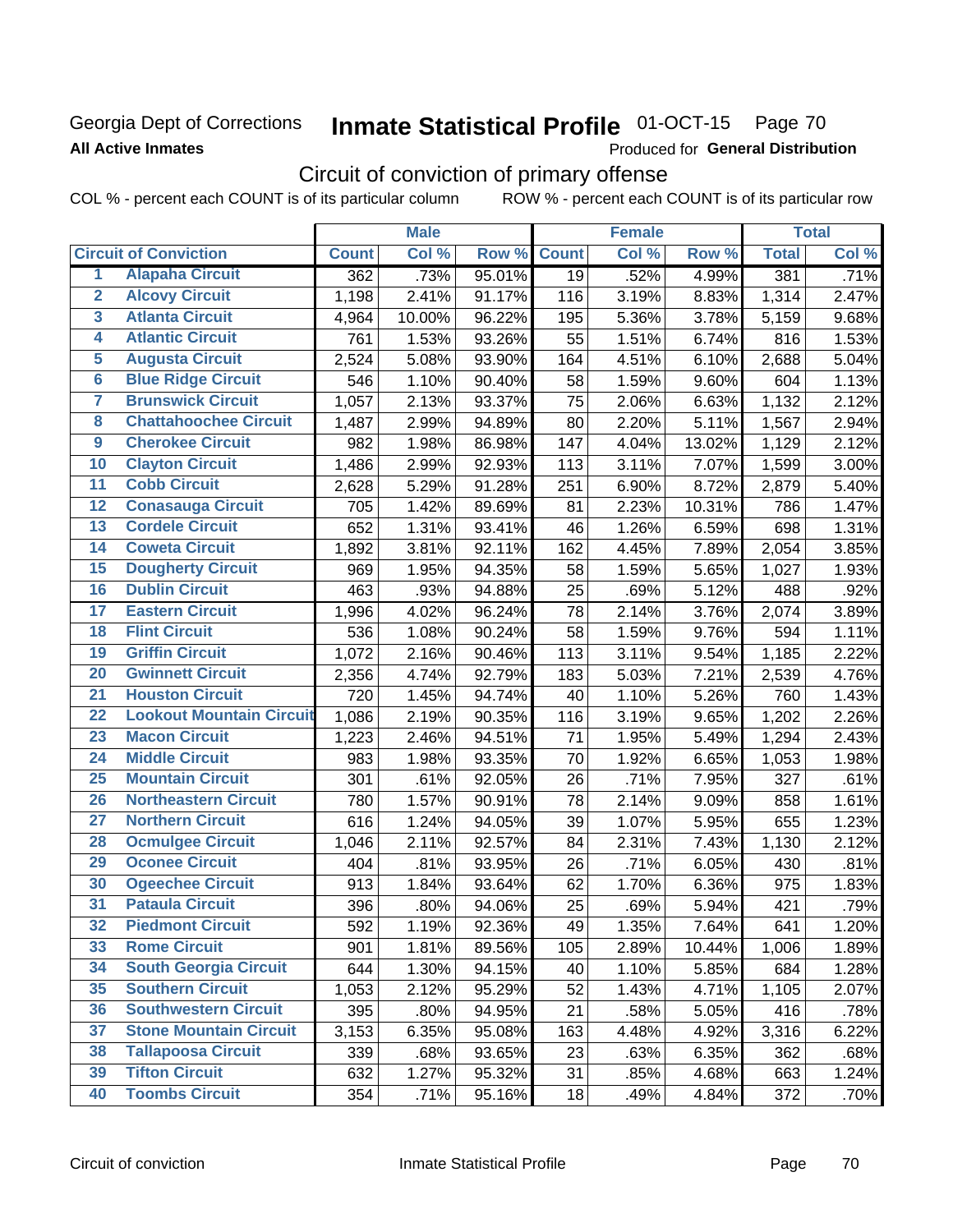## Georgia Dept of Corrections **All Active Inmates**

# Inmate Statistical Profile 01-OCT-15 Page 71

Produced for General Distribution

## Circuit of conviction of primary offense

COL % - percent each COUNT is of its particular column ROW % - percent each COUNT is of its particular row

|                                        |              | <b>Male</b> |        |                 | <b>Female</b> |        |              | <b>Total</b> |
|----------------------------------------|--------------|-------------|--------|-----------------|---------------|--------|--------------|--------------|
| <b>Circuit of Conviction</b>           | <b>Count</b> | Col %       | Row %  | <b>Count</b>    | Col %         | Row %  | <b>Total</b> | Col %        |
| <b>Waycross Circuit</b><br>41          | 875          | 1.76%       | 93.58% | 60              | 1.65%         | 6.42%  | 935          | 1.75%        |
| <b>Western Circuit</b><br>42           | 519          | 1.05%       | 94.19% | 32              | .88%          | 5.81%  | 551          | 1.03%        |
| <b>Rockdale Circuit</b><br>43          | 456          | .92%        | 91.75% | 41              | 1.13%         | 8.25%  | 497          | .93%         |
| <b>Douglas Circuit</b><br>44           | 1,159        | 2.33%       | 89.98% | 129             | 3.55%         | 10.02% | 1,288        | 2.42%        |
| <b>Appalachian Circuit</b><br>45       | 257          | .52%        | 89.55% | 30 <sup>2</sup> | .82%          | 10.45% | 287          | .54%         |
| <b>Enotah Circuit</b><br>46            | 289          | .58%        | 86.79% | 44              | 1.21%         | 13.21% | 333          | .62%         |
| <b>Bell-Forsyth J.C.</b><br>47         | 376          | .76%        | 91.71% | 34              | .93%          | 8.29%  | 410          | $.77\%$      |
| <b>Towaliga Judicial Circuit</b><br>48 | 324          | .65%        | 90.76% | 33              | .91%          | 9.24%  | 357          | $.67\%$      |
| <b>Paulding Circuit</b><br>49          | 231          | .47%        | 92.77% | 18              | .49%          | 7.23%  | 249          | .47%         |
| <b>Total Rported</b>                   | 49,653       | 100%        | 93.18% | 3,637           | 100%          | 6.82%  | 53,290       | 100%         |
| <b>Not Reported</b>                    |              |             |        |                 | 11            |        |              |              |
|                                        |              | 166         |        |                 |               |        |              | 177          |
| <b>Grand Total</b>                     |              | 49 819      |        |                 | 3648          |        |              | 53 467       |

| 'Grano<br>Total             | 49,819         | 3,648 | 53,467  |
|-----------------------------|----------------|-------|---------|
| <b>Mode (most frequent)</b> | <b>Atlanta</b> | Cobb  | Atlanta |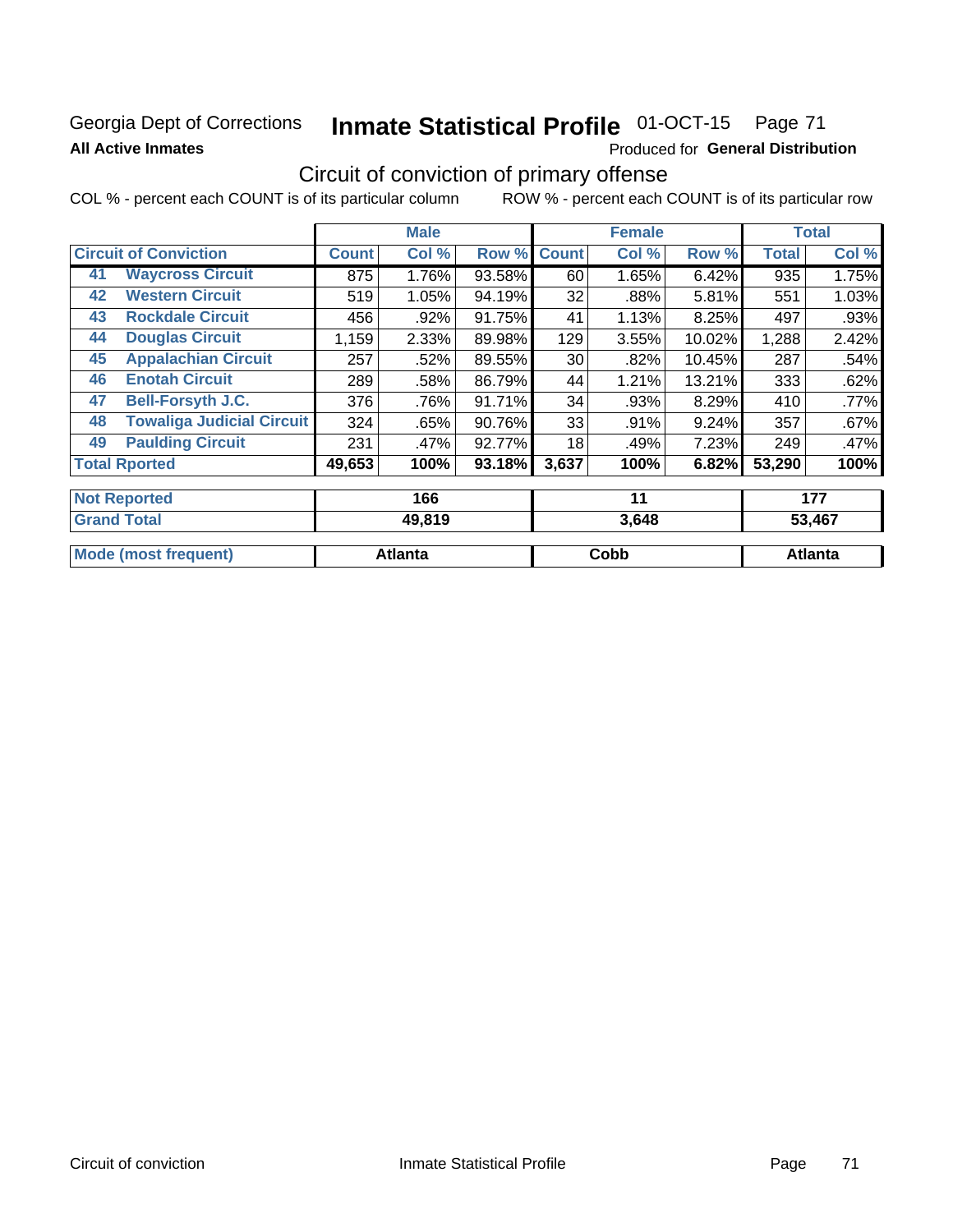# Georgia Dept of Corrections **Inmate Statistical Profile** 01-OCT-15 Page 72

## **All Active Inmates**

## Produced for **General Distribution**

## Years served (jail + prison) in this incarceration

COL % - percent each COUNT is of its particular column ROW % - percent each COUNT is of its particular row

|                              |              | <b>Male</b> |        |                         | <b>Female</b> |        |              | <b>Total</b> |
|------------------------------|--------------|-------------|--------|-------------------------|---------------|--------|--------------|--------------|
| <b>Years Served</b>          | <b>Count</b> | Col %       | Row %  | <b>Count</b>            | Col %         | Row %  | <b>Total</b> | Col %        |
| Less than one year           | 13,698       | 28.55%      | 89.32% | 1,638                   | 46.05%        | 10.68% | 15,336       | 29.76%       |
| 1 to 1.99 years              | 7,836        | 16.33%      | 91.82% | 698                     | 19.62%        | 8.18%  | 8,534        | 16.56%       |
| 2 to 2.99 years              | 4,699        | 9.79%       | 93.16% | 345                     | 9.70%         | 6.84%  | 5,044        | 9.79%        |
| 3 to 3.99 years              | 3,471        | 7.23%       | 95.38% | 168                     | 4.72%         | 4.62%  | 3,639        | 7.06%        |
| 4 to 4.99 years              | 2,622        | 5.47%       | 96.08% | 107                     | 3.01%         | 3.92%  | 2,729        | 5.30%        |
| $\overline{5}$ to 5.99 years | 2,065        | 4.30%       | 95.21% | 104                     | 2.92%         | 4.79%  | 2,169        | 4.21%        |
| 6 to 6.99 years              | 1,617        | 3.37%       | 95.74% | 72                      | 2.02%         | 4.26%  | 1,689        | 3.28%        |
| 7 to 7.99 years              | 638          | 1.33%       | 94.80% | 35                      | 0.98%         | 5.20%  | 673          | 1.31%        |
| <b>8 to 8.99 years</b>       | 979          | 2.04%       | 97.12% | 29                      | 0.82%         | 2.88%  | 1,008        | 1.96%        |
| 9 to 9.99 years              | 1,128        | 2.35%       | 96.49% | 41                      | 1.15%         | 3.51%  | 1,169        | 2.27%        |
| 10 to 10.99 years            | 786          | 1.64%       | 96.09% | 32                      | 0.90%         | 3.91%  | 818          | 1.59%        |
| 11 to 11.99 years            | 750          | 1.56%       | 95.91% | 32                      | 0.90%         | 4.09%  | 782          | 1.52%        |
| 12 to 12.99 years            | 753          | 1.57%       | 95.08% | 39                      | 1.10%         | 4.92%  | 792          | 1.54%        |
| 13 to 13.99 years            | 674          | 1.40%       | 95.87% | 29                      | 0.82%         | 4.13%  | 703          | 1.36%        |
| 14 to 14.99 years            | 683          | 1.42%       | 97.16% | 20                      | 0.56%         | 2.84%  | 703          | 1.36%        |
| 15 to 15.99 years            | 553          | 1.15%       | 95.84% | 24                      | 0.67%         | 4.16%  | 577          | 1.12%        |
| 16 to 16.99 years            | 492          | 1.03%       | 95.16% | 25                      | 0.70%         | 4.84%  | 517          | 1.00%        |
| 17 to 17.99 years            | 524          | 1.09%       | 96.68% | 18                      | 0.51%         | 3.32%  | 542          | 1.05%        |
| 18 to 18.99 years            | 590          | 1.23%       | 97.36% | 16                      | 0.45%         | 2.64%  | 606          | 1.18%        |
| 19 to 19.99 years            | 481          | 1.00%       | 96.59% | 17                      | 0.48%         | 3.41%  | 498          | 0.97%        |
| 20 to 20.99 years            | 392          | 0.82%       | 98.00% | 8                       | 0.22%         | 2.00%  | 400          | 0.78%        |
| 21 to 21.99 years            | 336          | 0.70%       | 95.45% | 16                      | 0.45%         | 4.55%  | 352          | 0.68%        |
| 22 to 22.99 years            | 290          | 0.60%       | 98.31% | $\mathbf 5$             | 0.14%         | 1.69%  | 295          | 0.57%        |
| 23 to 23.99 years            | 245          | 0.51%       | 96.08% | 10                      | 0.28%         | 3.92%  | 255          | 0.49%        |
| 24 to 24.99 years            | 243          | 0.51%       | 97.59% | 6                       | 0.17%         | 2.41%  | 249          | 0.48%        |
| 25 to 25.99 years            | 168          | 0.35%       | 96.55% | 6                       | 0.17%         | 3.45%  | 174          | 0.34%        |
| 26 to 26.99 years            | 162          | 0.34%       | 98.78% | $\overline{\mathbf{c}}$ | 0.06%         | 1.22%  | 164          | 0.32%        |
| 27 to 27.99 years            | 142          | 0.30%       | 97.93% | 3                       | 0.08%         | 2.07%  | 145          | 0.28%        |
| 28 to 28.99 years            | 111          | 0.23%       | 99.11% | 1                       | 0.03%         | 0.89%  | 112          | 0.22%        |
| 29 to 29.99 years            | 98           | 0.20%       | 98.00% | $\overline{2}$          | 0.06%         | 2.00%  | 100          | 0.19%        |
| Thirty + years               | 752          | 1.57%       | 98.82% | 9                       | 0.25%         | 1.18%  | 761          | 1.48%        |
| <b>Total Reported</b>        | 47,978       | 100%        | 93.10% | 3,557                   | 100%          | 6.90%  | 51,535       | 100.0%       |

| <b>Not Reported</b>            | 1.841              | 91                 | 1,932         |  |
|--------------------------------|--------------------|--------------------|---------------|--|
| <b>Grand Total</b>             | 49,819             | 3.648              | 53,467        |  |
|                                |                    |                    |               |  |
| <b>Mean</b><br>(average)       | 5.78               | 3.02               | 5.59          |  |
| Median (middle)                | 2.43               | 1.11               | 2.31          |  |
| <b>Mode</b><br>(most frequent) | Less than one year | Less than one year | Less than one |  |

**year**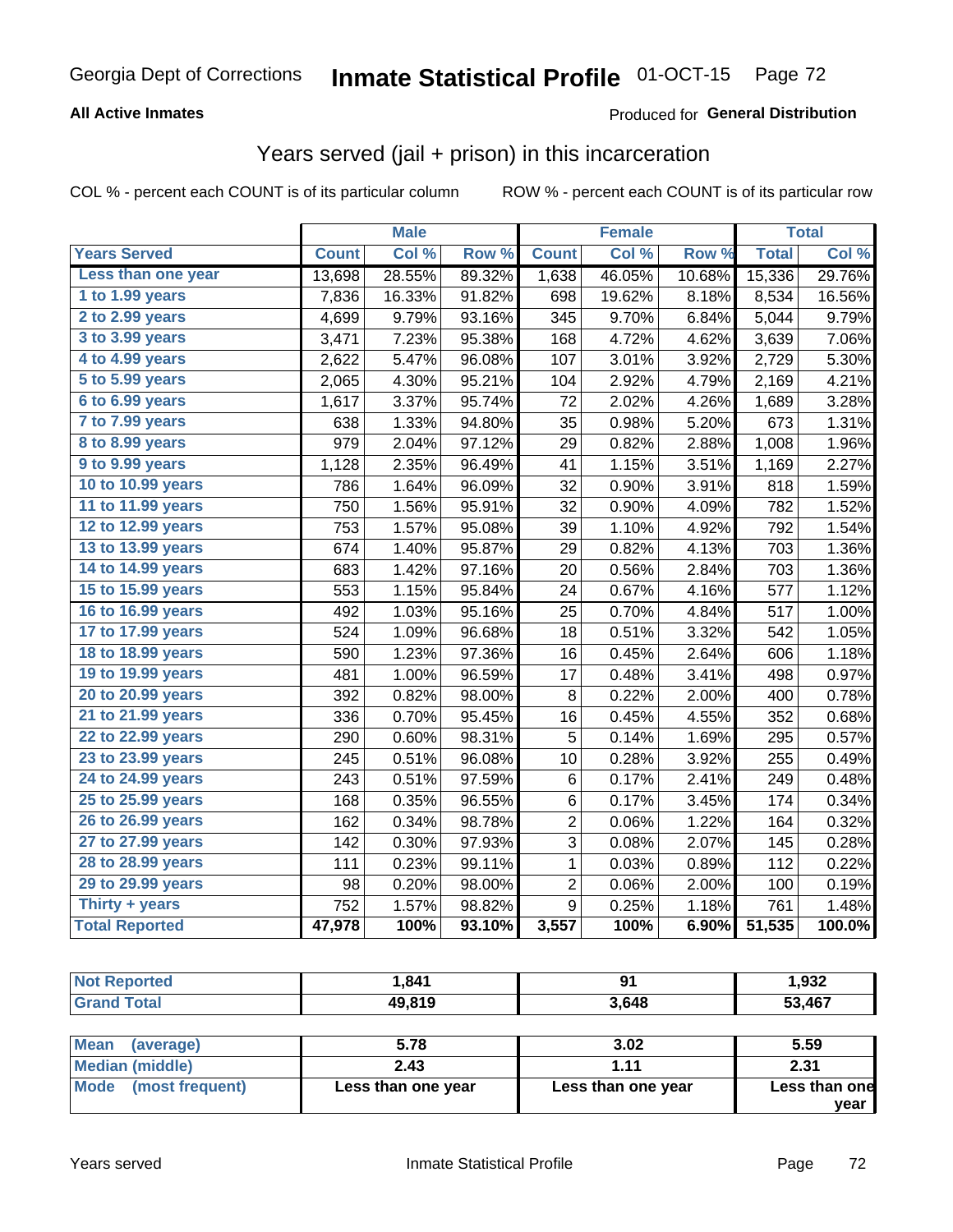#### **All Active Inmates**

Produced for **General Distribution**

## Results of most recent HIV tests

|                         | <b>Male</b>  |        |           | <b>Female</b> |           |        | Total   |        |
|-------------------------|--------------|--------|-----------|---------------|-----------|--------|---------|--------|
| <b>HIV Test Results</b> | <b>Count</b> | Col%   | Row %I    | <b>Count</b>  | Col %     | Row %  | Total   | Col %  |
| <b>Positive</b>         | 257          | 1.70%  | 85.10%    | 45            | $3.37\%$  | 14.90% | 302     | 1.83%  |
| <b>Negative</b>         | 14,871       | 98.28% | $92.01\%$ | .292          | $96.63\%$ | 7.99%  | 16, 163 | 98.15% |
| <b>Indeterminate</b>    | າ            | 0.02%  | 100.00%   |               |           |        |         | 0.02%  |
| <b>Total Reported</b>   | 15,131       | 100%   | $91.88\%$ | 1,337         | 100%      | 8.12%  | 16,468  | 100%   |

| <b>Not Reported</b> | 34,688 | <b>2214</b><br>2,J I I | 36,999 |
|---------------------|--------|------------------------|--------|
| <b>Grand Total</b>  | 49,819 | 3,648                  | 53,467 |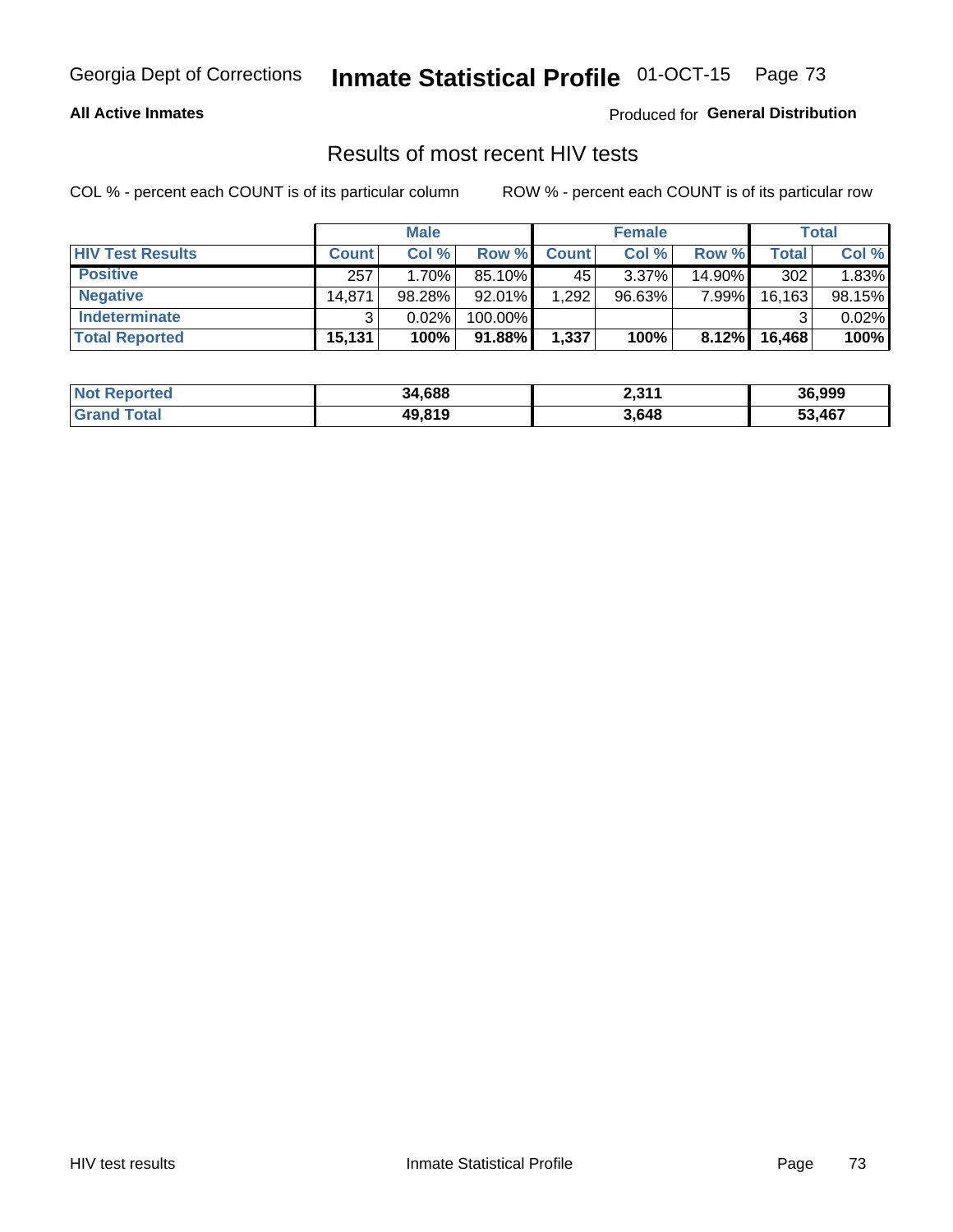#### **All Active Inmates**

### Produced for **General Distribution**

### Results of most recent tuberculosis test

|                                  | <b>Male</b>  |          |         | <b>Female</b> |           |          | Total  |        |
|----------------------------------|--------------|----------|---------|---------------|-----------|----------|--------|--------|
| <b>Tuberculosis Test Results</b> | <b>Count</b> | Col%     | Row %   | <b>Count</b>  | Col %     | Row %    | Total  | Col %  |
| <b>Positive on current test</b>  | 6.382        | 17.57%   | 97.82%  | 142           | $5.44\%$  | 2.18%    | 6,524  | 16.76% |
| <b>Positive on previous test</b> | 13           | $0.04\%$ | 100.00% |               |           |          | 13     | 0.03%  |
| <b>Negative</b>                  | 29.919       | 82.39%   | 92.39%  | 2,466         | $94.56\%$ | $7.61\%$ | 32,385 | 83.20% |
| <b>Total Reported</b>            | 36,314       | 100%     | 93.30%  | 2,608         | 100%      | 6.70%    | 38,922 | 100%   |

| <b>Not Reported</b> | 13,505 | 1,040 | 14,545 |
|---------------------|--------|-------|--------|
| <b>Grand Total</b>  | 49,819 | 3,648 | 53,467 |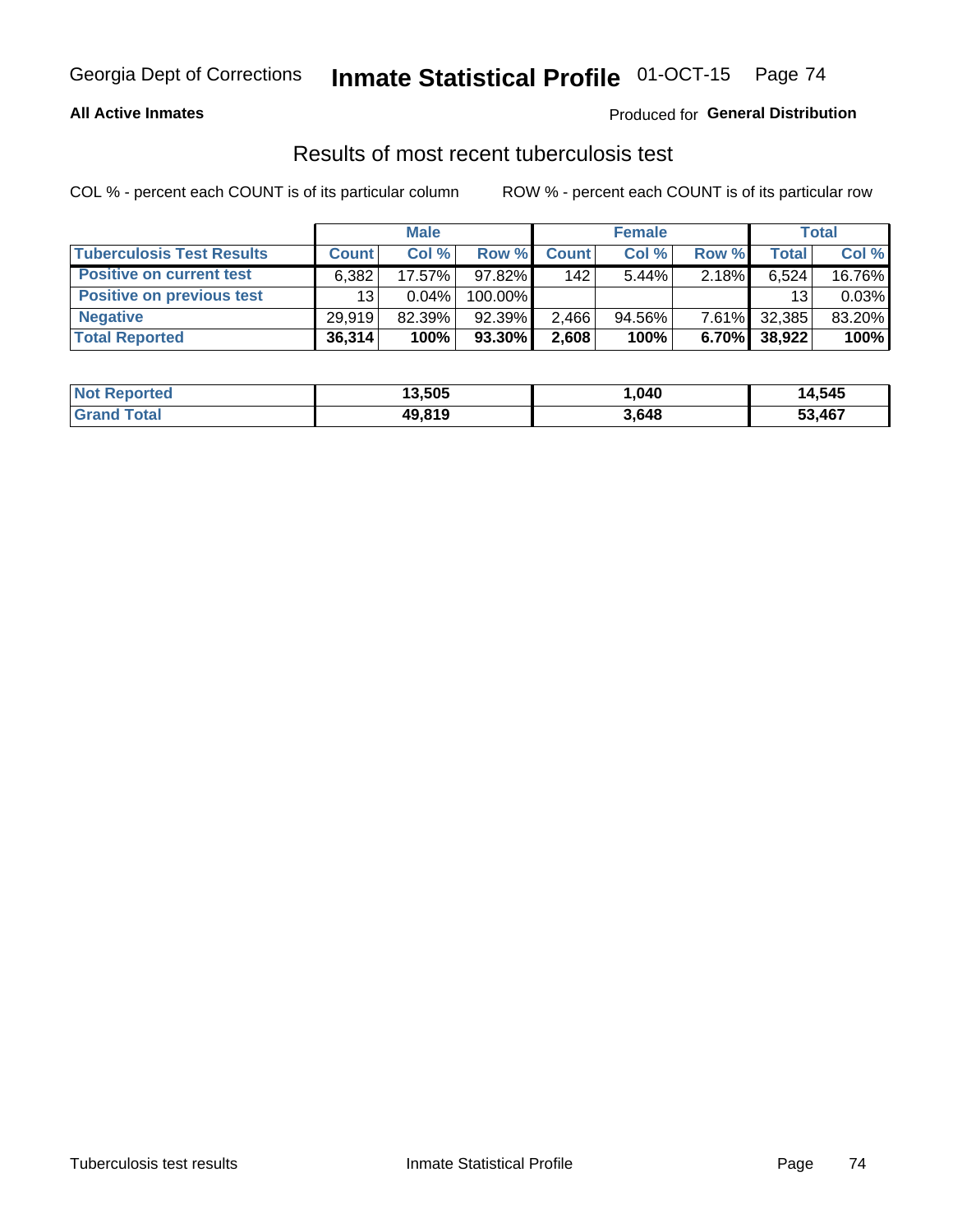#### **All Active Inmates**

Produced for **General Distribution**

### Results of most recent syphilis test

|                                 | <b>Male</b>  |           |           | <b>Female</b>   |           |          | Total   |        |
|---------------------------------|--------------|-----------|-----------|-----------------|-----------|----------|---------|--------|
| <b>Syphilis Test Results</b>    | <b>Count</b> | Col%      | Row %     | <b>Count</b>    | Col %     | Row %    | Total I | Col %  |
| <b>Positive on current test</b> | 237          | 1.74%     | $94.05\%$ | 15 <sup>1</sup> | 2.78%     | $5.95\%$ | 252     | 1.78%  |
| <b>Negative</b>                 | 13.368       | $98.26\%$ | 96.22%    | 525             | $97.22\%$ | $3.78\%$ | 13,893  | 98.22% |
| <b>Total Reported</b>           | 13,605       | 100%      | 96.18%    | 540             | 100%      | $3.82\%$ | 14,145  | 100%   |

| <b>Not Reported</b> | 36,214 | 3,108 | 39,322 |
|---------------------|--------|-------|--------|
| <b>Grand Total</b>  | 49,819 | 3,648 | 53,467 |